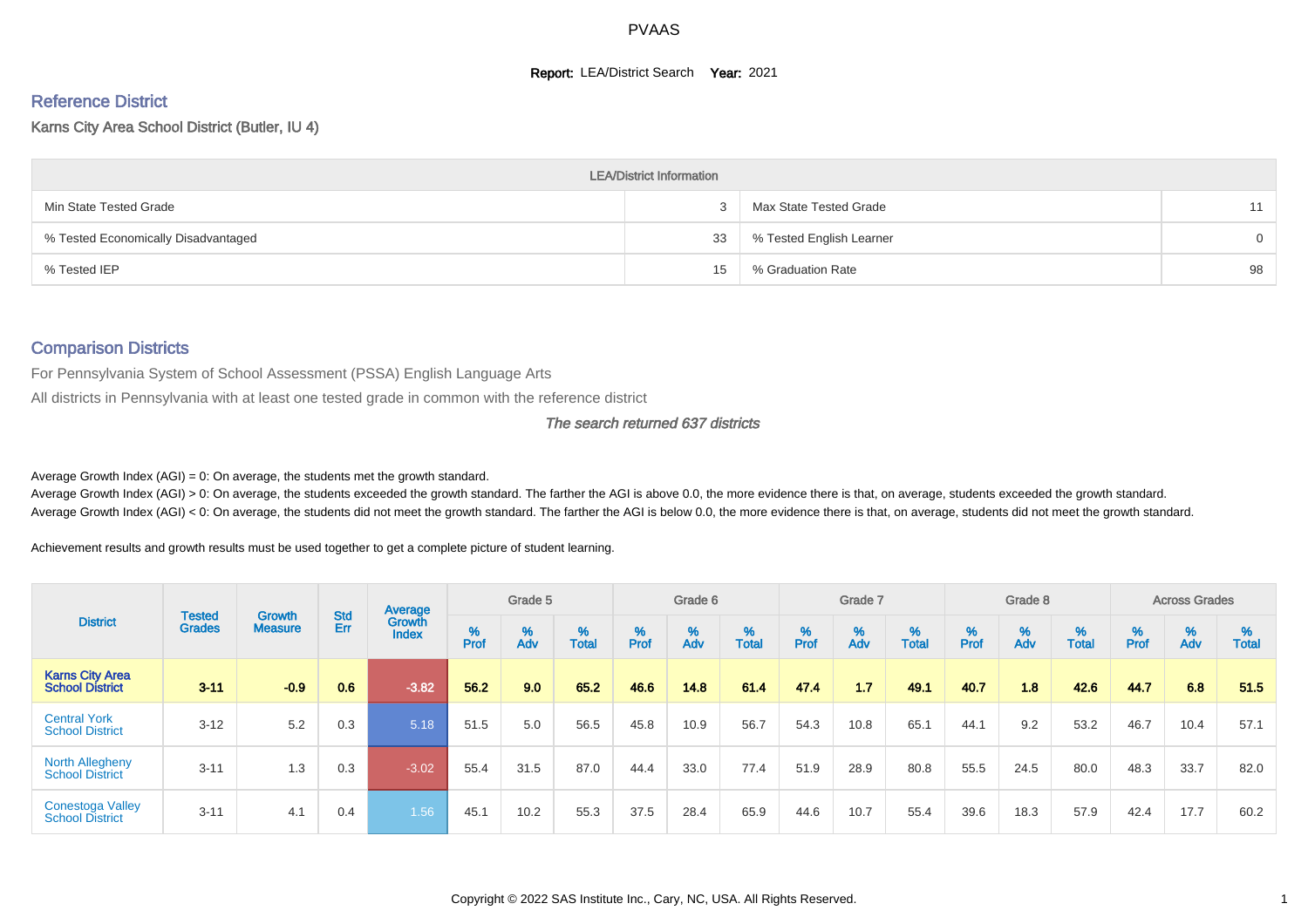| <b>District</b>                                                                | <b>Tested</b> | <b>Growth</b>  | <b>Std</b> | <b>Average</b>  |           | Grade 5  |                   |                  | Grade 6  |                   |           | Grade 7  |                   |                  | Grade 8  |                   |                  | <b>Across Grades</b> |                   |
|--------------------------------------------------------------------------------|---------------|----------------|------------|-----------------|-----------|----------|-------------------|------------------|----------|-------------------|-----------|----------|-------------------|------------------|----------|-------------------|------------------|----------------------|-------------------|
|                                                                                | <b>Grades</b> | <b>Measure</b> | Err        | Growth<br>Index | %<br>Prof | %<br>Adv | %<br><b>Total</b> | %<br><b>Prof</b> | %<br>Adv | %<br><b>Total</b> | %<br>Prof | %<br>Adv | %<br><b>Total</b> | %<br><b>Prof</b> | %<br>Adv | %<br><b>Total</b> | %<br><b>Prof</b> | %<br>Adv             | %<br><b>Total</b> |
| <b>Karns City Area</b><br><b>School District</b>                               | $3 - 11$      | $-0.9$         | 0.6        | $-3.82$         | 56.2      | 9.0      | 65.2              | 46.6             | 14.8     | 61.4              | 47.4      | 1.7      | 49.1              | 40.7             | 1.8      | 42.6              | 44.7             | 6.8                  | 51.5              |
| <b>Spring-Ford Area</b><br><b>School District</b>                              | $3 - 11$      | 2.9            | 0.3        | 4.35            | 62.0      | 13.4     | 75.4              | 51.9             | 27.2     | 79.1              | 52.7      | 21.3     | 74.0              | 52.4             | 21.8     | 74.2              | 51.9             | 24.7                 | 76.6              |
| <b>South Western</b><br><b>School District</b>                                 | $3 - 12$      | 0.9            | 0.4        | $-4.30$         | 49.8      | 9.7      | 59.5              | 38.7             | 21.6     | 60.3              | 37.1      | 5.7      | 42.8              | 46.5             | 7.4      | 53.9              | 43.5             | 12.7                 | 56.2              |
| <b>Souderton Area</b><br><b>School District</b>                                | $3 - 11$      | $-0.1$         | 0.3        | $-5.82$         | 56.4      | 17.7     | 74.1              | 48.0             | 16.2     | 64.2              | 56.6      | 10.1     | 66.8              | 47.3             | 11.1     | 58.4              | 50.2             | 17.4                 | 67.7              |
| <b>North Penn School</b><br><b>District</b>                                    | $3 - 11$      | 1.5            | 0.2        | $-4.25$         | 53.0      | 12.7     | 65.7              | 41.4             | 33.0     | 74.4              | 53.7      | 13.2     | 66.9              | 48.2             | 18.4     | 66.7              | 47.4             | 19.9                 | 67.3              |
| <b>Lower Merion</b><br><b>School District</b>                                  | $3 - 11$      | 1.5            | 0.3        | $-0.93$         | 56.1      | 29.4     | 85.5              | 43.9             | 40.6     | 84.5              | 54.5      | 29.1     | 83.6              | 49.4             | 29.4     | 78.8              | 47.8             | 36.9                 | 84.6              |
| <b>Armstrong School</b><br><b>District</b>                                     | $3 - 11$      | 3.2            | 0.3        | 2.49            | 46.0      | 6.3      | 52.3              | 44.4             | 17.4     | 61.8              | 48.7      | 8.8      | 57.5              | 45.3             | 11.5     | 56.8              | 45.4             | 12.6                 | 58.0              |
| <b>Upper Saint Clair</b><br><b>School District</b>                             | $3 - 11$      | 2.6            | 0.4        | $-1.04$         | 49.8      | 35.9     | 85.7              | 47.4             | 39.0     | 86.5              | 58.5      | 31.1     | 89.6              | 48.7             | 42.2     | 90.9              | 46.0             | 42.0                 | 88.0              |
| <b>Mifflin County</b><br><b>School District</b>                                | $3 - 11$      | 2.7            | 0.4        | 1.34            | 49.5      | 8.0      | 57.4              | 35.1             | 15.2     | 50.3              | 45.2      | 7.3      | 52.5              | 40.4             | 4.9      | 45.3              | 40.4             | 9.0                  | 49.4              |
| <b>Circle Of Seasons</b><br><b>Charter School</b>                              | $3 - 8$       | 11.4           | 1.3        | 3.16            | 65.7      | 11.4     | 77.1              | 50.0             | 20.0     | 70.0              | 44.4      | 19.4     | 63.9              |                  |          |                   | 50.8             | 18.6                 | 69.5              |
| <b>Millcreek Township</b><br><b>School District</b>                            | $3 - 11$      | 2.0            | 0.3        | $-0.09$         | 49.1      | 17.2     | 66.3              | 43.6             | 22.3     | 66.0              | 46.9      | 17.3     | 64.2              | 44.9             | 17.2     | 62.1              | 45.8             | 19.9                 | 65.8              |
| <b>Saucon Valley</b><br><b>School District</b>                                 | $3 - 11$      | 3.7            | 0.6        | $-0.12$         | 50.8      | 21.0     | 71.8              | 43.6             | 21.5     | 65.1              | 42.4      | 18.0     | 60.4              | 50.0             | 20.2     | 70.2              | 42.6             | 23.9                 | 66.5              |
| <b>Bedford Area</b><br><b>School District</b>                                  | $3 - 11$      | 5.0            | 0.6        | 3.94            | 54.2      | 3.4      | 57.6              | 37.1             | 16.4     | 53.4              | 44.8      | 13.8     | 58.6              | 42.8             | 12.2     | 55.0              | 46.2             | 12.2                 | 58.4              |
| Wissahickon<br><b>School District</b>                                          | $3 - 10$      | 2.9            | 0.3        | 1.29            | 58.6      | 18.8     | 77.4              | 42.2             | 37.2     | 79.4              | 56.8      | 19.3     | 76.1              | 49.3             | 28.5     | 77.8              | 49.2             | 28.7                 | 77.9              |
| <b>Memphis Street</b><br><b>Academy Charter</b><br>School @ JP<br><b>Jones</b> | $5 - 8$       | 4.3            | 0.8        | $-0.02$         | 13.3      | 0.0      | 13.3              | 12.9             | 0.0      | 12.9              | 21.3      | 1.6      | 23.0              | 18.0             | 0.0      | 18.0              | 16.6             | 0.6                  | 17.2              |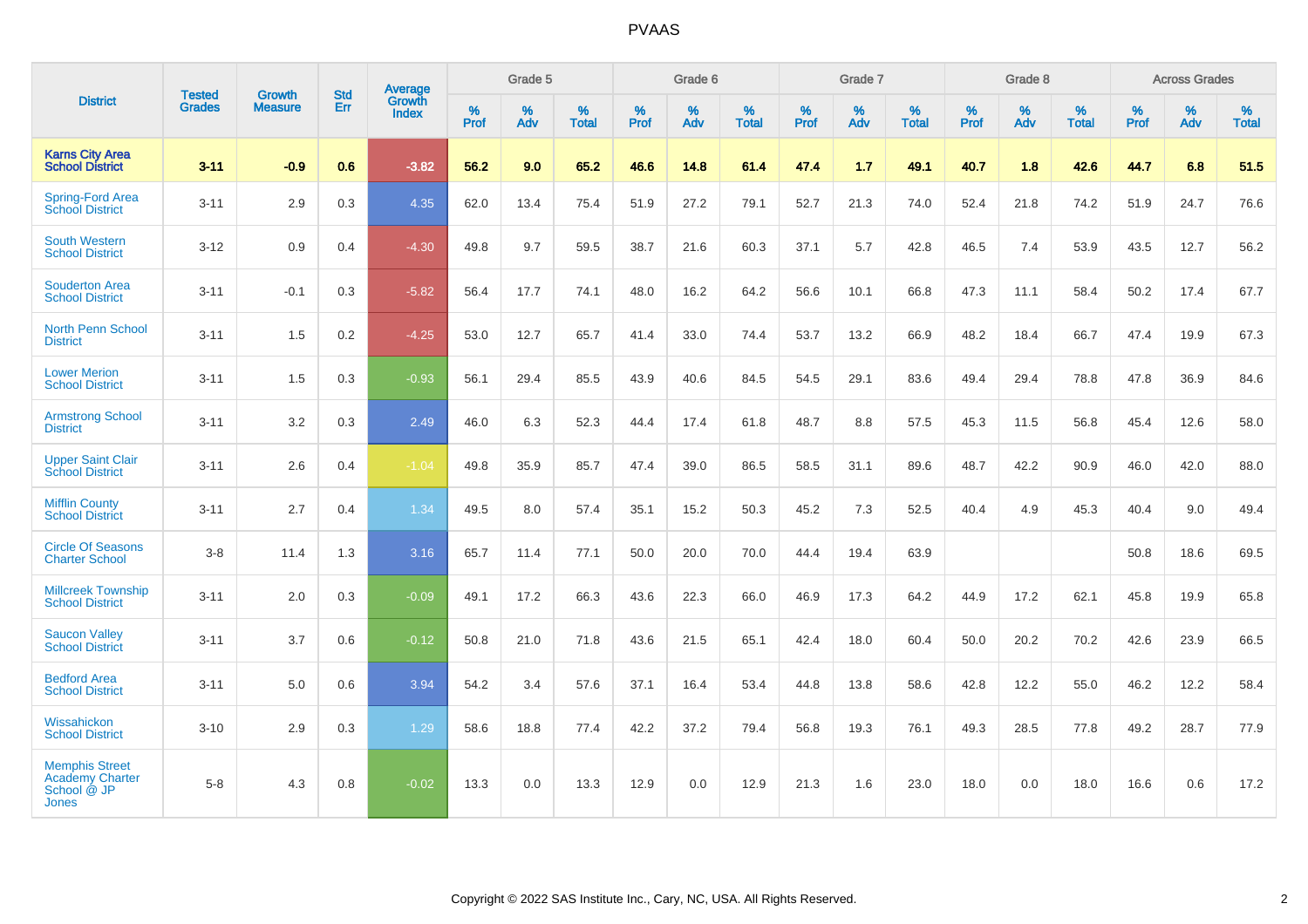|                                                                        | <b>Tested</b> | <b>Growth</b>  | <b>Std</b> | Average                       |           | Grade 5  |                   |           | Grade 6  |                   |           | Grade 7  |                   |           | Grade 8  |                   |           | <b>Across Grades</b> |                   |
|------------------------------------------------------------------------|---------------|----------------|------------|-------------------------------|-----------|----------|-------------------|-----------|----------|-------------------|-----------|----------|-------------------|-----------|----------|-------------------|-----------|----------------------|-------------------|
| <b>District</b>                                                        | <b>Grades</b> | <b>Measure</b> | Err        | <b>Growth</b><br><b>Index</b> | %<br>Prof | %<br>Adv | %<br><b>Total</b> | %<br>Prof | %<br>Adv | %<br><b>Total</b> | %<br>Prof | %<br>Adv | %<br><b>Total</b> | %<br>Prof | %<br>Adv | %<br><b>Total</b> | %<br>Prof | %<br>Adv             | %<br><b>Total</b> |
| <b>Karns City Area</b><br><b>School District</b>                       | $3 - 11$      | $-0.9$         | 0.6        | $-3.82$                       | 56.2      | 9.0      | 65.2              | 46.6      | 14.8     | 61.4              | 47.4      | 1.7      | 49.1              | 40.7      | 1.8      | 42.6              | 44.7      | 6.8                  | 51.5              |
| <b>South Fayette</b><br><b>Township School</b><br><b>District</b>      | $3 - 11$      | 1.9            | 0.4        | $-1.71$                       | 60.2      | 23.2     | 83.4              | 44.7      | 39.0     | 83.7              | 56.4      | 27.0     | 83.4              | 46.8      | 40.6     | 87.4              | 49.6      | 35.9                 | 85.4              |
| Canon-Mcmillan<br><b>School District</b>                               | $3 - 11$      | 2.0            | 0.3        | $-0.84$                       | 60.2      | 11.0     | 71.3              | 41.6      | 31.2     | 72.8              | 51.6      | 18.2     | 69.7              | 56.9      | 17.7     | 74.6              | 50.9      | 21.6                 | 72.5              |
| <b>Line Mountain</b><br><b>School District</b>                         | $3 - 11$      | 5.9            | 0.7        | 1.90                          | 43.9      | 13.6     | 57.6              | 43.1      | 23.6     | 66.7              | 48.0      | 21.4     | 69.4              | 43.7      | 11.3     | 54.9              | 43.0      | 17.5                 | 60.5              |
| <b>Littlestown Area</b><br><b>School District</b>                      | $3 - 11$      | 4.6            | 0.6        | 1.56                          | 49.6      | 3.5      | 53.1              | 50.8      | 15.6     | 66.4              | 37.0      | 7.4      | 44.4              | 55.6      | 6.4      | 61.9              | 45.7      | 9.8                  | 55.5              |
| <b>Bradford Area</b><br><b>School District</b>                         | $3 - 12$      | 3.9            | 0.5        | 2.51                          | 53.6      | 11.3     | 64.9              | 40.7      | 19.2     | 59.9              | 47.0      | 11.6     | 58.6              | 46.2      | 16.0     | 62.2              | 45.7      | 15.1                 | 60.8              |
| <b>Eastern York</b><br><b>School District</b>                          | $3 - 11$      | 3.8            | 0.5        | 0.25                          | 50.9      | 9.2      | 60.1              | 49.3      | 23.0     | 72.3              | 49.4      | 23.9     | 73.3              | 50.0      | 16.1     | 66.1              | 48.6      | 16.2                 | 64.8              |
| <b>South Eastern</b><br><b>School District</b>                         | $3 - 11$      | 2.3            | 0.5        | $-2.60$                       | 55.2      | 6.3      | 61.5              | 42.2      | 16.2     | 58.4              | 48.3      | 12.9     | 61.2              | 43.6      | 10.5     | 54.1              | 46.7      | 14.1                 | 60.8              |
| <b>Crawford Central</b><br><b>School District</b>                      | $3 - 11$      | 3.3            | 0.4        | 1.65                          | 48.1      | 4.2      | 52.3              | 37.2      | 13.2     | 50.4              | 40.0      | 13.1     | 53.1              | 42.5      | 12.0     | 54.5              | 40.4      | 10.5                 | 50.9              |
| <b>Folk Arts-Cultural</b><br><b>Treasures Charter</b><br><b>School</b> | $3 - 7$       | 7.1            | 1.0        | $-1.67$                       | 50.0      | 6.8      | 56.8              | 42.2      | 37.8     | 80.0              | 52.3      | 11.4     | 63.6              |           |          |                   | 46.5      | 14.6                 | 61.1              |
| <b>Upper Merion Area</b><br><b>School District</b>                     | $3 - 11$      | 3.6            | 0.5        | 0.70                          | 55.7      | 7.0      | 62.7              | 45.2      | 26.4     | 71.6              | 53.5      | 10.8     | 64.3              | 43.3      | 14.0     | 57.3              | 47.7      | 19.3                 | 67.0              |
| <b>Homer-Center</b><br><b>School District</b>                          | $3 - 11$      | 6.3            | 0.8        | 0.67                          | 57.1      | 1.6      | 58.7              | 47.7      | 13.6     | 61.4              | 48.0      | 8.2      | 56.2              | 50.8      | 14.9     | 65.7              | 45.3      | 11.7                 | 56.9              |
| <b>Exeter Township</b><br><b>School District</b>                       | $3 - 11$      | 3.1            | 0.4        | $-0.09$                       | 49.8      | 11.2     | 61.0              | 44.2      | 26.3     | 70.5              | 49.4      | 9.5      | 58.9              | 44.3      | 14.6     | 59.0              | 46.4      | 15.0                 | 61.4              |
| <b>Northern York</b><br><b>County School</b><br><b>District</b>        | $3 - 11$      | 0.6            | 0.4        | $-4.14$                       | 53.3      | 9.4      | 62.7              | 39.4      | 14.4     | 53.8              | 44.9      | 8.2      | 53.1              | 39.9      | 7.2      | 47.1              | 44.2      | 12.9                 | 57.1              |
| <b>Curwensville Area</b><br><b>School District</b>                     | $3 - 11$      | 4.2            | 0.8        | $-2.07$                       | 46.3      | 19.5     | 65.8              | 40.0      | 30.0     | 70.0              | 43.7      | 18.3     | 62.0              | 62.0      | 8.4      | 70.4              | 48.5      | 17.9                 | 66.4              |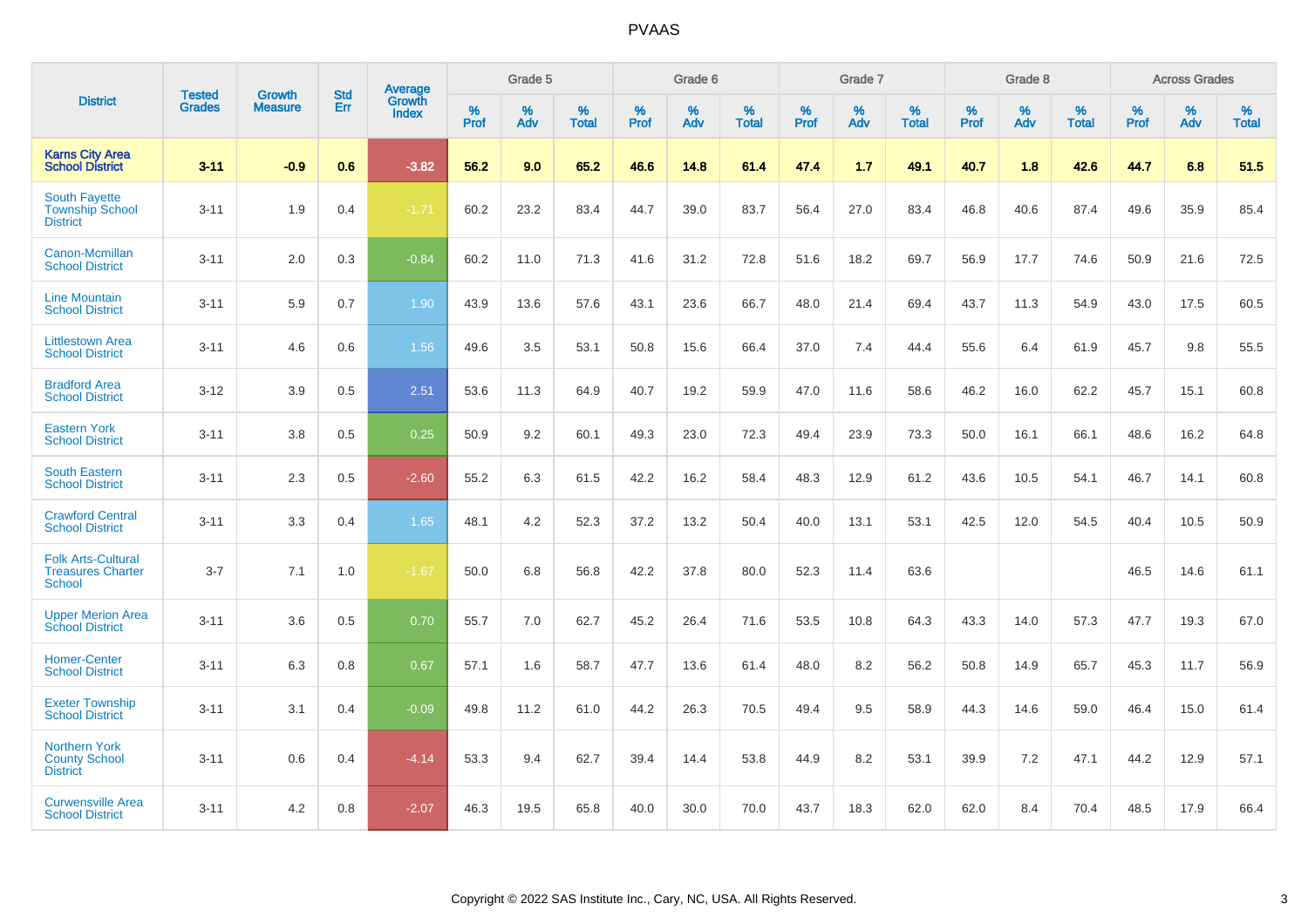|                                                              | <b>Tested</b> | <b>Growth</b>  | <b>Std</b> | <b>Average</b>         |           | Grade 5  |                   |           | Grade 6  |                   |           | Grade 7  |                   |           | Grade 8  |                   |           | <b>Across Grades</b> |                   |
|--------------------------------------------------------------|---------------|----------------|------------|------------------------|-----------|----------|-------------------|-----------|----------|-------------------|-----------|----------|-------------------|-----------|----------|-------------------|-----------|----------------------|-------------------|
| <b>District</b>                                              | <b>Grades</b> | <b>Measure</b> | Err        | Growth<br><b>Index</b> | %<br>Prof | %<br>Adv | %<br><b>Total</b> | %<br>Prof | %<br>Adv | %<br><b>Total</b> | %<br>Prof | %<br>Adv | %<br><b>Total</b> | %<br>Prof | %<br>Adv | %<br><b>Total</b> | %<br>Prof | %<br>Adv             | %<br><b>Total</b> |
| <b>Karns City Area</b><br><b>School District</b>             | $3 - 11$      | $-0.9$         | 0.6        | $-3.82$                | 56.2      | 9.0      | 65.2              | 46.6      | 14.8     | 61.4              | 47.4      | 1.7      | 49.1              | 40.7      | 1.8      | 42.6              | 44.7      | 6.8                  | 51.5              |
| <b>Glendale School</b><br><b>District</b>                    | $3 - 10$      | 3.8            | 0.9        | $-1.43$                | 50.0      | 12.5     | 62.5              | 40.7      | 24.1     | 64.8              | 44.6      | 20.0     | 64.6              | 44.9      | 14.3     | 59.2              | 47.2      | 15.2                 | 62.4              |
| <b>West Perry School</b><br><b>District</b>                  | $3 - 11$      | 3.7            | 0.5        | 1.36                   | 45.0      | 8.7      | 53.7              | 41.7      | 21.8     | 63.5              | 44.2      | 7.9      | 52.1              | 53.3      | 13.3     | 66.7              | 44.0      | 14.2                 | 58.2              |
| <b>Smethport Area</b><br><b>School District</b>              | $3 - 12$      | 6.2            | 0.8        | 2.05                   | 54.0      | 8.0      | 62.0              | 43.3      | 21.7     | 65.0              | 33.8      | 9.2      | 43.1              | 46.9      | 12.5     | 59.4              | 41.6      | 15.0                 | 56.6              |
| Downingtown Area<br><b>School District</b>                   | $3 - 11$      | $-0.3$         | 0.4        | $-6.66$                | 56.2      | 27.7     | 83.8              | 42.9      | 39.9     | 82.8              | 53.8      | 24.3     | 78.0              | 49.8      | 32.5     | 82.3              | 49.4      | 33.5                 | 82.9              |
| <b>State College Area</b><br><b>School District</b>          | $3 - 11$      | 1.7            | 0.4        | $-0.30$                | 58.6      | 18.2     | 76.8              | 47.1      | 26.1     | 73.2              | 62.2      | 15.2     | 77.4              | 47.5      | 16.5     | 64.0              | 50.8      | 22.8                 | 73.6              |
| New Hope-<br><b>Solebury School</b><br><b>District</b>       | $3 - 11$      | 2.7            | 0.6        | $-0.64$                | 63.4      | 11.8     | 75.3              | 46.1      | 25.5     | 71.6              | 50.0      | 22.9     | 72.9              | 60.2      | 25.9     | 86.1              | 51.8      | 23.2                 | 75.0              |
| <b>Montour School</b><br><b>District</b>                     | $3 - 11$      | 2.4            | 0.5        | $-2.17$                | 61.9      | 17.1     | 79.0              | 49.0      | 25.0     | 74.0              | 46.2      | 29.7     | 75.9              | 51.0      | 22.5     | 73.5              | 49.5      | 25.4                 | 74.9              |
| <b>Harrisburg City</b><br><b>School District</b>             | $3 - 11$      | 1.6            | 0.4        | $-3.71$                | 6.5       | 0.3      | 6.7               | 14.5      | 1.7      | 16.2              | 15.4      | 1.9      | 17.3              | 20.3      | 2.1      | 22.4              | 12.6      | 1.0                  | 13.6              |
| <b>Penncrest School</b><br><b>District</b>                   | $3 - 11$      | 2.8            | 0.5        | $-2.07$                | 37.4      | 10.6     | 48.0              | 39.5      | 19.2     | 58.7              | 38.5      | 6.5      | 45.0              | 35.0      | 10.2     | 45.2              | 39.6      | 11.2                 | 50.7              |
| <b>Central Dauphin</b><br><b>School District</b>             | $3 - 11$      | 1.6            | 0.2        | 0.79                   | 46.1      | 7.7      | 53.8              | 40.5      | 15.0     | 55.5              | 41.1      | 7.5      | 48.6              | 39.4      | 10.3     | 49.7              | 41.3      | 11.4                 | 52.8              |
| <b>Lewisburg Area</b><br><b>School District</b>              | $3 - 11$      | 4.0            | 0.6        | 2.23                   | 53.1      | 21.2     | 74.3              | 38.8      | 38.8     | 77.7              | 42.6      | 30.9     | 73.5              | 43.0      | 31.1     | 74.1              | 44.8      | 30.1                 | 74.9              |
| <b>Hempfield School</b><br><b>District</b>                   | $3 - 11$      | 2.2            | 0.3        | 1.72                   | 52.4      | 9.3      | 61.6              | 44.6      | 23.5     | 68.1              | 43.1      | 21.1     | 64.2              | 46.0      | 20.1     | 66.1              | 45.8      | 20.4                 | 66.2              |
| <b>Richard Allen</b><br>Preparatory<br><b>Charter School</b> | $5-8$         | 4.8            | 0.7        | 0.43                   | 9.3       | 0.0      | 9.3               | 16.1      | 0.0      | 16.1              | 16.7      | 1.8      | 18.5              | 19.1      | 1.8      | 20.9              | 16.4      | 1.1                  | 17.5              |
| <b>Radnor Township</b><br><b>School District</b>             | $3 - 12$      | 1.9            | 0.4        | 0.63                   | 54.7      | 29.0     | 83.7              | 53.9      | 37.8     | 91.7              | 48.0      | 32.3     | 80.3              | 51.4      | 36.7     | 88.1              | 49.6      | 36.7                 | 86.4              |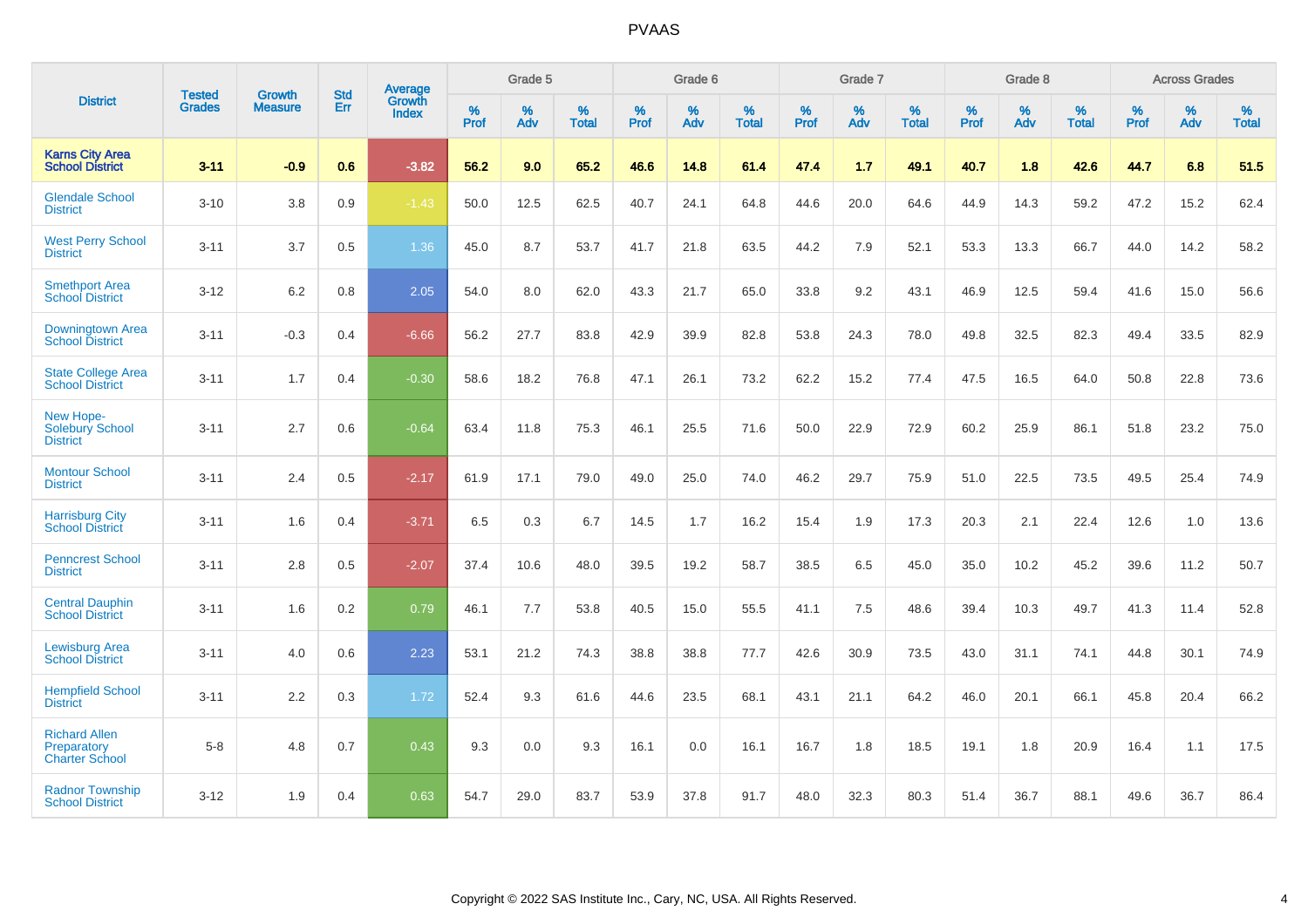|                                                                   |                                |                                 |                   | Average                |                  | Grade 5  |                   |                  | Grade 6  |                   |                  | Grade 7  |                   |           | Grade 8  |                   |                  | <b>Across Grades</b> |                   |
|-------------------------------------------------------------------|--------------------------------|---------------------------------|-------------------|------------------------|------------------|----------|-------------------|------------------|----------|-------------------|------------------|----------|-------------------|-----------|----------|-------------------|------------------|----------------------|-------------------|
| <b>District</b>                                                   | <b>Tested</b><br><b>Grades</b> | <b>Growth</b><br><b>Measure</b> | <b>Std</b><br>Err | Growth<br><b>Index</b> | %<br><b>Prof</b> | %<br>Adv | %<br><b>Total</b> | %<br><b>Prof</b> | %<br>Adv | %<br><b>Total</b> | %<br><b>Prof</b> | %<br>Adv | %<br><b>Total</b> | %<br>Prof | %<br>Adv | %<br><b>Total</b> | %<br><b>Prof</b> | %<br>Adv             | %<br><b>Total</b> |
| <b>Karns City Area</b><br><b>School District</b>                  | $3 - 11$                       | $-0.9$                          | 0.6               | $-3.82$                | 56.2             | 9.0      | 65.2              | 46.6             | 14.8     | 61.4              | 47.4             | 1.7      | 49.1              | 40.7      | 1.8      | 42.6              | 44.7             | 6.8                  | 51.5              |
| <b>Unionville-Chadds</b><br><b>Ford School</b><br><b>District</b> | $3 - 11$                       | 0.8                             | 0.4               | $-2.11$                | 61.2             | 24.6     | 85.8              | 48.8             | 36.0     | 84.8              | 54.4             | 26.8     | 81.2              | 45.3      | 38.9     | 84.2              | 48.0             | 37.1                 | 85.2              |
| <b>Universal Alcorn</b><br><b>Charter School</b>                  | $3-8$                          | 6.0                             | 0.9               | 1.47                   | 32.1             | 9.4      | 41.5              | 34.0             | 6.0      | 40.0              | 37.5             | 3.6      | 41.1              | 28.2      | 0.0      | 28.2              | 29.2             | 4.4                  | 33.6              |
| <b>Penns Valley Area</b><br><b>School District</b>                | $3 - 12$                       | 2.5                             | 0.6               | $-1.18$                | 56.1             | 8.2      | 64.3              | 41.8             | 33.0     | 74.8              | 45.7             | 1.9      | 47.6              | 35.8      | 8.5      | 44.3              | 44.5             | 13.0                 | 57.5              |
| Southern Columbia<br><b>Area School</b><br><b>District</b>        | $3 - 11$                       | 1.6                             | 0.7               | $-4.85$                | 56.2             | 5.5      | 61.6              | 46.9             | 25.0     | 71.9              | 51.5             | 14.8     | 66.3              | 39.4      | 11.7     | 51.1              | 47.9             | 16.1                 | 64.0              |
| <b>Southern Lehigh</b><br><b>School District</b>                  | $3 - 11$                       | 0.9                             | 0.5               | $-4.48$                | 57.9             | 13.1     | 71.0              | 37.4             | 44.8     | 82.2              | 55.9             | 17.4     | 73.2              | 56.4      | 16.7     | 73.1              | 51.9             | 24.2                 | 76.1              |
| <b>Ephrata Area</b><br><b>School District</b>                     | $3 - 11$                       | $-0.2$                          | 0.4               | $-2.91$                | 50.5             | 10.3     | 60.8              | 47.6             | 12.7     | 60.4              | 40.8             | 5.2      | 46.0              | 39.2      | 7.3      | 46.5              | 45.1             | 12.6                 | 57.6              |
| <b>Moshannon Valley</b><br><b>School District</b>                 | $3 - 10$                       | 5.6                             | 0.8               | 2.17                   | 51.1             | 2.1      | 53.2              | 24.1             | 22.2     | 46.3              | 45.2             | 1.6      | 46.8              | 41.8      | 6.0      | 47.8              | 39.6             | 7.8                  | 47.4              |
| Philadelphia<br><b>Academy Charter</b><br><b>School</b>           | $3 - 11$                       | 1.9                             | 0.8               | $-1.74$                | 42.3             | 9.0      | 51.3              | 48.0             | 28.6     | 76.6              | 51.5             | 19.1     | 70.6              | 42.6      | 16.7     | 59.3              | 45.5             | 14.9                 | 60.4              |
| <b>Bangor Area</b><br><b>School District</b>                      | $3 - 12$                       | 3.3                             | 0.5               | 1.42                   | 38.6             | 14.4     | 52.9              | 45.3             | 16.7     | 62.0              | 47.3             | 9.5      | 56.8              | 43.3      | 8.0      | 51.3              | 44.8             | 13.6                 | 58.4              |
| <b>Solanco School</b><br><b>District</b>                          | $3 - 11$                       | 2.8                             | 0.4               | 2.25                   | 47.3             | 9.0      | 56.2              | 52.1             | 16.9     | 69.0              | 37.0             | 14.8     | 51.7              | 40.8      | 15.0     | 55.9              | 43.0             | 14.5                 | 57.5              |
| <b>Mifflinburg Area</b><br><b>School District</b>                 | $3 - 11$                       | 1.9                             | 0.6               | $-2.04$                | 60.8             | 8.0      | 68.8              | 47.8             | 20.7     | 68.5              | 47.1             | 5.8      | 52.9              | 53.8      | 8.6      | 62.5              | 49.7             | 13.0                 | 62.7              |
| <b>Bear Creek</b><br>Community<br><b>Charter School</b>           | $3-8$                          | 5.5                             | 0.9               | 2.26                   | 51.9             | 7.7      | 59.6              | 47.1             | 19.6     | 66.7              | 42.3             | 7.7      | 50.0              | 34.7      | 10.2     | 44.9              | 45.2             | 12.1                 | 57.4              |
| <b>Fox Chapel Area</b><br><b>School District</b>                  | $3 - 11$                       | 1.0                             | 0.4               | $-5.04$                | 54.0             | 36.5     | 90.5              | 34.8             | 51.8     | 86.6              | 50.0             | 27.0     | 77.0              | 52.9      | 31.4     | 84.3              | 42.6             | 42.9                 | 85.5              |
| Philadelphia<br><b>Performing Arts</b><br><b>Charter School</b>   | $3-9$                          | 4.0                             | 0.8               | $-1.81$                | 42.9             | 9.1      | 52.0              | 54.6             | 18.2     | 72.7              | 52.9             | 20.7     | 73.6              | 58.8      | 11.8     | 70.6              | 50.6             | 15.6                 | 66.2              |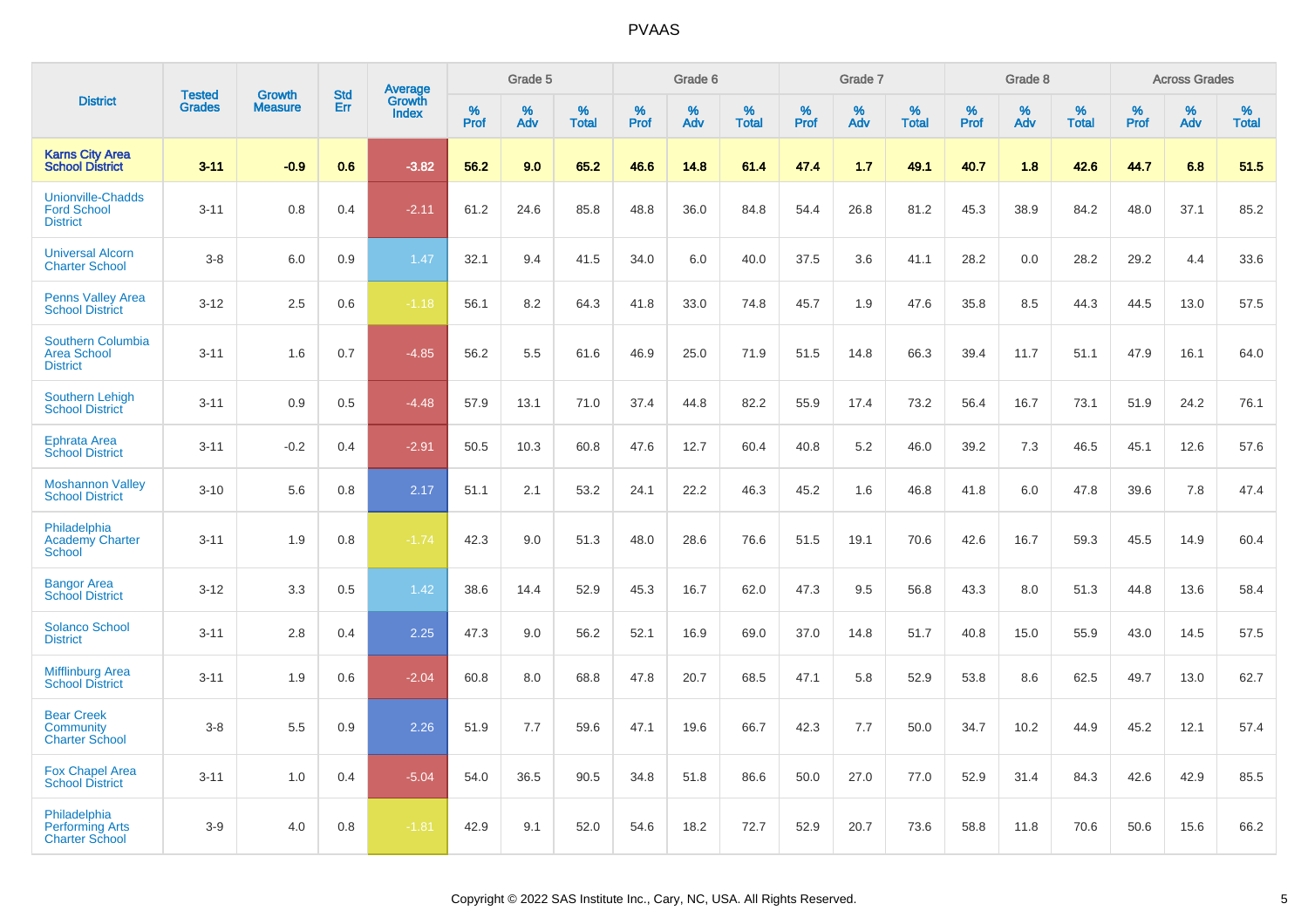|                                                             |                         | <b>Growth</b>  | <b>Std</b> | Average                |              | Grade 5     |                      |              | Grade 6     |                      |              | Grade 7     |                      |              | Grade 8     |                      |                     | <b>Across Grades</b> |                      |
|-------------------------------------------------------------|-------------------------|----------------|------------|------------------------|--------------|-------------|----------------------|--------------|-------------|----------------------|--------------|-------------|----------------------|--------------|-------------|----------------------|---------------------|----------------------|----------------------|
| <b>District</b>                                             | Tested<br><b>Grades</b> | <b>Measure</b> | Err        | Growth<br><b>Index</b> | $\%$<br>Prof | $\%$<br>Adv | $\%$<br><b>Total</b> | $\%$<br>Prof | $\%$<br>Adv | $\%$<br><b>Total</b> | $\%$<br>Prof | $\%$<br>Adv | $\%$<br><b>Total</b> | $\%$<br>Prof | $\%$<br>Adv | $\%$<br><b>Total</b> | $\%$<br><b>Prof</b> | $\%$<br>Adv          | $\%$<br><b>Total</b> |
| <b>Karns City Area</b><br><b>School District</b>            | $3 - 11$                | $-0.9$         | 0.6        | $-3.82$                | 56.2         | 9.0         | 65.2                 | 46.6         | 14.8        | 61.4                 | 47.4         | 1.7         | 49.1                 | 40.7         | 1.8         | 42.6                 | 44.7                | 6.8                  | 51.5                 |
| <b>Universal Institute</b><br><b>Charter School</b>         | $3 - 8$                 | 2.4            | 0.7        | $-1.60$                | 20.3         | 0.0         | 20.3                 | 21.9         | 1.4         | 23.3                 | 28.6         | 0.0         | 28.6                 | 35.2         | 3.4         | 38.6                 | 26.8                | 1.5                  | 28.3                 |
| <b>Warwick School</b><br><b>District</b>                    | $3 - 11$                | 0.0            | 0.4        | $-4.21$                | 49.6         | 5.9         | 55.6                 | 39.4         | 26.3        | 65.7                 | 46.2         | 8.0         | 54.2                 | 50.3         | 9.6         | 59.9                 | 45.6                | 12.6                 | 58.2                 |
| <b>Central Columbia</b><br><b>School District</b>           | $3 - 12$                | 3.0            | 0.5        | 0.57                   | 58.7         | 17.3        | 76.0                 | 32.1         | 33.6        | 65.7                 | 56.3         | 16.9        | 73.2                 | 53.8         | 24.1        | 77.9                 | 48.9                | 24.7                 | 73.6                 |
| <b>Dubois Area</b><br><b>School District</b>                | $3 - 11$                | $-0.6$         | 0.4        | $-4.44$                | 47.0         | 5.7         | 52.6                 | 39.4         | 17.4        | 56.8                 | 43.4         | 8.5         | 51.8                 | 36.6         | 8.8         | 45.4                 | 42.2                | 13.1                 | 55.3                 |
| <b>Hermitage School</b><br><b>District</b>                  | $3 - 12$                | 2.9            | 0.5        | 0.15                   | 52.9         | 7.9         | 60.7                 | 33.3         | 40.3        | 73.6                 | 50.4         | 24.5        | 74.8                 | 51.0         | 19.3        | 70.3                 | 47.0                | 22.0                 | 69.0                 |
| <b>Chester</b><br><b>Community</b><br><b>Charter School</b> | $3 - 8$                 | 3.8            | 0.6        | 1.83                   | 15.7         | 0.8         | 16.4                 | 11.9         | 1.8         | 13.8                 | 15.2         | 1.0         | 16.2                 | 14.8         | 0.0         | 14.8                 | 13.2                | 0.7                  | 13.9                 |
| <b>Ad Prima Charter</b><br><b>School</b>                    | $3 - 8$                 | 2.7            | 0.8        | $-2.46$                | 25.9         | 1.8         | 27.8                 | 34.7         | 16.3        | 51.0                 | 36.1         | 3.3         | 39.3                 | 27.4         | 4.8         | 32.3                 | 33.2                | 4.8                  | 38.1                 |
| <b>Juniata County</b><br><b>School District</b>             | $3 - 12$                | 2.7            | 0.5        | 1.00                   | 42.6         | 3.0         | 45.6                 | 31.9         | 6.2         | 38.1                 | 36.6         | 5.5         | 42.1                 | 36.5         | 8.4         | 44.9                 | 36.0                | 7.7                  | 43.7                 |
| <b>Greencastle-Antrim</b><br><b>School District</b>         | $3 - 11$                | 2.7            | 0.4        | 1.86                   | 46.3         | 16.4        | 62.7                 | 41.0         | 28.2        | 69.2                 | 45.4         | 20.7        | 66.1                 | 51.7         | 14.7        | 66.4                 | 44.6                | 20.8                 | 65.4                 |
| <b>Athens Area</b><br><b>School District</b>                | $3 - 11$                | 3.5            | 0.6        | 0.71                   | 57.1         | 10.7        | 67.9                 | 39.6         | 18.7        | 58.2                 | 56.9         | 5.1         | 62.0                 | 45.3         | 7.2         | 52.5                 | 45.8                | 12.8                 | 58.6                 |
| <b>Jersey Shore Area</b><br><b>School District</b>          | $3 - 11$                | 1.7            | 0.5        | $-5.21$                | 47.6         | 8.3         | 56.0                 | 45.6         | 24.8        | 70.4                 | 46.3         | 8.0         | 54.3                 | 39.6         | 7.7         | 47.2                 | 45.3                | 13.4                 | 58.7                 |
| <b>Penn Manor</b><br><b>School District</b>                 | $3 - 11$                | 2.1            | 0.3        | 0.82                   | 53.4         | 10.5        | 63.8                 | 46.5         | 23.0        | 69.5                 | 48.2         | 16.2        | 64.4                 | 43.7         | 15.4        | 59.1                 | 46.8                | 18.7                 | 65.6                 |
| <b>Brockway Area</b><br><b>School District</b>              | $3 - 11$                | 4.2            | 0.7        | 1.96                   | 61.5         | 14.1        | 75.6                 | 40.6         | 34.8        | 75.4                 | 44.4         | 9.9         | 54.3                 | 50.0         | 9.7         | 59.7                 | 46.6                | 17.4                 | 64.0                 |
| <b>Warrior Run</b><br><b>School District</b>                | $3 - 11$                | 2.6            | 0.6        | $-2.96$                | 48.0         | 6.5         | 54.6                 | 42.2         | 19.3        | 61.5                 | 46.3         | 15.7        | 62.0                 | 42.2         | 10.0        | 52.2                 | 43.0                | 12.6                 | 55.6                 |
| <b>Richland School</b><br><b>District</b>                   | $3 - 11$                | 3.6            | 0.6        | $-0.07$                | 51.5         | 18.4        | 69.9                 | 54.7         | 20.0        | 74.7                 | 51.6         | 14.1        | 65.6                 | 53.8         | 15.1        | 68.9                 | 51.0                | 18.8                 | 69.8                 |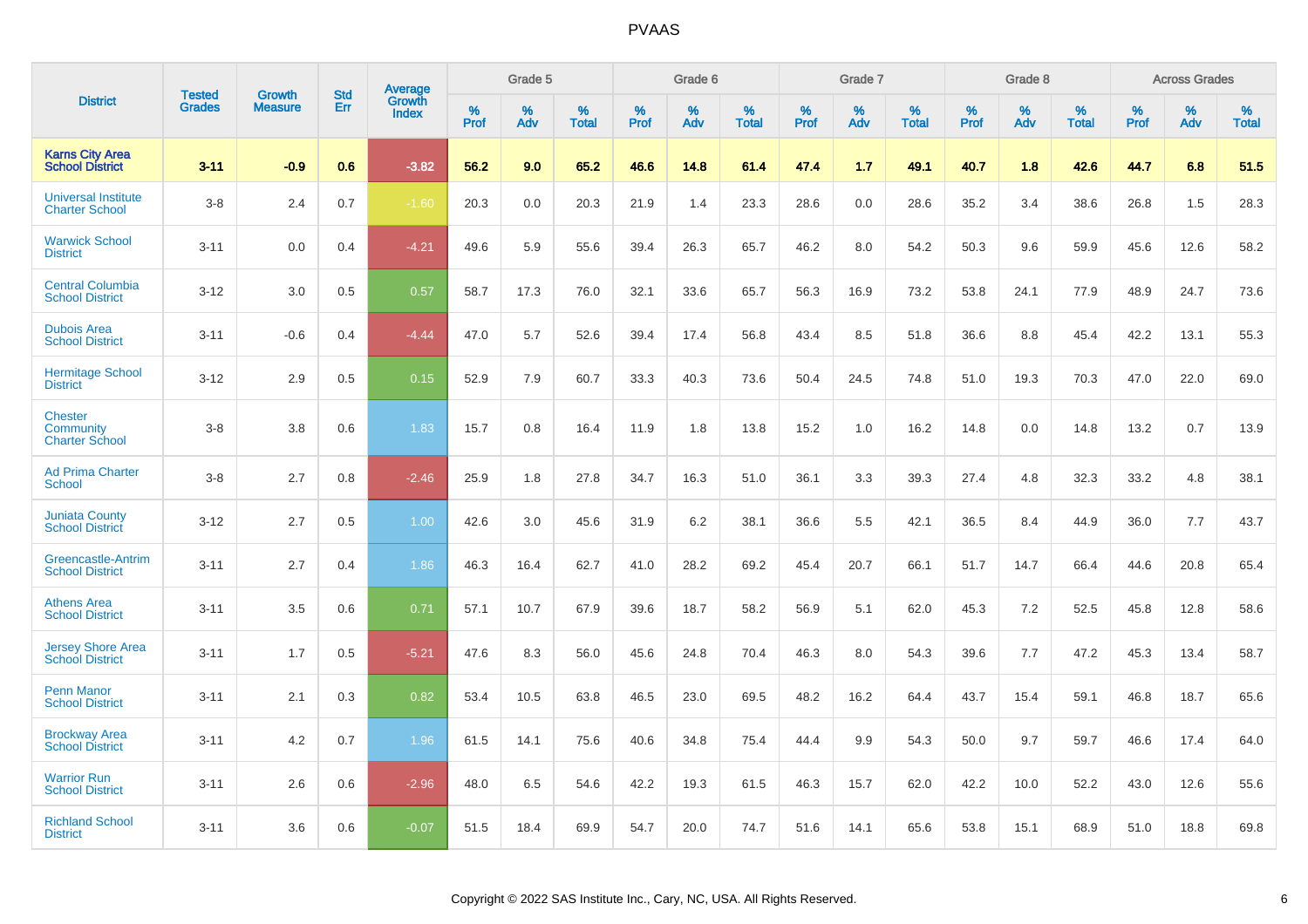| <b>District</b>                                  |                                |                                 | <b>Std</b> | <b>Average</b>         |           | Grade 5  |                   |           | Grade 6  |                   |              | Grade 7  |                   |           | Grade 8  |                   |           | <b>Across Grades</b> |                   |
|--------------------------------------------------|--------------------------------|---------------------------------|------------|------------------------|-----------|----------|-------------------|-----------|----------|-------------------|--------------|----------|-------------------|-----------|----------|-------------------|-----------|----------------------|-------------------|
|                                                  | <b>Tested</b><br><b>Grades</b> | <b>Growth</b><br><b>Measure</b> | Err        | Growth<br><b>Index</b> | %<br>Prof | %<br>Adv | %<br><b>Total</b> | %<br>Prof | %<br>Adv | %<br><b>Total</b> | $\%$<br>Prof | %<br>Adv | %<br><b>Total</b> | %<br>Prof | %<br>Adv | %<br><b>Total</b> | %<br>Prof | %<br>Adv             | %<br><b>Total</b> |
| <b>Karns City Area</b><br><b>School District</b> | $3 - 11$                       | $-0.9$                          | 0.6        | $-3.82$                | 56.2      | 9.0      | 65.2              | 46.6      | 14.8     | 61.4              | 47.4         | 1.7      | 49.1              | 40.7      | 1.8      | 42.6              | 44.7      | 6.8                  | 51.5              |
| <b>Sayre Area School</b><br><b>District</b>      | $3 - 11$                       | 4.2                             | 0.8        | $-2.23$                | 32.8      | 4.9      | 37.7              | 51.8      | 19.8     | 71.6              | 47.6         | 8.3      | 56.0              | 39.0      | 4.9      | 43.9              | 44.6      | 10.7                 | 55.4              |
| <b>Derry Township</b><br><b>School District</b>  | $3 - 10$                       | $-1.3$                          | 1.3        | $-4.40$                | 57.1      | 20.9     | 78.0              | 38.2      | 44.1     | 82.4              | 66.7         | 20.8     | 87.5              | 46.7      | 53.3     | 100.0             | 49.1      | 29.0                 | 78.2              |
| Huntingdon Area<br>School District               | $3 - 11$                       | 1.8                             | 0.6        | $-3.99$                | 41.6      | 3.5      | 45.1              | 33.0      | 11.9     | 44.9              | 34.5         | 7.9      | 42.4              | 34.9      | 7.1      | 42.1              | 37.2      | 10.0                 | 47.2              |
| <b>Gettysburg Area</b><br><b>School District</b> | $3 - 11$                       | 2.5                             | 0.4        | 1.99                   | 52.6      | 9.8      | 62.3              | 42.6      | 22.5     | 65.1              | 48.1         | 11.6     | 59.7              | 44.9      | 10.3     | 55.1              | 45.0      | 16.0                 | 61.0              |
| <b>Carlisle Area</b><br><b>School District</b>   | $3 - 11$                       | 1.8                             | 0.4        | $-1.81$                | 40.6      | 13.9     | 54.4              | 38.1      | 20.2     | 58.2              | 42.0         | 13.0     | 55.0              | 42.1      | 10.7     | 52.8              | 40.4      | 15.3                 | 55.7              |
| <b>Wayne Highlands</b><br><b>School District</b> | $3 - 11$                       | 2.9                             | 0.5        | 1.22                   | 54.3      | 11.4     | 65.7              | 49.3      | 20.3     | 69.6              | 46.4         | 19.6     | 66.1              | 49.7      | 14.1     | 63.8              | 47.2      | 17.9                 | 65.1              |
| <b>Milton Area School</b><br><b>District</b>     | $3 - 11$                       | 3.2                             | 0.6        | 0.69                   | 51.7      | 5.8      | 57.5              | 40.3      | 12.4     | 52.7              | 48.9         | 13.3     | 62.2              | 40.9      | 16.5     | 57.5              | 42.3      | 13.0                 | 55.3              |
| <b>Northern Tioga</b><br><b>School District</b>  | $3 - 12$                       | 3.0                             | 0.5        | 1.88                   | 45.2      | 2.6      | 47.7              | 48.2      | 9.8      | 58.0              | 41.7         | 7.0      | 48.7              | 51.2      | 8.4      | 59.5              | 44.8      | 9.6                  | 54.4              |
| <b>Greenwood School</b><br><b>District</b>       | $3 - 11$                       | 4.5                             | 0.8        | $-0.83$                | 51.5      | 3.0      | 54.6              | 45.3      | 28.3     | 73.6              | 43.6         | 9.1      | 52.7              | 51.8      | 31.5     | 83.3              | 47.9      | 19.4                 | 67.3              |
| John B. Stetson<br><b>Charter School</b>         | $5 - 8$                        | 3.5                             | 0.6        | 1.73                   | 4.5       | 0.0      | 4.5               | 6.4       | 0.0      | 6.4               | 10.2         | 0.0      | 10.2              | 10.5      | 1.6      | 12.1              | 8.5       | 0.5                  | 8.9               |
| <b>Beaver Area</b><br><b>School District</b>     | $3 - 10$                       | $-1.0$                          | 0.6        | $-4.92$                | 56.2      | 21.5     | 77.7              | 40.0      | 48.3     | 88.3              | 65.5         | 12.9     | 78.4              | 53.6      | 16.1     | 69.6              | 50.4      | 29.6                 | 79.9              |
| <b>Upper Dublin</b><br><b>School District</b>    | $3 - 12$                       | 2.0                             | 0.4        | $-0.38$                | 62.0      | 16.3     | 78.3              | 45.4      | 34.4     | 79.8              | 59.5         | 20.0     | 79.5              | 55.3      | 21.9     | 77.2              | 51.4      | 27.8                 | 79.3              |
| <b>Red Lion Area</b><br><b>School District</b>   | $3 - 11$                       | 0.6                             | 0.4        | $-3.42$                | 46.1      | 2.7      | 48.8              | 38.1      | 15.8     | 54.0              | 41.4         | 10.4     | 51.9              | 38.8      | 7.5      | 46.3              | 40.6      | 9.4                  | 50.0              |
| <b>Twin Valley School</b><br><b>District</b>     | $3 - 12$                       | 2.3                             | 0.5        | $-1.85$                | 50.9      | 8.9      | 59.8              | 41.4      | 26.0     | 67.3              | 39.6         | 19.3     | 58.9              | 54.2      | 16.1     | 70.2              | 45.6      | 20.6                 | 66.2              |
| <b>Midd-West School</b><br><b>District</b>       | $3 - 11$                       | 1.2                             | 0.6        | $-2.83$                | 52.2      | 3.0      | 55.2              | 42.5      | 9.7      | 52.2              | 51.0         | 5.1      | 56.1              | 48.8      | 8.0      | 56.8              | 46.3      | 8.6                  | 55.0              |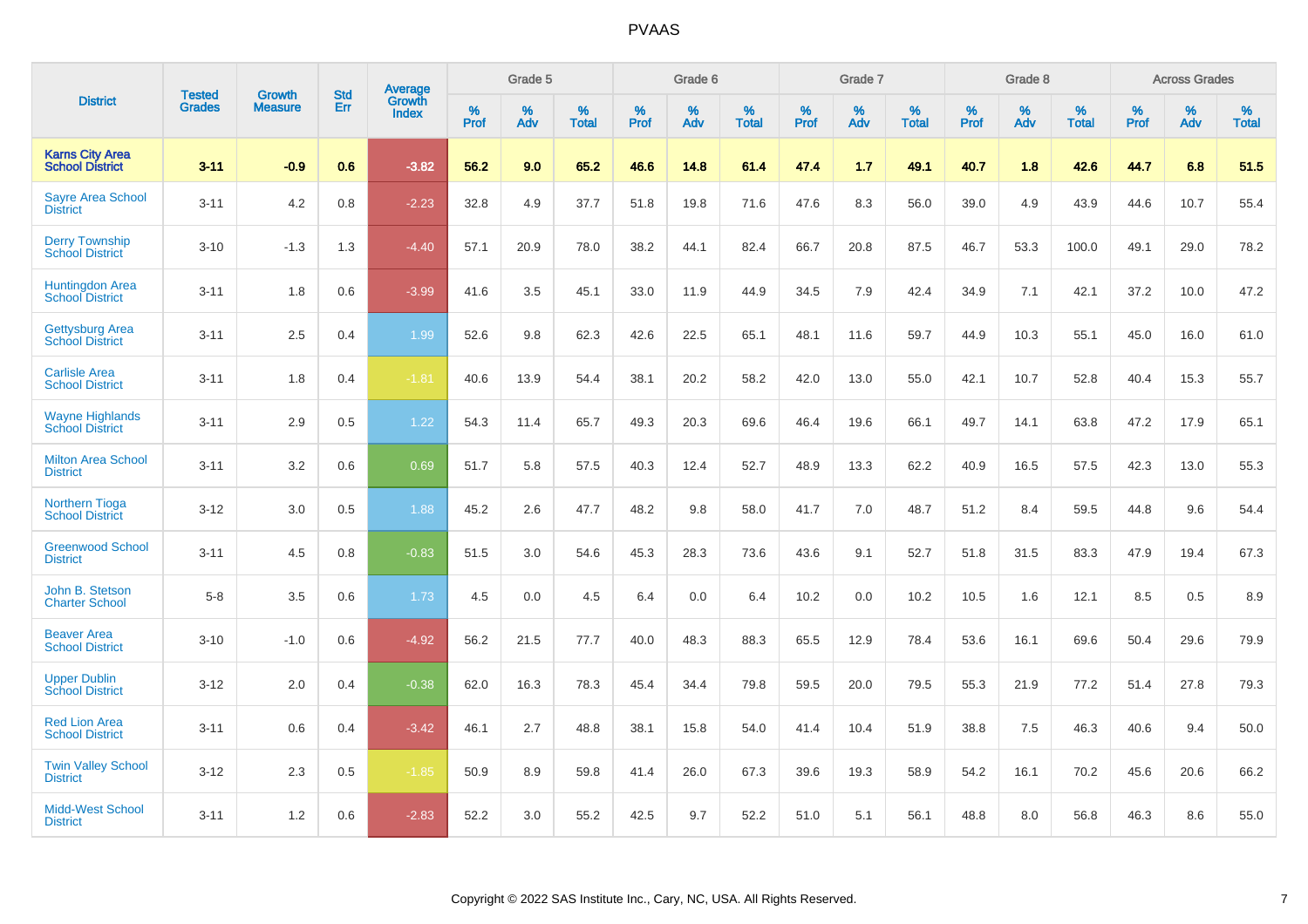| <b>District</b>                                                 | <b>Tested</b> | <b>Growth</b>  | <b>Std</b> | <b>Average</b>         |              | Grade 5  |                   |              | Grade 6  |                   |              | Grade 7  |                   |              | Grade 8  |                   |              | <b>Across Grades</b> |                   |
|-----------------------------------------------------------------|---------------|----------------|------------|------------------------|--------------|----------|-------------------|--------------|----------|-------------------|--------------|----------|-------------------|--------------|----------|-------------------|--------------|----------------------|-------------------|
|                                                                 | <b>Grades</b> | <b>Measure</b> | Err        | Growth<br><b>Index</b> | $\%$<br>Prof | %<br>Adv | %<br><b>Total</b> | $\%$<br>Prof | %<br>Adv | %<br><b>Total</b> | $\%$<br>Prof | %<br>Adv | %<br><b>Total</b> | $\%$<br>Prof | %<br>Adv | %<br><b>Total</b> | $\%$<br>Prof | %<br>Adv             | %<br><b>Total</b> |
| <b>Karns City Area</b><br><b>School District</b>                | $3 - 11$      | $-0.9$         | 0.6        | $-3.82$                | 56.2         | 9.0      | 65.2              | 46.6         | 14.8     | 61.4              | 47.4         | 1.7      | 49.1              | 40.7         | 1.8      | 42.6              | 44.7         | 6.8                  | 51.5              |
| <b>Upper Perkiomen</b><br><b>School District</b>                | $3 - 11$      | 0.7            | 0.4        | $-1.43$                | 50.2         | 3.0      | 53.2              | 45.7         | 12.0     | 57.7              | 48.7         | 11.5     | 60.2              | 46.0         | 12.4     | 58.4              | 45.9         | 9.5                  | 55.3              |
| <b>Butler Area School</b><br><b>District</b>                    | $3 - 11$      | 0.3            | 0.3        | $-4.92$                | 49.8         | 12.2     | 61.9              | 43.8         | 18.2     | 62.0              | 44.4         | 9.3      | 53.8              | 47.9         | 8.0      | 55.9              | 46.0         | 14.0                 | 60.0              |
| <b>West Allegheny</b><br><b>School District</b>                 | $3 - 12$      | 0.3            | 0.4        | $-4.74$                | 60.9         | 19.8     | 80.6              | 44.4         | 28.3     | 72.6              | 56.6         | 17.0     | 73.6              | 50.7         | 12.1     | 62.8              | 50.7         | 26.1                 | 76.8              |
| <b>Bucks County</b><br><b>Montessori Charter</b><br>School      | $3-6$         | 10.3           | 1.9        | 3.15                   | 64.5         | 19.4     | 83.9              | 35.7         | 57.1     | 92.9              |              |          |                   |              |          |                   | 51.1         | 35.1                 | 86.2              |
| <b>Wyalusing Area</b><br><b>School District</b>                 | $3 - 12$      | 1.0            | 0.7        | $-4.53$                | 36.1         | 2.4      | 38.6              | 43.1         | 13.7     | 56.9              | 43.5         | 12.0     | 55.4              | 36.8         | 3.8      | 40.6              | 39.8         | 9.9                  | 49.6              |
| <b>Millville Area</b><br><b>School District</b>                 | $3 - 12$      | 5.0            | 1.0        | 0.14                   | 63.8         | 2.1      | 66.0              | 43.4         | 22.6     | 66.0              | 44.4         | 13.3     | 57.8              | 52.6         | 10.5     | 63.2              | 50.2         | 13.2                 | 63.4              |
| <b>Delaware Valley</b><br><b>School District</b>                | $3 - 11$      | 1.2            | 0.4        | $-1.72$                | 55.0         | 9.2      | 64.3              | 46.5         | 15.6     | 62.1              | 50.6         | 14.8     | 65.4              | 44.7         | 16.5     | 61.2              | 48.8         | 17.1                 | 65.9              |
| <b>Belmont Charter</b><br><b>School</b>                         | $3 - 10$      | 2.8            | 0.9        | $-2.19$                | 10.2         | 0.0      | 10.2              | 25.5         | 2.0      | 27.4              | 22.9         | 0.0      | 22.9              | 28.0         | 0.0      | 28.0              | 18.0         | 1.9                  | 19.9              |
| <b>Otto-Eldred School</b><br><b>District</b>                    | $3 - 11$      | 5.1            | 1.0        | 1.12                   | 57.1         | 9.5      | 66.7              | 47.5         | 15.0     | 62.5              | 42.2         | 11.1     | 53.3              | 35.4         | 12.5     | 47.9              | 43.8         | 11.1                 | 54.9              |
| <b>Towanda Area</b><br><b>School District</b>                   | $3 - 11$      | 0.7            | 0.6        | $-2.19$                | 40.8         | 6.7      | 47.5              | 36.4         | 19.6     | 56.1              | 37.3         | 5.9      | 43.2              | 40.5         | 7.8      | 48.3              | 36.0         | 10.8                 | 46.7              |
| <b>Pennsbury School</b><br><b>District</b>                      | $3 - 11$      | 0.6            | 0.3        | $-2.67$                | 56.7         | 12.6     | 69.3              | 48.5         | 21.9     | 70.3              | 52.0         | 14.7     | 66.7              | 49.3         | 18.0     | 67.3              | 49.0         | 20.2                 | 69.1              |
| <b>Southern York</b><br><b>County School</b><br><b>District</b> | $3 - 11$      | $-0.7$         | 0.5        | $-5.06$                | 44.0         | 5.1      | 49.0              | 50.6         | 24.4     | 75.0              | 42.2         | 9.2      | 51.5              | 49.2         | 8.5      | 57.7              | 44.9         | 13.5                 | 58.4              |
| <b>Mercer Area</b><br><b>School District</b>                    | $3 - 11$      | 1.5            | 0.8        | $-2.57$                | 56.9         | 1.7      | 58.6              | 31.3         | 35.8     | 67.2              | 46.8         | 14.3     | 61.0              | 61.3         | 8.0      | 69.3              | 46.7         | 16.6                 | 63.3              |
| <b>Hollidaysburg Area</b><br><b>School District</b>             | $3 - 11$      | 1.1            | 0.4        | $-5.69$                | 54.2         | 10.2     | 64.4              | 40.4         | 26.5     | 67.0              | 47.0         | 17.2     | 64.2              | 45.4         | 11.8     | 57.2              | 45.9         | 17.3                 | 63.2              |
| <b>Penn-Delco School</b><br><b>District</b>                     | $3 - 11$      | 1.3            | 0.4        | $-2.22$                | 51.9         | 12.9     | 64.7              | 40.8         | 17.9     | 58.7              | 48.7         | 16.8     | 65.4              | 45.6         | 6.2      | 51.8              | 46.1         | 12.9                 | 59.0              |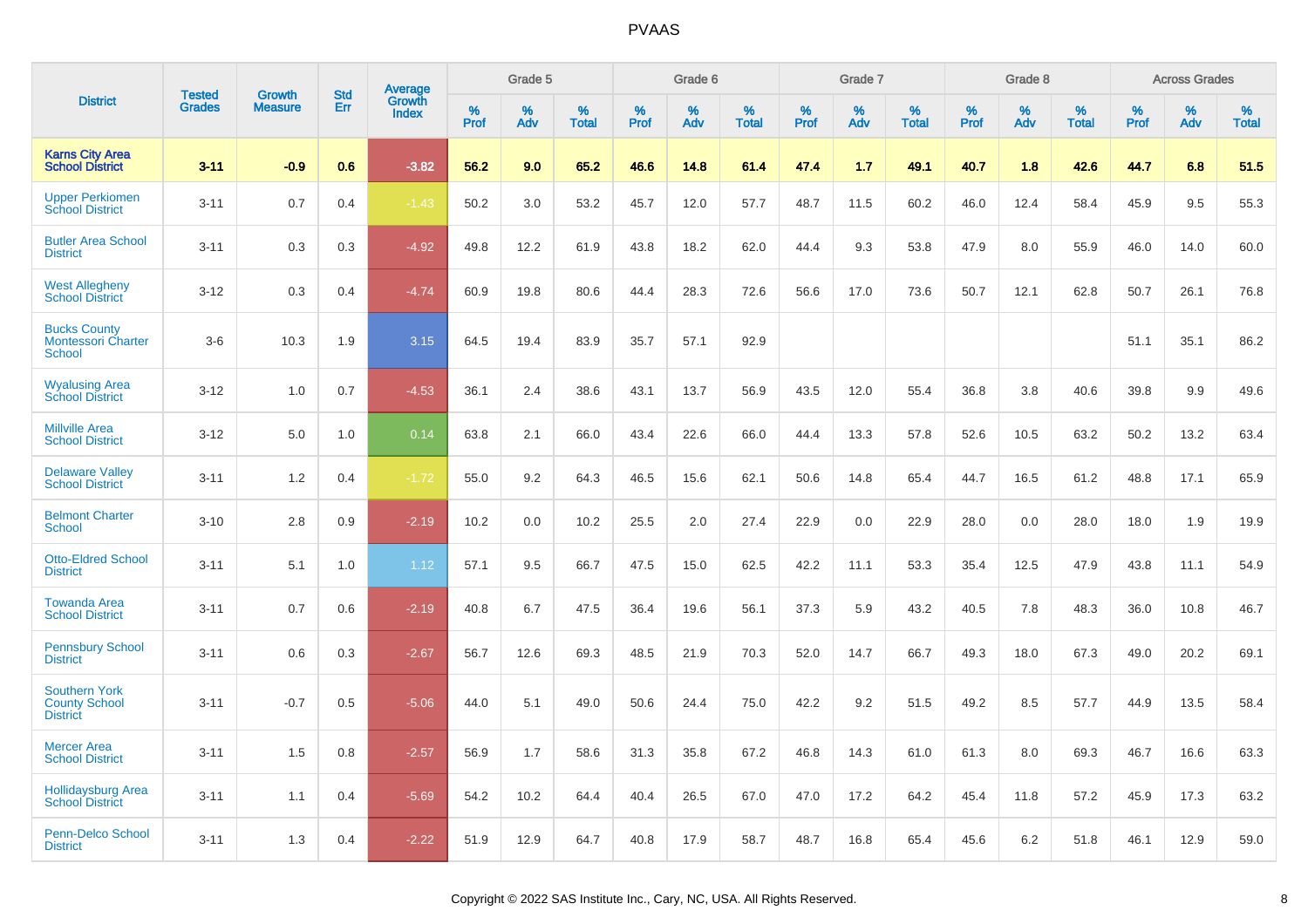|                                                             | <b>Tested</b> | <b>Growth</b>  | <b>Std</b> | <b>Average</b>         |           | Grade 5  |                   |           | Grade 6  |                   |           | Grade 7  |                   |           | Grade 8  |                   |           | <b>Across Grades</b> |                   |
|-------------------------------------------------------------|---------------|----------------|------------|------------------------|-----------|----------|-------------------|-----------|----------|-------------------|-----------|----------|-------------------|-----------|----------|-------------------|-----------|----------------------|-------------------|
| <b>District</b>                                             | <b>Grades</b> | <b>Measure</b> | Err        | Growth<br><b>Index</b> | %<br>Prof | %<br>Adv | %<br><b>Total</b> | %<br>Prof | %<br>Adv | %<br><b>Total</b> | %<br>Prof | %<br>Adv | %<br><b>Total</b> | %<br>Prof | %<br>Adv | %<br><b>Total</b> | %<br>Prof | %<br>Adv             | %<br><b>Total</b> |
| <b>Karns City Area</b><br><b>School District</b>            | $3 - 11$      | $-0.9$         | 0.6        | $-3.82$                | 56.2      | 9.0      | 65.2              | 46.6      | 14.8     | 61.4              | 47.4      | 1.7      | 49.1              | 40.7      | 1.8      | 42.6              | 44.7      | 6.8                  | 51.5              |
| <b>Universal Vare</b><br><b>Charter School</b>              | $6 - 8$       | 6.8            | 1.3        | 2.67                   |           |          |                   | 11.8      | 17.6     | 29.4              | 16.7      | 0.0      | 16.7              | 28.6      | 1.6      | 30.2              | 22.7      | 3.6                  | 26.4              |
| <b>Universal Daroff</b><br><b>Charter School</b>            | $3 - 8$       | 4.3            | 0.8        | 1.13                   | 14.5      | 0.0      | 14.5              | 20.4      | 1.8      | 22.2              | 12.5      | 2.1      | 14.6              | 21.8      | 0.0      | 21.8              | 15.2      | 1.3                  | 16.5              |
| <b>Kennett</b><br>Consolidated<br><b>School District</b>    | $3 - 11$      | 1.3            | 0.4        | $-1.36$                | 47.8      | 15.1     | 62.9              | 35.8      | 24.1     | 59.9              | 44.2      | 15.1     | 59.4              | 45.0      | 5.7      | 50.7              | 40.9      | 17.5                 | 58.4              |
| <b>Cambria Heights</b><br><b>School District</b>            | $3 - 10$      | 1.6            | 0.6        | $-2.34$                | 62.9      | 5.6      | 68.5              | 42.6      | 24.8     | 67.3              | 51.0      | 5.2      | 56.2              | 48.2      | 13.4     | 61.6              | 49.1      | 11.7                 | 60.8              |
| Elizabethtown<br><b>Area School</b><br><b>District</b>      | $3 - 12$      | $-0.8$         | 0.4        | $-6.77$                | 51.7      | 12.8     | 64.5              | 38.8      | 26.9     | 65.8              | 46.4      | 4.7      | 51.2              | 44.1      | 10.0     | 54.2              | 44.6      | 17.9                 | 62.5              |
| <b>Reading School</b><br><b>District</b>                    | $3 - 11$      | 1.5            | 0.4        | $-2.28$                | 14.9      | 0.5      | 15.4              | 15.2      | 2.2      | 17.4              | 16.6      | 1.3      | 17.9              | 16.7      | 0.4      | 17.0              | 16.0      | 1.2                  | 17.2              |
| <b>Moon Area School</b><br><b>District</b>                  | $3 - 11$      | $-0.1$         | 0.4        | $-6.46$                | 57.7      | 16.7     | 74.4              | 49.6      | 19.3     | 68.9              | 51.6      | 10.8     | 62.4              | 52.0      | 17.4     | 69.4              | 51.5      | 19.8                 | 71.3              |
| <b>Discovery Charter</b><br><b>School</b>                   | $3 - 8$       | 4.6            | 0.9        | 0.34                   | 36.4      | 2.3      | 38.6              | 27.3      | 9.1      | 36.4              | 35.6      | 3.4      | 39.0              | 45.7      | 5.7      | 51.4              | 29.8      | 3.4                  | 33.2              |
| <b>Franklin Regional</b><br><b>School District</b>          | $3 - 11$      | 1.8            | 0.4        | $-0.30$                | 51.5      | 28.2     | 79.7              | 36.5      | 42.3     | 78.8              | 55.2      | 18.9     | 74.1              | 46.1      | 16.8     | 62.8              | 47.8      | 29.9                 | 77.6              |
| <b>Quaker Valley</b><br><b>School District</b>              | $3 - 11$      | 2.7            | 0.6        | 1.67                   | 56.0      | 24.1     | 80.1              | 33.6      | 45.4     | 79.0              | 53.5      | 25.7     | 79.2              | 57.6      | 23.5     | 81.1              | 47.9      | 33.9                 | 81.8              |
| <b>Keystone Central</b><br><b>School District</b>           | $3 - 11$      | 1.9            | 0.4        | 0.62                   | 36.0      | 3.6      | 39.7              | 38.1      | 13.8     | 52.0              | 33.4      | 4.4      | 37.8              | 37.3      | 3.6      | 40.9              | 36.9      | 7.7                  | 44.6              |
| Lake-Lehman<br><b>School District</b>                       | $3 - 11$      | 2.0            | 0.6        | $-1.92$                | 46.8      | 4.5      | 51.4              | 42.9      | 10.5     | 53.3              | 53.0      | 9.6      | 62.6              | 52.2      | 8.7      | 60.9              | 48.7      | 10.4                 | 59.1              |
| <b>Danville Area</b><br><b>School District</b>              | $3 - 11$      | 2.1            | 0.5        | $-1.17$                | 56.7      | 16.6     | 73.2              | 41.0      | 27.1     | 68.1              | 52.9      | 20.3     | 73.2              | 43.3      | 21.7     | 65.0              | 46.6      | 21.7                 | 68.3              |
| <b>Esperanza</b><br><b>Academy Charter</b><br><b>School</b> | $4 - 11$      | 1.2            | 0.5        | $-2.91$                |           |          |                   | 17.4      | 0.5      | 17.9              | 22.3      | 1.4      | 23.6              | 18.9      | 0.5      | 19.4              | 19.0      | 0.9                  | 19.9              |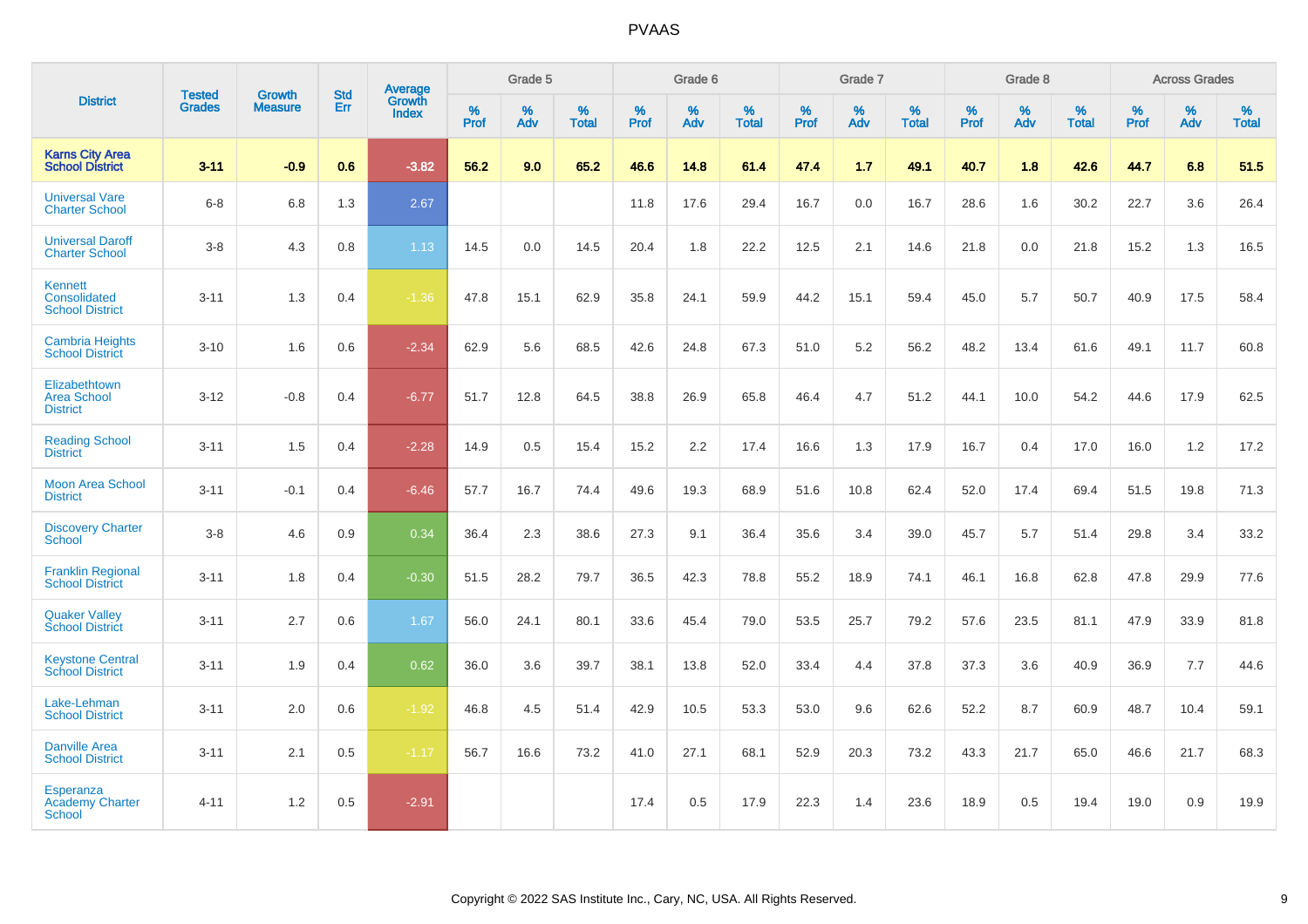| <b>District</b>                                                   | <b>Tested</b> |                                 | <b>Std</b> | Average                |              | Grade 5  |                   |              | Grade 6  |                   |              | Grade 7  |                   |              | Grade 8  |                   |              | <b>Across Grades</b> |                   |
|-------------------------------------------------------------------|---------------|---------------------------------|------------|------------------------|--------------|----------|-------------------|--------------|----------|-------------------|--------------|----------|-------------------|--------------|----------|-------------------|--------------|----------------------|-------------------|
|                                                                   | <b>Grades</b> | <b>Growth</b><br><b>Measure</b> | Err        | Growth<br><b>Index</b> | $\%$<br>Prof | %<br>Adv | %<br><b>Total</b> | $\%$<br>Prof | %<br>Adv | %<br><b>Total</b> | $\%$<br>Prof | %<br>Adv | %<br><b>Total</b> | $\%$<br>Prof | %<br>Adv | %<br><b>Total</b> | $\%$<br>Prof | %<br>Adv             | %<br><b>Total</b> |
| <b>Karns City Area</b><br><b>School District</b>                  | $3 - 11$      | $-0.9$                          | 0.6        | $-3.82$                | 56.2         | 9.0      | 65.2              | 46.6         | 14.8     | 61.4              | 47.4         | 1.7      | 49.1              | 40.7         | 1.8      | 42.6              | 44.7         | 6.8                  | 51.5              |
| <b>Oxford Area</b><br><b>School District</b>                      | $3 - 11$      | $-1.2$                          | 0.4        | $-9.53$                | 43.9         | 6.1      | 50.0              | 41.5         | 17.6     | 59.0              | 44.6         | 7.0      | 51.6              | 30.2         | 3.9      | 34.2              | 39.6         | 10.3                 | 49.9              |
| <b>Wattsburg Area</b><br><b>School District</b>                   | $3 - 11$      | 3.0                             | 0.6        | 0.15                   | 48.9         | 9.1      | 58.0              | 52.1         | 18.1     | 70.2              | 46.2         | 13.2     | 59.3              | 60.8         | 5.9      | 66.7              | 48.4         | 12.4                 | 60.8              |
| <b>Williamsport Area</b><br><b>School District</b>                | $3 - 11$      | $-1.3$                          | 0.4        | $-6.70$                | 46.8         | 4.8      | 51.6              | 43.8         | 8.8      | 52.5              | 34.6         | 4.8      | 39.4              | 26.0         | 5.8      | 31.8              | 37.7         | 8.5                  | 46.2              |
| Mt Lebanon<br><b>School District</b>                              | $3 - 11$      | 0.4                             | 0.4        | $-1.43$                | 60.1         | 27.2     | 87.2              | 39.7         | 50.2     | 89.8              | 46.8         | 35.3     | 82.2              | 52.4         | 35.7     | 88.1              | 48.2         | 38.9                 | 87.0              |
| <b>Somerset Area</b><br><b>School District</b>                    | $3 - 11$      | 0.7                             | 0.6        | $-3.09$                | 48.3         | 5.8      | 54.2              | 42.4         | 28.8     | 71.2              | 46.7         | 17.5     | 64.2              | 52.5         | 12.8     | 65.2              | 45.3         | 16.7                 | 62.0              |
| <b>Hanover Public</b><br><b>School District</b>                   | $3 - 11$      | 1.6                             | 0.6        | $-3.85$                | 40.6         | 3.0      | 43.6              | 42.4         | 9.4      | 51.8              | 45.4         | 6.2      | 51.5              | 38.7         | 7.3      | 46.0              | 42.0         | 12.7                 | 54.7              |
| <b>Keystone School</b><br><b>District</b>                         | $3 - 11$      | 0.8                             | 0.8        | $-2.41$                | 49.2         | 26.9     | 76.1              | 50.0         | 17.3     | 67.3              | 50.0         | 16.2     | 66.2              | 46.8         | 9.7      | 56.4              | 46.5         | 21.0                 | 67.5              |
| <b>Oil City Area</b><br><b>School District</b>                    | $3 - 11$      | 2.6                             | 0.6        | 0.83                   | 47.2         | 2.8      | 50.0              | 41.1         | 9.7      | 50.8              | 32.8         | 4.7      | 37.5              | 42.0         | 7.6      | 49.6              | 39.2         | 7.8                  | 47.0              |
| <b>Avella Area School</b><br><b>District</b>                      | $3 - 12$      | 2.7                             | 1.1        | $-3.10$                | 42.5         | 2.5      | 45.0              | 42.4         | 18.2     | 60.6              | 60.0         | 5.7      | 65.7              | 63.0         | 18.5     | 81.5              | 46.7         | 12.6                 | 59.3              |
| <b>Colonial School</b><br><b>District</b>                         | $3 - 11$      | 0.7                             | 0.4        | $-2.40$                | 55.2         | 20.3     | 75.4              | 43.0         | 38.9     | 81.8              | 49.7         | 19.2     | 68.9              | 52.2         | 17.0     | 69.2              | 47.2         | 26.2                 | 73.5              |
| Pennsylvania<br><b>Distance Learning</b><br><b>Charter School</b> | $3 - 12$      | 0.0                             | 0.7        | $-3.71$                | 30.3         | 0.0      | 30.3              | 16.2         | 4.0      | 20.3              | 25.6         | 1.2      | 26.7              | 33.3         | 2.3      | 35.6              | 25.8         | 3.0                  | 28.8              |
| <b>Universal</b><br><b>Creighton Charter</b><br>School            | $3 - 8$       | $-0.0$                          | 0.7        | $-3.71$                | 31.0         | 2.4      | 33.3              | 25.6         | 2.3      | 27.9              | 15.4         | 4.6      | 20.0              | 34.9         | 5.8      | 40.7              | 28.8         | 4.7                  | 33.5              |
| <b>Freire Charter</b><br><b>School</b>                            | $5 - 11$      | 1.6                             | 0.7        | $-0.46$                | 17.5         | 0.0      | 17.5              | 31.4         | 1.4      | 32.9              | 28.3         | 2.0      | 30.3              | 33.6         | 3.7      | 37.4              | 27.6         | 1.9                  | 29.5              |
| <b>Tussey Mountain</b><br><b>School District</b>                  | $3 - 12$      | 1.8                             | 0.8        | $-0.68$                | 44.8         | 3.4      | 48.3              | 46.3         | 8.5      | 54.9              | 45.2         | 0.0      | 45.2              | 47.2         | 2.8      | 50.0              | 40.7         | 6.3                  | 47.0              |
| <b>Kane Area School</b><br><b>District</b>                        | $3 - 10$      | 3.4                             | 0.7        | 0.64                   | 40.8         | 19.7     | 60.6              | 40.6         | 15.6     | 56.2              | 50.8         | 6.0      | 56.7              | 50.0         | 9.8      | 59.8              | 44.4         | 10.2                 | 54.6              |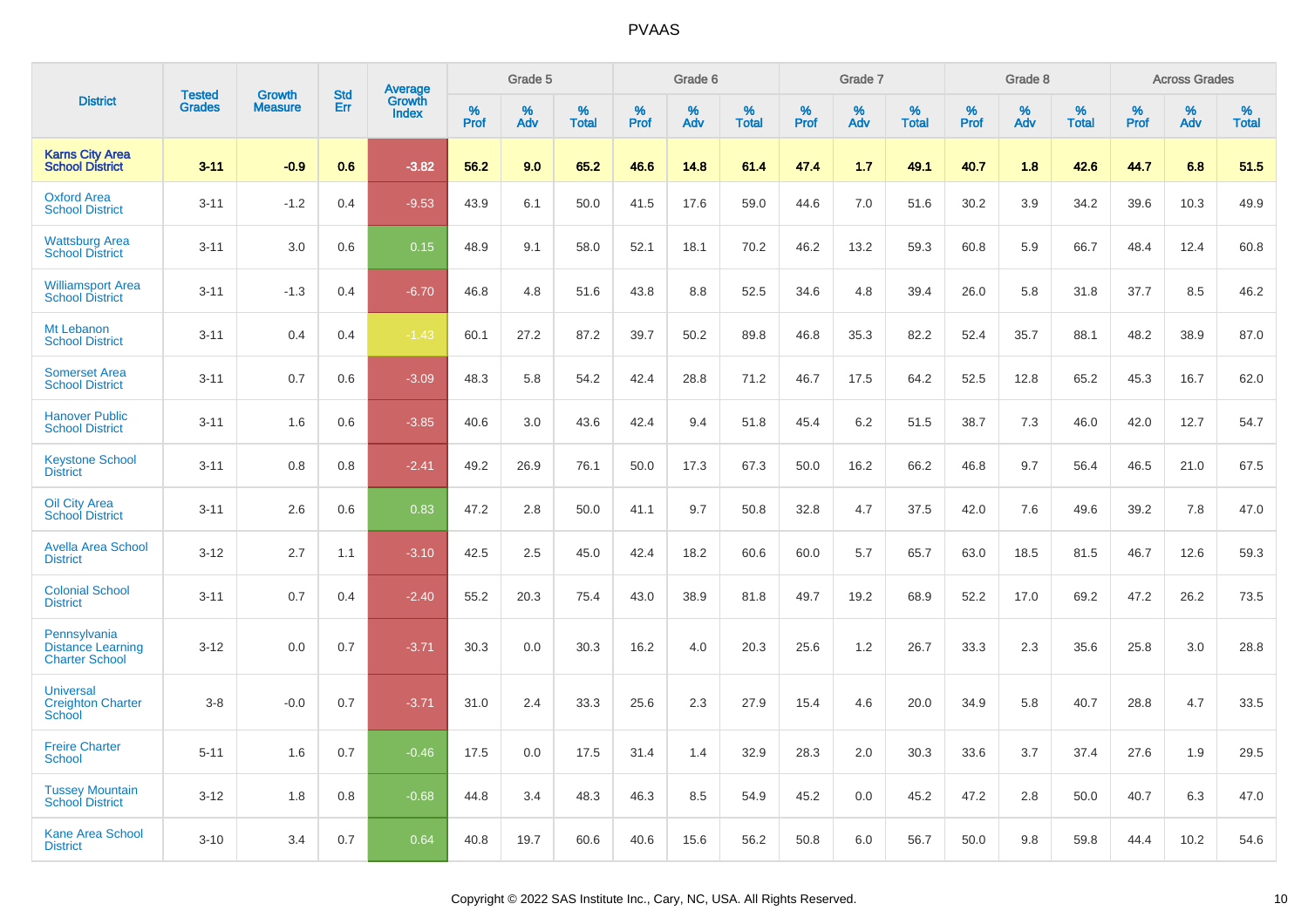| <b>District</b>                                            | <b>Tested</b> | <b>Growth</b>  | <b>Std</b> | Average                |              | Grade 5  |                   |              | Grade 6  |                   |              | Grade 7  |                   |              | Grade 8  |                   |              | <b>Across Grades</b> |                   |
|------------------------------------------------------------|---------------|----------------|------------|------------------------|--------------|----------|-------------------|--------------|----------|-------------------|--------------|----------|-------------------|--------------|----------|-------------------|--------------|----------------------|-------------------|
|                                                            | <b>Grades</b> | <b>Measure</b> | Err        | Growth<br><b>Index</b> | $\%$<br>Prof | %<br>Adv | %<br><b>Total</b> | $\%$<br>Prof | %<br>Adv | %<br><b>Total</b> | $\%$<br>Prof | %<br>Adv | %<br><b>Total</b> | $\%$<br>Prof | %<br>Adv | %<br><b>Total</b> | $\%$<br>Prof | %<br>Adv             | %<br><b>Total</b> |
| <b>Karns City Area</b><br><b>School District</b>           | $3 - 11$      | $-0.9$         | 0.6        | $-3.82$                | 56.2         | 9.0      | 65.2              | 46.6         | 14.8     | 61.4              | 47.4         | 1.7      | 49.1              | 40.7         | 1.8      | 42.6              | 44.7         | 6.8                  | 51.5              |
| <b>Riverside School</b><br><b>District</b>                 | $3 - 11$      | 2.8            | 0.6        | 0.20                   | 44.6         | 4.0      | 48.5              | 45.4         | 13.1     | 58.6              | 43.7         | 11.6     | 55.3              | 45.0         | 8.3      | 53.2              | 44.3         | 10.7                 | 55.0              |
| <b>Tacony Academy</b><br><b>Charter School</b>             | $3 - 11$      | $-3.1$         | 0.8        | $-5.48$                | 26.5         | 1.5      | 27.9              | 21.7         | 4.4      | 26.1              | 48.0         | 1.4      | 49.3              | 17.1         | 5.7      | 22.9              | 25.6         | 2.4                  | 28.0              |
| Williamsburg<br><b>Community School</b><br><b>District</b> | $3 - 11$      | 3.1            | 1.1        | $-3.37$                | 53.1         | 3.1      | 56.2              | 51.4         | 17.1     | 68.6              | 47.6         | 9.5      | 57.1              | 43.8         | 12.5     | 56.2              | 43.4         | 15.8                 | 59.1              |
| <b>Spring Cove</b><br>School District                      | $3 - 11$      | 0.1            | 0.6        | $-1.56$                | 41.7         | 5.0      | 46.7              | 42.1         | 13.5     | 55.6              | 48.8         | 6.3      | 55.1              | 34.6         | 11.8     | 46.5              | 40.5         | 10.8                 | 51.3              |
| <b>Bellefonte Area</b><br><b>School District</b>           | $3 - 11$      | $-0.0$         | 0.5        | $-4.22$                | 56.6         | 10.2     | 66.9              | 40.3         | 19.3     | 59.7              | 50.6         | 6.0      | 56.6              | 32.2         | 8.8      | 41.0              | 44.8         | 12.3                 | 57.1              |
| <b>East Penn School</b><br><b>District</b>                 | $3 - 11$      | 1.0            | 0.3        | $-0.16$                | 59.9         | 7.4      | 67.3              | 45.2         | 18.0     | 63.2              | 52.5         | 15.0     | 67.5              | 53.3         | 14.4     | 67.7              | 49.9         | 15.8                 | 65.7              |
| <b>Annville-Cleona</b><br><b>School District</b>           | $3 - 12$      | $-0.3$         | 0.6        | $-3.96$                | 47.5         | 11.2     | 58.8              | 39.6         | 21.9     | 61.5              | 54.0         | 12.6     | 66.7              | 32.4         | 17.6     | 50.0              | 44.0         | 15.5                 | 59.5              |
| <b>Old Forge School</b><br><b>District</b>                 | $3 - 12$      | 0.5            | 0.8        | $-3.24$                | 39.1         | 0.0      | 39.1              | 41.1         | 17.9     | 58.9              | 33.3         | 24.2     | 57.6              | 44.1         | 6.8      | 50.8              | 40.1         | 9.2                  | 49.3              |
| <b>Daniel Boone Area</b><br><b>School District</b>         | $3 - 12$      | 0.9            | 0.5        | $-2.03$                | 54.5         | 3.9      | 58.4              | 31.7         | 16.1     | 47.8              | 46.1         | 7.4      | 53.4              | 42.8         | 9.2      | 52.0              | 42.6         | 10.0                 | 52.6              |
| Jefferson-Morgan<br><b>School District</b>                 | $3 - 10$      | 2.7            | 0.9        | $-0.58$                | 45.1         | 2.8      | 47.9              | 40.0         | 7.3      | 47.3              | 41.8         | 5.4      | 47.3              | 44.4         | 6.7      | 51.1              | 41.7         | 6.6                  | 48.2              |
| <b>Jeannette City</b><br><b>School District</b>            | $3 - 11$      | 3.5            | 0.8        | $-0.39$                | 41.7         | 1.4      | 43.1              | 33.3         | 18.5     | 51.8              | 44.6         | 9.2      | 53.8              | 48.1         | 7.7      | 55.8              | 40.4         | 8.2                  | 48.6              |
| <b>Provident Charter</b><br><b>School</b>                  | $3 - 8$       | 4.1            | 1.1        | $-1.11$                | 19.6         | 0.0      | 19.6              | 15.8         | 5.3      | 21.0              | 13.6         | 0.0      | 13.6              | 17.2         | 3.4      | 20.7              | 16.4         | 2.9                  | 19.3              |
| Pennsylvania<br><b>Cyber Charter</b><br>School             | $3 - 11$      | 2.1            | 0.5        | $-0.33$                | 41.0         | 4.9      | 45.8              | 39.5         | 11.2     | 50.7              | 42.9         | 3.4      | 46.4              | 39.5         | 2.6      | 42.0              | 40.1         | 7.4                  | 47.5              |
| <b>Corry Area School</b><br><b>District</b>                | $3 - 11$      | 2.4            | 0.6        | 0.99                   | 50.0         | 4.7      | 54.7              | 40.5         | 16.2     | 56.8              | 42.0         | 6.5      | 48.6              | 33.8         | 9.5      | 43.2              | 40.3         | 11.8                 | 52.1              |
| <b>Elk Lake School</b><br><b>District</b>                  | $3 - 11$      | 2.6            | 0.7        | $-0.65$                | 43.8         | 3.8      | 47.5              | 35.8         | 21.0     | 56.8              | 39.8         | 11.4     | 51.1              | 35.8         | 6.2      | 42.0              | 38.3         | 11.7                 | 50.0              |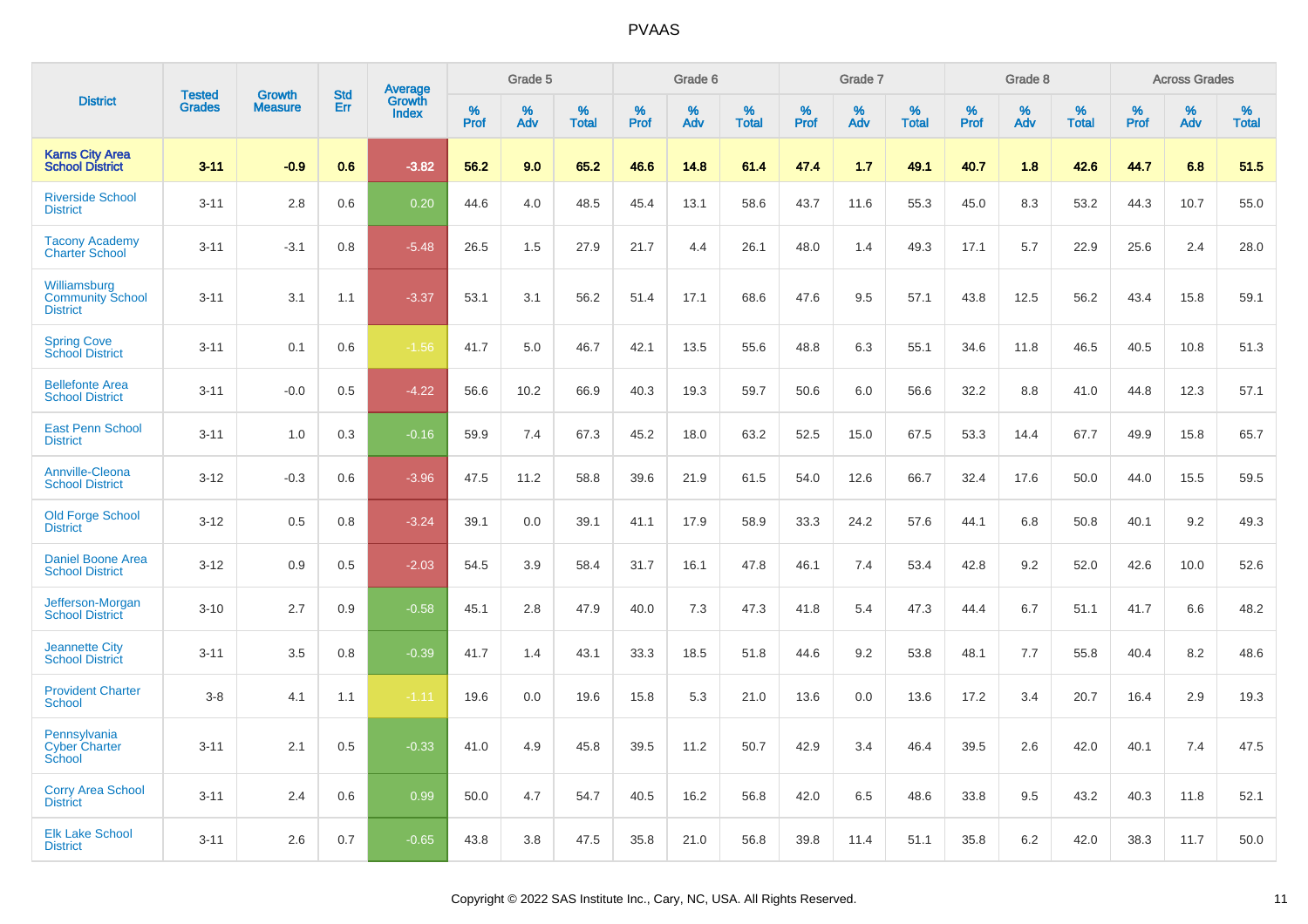|                                                                           | <b>Tested</b> | <b>Growth</b>  | <b>Std</b> | Average                |              | Grade 5  |                   |              | Grade 6  |                   |              | Grade 7  |                   |              | Grade 8  |                   |              | <b>Across Grades</b> |                   |
|---------------------------------------------------------------------------|---------------|----------------|------------|------------------------|--------------|----------|-------------------|--------------|----------|-------------------|--------------|----------|-------------------|--------------|----------|-------------------|--------------|----------------------|-------------------|
| <b>District</b>                                                           | <b>Grades</b> | <b>Measure</b> | Err        | Growth<br><b>Index</b> | $\%$<br>Prof | %<br>Adv | %<br><b>Total</b> | $\%$<br>Prof | %<br>Adv | %<br><b>Total</b> | $\%$<br>Prof | %<br>Adv | %<br><b>Total</b> | $\%$<br>Prof | %<br>Adv | %<br><b>Total</b> | $\%$<br>Prof | %<br>Adv             | %<br><b>Total</b> |
| <b>Karns City Area</b><br><b>School District</b>                          | $3 - 11$      | $-0.9$         | 0.6        | $-3.82$                | 56.2         | 9.0      | 65.2              | 46.6         | 14.8     | 61.4              | 47.4         | 1.7      | 49.1              | 40.7         | 1.8      | 42.6              | 44.7         | 6.8                  | 51.5              |
| <b>Pine Grove Area</b><br><b>School District</b>                          | $3 - 11$      | 0.9            | 0.6        | $-3.29$                | 55.8         | 1.0      | 56.8              | 41.0         | 14.5     | 55.6              | 44.7         | 0.8      | 45.5              | 45.5         | 6.2      | 51.8              | 46.5         | 10.4                 | 56.9              |
| <b>East Lycoming</b><br><b>School District</b>                            | $3 - 11$      | $-0.6$         | 0.6        | $-4.76$                | 63.9         | 6.7      | 70.6              | 45.3         | 24.5     | 69.8              | 57.8         | 10.7     | 68.6              | 43.0         | 12.4     | 55.4              | 47.7         | 14.9                 | 62.6              |
| <b>Muncy School</b><br><b>District</b>                                    | $3 - 11$      | 0.3            | 0.7        | $-3.30$                | 49.2         | 11.5     | 60.7              | 48.7         | 30.8     | 79.5              | 58.0         | 8.7      | 66.7              | 44.4         | 12.2     | 56.7              | 49.3         | 16.0                 | 65.3              |
| Shenandoah<br><b>Valley School</b><br><b>District</b>                     | $3 - 11$      | 1.7            | 0.9        | $-3.50$                | 37.3         | 3.0      | 40.3              | 31.4         | 9.8      | 41.2              | 36.2         | 1.7      | 37.9              | 26.3         | 0.0      | 26.3              | 34.3         | 5.0                  | 39.4              |
| <b>Palmerton Area</b><br><b>School District</b>                           | $3 - 11$      | 1.6            | 0.6        | $-0.73$                | 54.9         | 3.7      | 58.5              | 47.3         | 14.6     | 61.8              | 42.6         | 11.6     | 54.3              | 38.3         | 11.2     | 49.5              | 45.2         | 11.6                 | 56.8              |
| <b>Pottsgrove School</b><br><b>District</b>                               | $3 - 11$      | $-0.4$         | 0.5        | $-2.94$                | 39.7         | 5.4      | 45.1              | 42.3         | 6.4      | 48.7              | 53.1         | 9.1      | 62.3              | 40.4         | 3.7      | 44.2              | 43.1         | 7.6                  | 50.7              |
| <b>Pleasant Valley</b><br><b>School District</b>                          | $3 - 11$      | 1.4            | 0.5        | $-2.68$                | 52.2         | 0.9      | 53.1              | 50.0         | 8.3      | 58.3              | 47.0         | 10.5     | 57.5              | 51.9         | 7.6      | 59.5              | 48.1         | 6.4                  | 54.6              |
| <b>Rose Tree Media</b><br><b>School District</b>                          | $3 - 10$      | 0.1            | 0.4        | $-2.51$                | 62.5         | 14.0     | 76.5              | 41.0         | 44.4     | 85.4              | 51.8         | 27.0     | 78.8              | 56.2         | 22.8     | 79.0              | 51.9         | 27.9                 | 79.8              |
| <b>Abington School</b><br><b>District</b>                                 | $3 - 10$      | $-2.8$         | 0.3        | $-9.26$                | 49.8         | 10.0     | 59.7              | 44.9         | 27.5     | 72.5              | 49.5         | 11.6     | 61.1              | 41.4         | 10.4     | 51.8              | 44.9         | 18.8                 | 63.8              |
| <b>Wellsboro Area</b><br><b>School District</b>                           | $3 - 11$      | $-0.6$         | 0.6        | $-4.07$                | 62.1         | 6.9      | 69.0              | 41.8         | 15.3     | 57.1              | 46.6         | 15.2     | 61.9              | 44.3         | 15.5     | 59.8              | 45.8         | 12.9                 | 58.7              |
| <b>Hampton Township</b><br><b>School District</b>                         | $3 - 11$      | 1.7            | 0.5        | $-3.34$                | 50.3         | 30.7     | 81.0              | 35.6         | 44.2     | 79.8              | 54.6         | 26.3     | 81.0              | 46.9         | 34.3     | 81.1              | 44.1         | 38.5                 | 82.7              |
| <b>Mohawk Area</b><br><b>School District</b>                              | $3 - 11$      | 0.9            | 0.6        | $-2.08$                | 43.7         | 6.8      | 50.5              | 44.7         | 21.3     | 66.0              | 56.9         | 7.8      | 64.7              | 55.9         | 8.6      | 64.5              | 46.4         | 17.1                 | 63.5              |
| <b>Robert Benjamin</b><br><b>Wiley Community</b><br><b>Charter School</b> | $3 - 8$       | 3.6            | 0.9        | $-1.43$                | 20.9         | 0.0      | 20.9              | 23.4         | 4.3      | 27.7              | 28.1         | 1.8      | 29.8              | 31.1         | 0.0      | 31.1              | 24.2         | 2.4                  | 26.5              |
| <b>Rockwood Area</b><br><b>School District</b>                            | $3 - 11$      | 1.8            | 0.9        | $-0.76$                | 65.8         | 2.4      | 68.3              | 38.1         | 31.0     | 69.0              | 63.0         | 6.5      | 69.6              | 50.8         | 19.0     | 69.8              | 52.2         | 13.4                 | 65.7              |
| <b>Laboratory Charter</b><br><b>School</b>                                | $3 - 8$       | 3.4            | 1.2        | $-4.40$                | 17.2         | 0.0      | 17.2              | 26.2         | 7.1      | 33.3              | 52.0         | 0.0      | 52.0              | 33.3         | 4.8      | 38.1              | 27.2         | 2.4                  | 29.6              |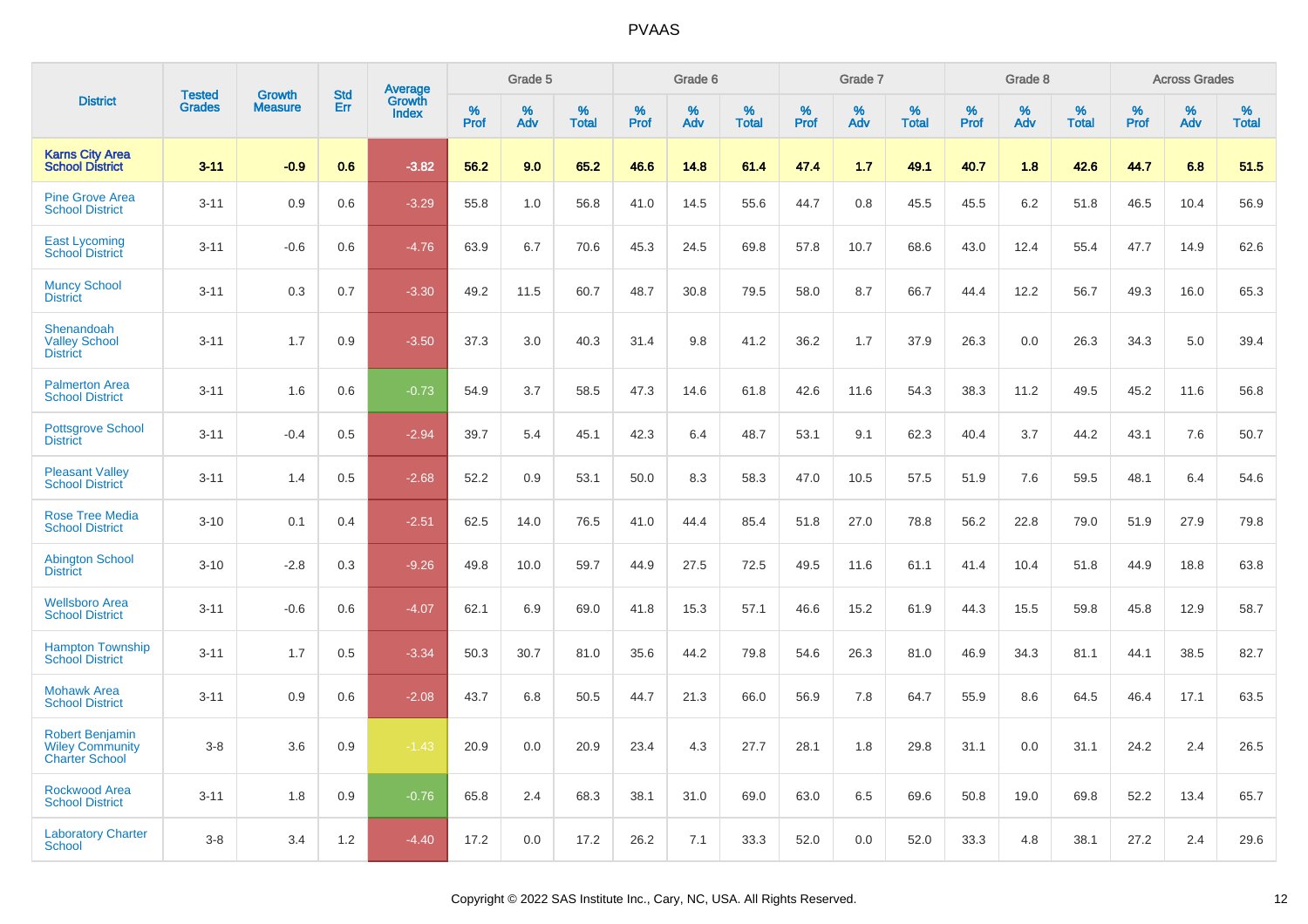|                                                                     | <b>Tested</b> | <b>Growth</b>  | <b>Std</b> | Average                |           | Grade 5  |                   |           | Grade 6  |                   |           | Grade 7  |                   |           | Grade 8  |                   |              | <b>Across Grades</b> |                   |
|---------------------------------------------------------------------|---------------|----------------|------------|------------------------|-----------|----------|-------------------|-----------|----------|-------------------|-----------|----------|-------------------|-----------|----------|-------------------|--------------|----------------------|-------------------|
| <b>District</b>                                                     | <b>Grades</b> | <b>Measure</b> | Err        | Growth<br><b>Index</b> | %<br>Prof | %<br>Adv | %<br><b>Total</b> | %<br>Prof | %<br>Adv | %<br><b>Total</b> | %<br>Prof | %<br>Adv | %<br><b>Total</b> | %<br>Prof | %<br>Adv | %<br><b>Total</b> | $\%$<br>Prof | %<br>Adv             | %<br><b>Total</b> |
| <b>Karns City Area</b><br><b>School District</b>                    | $3 - 11$      | $-0.9$         | 0.6        | $-3.82$                | 56.2      | 9.0      | 65.2              | 46.6      | 14.8     | 61.4              | 47.4      | 1.7      | 49.1              | 40.7      | 1.8      | 42.6              | 44.7         | 6.8                  | 51.5              |
| <b>California Area</b><br><b>School District</b>                    | $3 - 10$      | 1.5            | 0.8        | $-1.20$                | 51.8      | 3.7      | 55.6              | 39.4      | 9.1      | 48.5              | 46.4      | 17.9     | 64.3              | 50.0      | 18.5     | 68.5              | 45.7         | 14.1                 | 59.8              |
| <b>Mid Valley School</b><br><b>District</b>                         | $3 - 10$      | $-0.4$         | 0.6        | $-5.84$                | 41.6      | 5.0      | 46.5              | 48.8      | 10.4     | 59.2              | 38.6      | 2.4      | 40.9              | 26.2      | 2.7      | 28.9              | 38.8         | 7.4                  | 46.2              |
| <b>Union School</b><br><b>District</b>                              | $3 - 12$      | 2.7            | 1.0        | $-0.02$                | 21.2      | 6.1      | 27.3              | 40.9      | 20.4     | 61.4              | 40.5      | 0.0      | 40.5              | 40.0      | 6.7      | 46.7              | 37.0         | 8.4                  | 45.4              |
| <b>Bethel Park School</b><br><b>District</b>                        | $3 - 11$      | 0.5            | 0.4        | $-3.33$                | 59.3      | 14.8     | 74.2              | 44.6      | 30.2     | 74.9              | 57.6      | 17.0     | 74.5              | 54.5      | 19.6     | 74.1              | 52.1         | 24.5                 | 76.6              |
| Loyalsock<br><b>Township School</b><br><b>District</b>              | $3 - 12$      | 1.2            | 0.6        | $-1.86$                | 48.3      | 12.9     | 61.2              | 43.9      | 17.4     | 61.2              | 50.8      | 7.0      | 57.8              | 51.0      | 5.0      | 56.0              | 45.5         | 13.2                 | 58.7              |
| <b>Eastern Lancaster</b><br><b>County School</b><br><b>District</b> | $3 - 12$      | 1.1            | 0.5        | $-1.40$                | 48.1      | 3.9      | 51.9              | 38.7      | 12.0     | 50.8              | 35.4      | 4.6      | 39.9              | 38.0      | 15.5     | 53.5              | 39.2         | 9.3                  | 48.5              |
| <b>Chestnut Ridge</b><br><b>School District</b>                     | $3 - 12$      | 1.2            | 0.7        | $-2.28$                | 53.8      | 4.4      | 58.2              | 42.0      | 19.8     | 61.7              | 57.9      | 3.2      | 61.0              | 50.5      | 6.2      | 56.7              | 47.9         | 11.6                 | 59.5              |
| Conemaugh<br><b>Township Area</b><br><b>School District</b>         | $3 - 12$      | 2.5            | 0.8        | $-1.19$                | 53.2      | 22.6     | 75.8              | 36.1      | 36.1     | 72.1              | 62.5      | 18.1     | 80.6              | 50.7      | 16.4     | 67.1              | 50.9         | 24.8                 | 75.7              |
| <b>East Pennsboro</b><br><b>Area School</b><br><b>District</b>      | $3 - 11$      | 1.2            | 0.5        | $-1.85$                | 47.0      | 4.8      | 51.8              | 35.0      | 18.1     | 53.1              | 50.6      | 10.0     | 60.6              | 47.1      | 8.2      | 55.3              | 44.2         | 11.4                 | 55.5              |
| <b>Riverside Beaver</b><br><b>County School</b><br><b>District</b>  | $3 - 11$      | 2.3            | 0.6        | $-2.61$                | 53.1      | 9.4      | 62.5              | 37.0      | 36.0     | 73.0              | 48.8      | 12.5     | 61.2              | 51.6      | 15.8     | 67.4              | 45.6         | 22.4                 | 68.1              |
| <b>Big Spring School</b><br><b>District</b>                         | $3 - 11$      | $-0.3$         | 0.5        | $-3.93$                | 50.0      | 14.6     | 64.6              | 45.6      | 12.0     | 57.6              | 52.2      | 8.8      | 61.0              | 49.7      | 9.2      | 58.9              | 47.8         | 15.2                 | 63.0              |
| <b>KIPP Philadelphia</b><br><b>Charter School</b>                   | $3-8$         | 2.8            | 0.9        | 0.52                   | 13.5      | 0.0      | 13.5              | 28.0      | 0.0      | 28.0              | 29.0      | 0.0      | 29.0              | 25.6      | 0.0      | 25.6              | 21.5         | 0.4                  | 21.9              |
| <b>People For People</b><br><b>Charter School</b>                   | $3 - 12$      | 3.5            | 1.0        | $-0.65$                | 12.9      | 3.2      | 16.1              | 19.4      | 0.0      | 19.4              | 23.1      | 0.0      | 23.1              | 6.8       | 0.0      | 6.8               | 13.2         | 0.4                  | 13.6              |
| <b>Grove City Area</b><br><b>School District</b>                    | $3 - 12$      | 1.6            | 0.6        | $-1.18$                | 45.0      | 21.0     | 66.0              | 36.9      | 23.8     | 60.7              | 58.9      | 16.1     | 75.0              | 47.1      | 12.6     | 59.7              | 45.7         | 20.1                 | 65.8              |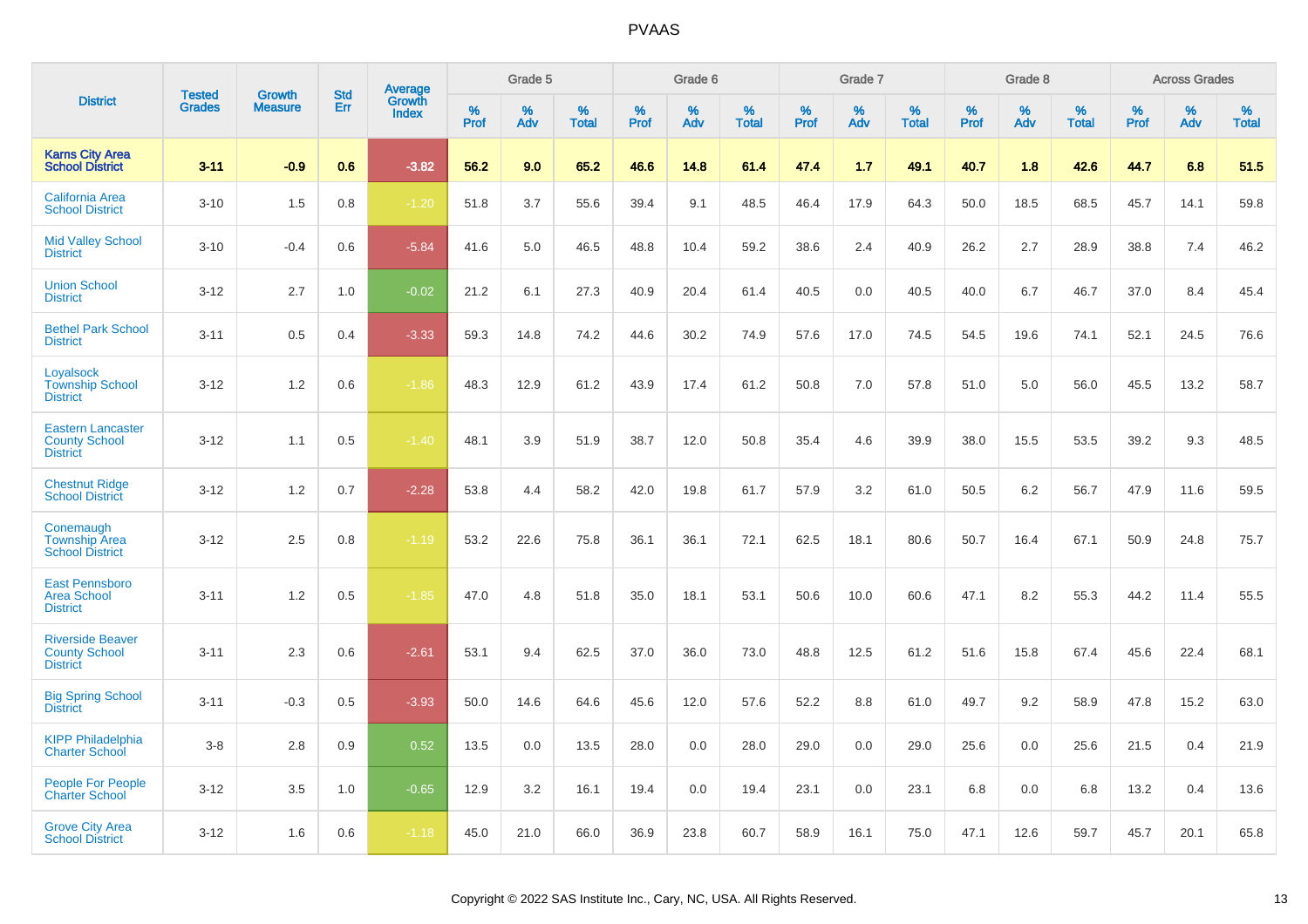|                                                         | <b>Tested</b> | <b>Growth</b>  | <b>Std</b> | Average                |           | Grade 5  |                   |           | Grade 6  |                   |           | Grade 7  |                   |           | Grade 8  |                   |           | <b>Across Grades</b> |                   |
|---------------------------------------------------------|---------------|----------------|------------|------------------------|-----------|----------|-------------------|-----------|----------|-------------------|-----------|----------|-------------------|-----------|----------|-------------------|-----------|----------------------|-------------------|
| <b>District</b>                                         | <b>Grades</b> | <b>Measure</b> | <b>Err</b> | Growth<br><b>Index</b> | %<br>Prof | %<br>Adv | %<br><b>Total</b> | %<br>Prof | %<br>Adv | %<br><b>Total</b> | %<br>Prof | %<br>Adv | %<br><b>Total</b> | %<br>Prof | %<br>Adv | %<br><b>Total</b> | %<br>Prof | %<br>Adv             | %<br><b>Total</b> |
| <b>Karns City Area</b><br>School District               | $3 - 11$      | $-0.9$         | 0.6        | $-3.82$                | 56.2      | 9.0      | 65.2              | 46.6      | 14.8     | 61.4              | 47.4      | 1.7      | 49.1              | 40.7      | 1.8      | 42.6              | 44.7      | 6.8                  | 51.5              |
| <b>West Jefferson</b><br><b>Hills School District</b>   | $3 - 11$      | 0.0            | 0.4        | $-3.98$                | 58.9      | 14.8     | 73.8              | 50.5      | 19.9     | 70.4              | 60.2      | 13.1     | 73.3              | 57.6      | 17.7     | 75.4              | 53.0      | 20.4                 | 73.4              |
| <b>Russell Byers</b><br><b>Charter School</b>           | $3 - 8$       | 1.4            | 0.9        | $-1.06$                | 18.2      | 1.8      | 20.0              | 36.8      | 0.0      | 36.8              | 28.1      | 0.0      | 28.1              | 14.3      | 2.0      | 16.3              | 22.4      | 3.0                  | 25.3              |
| <b>Wyoming Valley</b><br>West School<br><b>District</b> | $3 - 11$      | 0.9            | 0.5        | $-1.24$                | 41.0      | 4.2      | 45.2              | 32.6      | 7.6      | 40.3              | 40.5      | 4.2      | 44.6              | 30.1      | 12.1     | 42.2              | 35.8      | 6.9                  | 42.7              |
| Wilkinsburg<br><b>Borough School</b><br><b>District</b> | $3-6$         | 4.8            | 1.4        | 0.90                   | 41.5      | 0.0      | 41.5              | 25.6      | 2.3      | 27.9              |           |          |                   |           |          |                   | 23.5      | 1.0                  | 24.5              |
| <b>Altoona Area</b><br><b>School District</b>           | $3 - 12$      | 1.1            | 0.3        | $-1.92$                | 43.5      | 4.0      | 47.5              | 30.6      | 11.2     | 41.8              | 38.3      | 4.3      | 42.6              | 43.8      | 7.2      | 51.0              | 37.4      | 6.8                  | 44.1              |
| <b>Southern Fulton</b><br><b>School District</b>        | $3 - 11$      | 0.0            | 0.9        | $-1.64$                | 53.2      | 6.4      | 59.6              | 41.4      | 15.5     | 56.9              | 40.4      | 0.0      | 40.4              | 32.0      | 8.0      | 40.0              | 43.4      | 7.9                  | 51.3              |
| Pen Argyl Area<br><b>School District</b>                | $3 - 12$      | 2.2            | 0.6        | $-0.55$                | 50.0      | 10.0     | 60.0              | 43.9      | 13.4     | 57.3              | 44.6      | 9.1      | 53.6              | 44.7      | 4.8      | 49.5              | 46.0      | 11.3                 | 57.2              |
| <b>Derry Area School</b><br><b>District</b>             | $3 - 11$      | 2.2            | 0.6        | $-0.34$                | 44.6      | 8.3      | 52.9              | 44.4      | 29.1     | 73.5              | 49.6      | 17.1     | 66.7              | 43.1      | 12.9     | 56.0              | 44.1      | 17.4                 | 61.5              |
| <b>Mastery Charter</b><br>School - Gratz<br>Campus      | $7 - 10$      | 5.0            | 1.4        | 1.26                   |           |          |                   |           |          |                   | 19.4      | 0.0      | 19.4              | 7.3       | 0.0      | 7.3               | 13.0      | 0.0                  | 13.0              |
| Wallenpaupack<br>Area School<br><b>District</b>         | $3 - 11$      | 1.8            | 0.5        | $-0.06$                | 54.8      | 4.2      | 59.0              | 52.1      | 8.5      | 60.6              | 49.3      | 12.8     | 62.2              | 40.4      | 6.8      | 47.3              | 47.2      | 10.0                 | 57.2              |
| <b>Bald Eagle Area</b><br><b>School District</b>        | $3 - 11$      | 0.1            | 0.6        | $-2.50$                | 54.7      | 4.7      | 59.4              | 41.6      | 7.9      | 49.5              | 32.2      | 2.5      | 34.8              | 34.2      | 14.0     | 48.2              | 39.5      | 10.5                 | 50.0              |
| <b>Cumberland Valley</b><br><b>School District</b>      | $3 - 12$      | $0.2\,$        | 0.2        | $-3.90$                | 59.3      | 12.9     | 72.1              | 45.0      | 24.7     | 69.7              | 53.8      | 17.0     | 70.9              | 51.0      | 16.9     | 67.8              | 49.2      | 22.4                 | 71.6              |
| <b>Souderton Charter</b><br>School<br>Collaborative     | $3 - 8$       | 4.3            | 1.3        | $-0.07$                | 74.1      | 25.9     | 100.0             | 48.0      | 48.0     | 96.0              | 33.3      | 61.9     | 95.2              | 47.1      | 41.2     | 88.2              | 50.7      | 40.8                 | 91.6              |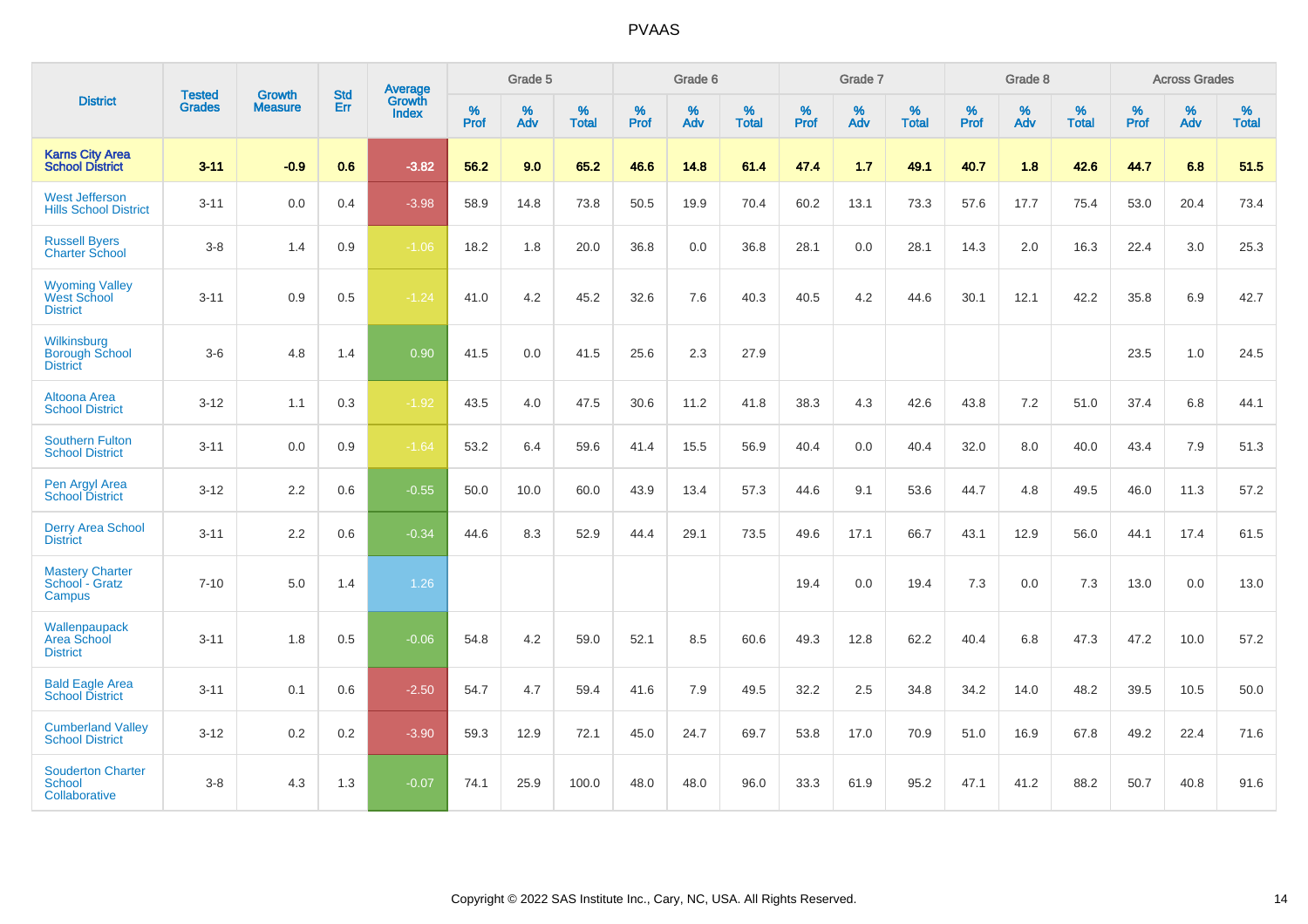|                                                                   | <b>Tested</b> | <b>Growth</b>  | <b>Std</b> | Average                |              | Grade 5  |                   |              | Grade 6  |                   |              | Grade 7  |                   |              | Grade 8  |                   |              | <b>Across Grades</b> |                   |
|-------------------------------------------------------------------|---------------|----------------|------------|------------------------|--------------|----------|-------------------|--------------|----------|-------------------|--------------|----------|-------------------|--------------|----------|-------------------|--------------|----------------------|-------------------|
| <b>District</b>                                                   | <b>Grades</b> | <b>Measure</b> | Err        | Growth<br><b>Index</b> | $\%$<br>Prof | %<br>Adv | %<br><b>Total</b> | $\%$<br>Prof | %<br>Adv | %<br><b>Total</b> | $\%$<br>Prof | %<br>Adv | %<br><b>Total</b> | $\%$<br>Prof | %<br>Adv | %<br><b>Total</b> | $\%$<br>Prof | %<br>Adv             | %<br><b>Total</b> |
| <b>Karns City Area</b><br><b>School District</b>                  | $3 - 11$      | $-0.9$         | 0.6        | $-3.82$                | 56.2         | 9.0      | 65.2              | 46.6         | 14.8     | 61.4              | 47.4         | 1.7      | 49.1              | 40.7         | 1.8      | 42.6              | 44.7         | 6.8                  | 51.5              |
| <b>Clarion-Limestone</b><br><b>Area School</b><br><b>District</b> | $3 - 12$      | 1.8            | 0.9        | $-0.57$                | 54.6         | 29.1     | 83.6              | 57.7         | 26.9     | 84.6              | 41.7         | 16.7     | 58.3              | 44.7         | 12.8     | 57.4              | 47.0         | 20.8                 | 67.7              |
| <b>Ridgway Area</b><br><b>School District</b>                     | $3 - 11$      | 2.8            | 0.8        | $-0.56$                | 57.4         | 6.6      | 63.9              | 45.9         | 32.8     | 78.7              | 48.3         | 8.3      | 56.7              | 57.4         | 8.2      | 65.6              | 51.0         | 16.6                 | 67.6              |
| Hatboro-Horsham<br><b>School District</b>                         | $3 - 11$      | 1.3            | 0.4        | $-0.67$                | 55.0         | 7.8      | 62.7              | 49.0         | 19.5     | 68.5              | 52.9         | 10.9     | 63.8              | 51.3         | 9.1      | 60.5              | 49.9         | 13.8                 | 63.7              |
| <b>Sharon City School</b><br><b>District</b>                      | $3 - 11$      | 1.0            | 0.6        | $-2.38$                | 36.8         | 3.5      | 40.3              | 30.8         | 15.0     | 45.8              | 33.3         | 1.8      | 35.2              | 42.1         | 6.4      | 48.4              | 34.2         | 6.1                  | 40.2              |
| <b>Riverview School</b><br><b>District</b>                        | $3 - 11$      | $-2.8$         | 0.8        | $-4.29$                | 71.2         | 9.6      | 80.8              | 39.7         | 29.5     | 69.2              | 54.8         | 1.6      | 56.4              | 38.0         | 10.1     | 48.1              | 48.9         | 19.2                 | 68.1              |
| <b>Portage Area</b><br><b>School District</b>                     | $3 - 10$      | 1.0            | 0.9        | $-2.55$                | 50.0         | 9.5      | 59.5              | 52.0         | 28.0     | 80.0              | 54.0         | 3.2      | 57.1              | 49.1         | 7.6      | 56.6              | 51.5         | 15.6                 | 67.2              |
| Susquehanna<br><b>Township School</b><br><b>District</b>          | $3 - 12$      | $-0.5$         | 0.5        | $-2.27$                | 42.6         | 1.2      | 43.8              | 30.8         | 2.0      | 32.8              | 27.1         | 2.8      | 29.9              | 33.8         | 6.1      | 39.9              | 34.8         | 4.8                  | 39.6              |
| <b>Clairton City</b><br><b>School District</b>                    | $3 - 11$      | 0.7            | 0.8        | $-1.61$                | 12.5         | 2.1      | 14.6              | 22.1         | 5.9      | 27.9              | 17.7         | 0.0      | 17.7              | 25.5         | 0.0      | 25.5              | 19.3         | 1.5                  | 20.8              |
| <b>Wyomissing Area</b><br><b>School District</b>                  | $3 - 12$      | $-1.6$         | 0.6        | $-4.87$                | 47.3         | 14.7     | 62.0              | 50.5         | 21.8     | 72.3              | 47.3         | 11.6     | 58.9              | 46.4         | 13.6     | 60.0              | 46.4         | 19.4                 | 65.8              |
| <b>Sto-Rox School</b><br><b>District</b>                          | $3 - 10$      | $-0.0$         | 0.9        | $-1.18$                | 16.1         | 2.2      | 18.3              | 27.9         | 1.2      | 29.1              | 0.0          | 0.0      | 0.0               | 2.9          | 0.0      | 2.9               | 16.8         | 1.0                  | 17.9              |
| <b>Centennial School</b><br><b>District</b>                       | $3 - 10$      | 1.2            | 0.3        | 0.36                   | 49.0         | 5.4      | 54.4              | 41.7         | 11.3     | 53.0              | 46.4         | 7.1      | 53.6              | 43.6         | 5.1      | 48.7              | 44.3         | 10.2                 | 54.4              |
| <b>Vida Charter</b><br><b>School</b>                              | $3-6$         | 3.8            | 1.9        | $-0.39$                | 56.0         | 16.0     | 72.0              | 27.8         | 27.8     | 55.6              |              |          |                   |              |          |                   | 33.7         | 19.8                 | 53.5              |
| <b>Avon Grove</b><br><b>School District</b>                       | $3 - 10$      | $-1.5$         | 0.4        | $-5.53$                | 48.2         | 14.6     | 62.9              | 44.6         | 18.7     | 63.3              | 59.8         | 14.8     | 74.6              | 46.8         | 16.7     | 63.5              | 46.7         | 15.4                 | 62.1              |
| <b>Owen J Roberts</b><br><b>School District</b>                   | $3 - 11$      | $-2.3$         | 0.3        | $-11.48$               | 59.8         | 15.0     | 74.8              | 41.4         | 38.7     | 80.1              | 56.3         | 10.6     | 67.0              | 51.6         | 11.0     | 62.6              | 50.6         | 21.3                 | 71.8              |
| <b>West Chester Area</b><br><b>School District</b>                | $3 - 11$      | $-1.6$         | 0.3        | $-7.85$                | 58.7         | 13.5     | 72.2              | 51.5         | 23.7     | 75.1              | 53.1         | 14.1     | 67.2              | 57.3         | 13.9     | 71.2              | 52.6         | 21.5                 | 74.0              |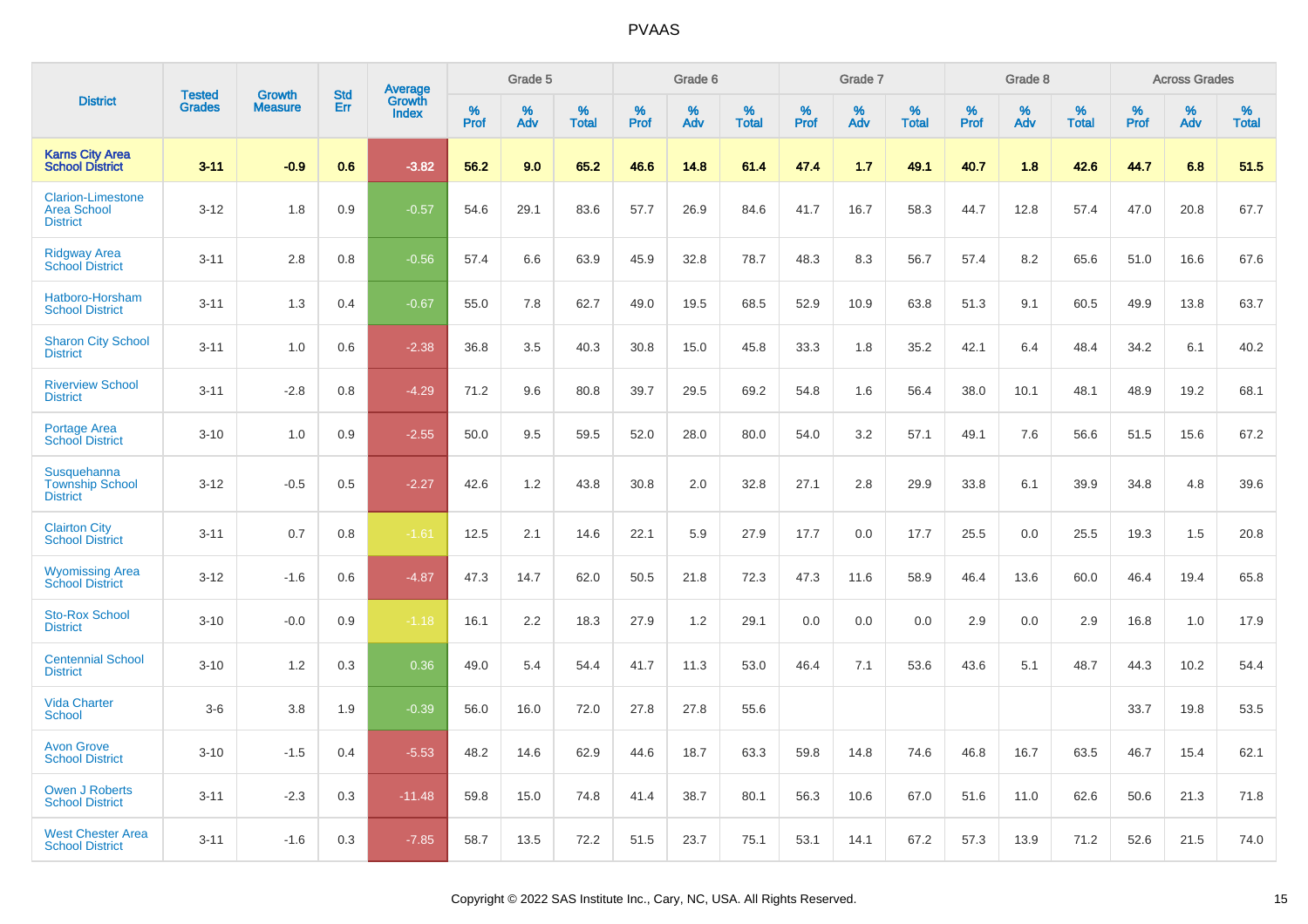|                                                           | <b>Tested</b> | <b>Growth</b>  | <b>Std</b> | <b>Average</b>         |           | Grade 5  |                   |           | Grade 6  |                   |           | Grade 7  |                   |           | Grade 8  |                   |           | <b>Across Grades</b> |                   |
|-----------------------------------------------------------|---------------|----------------|------------|------------------------|-----------|----------|-------------------|-----------|----------|-------------------|-----------|----------|-------------------|-----------|----------|-------------------|-----------|----------------------|-------------------|
| <b>District</b>                                           | <b>Grades</b> | <b>Measure</b> | Err        | Growth<br><b>Index</b> | %<br>Prof | %<br>Adv | %<br><b>Total</b> | %<br>Prof | %<br>Adv | %<br><b>Total</b> | %<br>Prof | %<br>Adv | %<br><b>Total</b> | %<br>Prof | %<br>Adv | %<br><b>Total</b> | %<br>Prof | %<br>Adv             | %<br><b>Total</b> |
| <b>Karns City Area</b><br><b>School District</b>          | $3 - 11$      | $-0.9$         | 0.6        | $-3.82$                | 56.2      | 9.0      | 65.2              | 46.6      | 14.8     | 61.4              | 47.4      | 1.7      | 49.1              | 40.7      | 1.8      | 42.6              | 44.7      | 6.8                  | 51.5              |
| <b>Pottsville Area</b><br><b>School District</b>          | $3 - 12$      | $-1.5$         | 0.5        | $-5.24$                | 43.0      | 3.7      | 46.7              | 39.2      | 7.7      | 46.8              | 34.4      | 4.9      | 39.3              | 40.4      | 4.1      | 44.4              | 39.7      | 6.1                  | 45.8              |
| <b>Easton Area</b><br><b>School District</b>              | $3 - 12$      | 0.1            | 0.4        | $-1.51$                | 43.5      | 2.4      | 45.9              | 33.8      | 7.9      | 41.8              | 40.1      | 7.2      | 47.2              | 35.4      | 6.0      | 41.4              | 36.9      | 7.9                  | 44.8              |
| <b>Jamestown Area</b><br><b>School District</b>           | $3 - 11$      | 2.7            | 1.2        | $-1.24$                | 47.4      | 0.0      | 47.4              | 30.6      | 19.4     | 50.0              | 41.4      | 6.9      | 48.3              | 54.6      | 0.0      | 54.6              | 41.2      | 7.9                  | 49.1              |
| <b>Girard School</b><br><b>District</b>                   | $3 - 11$      | 1.9            | 0.6        | $-2.29$                | 54.5      | 12.5     | 67.0              | 38.1      | 22.9     | 61.0              | 47.8      | 16.2     | 64.0              | 54.1      | 7.3      | 61.5              | 45.5      | 17.8                 | 63.3              |
| <b>Mastery Charter</b><br>School -<br>Shoemaker<br>Campus | $7 - 10$      | 5.8            | 1.6        | 1.55                   |           |          |                   |           |          |                   | 26.7      | 6.7      | 33.3              | 25.9      | 0.0      | 25.9              | 26.3      | 3.5                  | 29.8              |
| Northeastern York<br><b>School District</b>               | $3 - 11$      | 1.5            | 0.4        | $-0.02$                | 51.8      | 13.3     | 65.0              | 45.0      | 21.5     | 66.5              | 48.5      | 11.0     | 59.5              | 43.2      | 18.2     | 61.5              | 46.8      | 17.3                 | 64.1              |
| <b>Troy Area School</b><br><b>District</b>                | $3 - 10$      | 0.2            | 0.6        | $-2.82$                | 45.0      | 1.0      | 46.0              | 25.5      | 5.9      | 31.4              | 45.6      | 6.5      | 52.2              | 42.4      | 10.2     | 52.5              | 39.4      | 6.6                  | 46.0              |
| Claysburg-Kimmel<br><b>School District</b>                | $3 - 11$      | 2.9            | 0.8        | $-0.45$                | 52.3      | 3.1      | 55.4              | 34.6      | 15.4     | 50.0              | 35.1      | 8.8      | 43.9              | 43.9      | 7.0      | 50.9              | 43.5      | 8.7                  | 52.2              |
| <b>Stroudsburg Area</b><br><b>School District</b>         | $3 - 11$      | 1.1            | 0.4        | $-2.29$                | 39.1      | 4.0      | 43.1              | 39.0      | 11.2     | 50.2              | 46.4      | 8.5      | 54.9              | 48.9      | 7.8      | 56.7              | 40.7      | 9.2                  | 49.9              |
| Tredyffrin-<br><b>Easttown School</b><br><b>District</b>  | $3 - 10$      | 0.5            | 0.4        | $-3.06$                | 65.0      | 22.0     | 87.0              | 47.7      | 39.5     | 87.2              | 56.5      | 29.3     | 85.8              | 48.6      | 39.7     | 88.4              | 52.0      | 36.6                 | 88.6              |
| <b>Avon Grove</b><br><b>Charter School</b>                | $3 - 11$      | 1.7            | 0.6        | 0.18                   | 53.3      | 4.9      | 58.2              | 47.4      | 18.2     | 65.7              | 51.1      | 16.3     | 67.4              | 38.6      | 9.9      | 48.5              | 42.6      | 14.8                 | 57.4              |
| <b>Peters Township</b><br><b>School District</b>          | $3 - 11$      | $-0.2$         | 0.4        | $-4.46$                | 62.9      | 24.3     | 87.3              | 48.1      | 33.6     | 81.7              | 57.8      | 25.7     | 83.5              | 63.8      | 20.1     | 83.9              | 52.4      | 33.7                 | 86.1              |
| <b>Millersburg Area</b><br><b>School District</b>         | $3 - 11$      | $-0.2$         | 0.8        | $-2.79$                | 47.1      | 3.9      | 51.0              | 41.5      | 0.0      | 41.5              | 51.6      | 3.1      | 54.7              | 40.3      | 3.2      | 43.6              | 44.2      | 7.4                  | 51.5              |
| <b>Central Fulton</b><br><b>School District</b>           | $3 - 11$      | 0.7            | 0.8        | $-1.60$                | 43.4      | 7.9      | 51.3              | 36.2      | 8.7      | 44.9              | 42.7      | 2.7      | 45.3              | 53.6      | 16.1     | 69.6              | 45.7      | 8.1                  | 53.8              |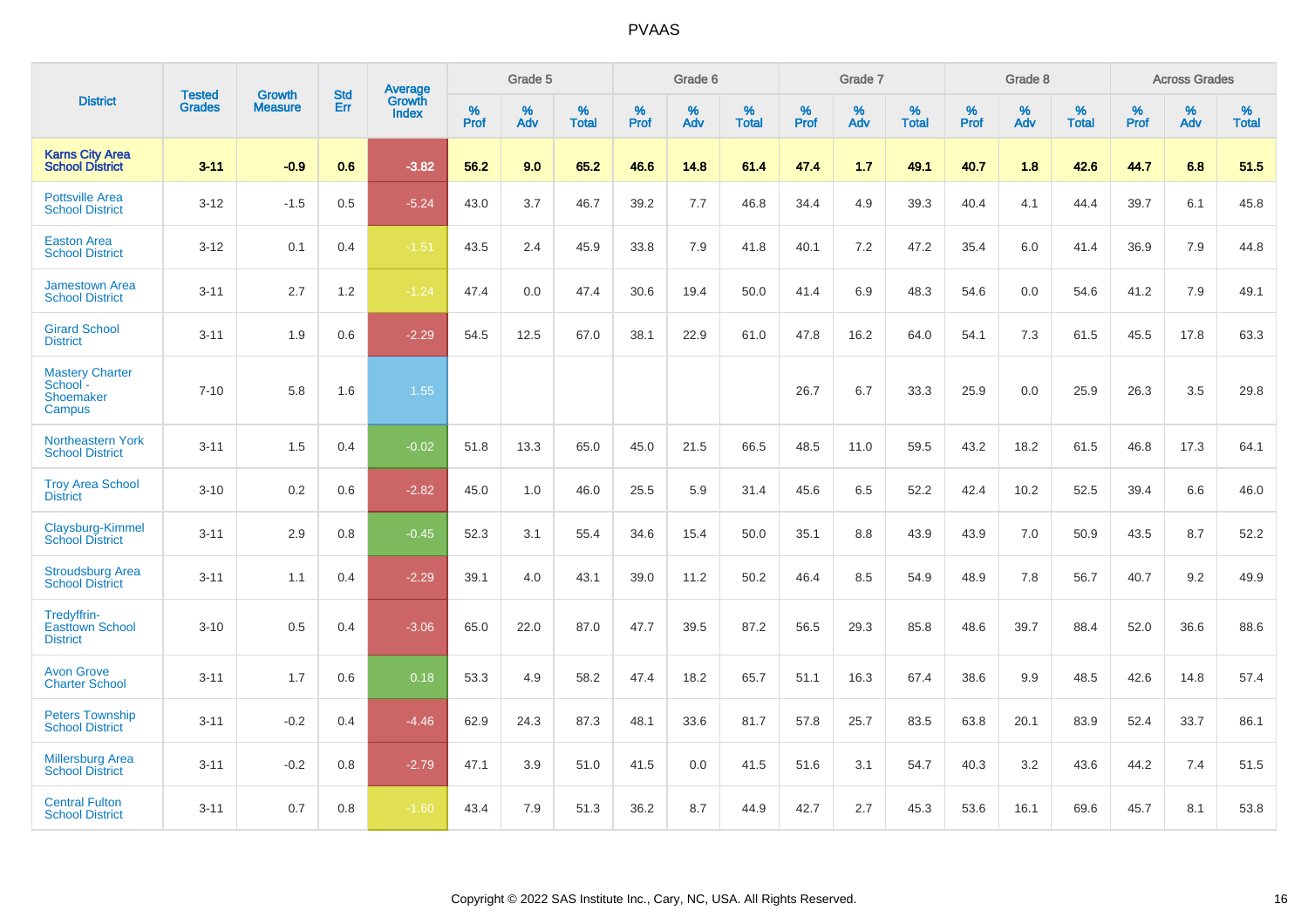|                                                                    | <b>Tested</b> | <b>Growth</b>  | <b>Std</b> | Average                |           | Grade 5  |                   |           | Grade 6  |                   |           | Grade 7  |                   |           | Grade 8  |                   |           | <b>Across Grades</b> |                   |
|--------------------------------------------------------------------|---------------|----------------|------------|------------------------|-----------|----------|-------------------|-----------|----------|-------------------|-----------|----------|-------------------|-----------|----------|-------------------|-----------|----------------------|-------------------|
| <b>District</b>                                                    | <b>Grades</b> | <b>Measure</b> | Err        | Growth<br><b>Index</b> | %<br>Prof | %<br>Adv | %<br><b>Total</b> | %<br>Prof | %<br>Adv | %<br><b>Total</b> | %<br>Prof | %<br>Adv | %<br><b>Total</b> | %<br>Prof | %<br>Adv | %<br><b>Total</b> | %<br>Prof | %<br>Adv             | %<br><b>Total</b> |
| <b>Karns City Area</b><br><b>School District</b>                   | $3 - 11$      | $-0.9$         | 0.6        | $-3.82$                | 56.2      | 9.0      | 65.2              | 46.6      | 14.8     | 61.4              | 47.4      | 1.7      | 49.1              | 40.7      | 1.8      | 42.6              | 44.7      | 6.8                  | 51.5              |
| <b>Susquenita School</b><br><b>District</b>                        | $3 - 11$      | 0.7            | 0.6        | $-1.50$                | 46.7      | 9.2      | 55.8              | 45.3      | 8.5      | 53.8              | 38.0      | 7.4      | 45.4              | 42.1      | 6.5      | 48.6              | 43.0      | 11.2                 | 54.2              |
| <b>Ellwood City Area</b><br><b>School District</b>                 | $3 - 11$      | 0.6            | 0.6        | $-2.25$                | 53.8      | 11.5     | 65.4              | 47.0      | 14.8     | 61.7              | 43.0      | 10.7     | 53.7              | 41.3      | 8.3      | 49.5              | 45.3      | 10.3                 | 55.6              |
| <b>Greater Johnstown</b><br><b>School District</b>                 | $3 - 11$      | $-0.2$         | 0.5        | $-3.14$                | 21.9      | 0.0      | 21.9              | 21.0      | 2.7      | 23.6              | 26.7      | 0.6      | 27.3              | 23.4      | 0.6      | 24.0              | 21.6      | 1.8                  | 23.4              |
| Punxsutawney<br><b>Area School</b><br><b>District</b>              | $3 - 11$      | 1.1            | 0.6        | $-0.16$                | 52.2      | 9.4      | 61.6              | 54.9      | 13.3     | 68.1              | 36.8      | 5.6      | 42.4              | 40.0      | 5.4      | 45.4              | 41.5      | 12.4                 | 53.8              |
| <b>Northern Bedford</b><br><b>County School</b><br><b>District</b> | $3 - 11$      | $-0.1$         | 0.8        | $-2.76$                | 46.9      | 14.3     | 61.2              | 57.6      | 28.8     | 86.4              | 43.1      | 17.2     | 60.3              | 50.0      | 15.6     | 65.6              | 46.8      | 20.5                 | 67.3              |
| <b>Karns City Area</b><br><b>School District</b>                   | $3 - 11$      | $-0.9$         | 0.6        | $-3.82$                | 56.2      | 9.0      | 65.2              | 46.6      | 14.8     | 61.4              | 47.4      | 1.7      | 49.1              | 40.7      | 1.8      | 42.6              | 44.7      | 6.8                  | 51.5              |
| Palmyra Area<br><b>School District</b>                             | $3 - 11$      | $-0.7$         | 0.4        | $-2.98$                | 54.6      | 19.4     | 74.0              | 44.9      | 24.2     | 69.1              | 58.9      | 12.6     | 71.5              | 53.4      | 10.9     | 64.3              | 49.8      | 21.3                 | 71.1              |
| <b>Boys Latin Of</b><br>Philadelphia<br><b>Charter School</b>      | $6 - 12$      | 2.7            | 0.8        | 1.58                   |           |          |                   | 9.0       | 1.5      | 10.4              | 18.1      | 1.2      | 19.3              | 22.6      | 1.1      | 23.7              | 17.3      | 1.2                  | 18.5              |
| <b>York City School</b><br><b>District</b>                         | $3 - 12$      | 1.0            | 0.3        | 0.06                   | 13.6      | 0.5      | 14.1              | 17.2      | 1.8      | 19.1              | 14.9      | 0.0      | 14.9              | 16.0      | 0.2      | 16.2              | 15.3      | 0.7                  | 15.9              |
| Pennsylvania<br><b>Virtual Charter</b><br><b>School</b>            | $3 - 11$      | 2.2            | 0.7        | $-0.98$                | 51.9      | 4.7      | 56.6              | 41.9      | 14.0     | 55.9              | 38.4      | 13.1     | 51.5              | 43.8      | 9.0      | 52.8              | 42.3      | 11.6                 | 53.9              |
| <b>Northeast Bradford</b><br><b>School District</b>                | $3 - 10$      | 3.0            | 0.9        | 0.26                   | 57.5      | 2.5      | 60.0              | 37.8      | 11.1     | 48.9              | 39.6      | 11.3     | 50.9              | 40.4      | 7.0      | 47.4              | 45.2      | 9.9                  | 55.1              |
| <b>Western Beaver</b><br><b>County School</b><br><b>District</b>   | $3 - 11$      | $-1.5$         | 1.2        | $-3.15$                | 37.5      | 12.5     | 50.0              | 57.1      | 31.0     | 88.1              | 52.1      | 8.3      | 60.4              | 52.8      | 5.6      | 58.3              | 50.0      | 17.8                 | 67.8              |
| <b>Young Scholars Of</b><br><b>Central PA Charter</b><br>School    | $3-8$         | 3.9            | 1.2        | $-0.71$                | 35.6      | 13.3     | 48.9              | 28.0      | 12.0     | 40.0              | 50.0      | 14.3     | 64.3              | 43.8      | 0.0      | 43.8              | 42.6      | 11.6                 | 54.2              |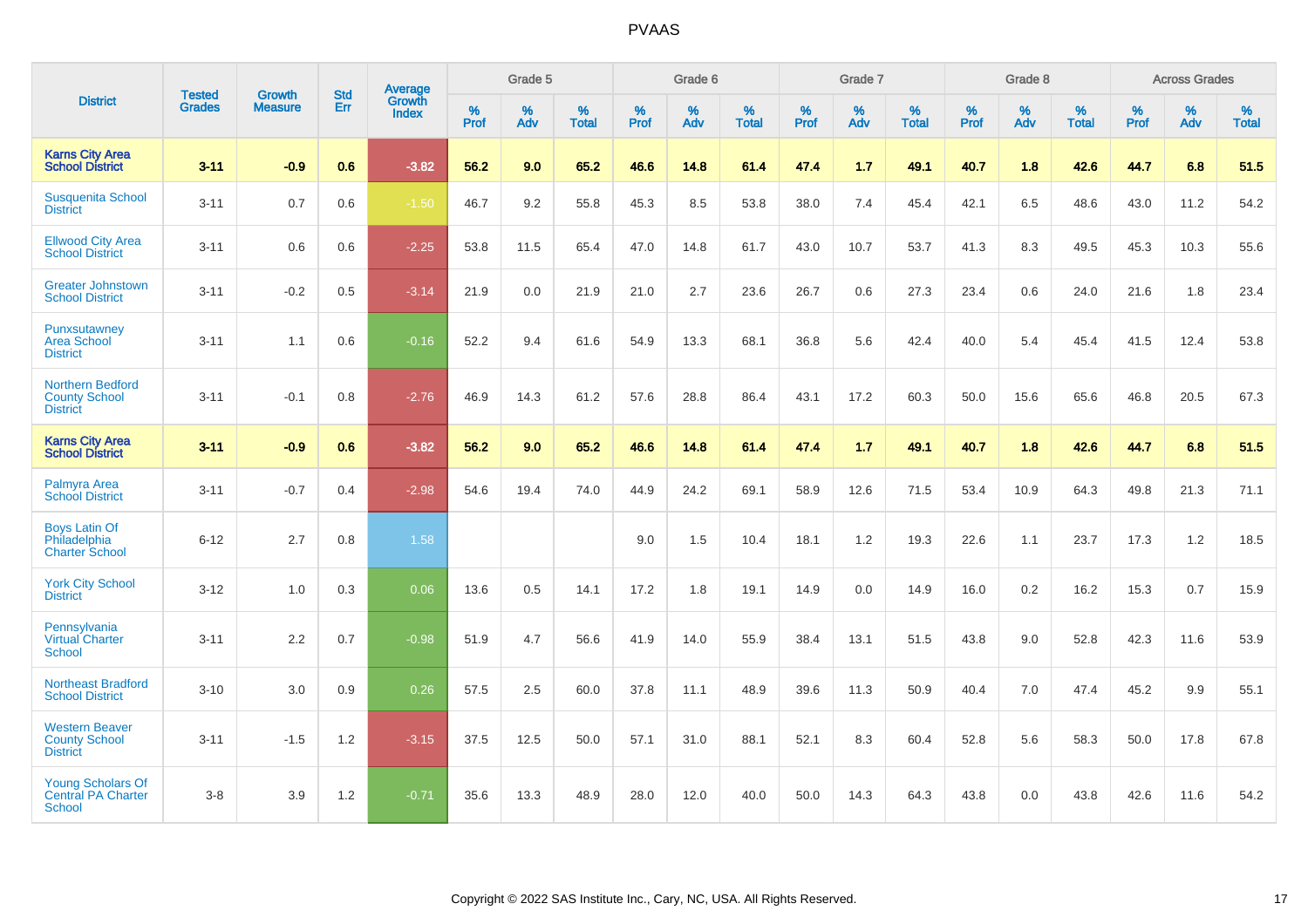|                                                                      |                                |                                 | <b>Std</b> | Average         |           | Grade 5  |                   |           | Grade 6  |                   |           | Grade 7  |                   |              | Grade 8  |                   |              | <b>Across Grades</b> |                   |
|----------------------------------------------------------------------|--------------------------------|---------------------------------|------------|-----------------|-----------|----------|-------------------|-----------|----------|-------------------|-----------|----------|-------------------|--------------|----------|-------------------|--------------|----------------------|-------------------|
| <b>District</b>                                                      | <b>Tested</b><br><b>Grades</b> | <b>Growth</b><br><b>Measure</b> | Err        | Growth<br>Index | %<br>Prof | %<br>Adv | %<br><b>Total</b> | %<br>Prof | %<br>Adv | %<br><b>Total</b> | %<br>Prof | %<br>Adv | %<br><b>Total</b> | $\%$<br>Prof | %<br>Adv | %<br><b>Total</b> | $\%$<br>Prof | %<br>Adv             | %<br><b>Total</b> |
| <b>Karns City Area</b><br><b>School District</b>                     | $3 - 11$                       | $-0.9$                          | 0.6        | $-3.82$         | 56.2      | 9.0      | 65.2              | 46.6      | 14.8     | 61.4              | 47.4      | 1.7      | 49.1              | 40.7         | 1.8      | 42.6              | 44.7         | 6.8                  | 51.5              |
| <b>Weatherly Area</b><br><b>School District</b>                      | $3 - 11$                       | 0.6                             | 1.1        | $-1.95$         | 53.8      | 0.0      | 53.8              | 48.5      | 15.2     | 63.6              | 53.3      | 3.3      | 56.7              | 29.7         | 13.5     | 43.2              | 41.9         | 6.9                  | 48.8              |
| <b>Redbank Valley</b><br><b>School District</b>                      | $3 - 11$                       | 2.3                             | 0.7        | $-0.29$         | 64.3      | 4.3      | 68.6              | 38.8      | 13.8     | 52.5              | 54.6      | 12.5     | 67.0              | 55.4         | 15.4     | 70.8              | 50.6         | 13.7                 | 64.4              |
| <b>West Middlesex</b><br><b>Area School</b><br><b>District</b>       | $3 - 10$                       | $-1.3$                          | 0.9        | $-5.66$         | 52.2      | 17.4     | 69.6              | 41.0      | 26.2     | 67.2              | 44.4      | 5.6      | 50.0              | 35.7         | 4.8      | 40.5              | 42.5         | 12.1                 | 54.6              |
| <b>Pan American</b><br><b>Academy Charter</b><br><b>School</b>       | $3 - 8$                        | 0.9                             | 0.8        | $-2.78$         | 19.3      | 1.8      | 21.0              | 17.1      | 0.0      | 17.1              | 28.1      | 1.8      | 29.8              | 21.3         | 1.6      | 23.0              | 19.6         | 2.0                  | 21.5              |
| <b>Pequea Valley</b><br><b>School District</b>                       | $3 - 11$                       | 1.3                             | 0.6        | $-1.96$         | 46.4      | 1.8      | 48.2              | 36.6      | 7.5      | 44.1              | 43.0      | 4.7      | 47.7              | 37.9         | 6.8      | 44.7              | 37.7         | 6.5                  | 44.2              |
| <b>United School</b><br><b>District</b>                              | $3 - 11$                       | 0.7                             | 0.8        | $-2.04$         | 52.4      | 0.0      | 52.4              | 54.0      | 14.3     | 68.2              | 52.3      | 7.7      | 60.0              | 35.8         | 16.4     | 52.2              | 47.1         | 12.4                 | 59.5              |
| <b>Donegal School</b><br><b>District</b>                             | $3 - 12$                       | 1.3                             | 0.5        | 0.56            | 42.0      | 11.6     | 53.6              | 40.9      | 18.8     | 59.7              | 44.4      | 12.4     | 56.8              | 32.4         | 16.2     | 48.6              | 39.5         | 16.0                 | 55.5              |
| <b>Slippery Rock Area</b><br><b>School District</b>                  | $3 - 11$                       | 0.3                             | 0.6        | $-2.10$         | 61.1      | 15.1     | 76.2              | 42.1      | 32.3     | 74.4              | 51.6      | 6.6      | 58.2              | 47.2         | 18.1     | 65.4              | 47.2         | 24.9                 | 72.1              |
| <b>Bellwood-Antis</b><br><b>School District</b>                      | $3 - 10$                       | 1.5                             | 0.7        | $-1.63$         | 46.1      | 3.4      | 49.4              | 34.4      | 16.7     | 51.1              | 44.0      | 10.7     | 54.8              | 41.3         | 26.1     | 67.4              | 41.8         | 16.7                 | 58.6              |
| <b>Lincoln Leadership</b><br><b>Academy Charter</b><br><b>School</b> | $3 - 12$                       | 1.6                             | 0.9        | $-0.39$         | 29.6      | 0.0      | 29.6              | 25.0      | 12.5     | 37.5              | 24.5      | 5.7      | 30.2              | 22.0         | 2.4      | 24.4              | 28.4         | 5.4                  | 33.8              |
| <b>Hopewell Area</b><br><b>School District</b>                       | $3 - 11$                       | $-0.3$                          | 0.6        | $-3.20$         | 53.8      | 3.0      | 56.8              | 50.4      | 19.0     | 69.4              | 48.3      | 10.7     | 59.1              | 42.6         | 6.6      | 49.2              | 48.2         | 11.9                 | 60.1              |
| <b>Spring Grove Area</b><br><b>School District</b>                   | $3 - 11$                       | $-0.1$                          | 0.4        | $-4.54$         | 49.1      | 16.7     | 65.7              | 40.9      | 25.0     | 65.9              | 47.4      | 15.5     | 63.0              | 50.4         | 6.8      | 57.2              | 46.5         | 19.3                 | 65.8              |
| <b>Upper Darby</b><br><b>School District</b>                         | $3 - 12$                       | 0.7                             | 0.3        | $-1.00$         | 30.9      | 2.9      | 33.8              | 29.8      | 6.5      | 36.3              | 26.4      | 1.4      | 27.7              | 29.9         | 3.6      | 33.4              | 30.4         | 5.0                  | 35.4              |
| <b>Big Beaver Falls</b><br>Area School<br><b>District</b>            | $3 - 11$                       | $-0.7$                          | 0.6        | $-3.07$         | 44.1      | 2.9      | 47.1              | 30.8      | 1.9      | 32.7              | 29.7      | 5.0      | 34.6              | 27.8         | 2.1      | 29.9              | 33.1         | 3.7                  | 36.8              |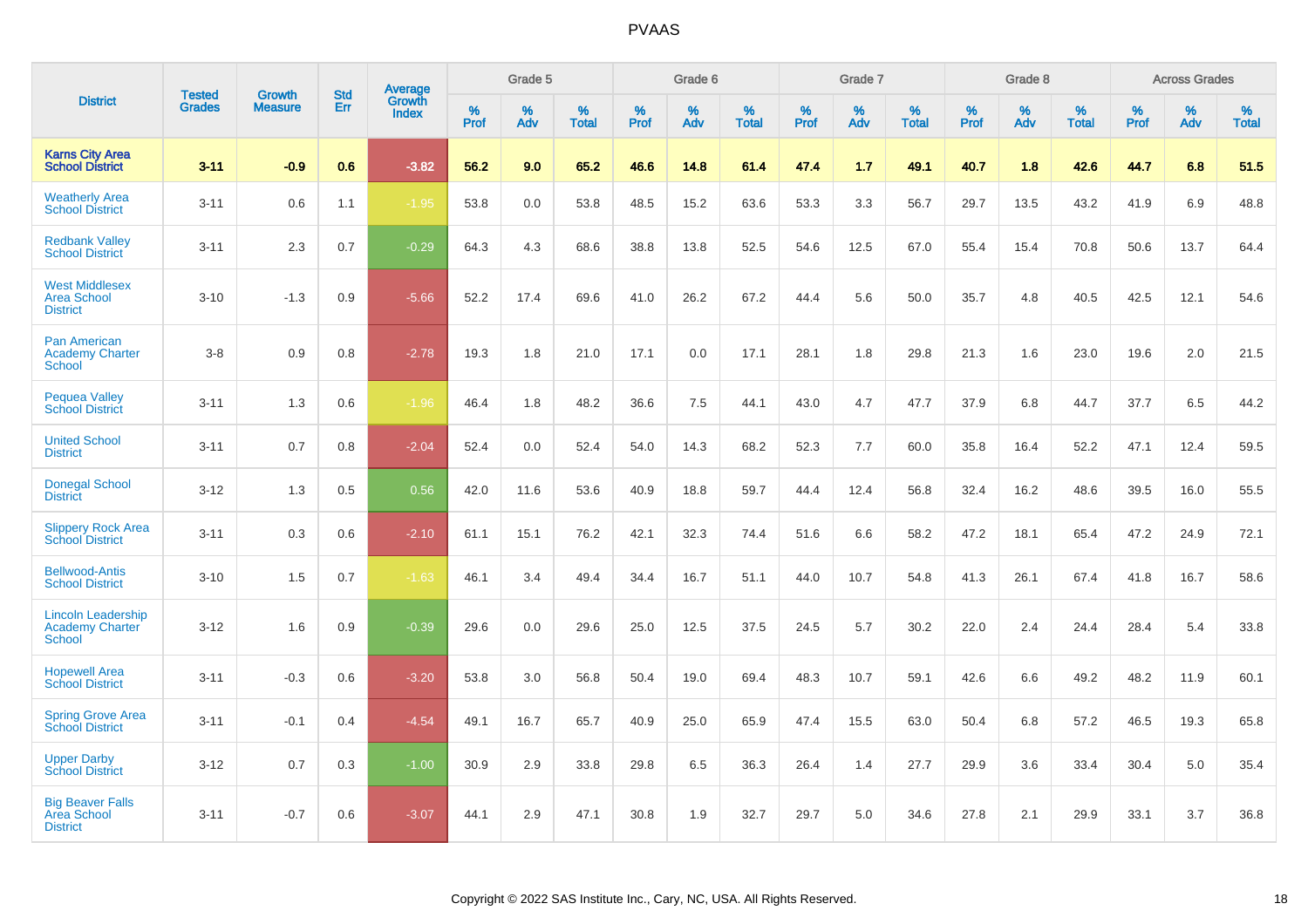|                                                               |                                | <b>Growth</b>  | <b>Std</b> |                                   |              | Grade 5  |                   |              | Grade 6  |                   |              | Grade 7  |                   |              | Grade 8  |                   |              | <b>Across Grades</b> |                   |
|---------------------------------------------------------------|--------------------------------|----------------|------------|-----------------------------------|--------------|----------|-------------------|--------------|----------|-------------------|--------------|----------|-------------------|--------------|----------|-------------------|--------------|----------------------|-------------------|
| <b>District</b>                                               | <b>Tested</b><br><b>Grades</b> | <b>Measure</b> | <b>Err</b> | <b>Average</b><br>Growth<br>Index | $\%$<br>Prof | %<br>Adv | %<br><b>Total</b> | $\%$<br>Prof | %<br>Adv | %<br><b>Total</b> | $\%$<br>Prof | %<br>Adv | %<br><b>Total</b> | $\%$<br>Prof | %<br>Adv | %<br><b>Total</b> | $\%$<br>Prof | %<br>Adv             | %<br><b>Total</b> |
| <b>Karns City Area</b><br><b>School District</b>              | $3 - 11$                       | $-0.9$         | 0.6        | $-3.82$                           | 56.2         | 9.0      | 65.2              | 46.6         | 14.8     | 61.4              | 47.4         | 1.7      | 49.1              | 40.7         | 1.8      | 42.6              | 44.7         | 6.8                  | 51.5              |
| Mechanicsburg<br><b>Area School</b><br><b>District</b>        | $3 - 11$                       | 0.3            | 0.4        | $-2.81$                           | 48.1         | 12.0     | 60.1              | 45.6         | 16.3     | 61.9              | 46.2         | 12.4     | 58.6              | 52.3         | 8.7      | 61.0              | 46.4         | 13.9                 | 60.2              |
| <b>William Penn</b><br><b>School District</b>                 | $3 - 12$                       | 1.4            | 0.5        | 0.26                              | 24.0         | 0.5      | 24.5              | 31.6         | 2.8      | 34.5              | 30.8         | 0.6      | 31.4              | 21.8         | 2.4      | 24.2              | 26.1         | 2.5                  | 28.6              |
| <b>North Pocono</b><br><b>School District</b>                 | $3 - 11$                       | 0.3            | 0.6        | $-2.05$                           | 55.8         | 8.5      | 64.3              | 57.8         | 12.1     | 69.8              | 61.3         | 16.0     | 77.3              | 48.7         | 12.4     | 61.1              | 54.2         | 17.4                 | 71.6              |
| <b>Bentworth School</b><br><b>District</b>                    | $3 - 11$                       | 2.1            | 0.7        | 1.13                              | 60.3         | 15.4     | 75.6              | 46.1         | 6.7      | 52.8              | 52.5         | 20.0     | 72.5              | 43.3         | 11.9     | 55.2              | 52.1         | 16.1                 | 68.2              |
| <b>Marion Center</b><br><b>Area School</b><br><b>District</b> | $3 - 10$                       | 2.0            | 0.7        | 0.03                              | 52.6         | 10.3     | 62.8              | 45.6         | 22.3     | 68.0              | 52.9         | 5.9      | 58.8              | 49.5         | 7.4      | 56.8              | 49.1         | 13.2                 | 62.3              |
| Selinsgrove Area<br><b>School District</b>                    | $3 - 12$                       | $-1.5$         | 0.5        | $-3.62$                           | 51.9         | 4.4      | 56.4              | 46.4         | 19.0     | 65.4              | 39.7         | 16.7     | 56.4              | 47.6         | 12.6     | 60.2              | 44.8         | 15.2                 | 60.0              |
| <b>Montrose Area</b><br><b>School District</b>                | $3 - 10$                       | 1.0            | 0.7        | $-0.88$                           | 50.0         | 16.2     | 66.2              | 40.2         | 28.3     | 68.5              | 38.2         | 13.2     | 51.5              | 45.0         | 10.0     | 55.0              | 43.8         | 18.3                 | 62.0              |
| <b>Manchester</b><br><b>Academic Charter</b><br>School        | $3 - 8$                        | 2.1            | 1.1        | $-2.61$                           | 12.0         | 0.0      | 12.0              | 35.7         | 3.6      | 39.3              | 46.2         | 0.0      | 46.2              | 31.4         | 0.0      | 31.4              | 30.7         | 1.7                  | 32.4              |
| <b>Blue Ridge School</b><br><b>District</b>                   | $3 - 11$                       | 2.2            | 0.8        | $-0.09$                           | 42.5         | 8.2      | 50.7              | 46.0         | 8.1      | 54.0              | 50.0         | 16.1     | 66.1              | 47.1         | 8.6      | 55.7              | 45.4         | 10.7                 | 56.1              |
| <b>Northern Cambria</b><br><b>School District</b>             | $3 - 11$                       | 1.6            | 0.8        | $-0.85$                           | 40.0         | 5.4      | 45.4              | 33.3         | 7.4      | 40.7              | 53.7         | 5.6      | 59.3              | 47.7         | 4.6      | 52.3              | 42.9         | 6.6                  | 49.4              |
| <b>Scranton School</b><br><b>District</b>                     | $3 - 12$                       | $-0.8$         | 0.5        | $-3.18$                           | 35.9         | 1.7      | 37.6              | 29.4         | 4.2      | 33.6              | 24.9         | 2.8      | 27.7              | 26.3         | 5.8      | 32.2              | 29.5         | 4.0                  | 33.5              |
| <b>Mastery Charter</b><br>School - Hardy<br><b>Williams</b>   | $3 - 11$                       | 0.9            | 1.2        | $-1.53$                           | 10.3         | 0.0      | 10.3              | 37.8         | 13.5     | 51.4              | 29.2         | 0.0      | 29.2              |              |          |                   | 21.1         | 3.6                  | 24.7              |
| <b>Meyersdale Area</b><br><b>School District</b>              | $3 - 11$                       | 2.0            | 0.8        | $-1.63$                           | 51.8         | 13.0     | 64.8              | 55.4         | 12.3     | 67.7              | 62.3         | 1.9      | 64.2              | 54.2         | 5.1      | 59.3              | 52.4         | 10.9                 | 63.3              |
| <b>Cornell School</b><br><b>District</b>                      | $3 - 11$                       | $-0.8$         | 1.1        | $-2.17$                           | 36.7         | 0.0      | 36.7              | 34.9         | 7.0      | 41.9              | 35.9         | 0.0      | 35.9              | 24.3         | 2.7      | 27.0              | 32.9         | 6.1                  | 39.0              |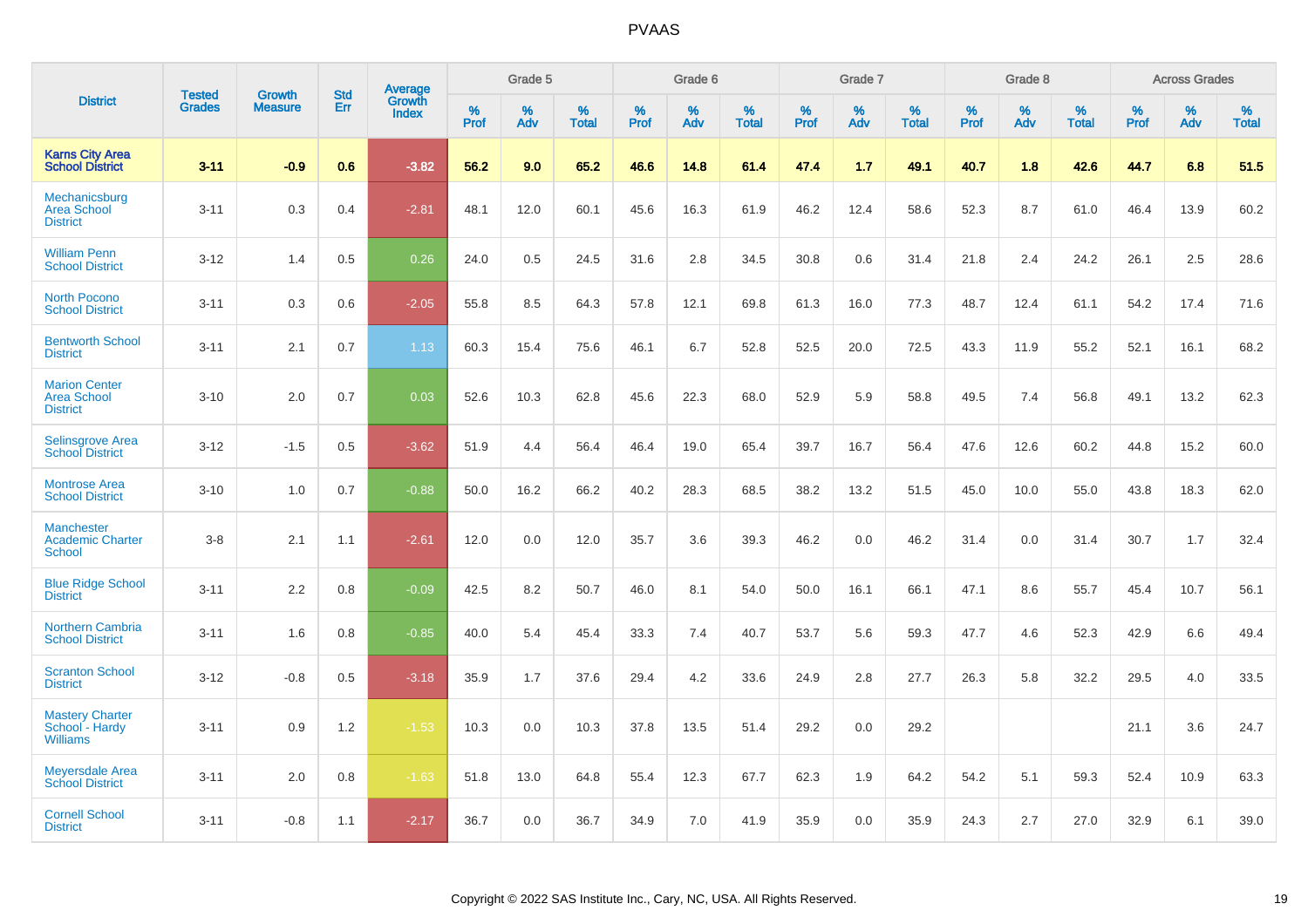|                                                                       |                                |                                 | <b>Std</b> | Average         |              | Grade 5  |                   |           | Grade 6  |                   |           | Grade 7  |                   |              | Grade 8  |                   |              | <b>Across Grades</b> |                   |
|-----------------------------------------------------------------------|--------------------------------|---------------------------------|------------|-----------------|--------------|----------|-------------------|-----------|----------|-------------------|-----------|----------|-------------------|--------------|----------|-------------------|--------------|----------------------|-------------------|
| <b>District</b>                                                       | <b>Tested</b><br><b>Grades</b> | <b>Growth</b><br><b>Measure</b> | <b>Err</b> | Growth<br>Index | $\%$<br>Prof | %<br>Adv | %<br><b>Total</b> | %<br>Prof | %<br>Adv | %<br><b>Total</b> | %<br>Prof | %<br>Adv | %<br><b>Total</b> | $\%$<br>Prof | %<br>Adv | %<br><b>Total</b> | $\%$<br>Prof | %<br>Adv             | %<br><b>Total</b> |
| <b>Karns City Area</b><br><b>School District</b>                      | $3 - 11$                       | $-0.9$                          | 0.6        | $-3.82$         | 56.2         | 9.0      | 65.2              | 46.6      | 14.8     | 61.4              | 47.4      | 1.7      | 49.1              | 40.7         | 1.8      | 42.6              | 44.7         | 6.8                  | 51.5              |
| <b>Tidioute</b><br>Community<br><b>Charter School</b>                 | $3 - 11$                       | 2.0                             | 1.5        | $-0.21$         | 69.2         | 0.0      | 69.2              | 61.1      | 5.6      | 66.7              | 26.3      | 0.0      | 26.3              | 37.0         | 0.0      | 37.0              | 43.2         | 4.0                  | 47.2              |
| <b>Minersville Area</b><br><b>School District</b>                     | $3 - 11$                       | $-1.1$                          | 0.7        | $-2.58$         | 42.5         | 2.7      | 45.2              | 38.7      | 24.0     | 62.7              | 40.0      | 4.0      | 44.0              | 46.6         | 1.4      | 48.0              | 42.2         | 10.0                 | 52.2              |
| <b>York Academy</b><br><b>Regional Charter</b><br>School              | $3 - 11$                       | 0.3                             | 0.8        | $-2.68$         | 33.3         | 5.0      | 38.3              | 55.9      | 11.9     | 67.8              | 47.3      | 7.3      | 54.6              | 35.1         | 12.3     | 47.4              | 40.8         | 14.1                 | 54.9              |
| <b>MaST Community</b><br><b>Charter School</b>                        | $3 - 10$                       | $-4.3$                          | 0.6        | $-7.34$         | 56.4         | 9.9      | 66.3              | 45.3      | 21.7     | 67.0              | 59.8      | 12.8     | 72.6              | 54.4         | 12.6     | 67.0              | 51.0         | 14.1                 | 65.2              |
| Apollo-Ridge<br><b>School District</b>                                | $3 - 12$                       | $-2.9$                          | 0.7        | $-4.42$         | 45.6         | 1.5      | 47.1              | 25.3      | 9.6      | 34.9              | 34.6      | 0.0      | 34.6              | 42.1         | 5.3      | 47.4              | 38.1         | 6.5                  | 44.6              |
| <b>North Clarion</b><br><b>County School</b><br><b>District</b>       | $3 - 12$                       | 2.6                             | 1.0        | $-0.17$         | 51.1         | 8.9      | 60.0              | 46.3      | 19.5     | 65.8              | 45.2      | 4.8      | 50.0              | 54.6         | 11.4     | 65.9              | 45.1         | 12.2                 | 57.3              |
| <b>Jenkintown School</b><br><b>District</b>                           | $3 - 11$                       | 1.5                             | 1.0        | $-1.16$         | 68.0         | 8.0      | 76.0              | 54.0      | 18.9     | 73.0              | 42.9      | 35.7     | 78.6              | 60.6         | 21.2     | 81.8              | 53.1         | 25.8                 | 78.9              |
| <b>South Middleton</b><br><b>School District</b>                      | $3 - 11$                       | 0.8                             | 0.5        | $-3.53$         | 48.5         | 12.1     | 60.6              | 45.2      | 21.0     | 66.1              | 44.4      | 12.9     | 57.3              | 42.1         | 12.0     | 54.1              | 45.4         | 16.9                 | 62.3              |
| <b>North East School</b><br><b>District</b>                           | $3 - 11$                       | 0.8                             | 0.6        | $-0.63$         | 61.2         | 9.5      | 70.7              | 44.8      | 21.6     | 66.4              | 50.0      | 9.3      | 59.3              | 56.9         | 16.8     | 73.7              | 52.6         | 15.4                 | 68.0              |
| <b>Shenango Area</b><br><b>School District</b>                        | $3 - 11$                       | 1.9                             | 0.7        | $-0.12$         | 46.4         | 19.0     | 65.5              | 37.5      | 25.0     | 62.5              | 45.7      | 9.6      | 55.3              | 41.1         | 18.9     | 60.0              | 42.3         | 18.7                 | 61.1              |
| <b>Indiana Area</b><br><b>School District</b>                         | $3 - 11$                       | 1.1                             | 0.5        | $-0.73$         | 57.2         | 12.8     | 70.0              | 37.5      | 22.5     | 60.0              | 53.6      | 16.6     | 70.2              | 52.0         | 16.3     | 68.4              | 49.3         | 18.5                 | 67.7              |
| <b>Southern Tioga</b><br><b>School District</b>                       | $3 - 11$                       | 1.4                             | 0.6        | $-0.62$         | 38.5         | 4.2      | 42.7              | 39.6      | 14.2     | 53.8              | 44.9      | 3.6      | 48.6              | 37.2         | 8.3      | 45.4              | 38.5         | 7.0                  | 45.6              |
| <b>New Foundations</b><br><b>Charter School</b>                       | $3 - 11$                       | $-0.9$                          | 0.8        | $-1.98$         | 37.0         | 9.3      | 46.3              | 38.1      | 9.5      | 47.6              | 50.8      | 3.3      | 54.1              | 36.1         | 6.0      | 42.2              | 41.1         | 6.7                  | 47.8              |
| <b>Southern</b><br><b>Huntingdon County</b><br><b>School District</b> | $3 - 11$                       | 1.1                             | 0.7        | $-0.83$         | 47.1         | 2.9      | 50.0              | 26.6      | 7.6      | 34.2              | 43.2      | 4.6      | 47.7              | 41.5         | 3.7      | 45.1              | 39.6         | 5.6                  | 45.2              |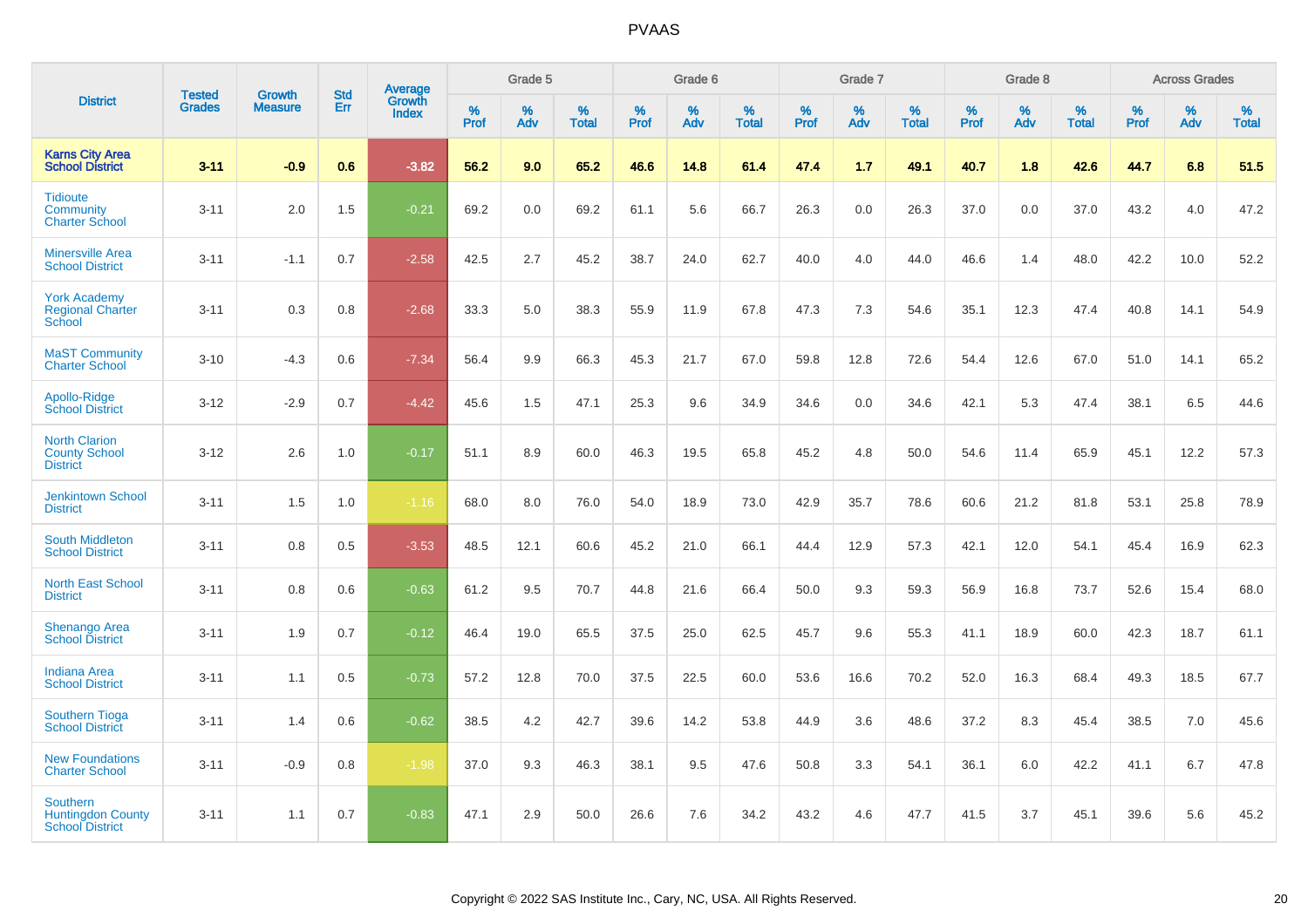|                                                                              |                                |                                 | <b>Std</b> | Average                |           | Grade 5  |                   |           | Grade 6  |                   |           | Grade 7  |                   |           | Grade 8  |                   |           | <b>Across Grades</b> |                   |
|------------------------------------------------------------------------------|--------------------------------|---------------------------------|------------|------------------------|-----------|----------|-------------------|-----------|----------|-------------------|-----------|----------|-------------------|-----------|----------|-------------------|-----------|----------------------|-------------------|
| <b>District</b>                                                              | <b>Tested</b><br><b>Grades</b> | <b>Growth</b><br><b>Measure</b> | Err        | Growth<br><b>Index</b> | %<br>Prof | %<br>Adv | %<br><b>Total</b> | %<br>Prof | %<br>Adv | %<br><b>Total</b> | %<br>Prof | %<br>Adv | %<br><b>Total</b> | %<br>Prof | %<br>Adv | %<br><b>Total</b> | %<br>Prof | %<br>Adv             | %<br><b>Total</b> |
| <b>Karns City Area</b><br><b>School District</b>                             | $3 - 11$                       | $-0.9$                          | 0.6        | $-3.82$                | 56.2      | 9.0      | 65.2              | 46.6      | 14.8     | 61.4              | 47.4      | 1.7      | 49.1              | 40.7      | 1.8      | 42.6              | 44.7      | 6.8                  | 51.5              |
| <b>Mckeesport Area</b><br><b>School District</b>                             | $3 - 12$                       | 0.3                             | 0.5        | $-3.77$                | 30.5      | 0.6      | 31.1              | 29.1      | 1.3      | 30.4              | 24.1      | 0.0      | 24.1              | 22.6      | 1.0      | 23.7              | 25.9      | 2.4                  | 28.3              |
| <b>Everett Area</b><br><b>School District</b>                                | $3 - 11$                       | $-0.2$                          | 0.7        | $-3.44$                | 41.4      | 9.2      | 50.6              | 34.9      | 11.6     | 46.5              | 47.5      | 5.9      | 53.5              | 37.3      | 9.3      | 46.7              | 40.8      | 11.4                 | 52.2              |
| <b>Young Scholars Of</b><br>Western<br>Pennsylvania<br><b>Charter School</b> | $3-8$                          | 2.0                             | 1.1        | 0.04                   | 27.3      | 9.1      | 36.4              | 40.6      | 6.2      | 46.9              | 32.1      | 3.6      | 35.7              | 43.5      | 8.7      | 52.2              | 31.2      | 9.1                  | 40.3              |
| <b>Propel Charter</b><br>School - East                                       | $3-8$                          | 1.1                             | 1.0        | $-2.14$                | 32.5      | 0.0      | 32.5              | 34.3      | 11.4     | 45.7              | 33.3      | 9.1      | 42.4              | 29.4      | 0.0      | 29.4              | 31.6      | 4.7                  | 36.3              |
| <b>Blue Mountain</b><br><b>School District</b>                               | $3 - 10$                       | 0.0                             | 0.5        | $-2.39$                | 60.1      | 12.0     | 72.2              | 50.9      | 12.4     | 63.3              | 52.0      | 10.1     | 62.0              | 47.3      | 11.5     | 58.8              | 52.0      | 15.0                 | 67.0              |
| <b>Port Allegany</b><br><b>School District</b>                               | $3 - 11$                       | $-1.8$                          | 0.8        | $-3.92$                | 34.3      | 2.9      | 37.1              | 31.9      | 2.9      | 34.8              | 32.9      | 5.7      | 38.6              | 40.3      | 3.2      | 43.6              | 35.0      | 5.9                  | 40.8              |
| <b>Valley View School</b><br><b>District</b>                                 | $3 - 11$                       | 1.0                             | 0.8        | $-2.65$                | 62.4      | 1.8      | 64.2              | 41.4      | 10.3     | 51.7              | 53.7      | 4.9      | 58.5              | 42.6      | 4.9      | 47.5              | 49.9      | 7.2                  | 57.1              |
| <b>Aspira Bilingual</b><br><b>Cyber Charter</b><br>School                    | $3 - 11$                       | 2.8                             | 1.6        | $-0.41$                |           |          |                   | 12.9      | 0.0      | 12.9              | 0.0       | 0.0      | 0.0               | 0.0       | 0.0      | 0.0               | 5.9       | 0.0                  | 5.9               |
| <b>Duquesne City</b><br><b>School District</b>                               | $3-8$                          | 3.1                             | 1.4        | 0.73                   | 11.3      | 0.0      | 11.3              | 10.8      | 2.7      | 13.5              |           |          |                   |           |          |                   | 14.8      | 0.6                  | 15.3              |
| <b>North Star School</b><br><b>District</b>                                  | $3 - 11$                       | $-0.3$                          | 0.7        | $-4.18$                | 44.3      | 3.8      | 48.1              | 35.9      | 17.2     | 53.1              | 44.4      | 8.3      | 52.8              | 49.5      | 17.2     | 66.7              | 44.5      | 15.3                 | 59.8              |
| <b>South Butler</b><br><b>County School</b><br><b>District</b>               | $3 - 10$                       | 1.0                             | 0.5        | $-0.14$                | 59.9      | 14.3     | 74.2              | 50.7      | 14.5     | 65.2              | 44.7      | 11.4     | 56.1              | 53.7      | 13.0     | 66.7              | 50.5      | 17.8                 | 68.3              |
| <b>Albert Gallatin</b><br>Area School<br><b>District</b>                     | $3 - 11$                       | 0.4                             | 0.5        | $-1.30$                | 45.8      | 5.4      | 51.2              | 34.0      | 8.4      | 42.4              | 39.7      | 2.2      | 41.8              | 37.8      | 5.3      | 43.0              | 38.7      | 7.6                  | 46.2              |
| <b>Upper Moreland</b><br><b>Township School</b><br><b>District</b>           | $3 - 11$                       | $-0.3$                          | 0.4        | $-3.84$                | 54.1      | 10.5     | 64.6              | 42.4      | 21.0     | 63.4              | 53.7      | 8.4      | 62.1              | 41.0      | 14.2     | 55.1              | 46.0      | 16.1                 | 62.1              |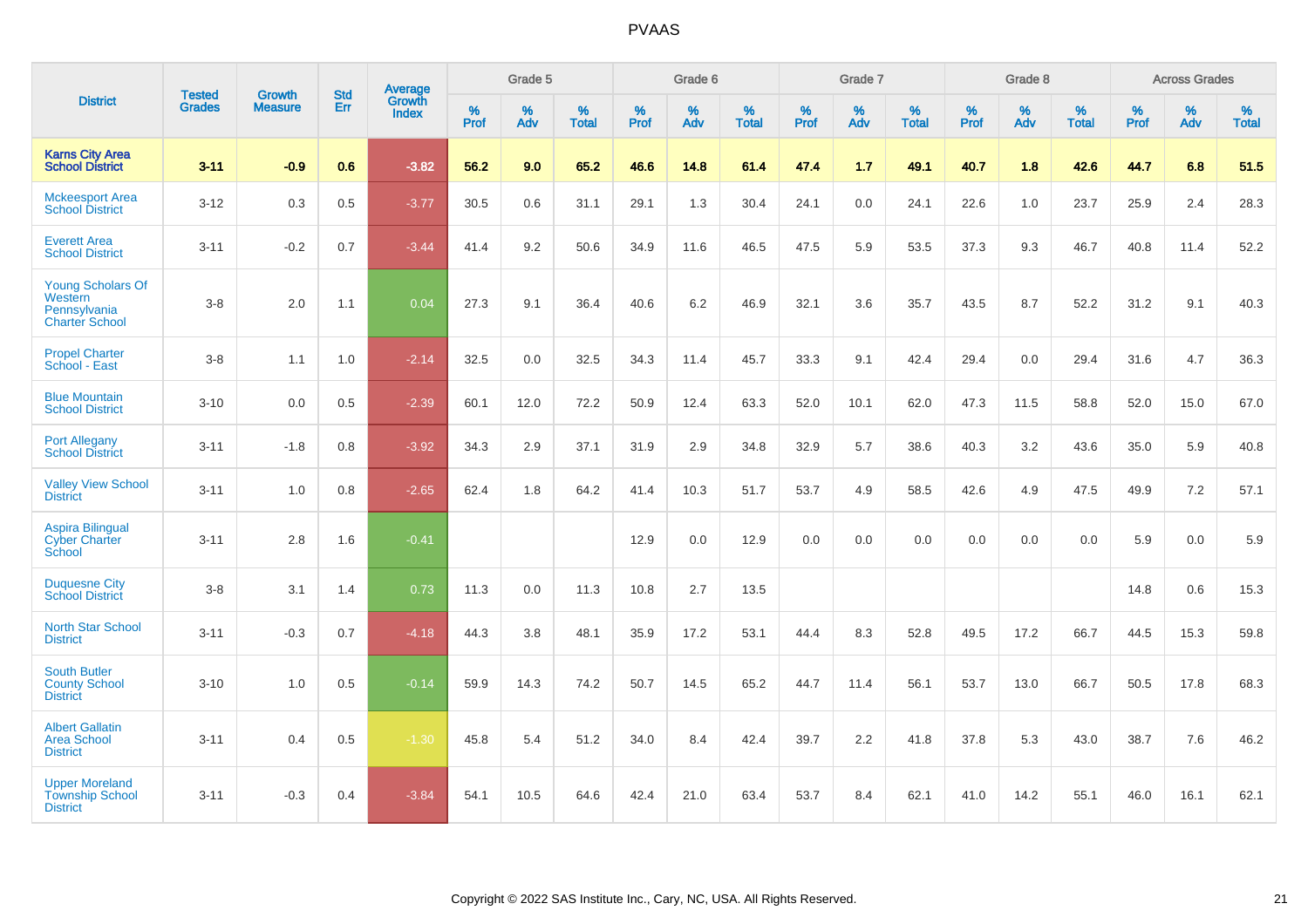|                                                                           |                                |                                 | <b>Std</b> | Average                       |           | Grade 5  |                   |           | Grade 6  |                   |           | Grade 7  |                   |           | Grade 8  |                   |           | <b>Across Grades</b> |                   |
|---------------------------------------------------------------------------|--------------------------------|---------------------------------|------------|-------------------------------|-----------|----------|-------------------|-----------|----------|-------------------|-----------|----------|-------------------|-----------|----------|-------------------|-----------|----------------------|-------------------|
| <b>District</b>                                                           | <b>Tested</b><br><b>Grades</b> | <b>Growth</b><br><b>Measure</b> | Err        | <b>Growth</b><br><b>Index</b> | %<br>Prof | %<br>Adv | %<br><b>Total</b> | %<br>Prof | %<br>Adv | %<br><b>Total</b> | %<br>Prof | %<br>Adv | %<br><b>Total</b> | %<br>Prof | %<br>Adv | %<br><b>Total</b> | %<br>Prof | %<br>Adv             | %<br><b>Total</b> |
| <b>Karns City Area</b><br><b>School District</b>                          | $3 - 11$                       | $-0.9$                          | 0.6        | $-3.82$                       | 56.2      | 9.0      | 65.2              | 46.6      | 14.8     | 61.4              | 47.4      | 1.7      | 49.1              | 40.7      | 1.8      | 42.6              | 44.7      | 6.8                  | 51.5              |
| <b>Clarion Area</b><br><b>School District</b>                             | $3 - 11$                       | 1.1                             | 0.9        | $-1.14$                       | 58.3      | 2.1      | 60.4              | 46.4      | 7.1      | 53.6              | 44.8      | 4.5      | 49.2              | 39.0      | 11.9     | 50.8              | 45.1      | 10.1                 | 55.2              |
| <b>Warren County</b><br><b>School District</b>                            | $3 - 11$                       | 0.2                             | 0.4        | $-1.64$                       | 38.6      | 4.0      | 42.5              | 41.0      | 8.0      | 49.0              | 33.4      | 4.1      | 37.5              | 43.1      | 4.7      | 47.8              | 38.0      | 6.9                  | 44.8              |
| <b>Palisades School</b><br><b>District</b>                                | $3 - 11$                       | 0.4                             | 0.6        | $-3.48$                       | 53.1      | 13.5     | 66.7              | 48.5      | 19.2     | 67.7              | 60.2      | 10.7     | 70.9              | 43.2      | 9.1      | 52.3              | 48.5      | 17.4                 | 65.9              |
| <b>Premier Arts And</b><br><b>Science Charter</b><br><b>School</b>        | $3-5$                          | 5.2                             | 2.1        | 2.52                          | 16.7      | 0.0      | 16.7              |           |          |                   |           |          |                   |           |          |                   | 14.2      | 1.9                  | 16.0              |
| <b>Interboro School</b><br><b>District</b>                                | $3 - 12$                       | 0.3                             | 0.4        | $-2.03$                       | 42.9      | 4.5      | 47.3              | 40.0      | 11.7     | 51.7              | 44.0      | 8.7      | 52.7              | 44.2      | 7.4      | 51.6              | 41.8      | 8.7                  | 50.4              |
| <b>Gateway School</b><br><b>District</b>                                  | $3 - 11$                       | $-1.0$                          | 0.4        | $-5.60$                       | 48.9      | 5.6      | 54.5              | 42.7      | 10.8     | 53.5              | 49.3      | 10.8     | 60.1              | 43.7      | 14.0     | 57.7              | 45.5      | 12.1                 | 57.7              |
| <b>Dallastown Area</b><br><b>School District</b>                          | $3 - 11$                       | $-2.2$                          | 0.3        | $-6.90$                       | 53.1      | 7.2      | 60.3              | 44.3      | 30.9     | 75.1              | 45.3      | 9.3      | 54.7              | 43.8      | 11.1     | 54.9              | 44.8      | 19.1                 | 63.9              |
| <b>Saint Marys Area</b><br><b>School District</b>                         | $3 - 11$                       | $-1.5$                          | 0.6        | $-3.55$                       | 48.7      | 2.6      | 51.3              | 42.7      | 13.7     | 56.4              | 40.8      | 7.7      | 48.5              | 46.4      | 8.0      | 54.3              | 44.6      | 11.0                 | 55.6              |
| <b>Lebanon School</b><br><b>District</b>                                  | $3 - 11$                       | $-0.4$                          | 0.4        | $-2.17$                       | 29.4      | 2.5      | 31.9              | 21.7      | 5.5      | 27.2              | 20.0      | 2.5      | 22.5              | 21.9      | 1.2      | 23.0              | 25.5      | 3.4                  | 28.8              |
| <b>Southwest</b><br>Leadership<br><b>Academy Charter</b><br><b>School</b> | $3 - 8$                        | 0.2                             | 1.1        | $-5.76$                       | 9.1       | 0.0      | 9.1               | 16.1      | 6.4      | 22.6              | 15.8      | 2.6      | 18.4              | 20.8      | 0.0      | 20.8              | 19.0      | 3.3                  | 22.3              |
| <b>Chester-Upland</b><br><b>School District</b>                           | $3 - 11$                       | 0.8                             | 0.8        | $-1.40$                       | 15.4      | 0.0      | 15.4              | 18.2      | 2.6      | 20.8              | 12.4      | 0.0      | 12.4              | 9.8       | 0.0      | 9.8               | 15.6      | 1.0                  | 16.6              |
| Penn Cambria<br><b>School District</b>                                    | $3 - 11$                       | $-0.4$                          | 0.6        | $-3.40$                       | 56.8      | 0.9      | 57.7              | 46.5      | 7.1      | 53.5              | 58.1      | 7.7      | 65.8              | 52.3      | 7.8      | 60.2              | 48.8      | 9.2                  | 58.0              |
| <b>Farrell Area School</b><br><b>District</b>                             | $3 - 11$                       | 1.3                             | 1.0        | $-0.92$                       | 26.7      | 0.0      | 26.7              | 31.7      | 2.4      | 34.2              | 20.4      | 0.0      | 20.4              | 28.2      | 0.0      | 28.2              | 25.9      | 2.3                  | 28.2              |
| <b>Greater Latrobe</b><br><b>School District</b>                          | $3 - 11$                       | $-3.1$                          | 0.4        | $-8.08$                       | 55.6      | 5.8      | 61.4              | 42.2      | 21.1     | 63.2              | 49.0      | 10.1     | 59.1              | 46.2      | 20.0     | 66.2              | 46.9      | 15.6                 | 62.5              |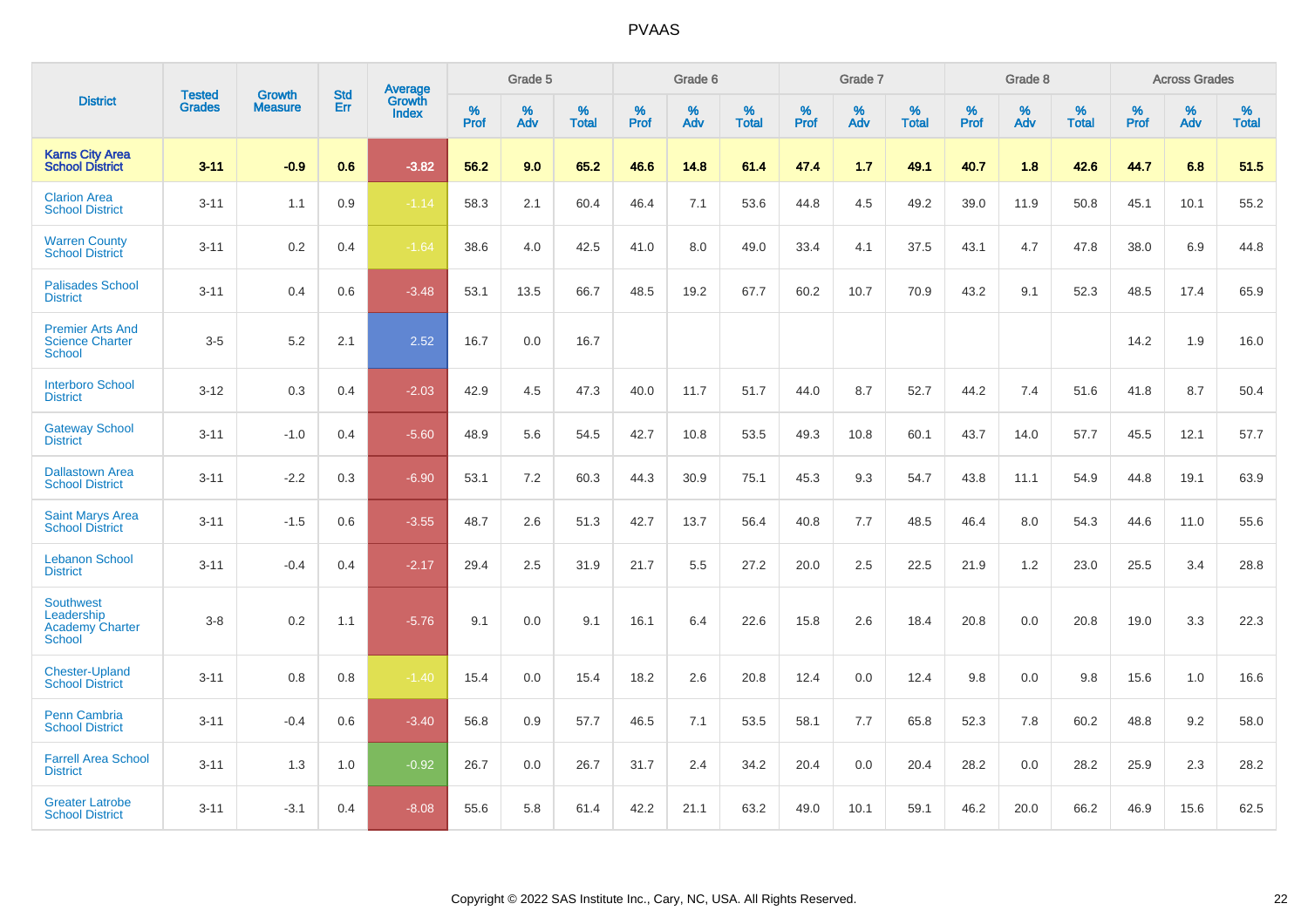|                                                                                |                                |                                 |                   | Average                |                     | Grade 5     |                   |              | Grade 6  |                      |                     | Grade 7  |                      |              | Grade 8  |                   |              | <b>Across Grades</b> |                   |
|--------------------------------------------------------------------------------|--------------------------------|---------------------------------|-------------------|------------------------|---------------------|-------------|-------------------|--------------|----------|----------------------|---------------------|----------|----------------------|--------------|----------|-------------------|--------------|----------------------|-------------------|
| <b>District</b>                                                                | <b>Tested</b><br><b>Grades</b> | <b>Growth</b><br><b>Measure</b> | <b>Std</b><br>Err | Growth<br><b>Index</b> | $\%$<br><b>Prof</b> | $\%$<br>Adv | %<br><b>Total</b> | $\%$<br>Prof | %<br>Adv | $\%$<br><b>Total</b> | $\%$<br><b>Prof</b> | %<br>Adv | $\%$<br><b>Total</b> | $\%$<br>Prof | %<br>Adv | %<br><b>Total</b> | $\%$<br>Prof | %<br>Adv             | %<br><b>Total</b> |
| <b>Karns City Area</b><br><b>School District</b>                               | $3 - 11$                       | $-0.9$                          | 0.6               | $-3.82$                | 56.2                | 9.0         | 65.2              | 46.6         | 14.8     | 61.4                 | 47.4                | 1.7      | 49.1                 | 40.7         | 1.8      | 42.6              | 44.7         | 6.8                  | 51.5              |
| <b>Seven Generations</b><br><b>Charter School</b>                              | $3-5$                          | 5.1                             | 2.1               | 2.46                   | 62.2                | 2.7         | 64.9              |              |          |                      |                     |          |                      |              |          |                   | 48.0         | 8.8                  | 56.8              |
| Northwood<br><b>Academy Charter</b><br>School                                  | $3-8$                          | $-0.1$                          | 0.7               | $-3.80$                | 23.4                | 1.3         | 24.7              | 44.2         | 6.5      | 50.6                 | 37.5                | 5.6      | 43.1                 | 29.6         | 13.0     | 42.6              | 31.0         | 5.4                  | 36.4              |
| <b>Philadelphia City</b><br><b>School District</b>                             | $3 - 12$                       | $-0.0$                          | 0.2               | $-2.50$                | 24.2                | 3.5         | 27.7              | 22.9         | 8.1      | 31.0                 | 26.8                | 6.5      | 33.4                 | 22.4         | 4.6      | 27.1              | 23.1         | 6.3                  | 29.4              |
| <b>Mastery Charter</b><br>School - Harrity<br>Campus                           | $3-8$                          | 0.5                             | 1.2               | $-2.57$                | 13.6                | 0.0         | 13.6              | 12.8         | 2.1      | 14.9                 | 26.5                | 0.0      | 26.5                 | 11.1         | 7.4      | 18.5              | 18.2         | 2.0                  | 20.2              |
| <b>Middletown Area</b><br><b>School District</b>                               | $3 - 11$                       | $-0.3$                          | 0.6               | $-2.50$                | 40.9                | 6.3         | 47.2              | 28.7         | 7.0      | 35.7                 | 43.8                | 5.6      | 49.3                 | 38.5         | 3.8      | 42.3              | 37.8         | 8.2                  | 46.0              |
| <b>Allegheny-Clarion</b><br><b>Valley School</b><br><b>District</b>            | $3 - 10$                       | 2.1                             | 1.0               | 0.11                   | 42.5                | 5.0         | 47.5              | 42.1         | 15.8     | 57.9                 | 43.9                | 2.4      | 46.3                 | 40.0         | 0.0      | 40.0              | 40.9         | 9.1                  | 50.0              |
| <b>Eastern Lebanon</b><br><b>County School</b><br><b>District</b>              | $3 - 11$                       | $-0.3$                          | 0.5               | $-4.72$                | 48.9                | 2.8         | 51.7              | 42.0         | 9.1      | 51.1                 | 45.1                | 8.0      | 53.1                 | 29.8         | 7.0      | 36.8              | 42.0         | 9.1                  | 51.0              |
| <b>West Philadelphia</b><br>Achievement<br>Charter<br><b>Elementary School</b> | $3-5$                          | 3.8                             | 1.6               | 2.40                   | 21.0                | 0.0         | 21.0              |              |          |                      |                     |          |                      |              |          |                   | 18.1         | 1.5                  | 19.6              |
| <b>Southeast Delco</b><br><b>School District</b>                               | $3 - 10$                       | $-0.6$                          | 0.6               | $-3.13$                | 28.6                | 0.0         | 28.6              | 30.4         | 1.8      | 32.1                 | 29.2                | 1.5      | 30.8                 | 34.4         | 3.8      | 38.2              | 28.9         | 2.4                  | 31.3              |
| <b>Union City Area</b><br><b>School District</b>                               | $3 - 12$                       | 0.2                             | 0.7               | $-1.85$                | 34.8                | 1.4         | 36.2              | 35.5         | 16.1     | 51.6                 | 44.7                | 10.5     | 55.3                 | 42.2         | 8.9      | 51.1              | 39.0         | 12.5                 | 51.5              |
| <b>Conewago Valley</b><br><b>School District</b>                               | $3 - 12$                       | 0.7                             | 0.4               | $-2.40$                | 52.1                | 3.4         | 55.5              | 44.7         | 14.0     | 58.7                 | 46.4                | 8.8      | 55.2                 | 46.8         | 5.7      | 52.5              | 46.9         | 10.0                 | 56.9              |
| <b>Haverford</b><br><b>Township School</b><br><b>District</b>                  | $3 - 11$                       | 0.2                             | 0.3               | $-2.60$                | 55.4                | 23.8        | 79.2              | 51.1         | 27.6     | 78.7                 | 55.0                | 18.3     | 73.3                 | 44.5         | 32.3     | 76.7              | 49.2         | 29.5                 | 78.6              |
| <b>Mastery Charter</b><br>School - Pickett<br>Campus                           | $6 - 10$                       | 1.6                             | 1.1               | $-0.80$                |                     |             |                   | 4.9          | 0.0      | 4.9                  | 15.4                | 0.0      | 15.4                 | 8.8          | 2.9      | 11.8              | 9.6          | 0.9                  | 10.5              |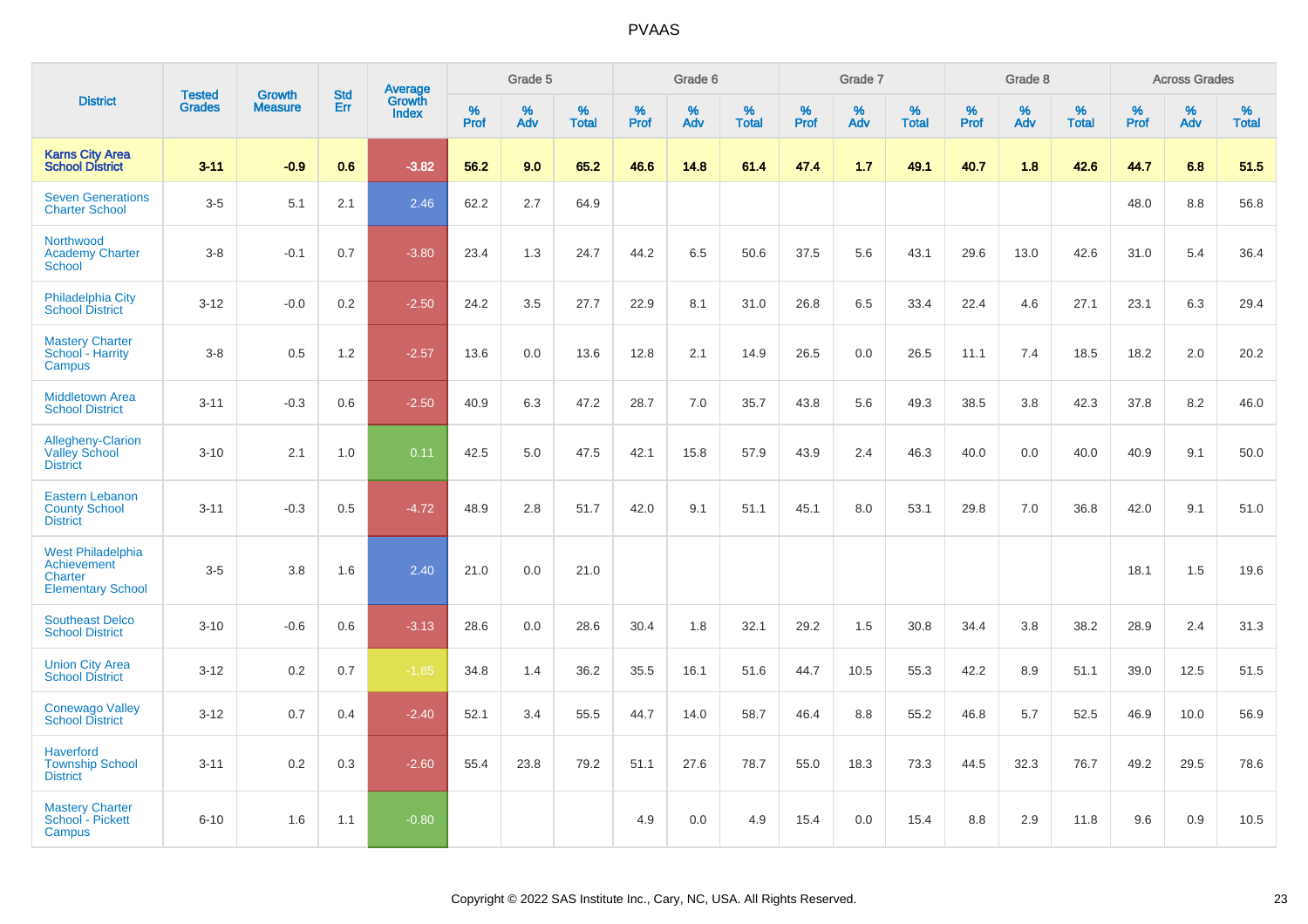|                                                                     | <b>Tested</b> | <b>Growth</b>  | <b>Std</b> | <b>Average</b>         |           | Grade 5  |                   |           | Grade 6  |                   |           | Grade 7  |                   |           | Grade 8  |                   |           | <b>Across Grades</b> |                   |
|---------------------------------------------------------------------|---------------|----------------|------------|------------------------|-----------|----------|-------------------|-----------|----------|-------------------|-----------|----------|-------------------|-----------|----------|-------------------|-----------|----------------------|-------------------|
| <b>District</b>                                                     | <b>Grades</b> | <b>Measure</b> | Err        | Growth<br><b>Index</b> | %<br>Prof | %<br>Adv | %<br><b>Total</b> | %<br>Prof | %<br>Adv | %<br><b>Total</b> | %<br>Prof | %<br>Adv | %<br><b>Total</b> | %<br>Prof | %<br>Adv | %<br><b>Total</b> | %<br>Prof | %<br>Adv             | %<br><b>Total</b> |
| <b>Karns City Area</b><br><b>School District</b>                    | $3 - 11$      | $-0.9$         | 0.6        | $-3.82$                | 56.2      | 9.0      | 65.2              | 46.6      | 14.8     | 61.4              | 47.4      | 1.7      | 49.1              | 40.7      | 1.8      | 42.6              | 44.7      | 6.8                  | 51.5              |
| <b>Fort Leboeuf</b><br><b>School District</b>                       | $3 - 11$      | 0.0            | 0.5        | $-2.79$                | 47.7      | 21.9     | 69.7              | 39.4      | 26.8     | 66.2              | 49.2      | 15.1     | 64.2              | 42.1      | 16.6     | 58.6              | 45.4      | 23.3                 | 68.7              |
| <b>Methacton School</b><br><b>District</b>                          | $3 - 11$      | 0.4            | 0.4        | $-4.06$                | 64.7      | 8.3      | 73.0              | 54.9      | 21.0     | 75.9              | 56.6      | 11.2     | 67.8              | 49.7      | 21.0     | 70.7              | 55.3      | 17.3                 | 72.6              |
| <b>Conemaugh Valley</b><br><b>School District</b>                   | $3 - 12$      | 0.5            | 0.9        | $-1.99$                | 52.9      | 3.9      | 56.9              | 30.0      | 30.0     | 60.0              | 44.2      | 5.8      | 50.0              | 49.1      | 9.4      | 58.5              | 43.3      | 12.5                 | 55.8              |
| <b>Shamokin Area</b><br><b>School District</b>                      | $3 - 11$      | 1.2            | 0.5        | $-1.27$                | 42.9      | 2.1      | 45.0              | 32.6      | 9.4      | 42.0              | 44.0      | 1.5      | 45.5              | 31.3      | 5.5      | 36.8              | 34.3      | 5.8                  | 40.1              |
| Penn-Trafford<br><b>School District</b>                             | $3 - 11$      | 0.1            | 0.4        | $-2.24$                | 59.8      | 20.9     | 80.7              | 45.7      | 34.7     | 80.4              | 56.2      | 23.2     | 79.4              | 54.3      | 14.9     | 69.1              | 51.0      | 27.6                 | 78.6              |
| Aliquippa School<br><b>District</b>                                 | $3 - 11$      | $-0.6$         | 0.8        | $-1.85$                | 14.7      | 0.0      | 14.7              | 12.5      | 3.1      | 15.6              | 27.4      | 2.7      | 30.1              | 14.1      | 0.0      | 14.1              | 16.7      | 1.0                  | 17.7              |
| <b>Mastery Charter</b><br>School-Cleveland<br>Elementary            | $3-8$         | 2.7            | 1.3        | 0.20                   | 25.0      | 7.1      | 32.1              | 23.5      | 0.0      | 23.5              | 24.1      | 3.4      | 27.6              | 21.7      | 0.0      | 21.7              | 18.8      | 1.9                  | 20.6              |
| <b>Newport School</b><br><b>District</b>                            | $3 - 12$      | $-0.1$         | 0.8        | $-1.60$                | 42.2      | 11.1     | 53.3              | 44.4      | 11.1     | 55.6              | 41.3      | 1.6      | 42.9              | 43.8      | 7.8      | 51.6              | 40.2      | 8.8                  | 48.9              |
| <b>Central Bucks</b><br><b>School District</b>                      | $3 - 11$      | $-1.3$         | 0.2        | $-11.77$               | 57.2      | 12.0     | 69.2              | 48.3      | 28.7     | 76.9              | 54.3      | 16.8     | 71.0              | 51.5      | 17.5     | 69.0              | 51.5      | 19.8                 | 71.4              |
| <b>General Mclane</b><br><b>School District</b>                     | $3 - 11$      | 0.2            | 0.5        | $-1.05$                | 57.7      | 8.0      | 65.8              | 45.4      | 23.3     | 68.7              | 50.3      | 15.6     | 66.0              | 44.9      | 12.2     | 57.0              | 49.9      | 16.3                 | 66.2              |
| <b>Deer Lakes School</b><br><b>District</b>                         | $3 - 11$      | $-0.4$         | 0.6        | $-2.21$                | 52.0      | 5.5      | 57.5              | 47.2      | 22.0     | 69.1              | 42.4      | 10.6     | 53.0              | 44.7      | 10.7     | 55.3              | 45.1      | 14.9                 | 60.0              |
| <b>Lindley Academy</b><br><b>Charter School At</b><br><b>Birney</b> | $3-8$         | 1.0            | 0.7        | $-1.02$                | 8.9       | 0.0      | 8.9               | 24.0      | 2.5      | 26.6              | 20.6      | 3.2      | 23.8              | 19.4      | 4.8      | 24.2              | 19.6      | 2.3                  | 21.9              |
| <b>West Oak Lane</b><br><b>Charter School</b>                       | $3-8$         | 0.8            | 0.7        | $-1.30$                | 29.9      | 0.0      | 29.9              | 26.5      | 2.9      | 29.4              | 35.1      | 6.8      | 41.9              | 41.5      | 4.6      | 46.2              | 31.4      | 4.3                  | 35.8              |
| Antonia Pantoja<br>Community<br><b>Charter School</b>               | $3-8$         | 0.5            | 0.9        | $-2.57$                | 20.9      | 1.5      | 22.4              | 32.3      | 6.4      | 38.7              | 37.0      | 2.2      | 39.1              | 35.1      | 8.1      | 43.2              | 25.4      | 3.3                  | 28.7              |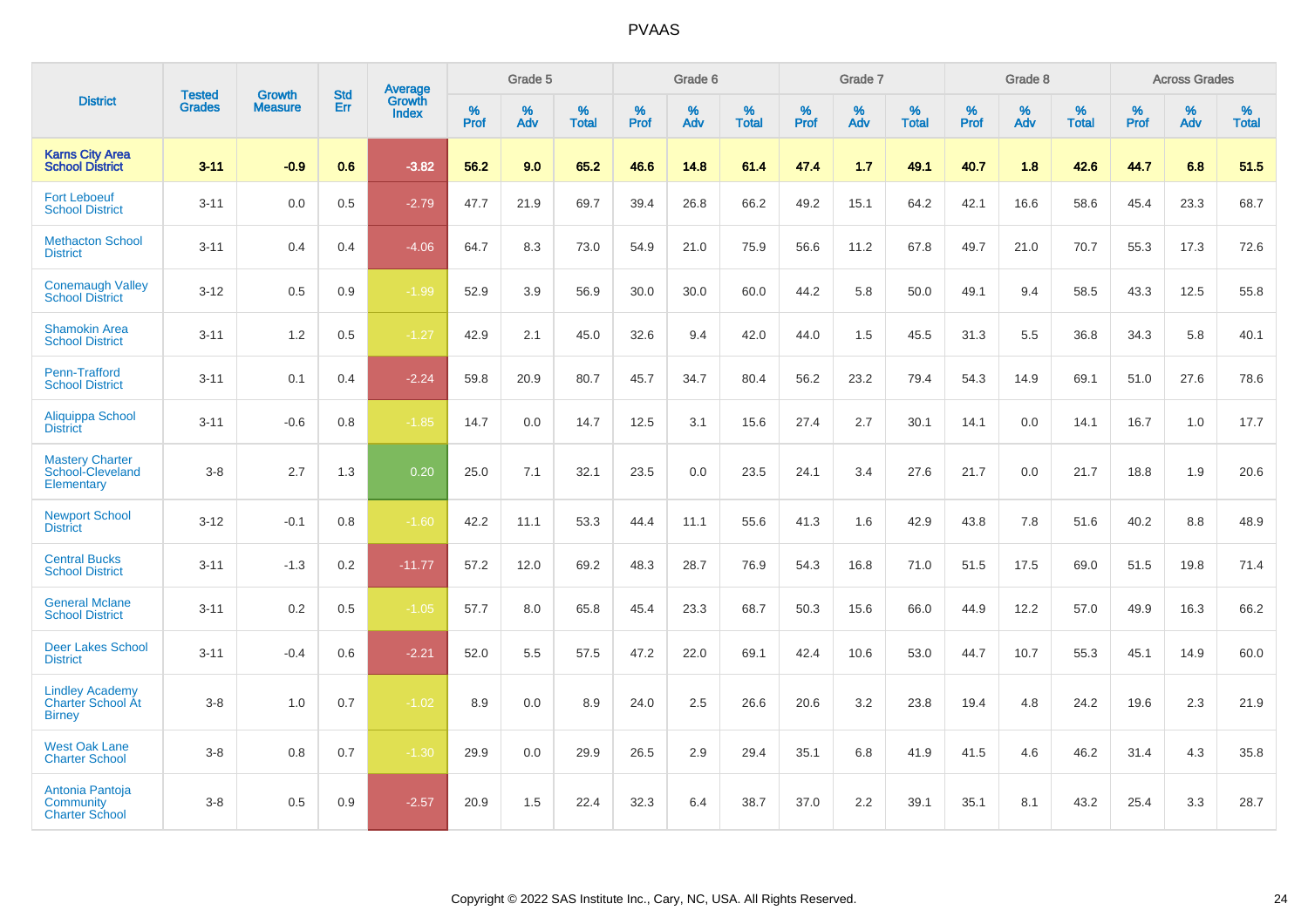|                                                               | <b>Tested</b> | <b>Growth</b>  | <b>Std</b> | Average                |                     | Grade 5  |                   |                     | Grade 6  |                   |              | Grade 7  |                   |                     | Grade 8  |                   |                     | <b>Across Grades</b> |                   |
|---------------------------------------------------------------|---------------|----------------|------------|------------------------|---------------------|----------|-------------------|---------------------|----------|-------------------|--------------|----------|-------------------|---------------------|----------|-------------------|---------------------|----------------------|-------------------|
| <b>District</b>                                               | <b>Grades</b> | <b>Measure</b> | Err        | Growth<br><b>Index</b> | $\%$<br><b>Prof</b> | %<br>Adv | %<br><b>Total</b> | $\%$<br><b>Prof</b> | %<br>Adv | %<br><b>Total</b> | $\%$<br>Prof | %<br>Adv | %<br><b>Total</b> | $\%$<br><b>Prof</b> | %<br>Adv | %<br><b>Total</b> | $\%$<br><b>Prof</b> | %<br>Adv             | %<br><b>Total</b> |
| <b>Karns City Area</b><br><b>School District</b>              | $3 - 11$      | $-0.9$         | 0.6        | $-3.82$                | 56.2                | 9.0      | 65.2              | 46.6                | 14.8     | 61.4              | 47.4         | 1.7      | 49.1              | 40.7                | 1.8      | 42.6              | 44.7                | 6.8                  | 51.5              |
| <b>Franklin Area</b><br><b>School District</b>                | $3 - 11$      | 0.3            | 0.6        | $-3.37$                | 47.7                | 1.5      | 49.2              | 41.7                | 12.6     | 54.3              | 36.6         | 4.9      | 41.5              | 43.0                | 5.9      | 48.9              | 40.2                | 6.2                  | 46.4              |
| <b>Conrad Weiser</b><br><b>Area School</b><br><b>District</b> | $3 - 11$      | $-2.3$         | 0.5        | $-7.32$                | 44.8                | 0.6      | 45.4              | 40.0                | 8.7      | 48.7              | 26.2         | 2.7      | 28.9              | 30.0                | 3.4      | 33.5              | 36.9                | 6.7                  | 43.7              |
| <b>Hope For</b><br><b>Hyndman Charter</b><br>School           | $3 - 11$      | 4.1            | 1.9        | 0.17                   |                     |          |                   | 12.5                | 6.2      | 18.8              | 41.7         | 8.3      | 50.0              | 37.5                | 0.0      | 37.5              | 27.4                | 6.0                  | 33.3              |
| Leechburg Area<br><b>School District</b>                      | $3 - 11$      | $-2.3$         | 0.9        | $-3.53$                | 46.7                | 2.2      | 48.9              | 29.7                | 2.7      | 32.4              | 42.9         | 0.0      | 42.9              | 51.2                | 11.6     | 62.8              | 45.8                | 7.9                  | 53.8              |
| <b>Carlynton School</b><br><b>District</b>                    | $3 - 11$      | 0.0            | 0.7        | $-1.38$                | 50.5                | 6.4      | 57.0              | 47.1                | 18.8     | 65.9              | 30.8         | 7.5      | 38.3              | 40.8                | 7.9      | 48.7              | 41.6                | 11.0                 | 52.7              |
| Gettysburg<br><b>Montessori Charter</b><br>School             | $3-6$         | 2.6            | 2.0        | $-0.30$                | 50.0                | 10.0     | 60.0              | 44.4                | 22.2     | 66.7              |              |          |                   |                     |          |                   | 43.0                | 14.0                 | 57.0              |
| <b>Mastery Charter</b><br>School - Thomas<br>Campus           | $3 - 10$      | 0.4            | 1.0        | $-1.24$                | 29.0                | 0.0      | 29.0              | 17.1                | 0.0      | 17.1              | 20.9         | 2.3      | 23.3              | 28.9                | 0.0      | 28.9              | 24.9                | 2.3                  | 27.2              |
| Wissahickon<br><b>Charter School</b>                          | $3 - 8$       | $-1.5$         | 0.7        | $-4.94$                | 22.2                | 0.0      | 22.2              | 20.5                | 6.0      | 26.5              | 24.1         | 1.2      | 25.3              | 22.1                | 0.0      | 22.1              | 22.4                | 2.8                  | 25.2              |
| <b>Propel Charter</b><br>School-Northside                     | $3 - 8$       | $-1.3$         | 1.0        | $-2.83$                | $7.0\,$             | 0.0      | 7.0               | 14.6                | 0.0      | 14.6              | 5.0          | 0.0      | 5.0               | 10.0                | 0.0      | 10.0              | 9.0                 | 0.0                  | 9.0               |
| Pocono Mountain<br><b>School District</b>                     | $3 - 12$      | 0.1            | 0.6        | $-1.58$                | 48.0                | 5.4      | 53.5              | 41.8                | 7.9      | 49.7              | 42.1         | 1.8      | 43.9              | 35.6                | 1.9      | 37.5              | 43.4                | 7.1                  | 50.5              |
| <b>Mount Union Area</b><br><b>School District</b>             | $3 - 10$      | 1.4            | 0.7        | 0.55                   | 28.7                | 3.2      | 31.9              | 28.4                | 0.0      | 28.4              | 28.9         | 4.8      | 33.7              | 36.9                | 1.2      | 38.1              | 31.6                | 2.9                  | 34.4              |
| <b>Schuylkill Valley</b><br><b>School District</b>            | $3 - 11$      | 0.6            | 0.6        | $-1.32$                | 53.1                | 3.1      | 56.2              | 44.4                | 16.9     | 61.3              | 42.9         | 7.5      | 50.4              | 45.0                | 6.3      | 51.4              | 45.2                | 10.3                 | 55.6              |
| <b>Salisbury</b><br><b>Township School</b><br><b>District</b> | $3 - 11$      | $-1.7$         | 0.7        | $-5.01$                | 38.3                | 7.4      | 45.7              | 33.0                | 22.0     | 55.0              | 34.8         | 4.4      | 39.1              | 47.1                | 12.6     | 59.8              | 40.0                | 11.6                 | 51.7              |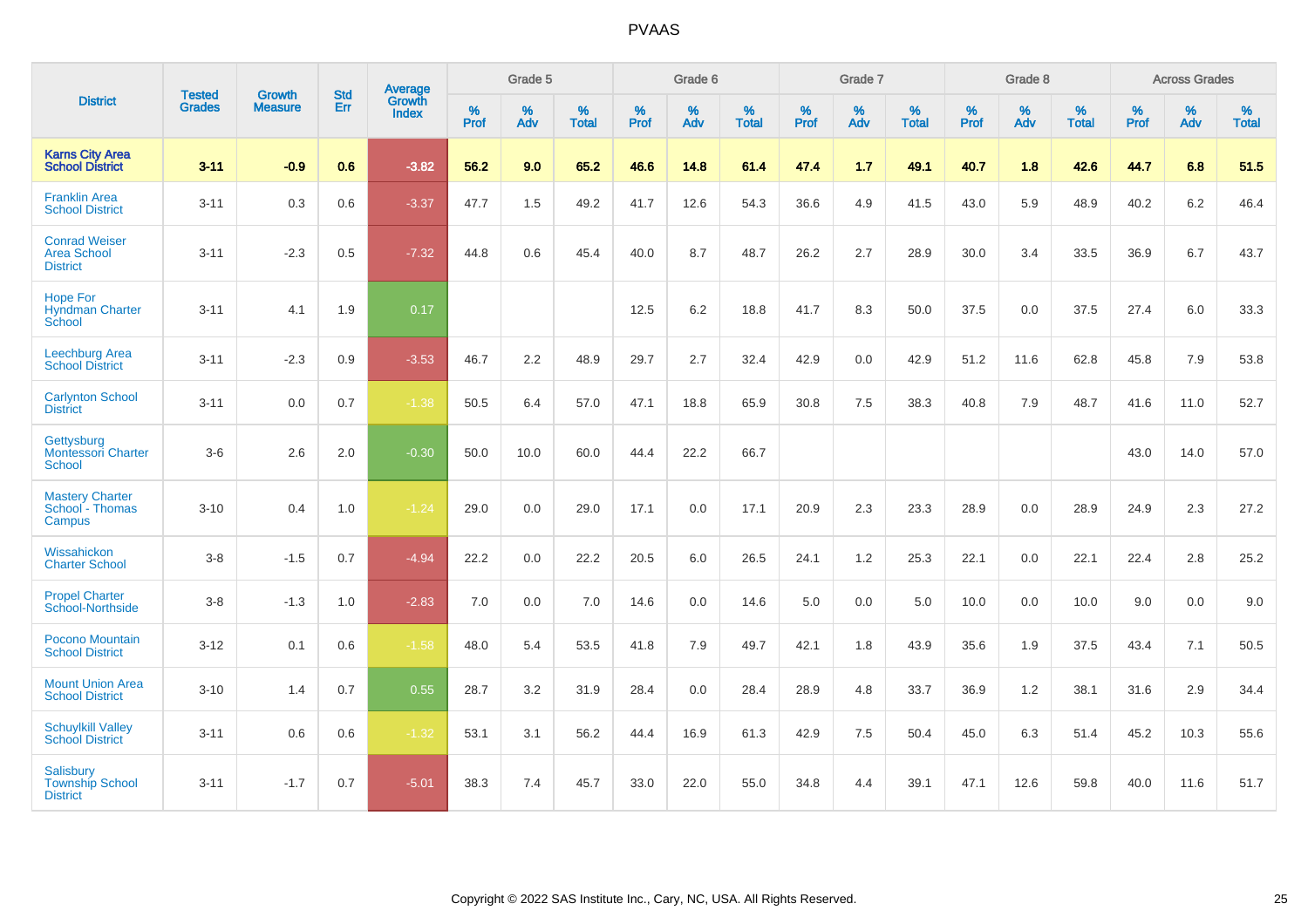|                                                                                            |                                |                                 | <b>Std</b> | <b>Average</b>                |              | Grade 5  |                   |           | Grade 6  |                   |           | Grade 7  |                   |           | Grade 8  |                   |           | <b>Across Grades</b> |                   |
|--------------------------------------------------------------------------------------------|--------------------------------|---------------------------------|------------|-------------------------------|--------------|----------|-------------------|-----------|----------|-------------------|-----------|----------|-------------------|-----------|----------|-------------------|-----------|----------------------|-------------------|
| <b>District</b>                                                                            | <b>Tested</b><br><b>Grades</b> | <b>Growth</b><br><b>Measure</b> | Err        | <b>Growth</b><br><b>Index</b> | $\%$<br>Prof | %<br>Adv | %<br><b>Total</b> | %<br>Prof | %<br>Adv | %<br><b>Total</b> | %<br>Prof | %<br>Adv | %<br><b>Total</b> | %<br>Prof | %<br>Adv | %<br><b>Total</b> | %<br>Prof | %<br>Adv             | %<br><b>Total</b> |
| <b>Karns City Area</b><br><b>School District</b>                                           | $3 - 11$                       | $-0.9$                          | 0.6        | $-3.82$                       | 56.2         | 9.0      | 65.2              | 46.6      | 14.8     | 61.4              | 47.4      | 1.7      | 49.1              | 40.7      | 1.8      | 42.6              | 44.7      | 6.8                  | 51.5              |
| <b>Chester Charter</b><br><b>Scholars Academy</b><br><b>Charter School</b>                 | $3 - 12$                       | 0.0                             | 0.9        | $-3.27$                       | 17.8         | 0.0      | 17.8              | 31.9      | 4.3      | 36.2              | 37.5      | 4.2      | 41.7              | 16.0      | 0.0      | 16.0              | 23.8      | 1.8                  | 25.6              |
| <b>Green Woods</b><br><b>Charter School</b>                                                | $3-8$                          | 1.6                             | 0.8        | $-0.37$                       | 44.8         | 6.9      | 51.7              | 39.3      | 19.7     | 59.0              | 43.9      | 12.3     | 56.1              | 39.2      | 17.6     | 56.9              | 40.6      | 17.4                 | 58.0              |
| <b>Reynolds School</b><br><b>District</b>                                                  | $3 - 10$                       | $-4.3$                          | 0.8        | $-5.71$                       | 46.3         | 0.0      | 46.3              | 44.2      | 1.3      | 45.4              | 35.3      | 7.8      | 43.1              | 47.1      | 8.8      | 55.9              | 41.5      | 4.9                  | 46.4              |
| <b>Mountain View</b><br><b>School District</b>                                             | $3 - 11$                       | 1.6                             | 0.9        | 0.20                          | 45.0         | 3.3      | 48.3              | 49.0      | 6.1      | 55.1              | 47.2      | 5.7      | 52.8              | 55.0      | 10.0     | 65.0              | 45.1      | 5.6                  | 50.7              |
| <b>Penns Manor Area</b><br><b>School District</b>                                          | $3 - 12$                       | 1.6                             | 0.8        | $-1.15$                       | 49.2         | 1.6      | 50.8              | 30.9      | 3.6      | 34.6              | 38.5      | 3.8      | 42.3              | 30.5      | 11.9     | 42.4              | 40.8      | 6.9                  | 47.8              |
| <b>Schuylkill Haven</b><br>Area School<br><b>District</b>                                  | $3 - 11$                       | $-1.4$                          | 0.7        | $-4.47$                       | 44.6         | 1.2      | 45.8              | 46.9      | 6.2      | 53.1              | 49.5      | 8.6      | 58.1              | 46.0      | 3.4      | 49.4              | 46.4      | 10.0                 | 56.4              |
| <b>Ferndale Area</b><br><b>School District</b>                                             | $3 - 10$                       | 1.9                             | 1.0        | 0.06                          | 43.2         | 4.6      | 47.7              | 46.3      | 14.6     | 61.0              | 61.5      | 5.1      | 66.7              | 54.4      | 4.4      | 58.7              | 46.1      | 10.6                 | 56.6              |
| <b>Innovative Arts</b><br><b>Academy Charter</b><br>School                                 | $6 - 11$                       | $-2.2$                          | 0.9        | $-3.49$                       |              |          |                   | 15.4      | 1.9      | 17.3              | 19.1      | 0.0      | 19.1              | 15.4      | 1.1      | 16.5              | 16.6      | 1.0                  | 17.5              |
| <b>Greenville Area</b><br><b>School District</b>                                           | $3 - 11$                       | 1.0                             | 0.7        | $-0.17$                       | 46.7         | 5.6      | 52.2              | 52.5      | 11.2     | 63.8              | 43.8      | 5.7      | 49.5              | 31.2      | 12.5     | 43.8              | 42.0      | 10.1                 | 52.1              |
| <b>Tyrone Area</b><br><b>School District</b>                                               | $3 - 12$                       | $-2.0$                          | 0.6        | $-6.75$                       | 50.4         | 3.0      | 53.3              | 43.4      | 10.1     | 53.5              | 43.8      | 5.0      | 48.8              | 44.7      | 6.1      | 50.9              | 45.2      | 12.0                 | 57.2              |
| The Philadelphia<br><b>Charter School for</b><br><b>Arts and Sciences</b><br>at HR Edmunds | $3-8$                          | $-1.2$                          | 0.7        | $-2.66$                       | 11.9         | 2.4      | 14.3              | 18.6      | 0.0      | 18.6              | 17.2      | 0.0      | 17.2              | 24.4      | 0.0      | 24.4              | 16.1      | 0.6                  | 16.7              |
| <b>Oley Valley School</b><br><b>District</b>                                               | $3 - 11$                       | $-0.0$                          | 0.6        | $-2.17$                       | 53.5         | 5.0      | 58.4              | 40.0      | 19.0     | 59.0              | 50.0      | 7.8      | 57.8              | 54.8      | 5.4      | 60.2              | 49.6      | 9.0                  | 58.6              |
| Chambersburg<br><b>Area School</b><br><b>District</b>                                      | $3 - 11$                       | $-0.2$                          | 0.3        | $-2.21$                       | 44.0         | 7.0      | 51.0              | 34.1      | 16.0     | 50.1              | 38.2      | 8.2      | 46.5              | 38.7      | 11.2     | 49.9              | 37.5      | 11.0                 | 48.5              |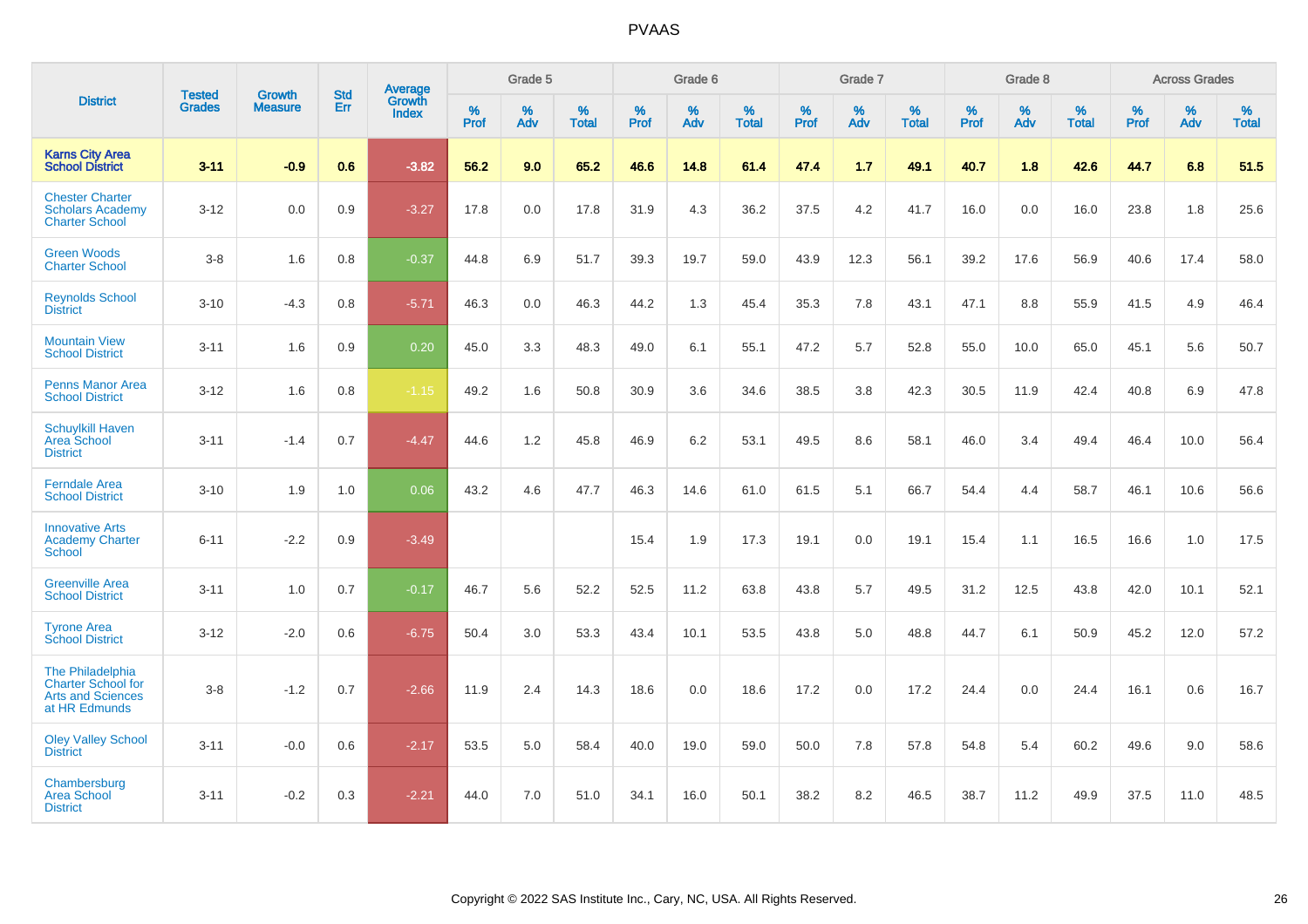|                                                            |                                | <b>Growth</b>  | <b>Std</b> | Average                |              | Grade 5     |                      |                  | Grade 6  |                      |              | Grade 7  |                      |              | Grade 8  |                      |              | <b>Across Grades</b> |                      |
|------------------------------------------------------------|--------------------------------|----------------|------------|------------------------|--------------|-------------|----------------------|------------------|----------|----------------------|--------------|----------|----------------------|--------------|----------|----------------------|--------------|----------------------|----------------------|
| <b>District</b>                                            | <b>Tested</b><br><b>Grades</b> | <b>Measure</b> | Err        | Growth<br><b>Index</b> | $\%$<br>Prof | $\%$<br>Adv | $\%$<br><b>Total</b> | %<br><b>Prof</b> | %<br>Adv | $\%$<br><b>Total</b> | $\%$<br>Prof | %<br>Adv | $\%$<br><b>Total</b> | $\%$<br>Prof | %<br>Adv | $\%$<br><b>Total</b> | $\%$<br>Prof | %<br>Adv             | $\%$<br><b>Total</b> |
| <b>Karns City Area</b><br><b>School District</b>           | $3 - 11$                       | $-0.9$         | 0.6        | $-3.82$                | 56.2         | 9.0         | 65.2                 | 46.6             | 14.8     | 61.4                 | 47.4         | 1.7      | 49.1                 | 40.7         | 1.8      | 42.6                 | 44.7         | 6.8                  | 51.5                 |
| <b>Phoenixville Area</b><br><b>School District</b>         | $3 - 11$                       | $-1.1$         | 0.4        | $-4.78$                | 54.8         | 10.0        | 64.7                 | 45.9             | 27.3     | 73.2                 | 45.6         | 19.4     | 65.0                 | 52.8         | 12.7     | 65.5                 | 46.9         | 19.2                 | 66.1                 |
| <b>Mahanoy Area</b><br><b>School District</b>              | $3 - 10$                       | $-3.0$         | 0.8        | $-3.98$                | 30.4         | 0.0         | 30.4                 | 31.5             | 8.2      | 39.7                 | 19.6         | 2.0      | 21.6                 | 14.9         | 1.5      | 16.4                 | 27.6         | 3.3                  | 30.9                 |
| <b>Antietam School</b><br><b>District</b>                  | $3 - 10$                       | 0.9            | 0.8        | $-0.34$                | 29.7         | 1.6         | 31.2                 | 35.0             | 5.0      | 40.0                 | 29.1         | 0.0      | 29.1                 | 34.0         | 1.9      | 35.8                 | 31.3         | 3.0                  | 34.2                 |
| Johnsonburg Area<br><b>School District</b>                 | $3 - 11$                       | $-1.6$         | 1.0        | $-2.56$                | 42.5         | 7.5         | 50.0                 | 60.6             | 12.1     | 72.7                 | 41.9         | 9.3      | 51.2                 | 44.2         | 2.3      | 46.5                 | 51.3         | 10.3                 | 61.5                 |
| <b>Fort Cherry School</b><br><b>District</b>               | $3 - 10$                       | $-2.2$         | 0.8        | $-3.33$                | 61.4         | 8.8         | 70.2                 | 31.6             | 33.3     | 64.9                 | 45.6         | 8.8      | 54.4                 | 39.5         | 26.7     | 66.3                 | 45.7         | 16.8                 | 62.5                 |
| <b>North Schuylkill</b><br><b>School District</b>          | $3 - 11$                       | 0.7            | 0.5        | $-1.34$                | 36.8         | 2.2         | 39.0                 | 42.4             | 8.8      | 51.2                 | 41.3         | 3.9      | 45.2                 | 50.0         | 5.2      | 55.2                 | 40.4         | 8.7                  | 49.1                 |
| <b>Turkeyfoot Valley</b><br>Area School<br><b>District</b> | $3 - 12$                       | 0.6            | 1.4        | $-2.97$                | 27.3         | 4.6         | 31.8                 | 38.1             | 9.5      | 47.6                 | 30.0         | 5.0      | 35.0                 | 30.4         | 0.0      | 30.4                 | 33.0         | 3.6                  | 36.6                 |
| <b>Norristown Area</b><br><b>School District</b>           | $3-12$                         | $-1.1$         | 0.4        | $-5.76$                | 24.5         | 1.0         | 25.5                 | 32.9             | 5.0      | 37.8                 | 26.4         | 4.8      | 31.3                 | 26.6         | 3.6      | 30.2                 | 27.8         | 4.0                  | 31.7                 |
| <b>Fairview School</b><br><b>District</b>                  | $3 - 11$                       | $-1.8$         | 0.5        | $-5.32$                | 61.9         | 9.5         | 71.4                 | 47.8             | 30.6     | 78.4                 | 46.6         | 26.7     | 73.3                 | 55.9         | 16.9     | 72.8                 | 50.8         | 23.7                 | 74.4                 |
| <b>Gillingham Charter</b><br>School                        | $3 - 11$                       | 2.2            | 2.0        | $-0.98$                | 41.7         | 0.0         | 41.7                 | 38.5             | 0.0      | 38.5                 |              |          |                      | 30.8         | 15.4     | 46.2                 | 34.3         | 4.3                  | 38.6                 |
| <b>Western Wayne</b><br><b>School District</b>             | $3 - 11$                       | $-0.5$         | 0.6        | $-2.08$                | 56.6         | 7.6         | 64.2                 | 43.0             | 21.5     | 64.5                 | 45.2         | 10.6     | 55.8                 | 45.8         | 15.0     | 60.8                 | 45.8         | 18.1                 | 63.9                 |
| <b>Governor Mifflin</b><br><b>School District</b>          | $3 - 11$                       | $-1.0$         | 0.4        | $-4.99$                | 38.2         | 3.2         | 41.5                 | 31.2             | 11.7     | 42.9                 | 44.4         | 8.3      | 52.8                 | 45.8         | 5.5      | 51.3                 | 40.8         | 9.3                  | 50.1                 |
| <b>Hamburg Area</b><br><b>School District</b>              | $3 - 11$                       | $-0.4$         | 0.5        | $-3.43$                | 41.1         | 5.0         | 46.1                 | 43.3             | 6.3      | 49.6                 | 33.1         | 1.9      | 35.0                 | 32.4         | 3.5      | 35.9                 | 38.6         | 5.3                  | 43.9                 |
| <b>Chartiers-Houston</b><br><b>School District</b>         | $3 - 10$                       | $-1.5$         | 0.7        | $-3.54$                | 58.4         | 10.1        | 68.5                 | 55.8             | 18.2     | 74.0                 | 52.0         | 5.5      | 57.5                 | 54.9         | 7.0      | 62.0                 | 53.8         | 14.2                 | 68.0                 |
| <b>Fannett-Metal</b><br><b>School District</b>             | $3 - 11$                       | 0.5            | 1.1        | $-1.72$                | 34.5         | 10.3        | 44.8                 | 44.8             | 6.9      | 51.7                 | 37.5         | 3.1      | 40.6                 | 33.3         | 2.2      | 35.6                 | 40.2         | 9.2                  | 49.4                 |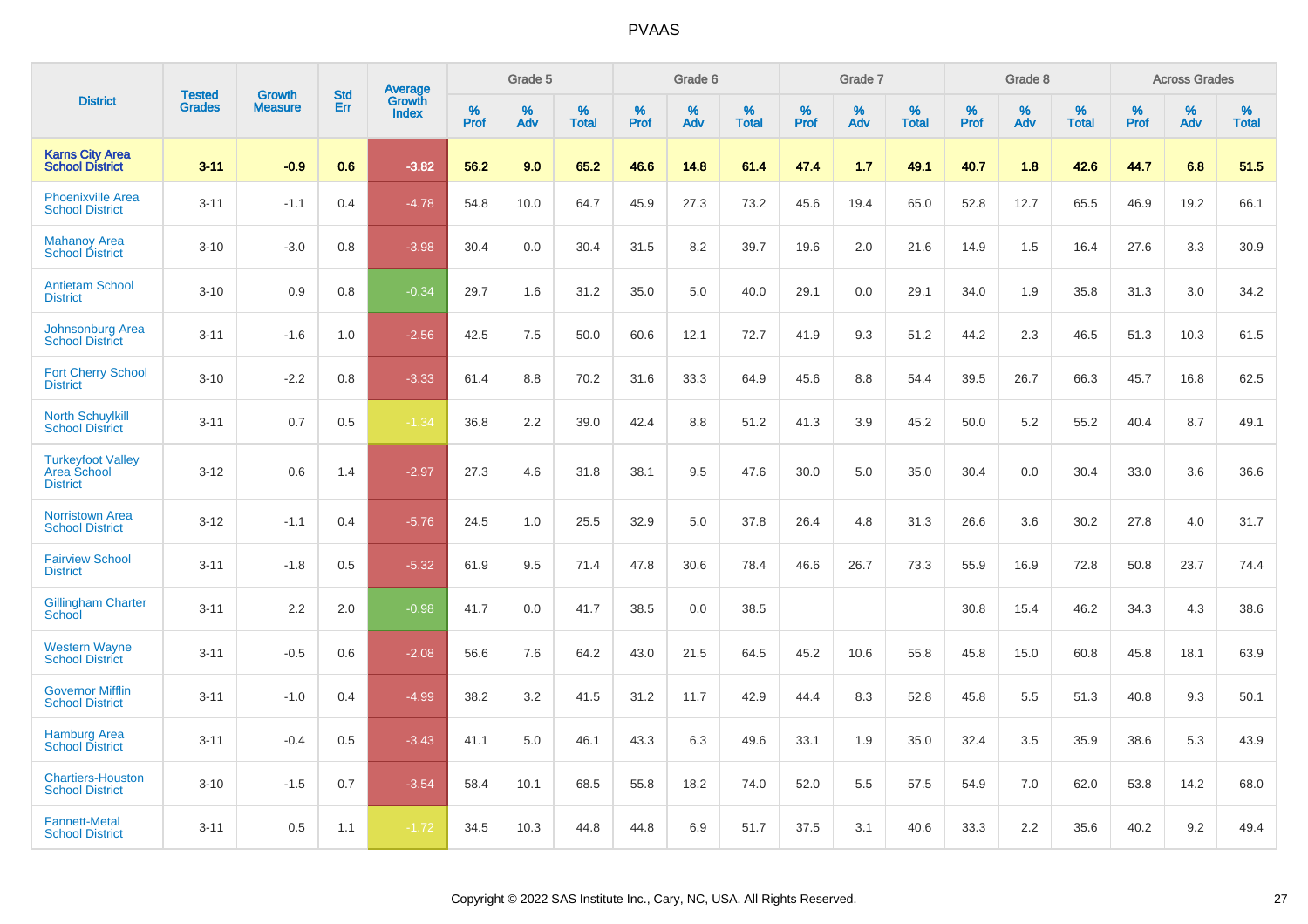|                                                        |                                | <b>Growth</b>  | <b>Std</b> | Average                |              | Grade 5     |                      |                     | Grade 6     |                      |              | Grade 7     |                      |              | Grade 8     |                   |                     | <b>Across Grades</b> |                      |
|--------------------------------------------------------|--------------------------------|----------------|------------|------------------------|--------------|-------------|----------------------|---------------------|-------------|----------------------|--------------|-------------|----------------------|--------------|-------------|-------------------|---------------------|----------------------|----------------------|
| <b>District</b>                                        | <b>Tested</b><br><b>Grades</b> | <b>Measure</b> | Err        | Growth<br><b>Index</b> | $\%$<br>Prof | $\%$<br>Adv | $\%$<br><b>Total</b> | $\%$<br><b>Prof</b> | $\%$<br>Adv | $\%$<br><b>Total</b> | $\%$<br>Prof | $\%$<br>Adv | $\%$<br><b>Total</b> | $\%$<br>Prof | $\%$<br>Adv | %<br><b>Total</b> | $\%$<br><b>Prof</b> | $\%$<br>Adv          | $\%$<br><b>Total</b> |
| <b>Karns City Area</b><br><b>School District</b>       | $3 - 11$                       | $-0.9$         | 0.6        | $-3.82$                | 56.2         | 9.0         | 65.2                 | 46.6                | 14.8        | 61.4                 | 47.4         | 1.7         | 49.1                 | 40.7         | 1.8         | 42.6              | 44.7                | 6.8                  | 51.5                 |
| <b>Canton Area</b><br><b>School District</b>           | $3 - 11$                       | $-2.0$         | 0.8        | $-3.71$                | 57.7         | 5.8         | 63.5                 | 46.0                | 4.8         | 50.8                 | 40.0         | 0.0         | 40.0                 | 36.9         | 3.1         | 40.0              | 43.6                | 6.7                  | 50.3                 |
| <b>School Lane</b><br><b>Charter School</b>            | $3 - 11$                       | 0.1            | 0.7        | $-1.87$                | 57.4         | 5.9         | 63.2                 | 40.0                | 18.3        | 58.3                 | 43.8         | 6.8         | 50.7                 | 40.9         | 21.2        | 62.1              | 43.3                | 14.5                 | 57.9                 |
| <b>Northern Potter</b><br><b>School District</b>       | $3 - 12$                       | 0.3            | 1.1        | $-1.34$                | 33.3         | 3.3         | 36.7                 | 32.6                | 14.0        | 46.5                 | 51.6         | 9.7         | 61.3                 | 40.7         | 3.7         | 44.4              | 36.4                | 8.9                  | 45.3                 |
| <b>Midland Borough</b><br><b>School District</b>       | $3-8$                          | 0.1            | 1.3        | $-2.19$                | 58.6         | 0.0         | 58.6                 | 52.4                | 9.5         | 61.9                 | 42.9         | 7.1         | 50.0                 | 47.6         | 0.0         | 47.6              | 49.3                | 5.7                  | 55.0                 |
| <b>Brownsville Area</b><br><b>School District</b>      | $3 - 12$                       | 1.2            | 0.7        | $-0.17$                | 40.5         | 0.0         | 40.5                 | 24.7                | 1.2         | 25.9                 | 30.0         | 3.8         | 33.8                 | 37.0         | 1.4         | 38.4              | 32.0                | 2.6                  | 34.6                 |
| <b>South Side Area</b><br><b>School District</b>       | $3 - 11$                       | $-1.4$         | 0.8        | $-3.13$                | 50.0         | 6.7         | 56.7                 | 33.9                | 8.1         | 41.9                 | 57.6         | 6.1         | 63.6                 | 49.3         | 8.4         | 57.8              | 43.1                | 10.2                 | 53.3                 |
| <b>Allegheny Valley</b><br><b>School District</b>      | $3 - 11$                       | $-2.6$         | 0.8        | $-3.45$                | 56.1         | 7.0         | 63.2                 | 44.4                | 9.3         | 53.7                 | 38.8         | 6.0         | 44.8                 | 44.3         | 13.1        | 57.4              | 45.7                | 8.9                  | 54.6                 |
| <b>Rochester Area</b><br><b>School District</b>        | $3 - 11$                       | $-3.0$         | 0.9        | $-4.33$                | 50.0         | 0.0         | 50.0                 | 40.4                | 13.5        | 53.8                 | 24.0         | 2.0         | 26.0                 | 47.2         | 1.9         | 49.1              | 43.3                | 7.5                  | 50.8                 |
| <b>Berwick Area</b><br><b>School District</b>          | $3 - 11$                       | $-0.6$         | 0.5        | $-3.35$                | 45.3         | 5.8         | 51.0                 | 43.2                | 18.3        | 61.5                 | 44.9         | 12.8        | 57.8                 | 41.4         | 9.8         | 51.2              | 42.6                | 14.7                 | 57.3                 |
| <b>Lakeland School</b><br><b>District</b>              | $3 - 11$                       | $-0.9$         | 0.7        | $-1.85$                | 41.3         | 1.3         | 42.7                 | 38.7                | 11.8        | 50.5                 | 49.1         | 9.4         | 58.5                 | 39.3         | 5.6         | 44.9              | 41.3                | 9.6                  | 50.8                 |
| <b>Forbes Road</b><br><b>School District</b>           | $3 - 11$                       | 1.3            | 1.4        | $-1.84$                | 61.3         | 3.2         | 64.5                 | 40.0                | 6.7         | 46.7                 | 57.9         | 0.0         | 57.9                 | 27.8         | 0.0         | 27.8              | 47.4                | 7.3                  | 54.7                 |
| <b>Baldwin-Whitehall</b><br><b>School District</b>     | $3 - 11$                       | $-0.1$         | 0.4        | $-4.77$                | 49.1         | 6.3         | 55.4                 | 48.8                | 11.8        | 60.6                 | 48.6         | 8.3         | 56.8                 | 45.1         | 7.0         | 52.0              | 46.4                | 12.2                 | 58.7                 |
| <b>Propel Charter</b><br>School-Homestead              | $3 - 11$                       | $-1.0$         | 1.0        | $-1.95$                | 21.6         | 0.0         | 21.6                 | 16.7                | 5.6         | 22.2                 | 11.8         | 0.0         | 11.8                 | 9.5          | 2.4         | 11.9              | 15.3                | 2.2                  | 17.6                 |
| Renaissance<br><b>Academy Charter</b><br><b>School</b> | $3 - 11$                       | $-1.3$         | 0.7        | $-2.40$                | 36.6         | 5.6         | 42.2                 | 39.7                | 16.4        | 56.2                 | 50.7         | 5.3         | 56.0                 | 40.6         | 18.8        | 59.4              | 41.0                | 10.8                 | 51.8                 |
| <b>Coudersport Area</b><br><b>School District</b>      | $3 - 11$                       | $-0.5$         | 0.9        | $-2.20$                | 58.2         | 1.8         | 60.0                 | 40.5                | 4.8         | 45.2                 | 35.8         | 3.8         | 39.6                 | 30.2         | 0.0         | 30.2              | 40.1                | 3.2                  | 43.3                 |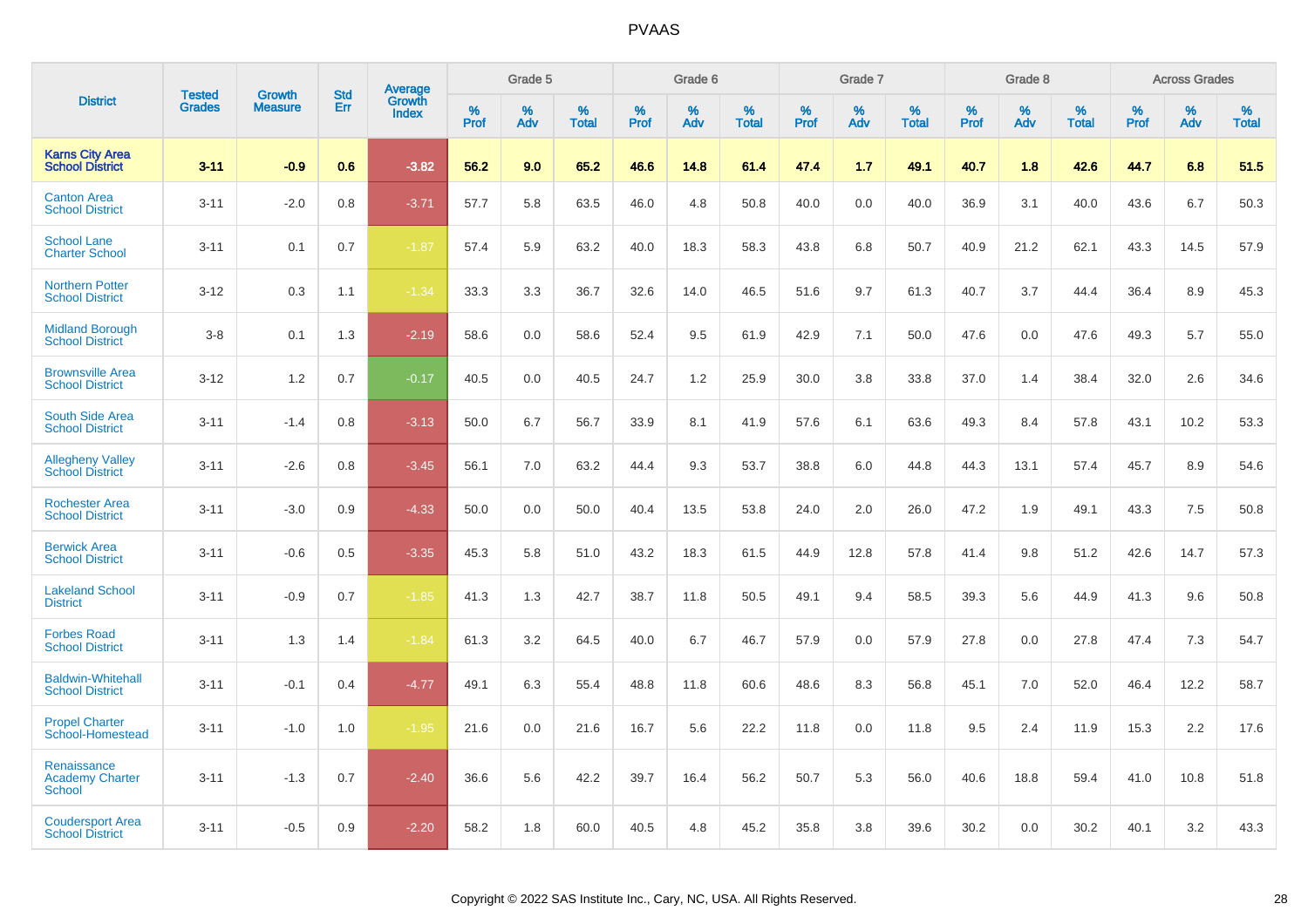|                                                                   | <b>Tested</b> | Growth         | <b>Std</b> | Average                |              | Grade 5  |                      |              | Grade 6     |                      |              | Grade 7  |                      |              | Grade 8     |                      |              | <b>Across Grades</b> |                      |
|-------------------------------------------------------------------|---------------|----------------|------------|------------------------|--------------|----------|----------------------|--------------|-------------|----------------------|--------------|----------|----------------------|--------------|-------------|----------------------|--------------|----------------------|----------------------|
| <b>District</b>                                                   | <b>Grades</b> | <b>Measure</b> | Err        | Growth<br><b>Index</b> | $\%$<br>Prof | %<br>Adv | $\%$<br><b>Total</b> | $\%$<br>Prof | $\%$<br>Adv | $\%$<br><b>Total</b> | $\%$<br>Prof | %<br>Adv | $\%$<br><b>Total</b> | $\%$<br>Prof | $\%$<br>Adv | $\%$<br><b>Total</b> | $\%$<br>Prof | $\%$<br>Adv          | $\%$<br><b>Total</b> |
| <b>Karns City Area</b><br><b>School District</b>                  | $3 - 11$      | $-0.9$         | 0.6        | $-3.82$                | 56.2         | 9.0      | 65.2                 | 46.6         | 14.8        | 61.4                 | 47.4         | 1.7      | 49.1                 | 40.7         | 1.8         | 42.6                 | 44.7         | 6.8                  | 51.5                 |
| <b>Charleroi School</b><br><b>District</b>                        | $3 - 11$      | $-2.5$         | 0.6        | $-5.19$                | 45.1         | 2.0      | 47.1                 | 44.0         | 11.0        | 55.0                 | 37.7         | 11.3     | 49.1                 | 45.3         | 4.2         | 49.5                 | 43.2         | 7.7                  | 50.9                 |
| <b>Halifax Area</b><br><b>School District</b>                     | $3 - 11$      | 0.6            | 0.8        | $-1.23$                | 52.9         | 8.6      | 61.4                 | 51.8         | 20.4        | 72.2                 | 41.6         | 6.5      | 48.0                 | 35.5         | 2.6         | 38.2                 | 44.9         | 10.1                 | 55.1                 |
| <b>Sugar Valley Rural</b><br><b>Charter School</b>                | $3 - 11$      | 0.5            | 1.0        | $-1.70$                | 36.8         | 0.0      | 36.8                 | 34.2         | 7.9         | 42.1                 | 21.0         | 5.3      | 26.3                 | 8.6          | 2.9         | 11.4                 | 25.4         | 4.7                  | 30.0                 |
| <b>Juniata Valley</b><br><b>School District</b>                   | $3 - 11$      | $-0.4$         | 0.9        | $-4.35$                | 53.5         | 2.3      | 55.8                 | 35.7         | 8.9         | 44.6                 | 50.9         | 5.3      | 56.1                 | 33.3         | 4.2         | 37.5                 | 41.8         | 7.0                  | 48.8                 |
| <b>York Suburban</b><br><b>School District</b>                    | $3 - 11$      | 0.5            | 0.5        | $-0.60$                | 62.8         | 13.7     | 76.5                 | 45.3         | 23.4        | 68.7                 | 50.0         | 16.8     | 66.8                 | 36.4         | 19.8        | 56.2                 | 46.4         | 23.5                 | 70.0                 |
| <b>Galeton Area</b><br><b>School District</b>                     | $3 - 11$      | 2.2            | 1.4        | 0.68                   | 56.0         | 8.0      | 64.0                 | 38.1         | 14.3        | 52.4                 | 28.0         | 0.0      | 28.0                 | 35.0         | 5.0         | 40.0                 | 37.7         | 6.9                  | 44.6                 |
| <b>Sharpsville Area</b><br><b>School District</b>                 | $3 - 11$      | $-0.5$         | 0.8        | $-1.83$                | 54.8         | 4.8      | 59.7                 | 52.9         | 19.1        | 72.1                 | 40.0         | 10.8     | 50.8                 | 47.1         | 12.9        | 60.0                 | 48.0         | 14.5                 | 62.5                 |
| <b>Frederick Douglass</b><br><b>Mastery Charter</b><br>School     | $3 - 8$       | 1.8            | 1.4        | $-0.08$                | 20.8         | 0.0      | 20.8                 | 22.2         | 0.0         | 22.2                 | 14.3         | 0.0      | 14.3                 | 34.6         | 3.8         | 38.5                 | 19.1         | 0.9                  | 20.0                 |
| <b>Pittston Area</b><br><b>School District</b>                    | $3 - 11$      | $-3.7$         | 0.8        | $-6.99$                | 36.6         | 1.4      | 38.0                 | 36.2         | 4.3         | 40.4                 | 28.8         | 1.5      | 30.3                 | 34.5         | 3.4         | 37.9                 | 35.3         | 5.0                  | 40.3                 |
| <b>Lehigh Valley</b><br>Academy Regional<br><b>Charter School</b> | $3 - 11$      | 0.4            | 0.6        | $-1.72$                | 50.0         | 5.8      | 55.8                 | 38.3         | 18.8        | 57.0                 | 50.9         | 3.8      | 54.7                 | 51.8         | 4.6         | 56.4                 | 46.4         | 11.0                 | 57.4                 |
| Columbia Borough<br><b>School District</b>                        | $3 - 12$      | $-0.9$         | 0.8        | $-3.70$                | 34.7         | 5.6      | 40.3                 | 31.0         | 8.4         | 39.4                 | 20.0         | 4.3      | 24.3                 | 21.6         | 1.4         | 23.0                 | 27.1         | 6.8                  | 33.9                 |
| <b>Conneaut School</b><br><b>District</b>                         | $3 - 12$      | 0.1            | 0.5        | $-2.08$                | 42.4         | 5.3      | 47.7                 | 44.8         | 18.4        | 63.2                 | 51.1         | 6.7      | 57.8                 | 47.6         | 5.4         | 53.1                 | 45.1         | 12.8                 | 57.9                 |
| <b>Fell Charter School</b>                                        | $3 - 8$       | 3.1            | 2.3        | 0.37                   | 62.5         | 0.0      | 62.5                 | 50.0         | 6.2         | 56.2                 |              |          |                      |              |             |                      | 60.5         | 4.0                  | 64.5                 |
| <b>West Greene</b><br><b>School District</b>                      | $3 - 11$      | $-1.2$         | 1.0        | $-2.12$                | 46.2         | 10.3     | 56.4                 | 35.9         | 15.4        | 51.3                 | 28.3         | 11.3     | 39.6                 | 35.3         | 3.9         | 39.2                 | 43.2         | 10.7                 | 53.9                 |
| <b>Bethlehem Area</b><br><b>School District</b>                   | $3 - 11$      | 0.3            | 0.4        | $-1.86$                | 50.4         | 5.3      | 55.6                 | 39.9         | 8.4         | 48.3                 | 40.8         | 5.2      | 46.0                 | 33.8         | 6.3         | 40.1                 | 42.3         | 9.3                  | 51.6                 |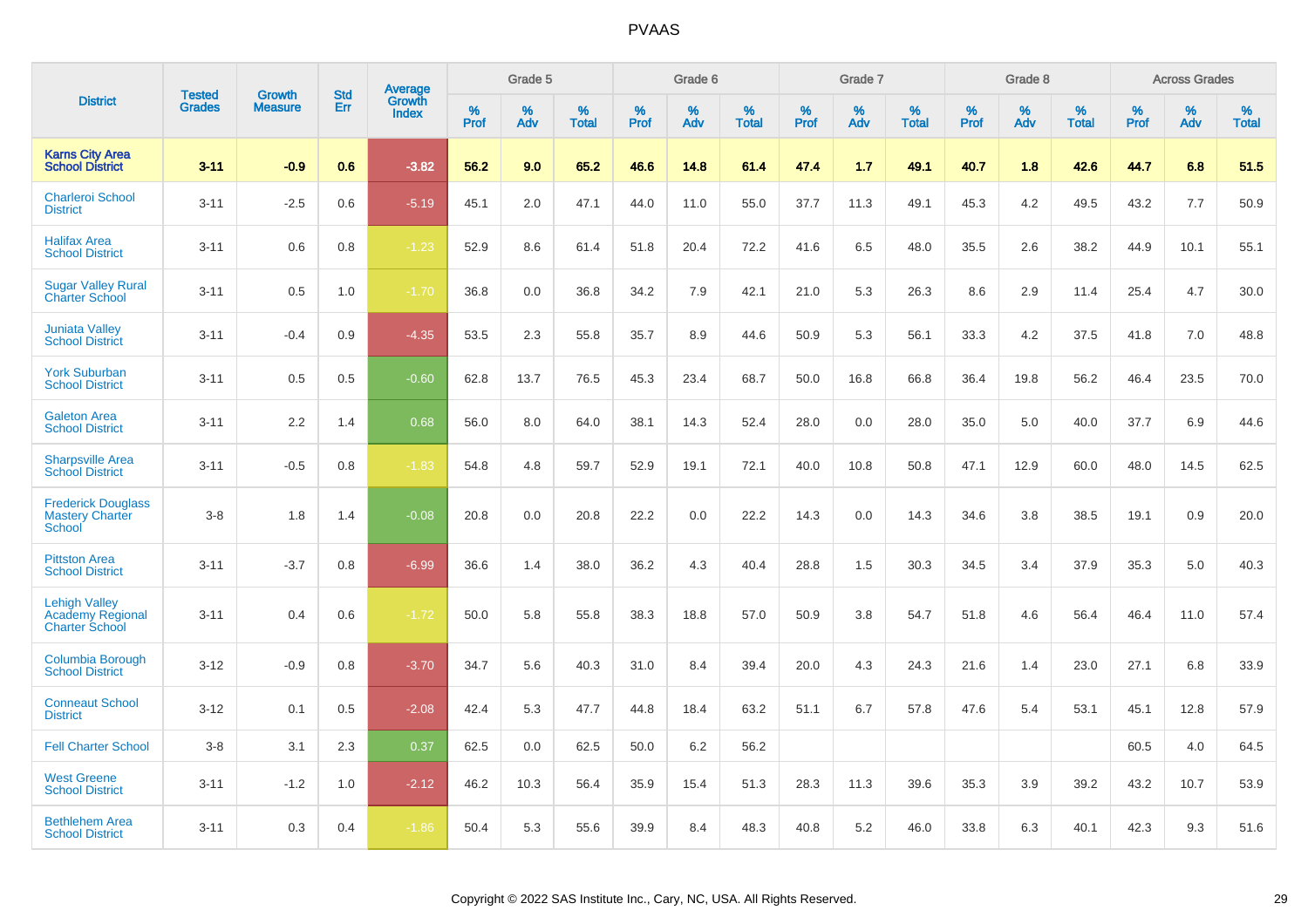|                                                                    |                                | <b>Growth</b>  | <b>Std</b> |                                   |              | Grade 5  |                   |              | Grade 6  |                   |              | Grade 7  |                   |              | Grade 8  |                   |              | <b>Across Grades</b> |                   |
|--------------------------------------------------------------------|--------------------------------|----------------|------------|-----------------------------------|--------------|----------|-------------------|--------------|----------|-------------------|--------------|----------|-------------------|--------------|----------|-------------------|--------------|----------------------|-------------------|
| <b>District</b>                                                    | <b>Tested</b><br><b>Grades</b> | <b>Measure</b> | <b>Err</b> | Average<br>Growth<br><b>Index</b> | $\%$<br>Prof | %<br>Adv | %<br><b>Total</b> | $\%$<br>Prof | %<br>Adv | %<br><b>Total</b> | $\%$<br>Prof | %<br>Adv | %<br><b>Total</b> | $\%$<br>Prof | %<br>Adv | %<br><b>Total</b> | $\%$<br>Prof | %<br>Adv             | %<br><b>Total</b> |
| <b>Karns City Area</b><br><b>School District</b>                   | $3 - 11$                       | $-0.9$         | 0.6        | $-3.82$                           | 56.2         | 9.0      | 65.2              | 46.6         | 14.8     | 61.4              | 47.4         | 1.7      | 49.1              | 40.7         | 1.8      | 42.6              | 44.7         | 6.8                  | 51.5              |
| <b>Tuscarora School</b><br><b>District</b>                         | $3 - 11$                       | $-0.1$         | 0.5        | $-1.87$                           | 41.0         | 5.8      | 46.8              | 43.7         | 11.9     | 55.6              | 45.8         | 5.6      | 51.4              | 45.6         | 6.3      | 51.8              | 43.1         | 9.9                  | 53.0              |
| <b>Berlin</b><br><b>Brothersvalley</b><br><b>School District</b>   | $3 - 11$                       | $-1.0$         | 0.8        | $-3.00$                           | 60.4         | 1.9      | 62.3              | 42.4         | 15.2     | 57.6              | 55.8         | 3.8      | 59.6              | 54.2         | 6.2      | 60.4              | 48.4         | 8.4                  | 56.8              |
| <b>Tulpehocken Area</b><br><b>School District</b>                  | $3 - 12$                       | $-0.2$         | 0.6        | $-1.64$                           | 57.5         | 2.3      | 59.8              | 32.4         | 17.6     | 50.0              | 39.8         | 4.8      | 44.7              | 42.0         | 6.2      | 48.2              | 41.5         | 9.5                  | 51.0              |
| <b>Blairsville-</b><br><b>Saltsburg School</b><br><b>District</b>  | $3 - 11$                       | $-0.1$         | 0.7        | $-3.63$                           | 46.9         | 8.2      | 55.1              | 40.4         | 22.5     | 62.9              | 38.6         | 9.9      | 48.5              | 50.6         | 14.1     | 64.7              | 41.8         | 15.1                 | 56.9              |
| <b>Highlands School</b><br><b>District</b>                         | $3 - 11$                       | $-0.6$         | 0.5        | $-2.71$                           | 47.5         | 0.0      | 47.5              | 37.2         | 9.7      | 46.9              | 42.2         | 5.4      | 47.6              | 39.2         | 9.5      | 48.6              | 40.7         | 7.9                  | 48.6              |
| South Williamsport<br><b>Area School</b><br><b>District</b>        | $3 - 10$                       | 0.5            | 0.7        | $-1.08$                           | 45.7         | 6.4      | 52.1              | 37.4         | 15.4     | 52.8              | 40.5         | 8.3      | 48.8              | 43.2         | 12.5     | 55.7              | 39.9         | 12.1                 | 52.0              |
| <b>Lower Moreland</b><br><b>Township School</b><br><b>District</b> | $3 - 11$                       | $-2.1$         | 0.5        | $-5.66$                           | 53.0         | 10.2     | 63.2              | 50.0         | 25.9     | 75.9              | 55.2         | 14.7     | 69.9              | 48.8         | 18.8     | 67.6              | 51.2         | 19.3                 | 70.5              |
| <b>Tamaqua Area</b><br><b>School District</b>                      | $3 - 12$                       | $-0.4$         | 0.6        | $-2.14$                           | 60.2         | 5.6      | 65.7              | 39.1         | 7.8      | 46.9              | 37.9         | 5.2      | 43.1              | 42.2         | 7.0      | 49.3              | 44.6         | 7.7                  | 52.3              |
| <b>Elizabeth Forward</b><br><b>School District</b>                 | $3 - 11$                       | $-0.3$         | 0.5        | $-1.82$                           | 55.7         | 11.4     | 67.0              | 47.5         | 18.5     | 66.0              | 56.9         | 11.1     | 68.0              | 50.9         | 6.3      | 57.1              | 51.2         | 14.0                 | 65.2              |
| <b>Bermudian Springs</b><br><b>School District</b>                 | $3 - 11$                       | 0.2            | 0.6        | $-0.71$                           | 50.4         | 0.0      | 50.4              | 37.5         | 10.6     | 48.1              | 44.5         | 5.9      | 50.4              | 39.8         | 6.5      | 46.3              | 42.4         | 6.9                  | 49.3              |
| <b>Laurel School</b><br><b>District</b>                            | $3 - 11$                       | $-0.0$         | 0.7        | $-1.57$                           | 54.0         | 6.8      | 60.8              | 35.7         | 21.4     | 57.1              | 60.8         | 10.1     | 70.9              | 50.8         | 10.4     | 61.2              | 50.7         | 14.6                 | 65.3              |
| <b>Mcguffey School</b><br><b>District</b>                          | $3 - 11$                       | $-1.8$         | 0.6        | $-5.01$                           | 43.5         | 1.8      | 45.4              | 42.7         | 12.6     | 55.3              | 34.9         | 0.9      | 35.8              | 38.0         | 4.1      | 42.2              | 41.6         | 8.2                  | 49.8              |
| <b>West Branch Area</b><br><b>School District</b>                  | $3 - 11$                       | 0.4            | 0.8        | $-0.62$                           | 37.1         | 3.2      | 40.3              | 32.8         | 6.6      | 39.3              | 48.6         | 6.8      | 55.4              | 50.0         | 3.0      | 53.0              | 42.6         | 6.8                  | 49.4              |
| <b>Benton Area</b><br><b>School District</b>                       | $3 - 10$                       | $-0.4$         | 0.9        | $-1.69$                           | 47.5         | 1.6      | 49.2              | 43.5         | 8.7      | 52.2              | 37.3         | 5.1      | 42.4              | 46.2         | 2.6      | 48.7              | 42.6         | 8.4                  | 51.0              |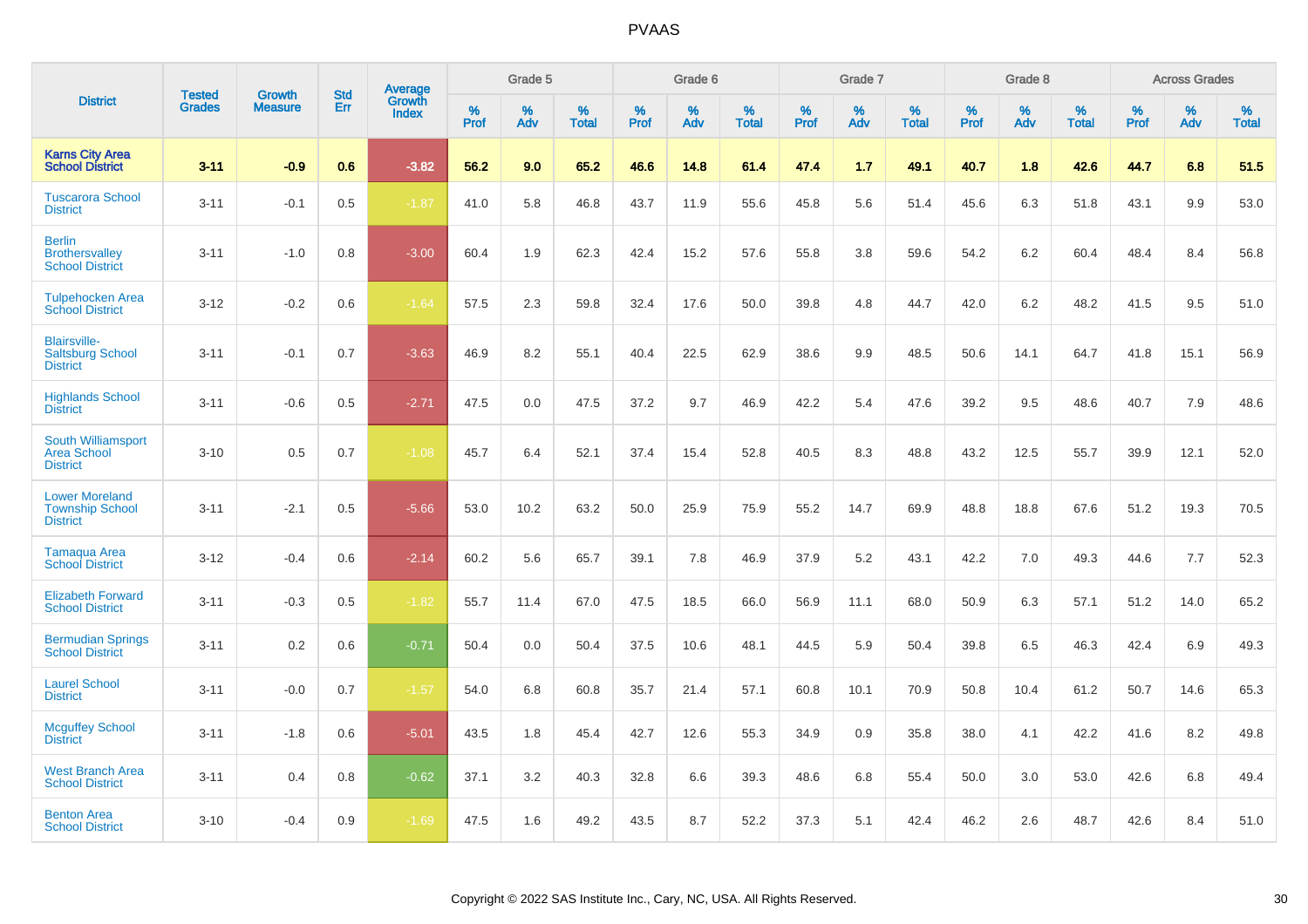|                                                                                          |                                | <b>Growth</b>  | <b>Std</b> | Average                |              | Grade 5     |                      |              | Grade 6  |                      |              | Grade 7  |                      |              | Grade 8  |                      |                  | <b>Across Grades</b> |                      |
|------------------------------------------------------------------------------------------|--------------------------------|----------------|------------|------------------------|--------------|-------------|----------------------|--------------|----------|----------------------|--------------|----------|----------------------|--------------|----------|----------------------|------------------|----------------------|----------------------|
| <b>District</b>                                                                          | <b>Tested</b><br><b>Grades</b> | <b>Measure</b> | Err        | Growth<br><b>Index</b> | $\%$<br>Prof | $\%$<br>Adv | $\%$<br><b>Total</b> | $\%$<br>Prof | %<br>Adv | $\%$<br><b>Total</b> | $\%$<br>Prof | %<br>Adv | $\%$<br><b>Total</b> | $\%$<br>Prof | %<br>Adv | $\%$<br><b>Total</b> | %<br><b>Prof</b> | %<br>Adv             | $\%$<br><b>Total</b> |
| <b>Karns City Area</b><br><b>School District</b>                                         | $3 - 11$                       | $-0.9$         | 0.6        | $-3.82$                | 56.2         | 9.0         | 65.2                 | 46.6         | 14.8     | 61.4                 | 47.4         | 1.7      | 49.1                 | 40.7         | 1.8      | 42.6                 | 44.7             | 6.8                  | 51.5                 |
| <b>Global Leadership</b><br><b>Academy Charter</b><br><b>School Southwest</b><br>at Huey | $3-8$                          | $-0.4$         | 1.8        | $-1.72$                | 0.0          | 0.0         | 0.0                  | 0.0          | 0.0      | 0.0                  |              |          |                      | 21.4         | 0.0      | 21.4                 | 11.1             | 0.0                  | 11.1                 |
| <b>Freedom Area</b><br><b>School District</b>                                            | $3 - 11$                       | $-1.9$         | 0.7        | $-2.80$                | 36.0         | 2.3         | 38.4                 | 36.8         | 12.6     | 49.4                 | 37.9         | 1.9      | 39.8                 | 40.3         | 1.3      | 41.6                 | 38.8             | 6.0                  | 44.7                 |
| <b>Howard Gardner</b><br><b>Multiple</b><br>Intelligence<br><b>Charter School</b>        | $3-8$                          | $-1.2$         | 1.2        | $-2.23$                | 41.4         | 10.3        | 51.7                 | 39.4         | 3.0      | 42.4                 | 63.6         | 0.0      | 63.6                 | 55.6         | 11.1     | 66.7                 | 48.8             | 7.1                  | 55.9                 |
| <b>Bristol Borough</b><br><b>School District</b>                                         | $3 - 12$                       | 0.4            | 0.7        | $-0.78$                | 37.3         | 1.3         | 38.7                 | 28.4         | 18.2     | 46.6                 | 39.5         | 7.4      | 46.9                 | 27.7         | 6.0      | 33.7                 | 33.3             | 8.0                  | 41.4                 |
| <b>KIPP West</b><br>Philadelphia<br><b>Charter School</b>                                | $3-8$                          | $-0.4$         | 1.2        | $-1.95$                | 28.6         | 0.0         | 28.6                 | 19.4         | 0.0      | 19.4                 | 25.0         | 0.0      | 25.0                 | 16.7         | 0.0      | 16.7                 | 17.6             | 0.6                  | 18.1                 |
| <b>Belle Vernon Area</b><br><b>School District</b>                                       | $3 - 11$                       | $-0.1$         | 0.6        | $-1.14$                | 52.2         | 6.3         | 58.6                 | 49.6         | 14.8     | 64.4                 | 47.8         | 4.4      | 52.2                 | 44.1         | 6.4      | 50.5                 | 47.7             | 8.9                  | 56.6                 |
| <b>Keystone Oaks</b><br><b>School District</b>                                           | $3 - 11$                       | $-1.4$         | 0.6        | $-5.52$                | 54.1         | 17.2        | 71.3                 | 35.4         | 25.7     | 61.1                 | 45.1         | 13.3     | 58.4                 | 41.1         | 12.5     | 53.6                 | 44.5             | 21.3                 | 65.8                 |
| <b>Bethlehem-Center</b><br><b>School District</b>                                        | $3 - 10$                       | $-2.1$         | 0.8        | $-4.03$                | 40.8         | 2.8         | 43.7                 | 29.8         | 1.5      | 31.3                 | 28.6         | 0.0      | 28.6                 | 29.2         | 0.0      | 29.2                 | 35.6             | 3.6                  | 39.2                 |
| <b>Cranberry Area</b><br><b>School District</b>                                          | $3 - 12$                       | $-0.0$         | 0.7        | $-1.98$                | 48.7         | 9.2         | 57.9                 | 52.1         | 9.4      | 61.5                 | 41.0         | 2.1      | 43.2                 | 46.7         | 9.3      | 56.0                 | 44.5             | 7.7                  | 52.2                 |
| <b>Greater Nanticoke</b><br><b>Area School</b><br><b>District</b>                        | $3 - 12$                       | $-0.0$         | 0.6        | $-1.16$                | 43.1         | 2.8         | 45.9                 | 26.7         | 6.0      | 32.8                 | 23.6         | 1.9      | 25.5                 | 35.6         | 3.5      | 39.1                 | 29.8             | 5.0                  | 34.8                 |
| <b>Mastery Charter</b><br>School - Clymer<br><b>Elementary</b>                           | $3-6$                          | 1.7            | 1.5        | 0.22                   | 13.5         | 0.0         | 13.5                 | 24.1         | 3.4      | 27.6                 |              |          |                      |              |          |                      | 17.5             | 0.8                  | 18.3                 |
| Northwestern<br><b>Lehigh School</b><br><b>District</b>                                  | $3 - 11$                       | $-1.5$         | 0.5        | $-5.90$                | 55.9         | 5.5         | 61.4                 | 46.0         | 15.3     | 61.3                 | 51.0         | 7.1      | 58.1                 | 40.1         | 16.6     | 56.7                 | 48.0             | 12.1                 | 60.1                 |
| <b>Manheim Central</b><br><b>School District</b>                                         | $3 - 11$                       | $-0.3$         | 0.5        | $-2.60$                | 35.4         | 6.2         | 41.5                 | 48.3         | 9.2      | 57.5                 | 37.6         | 6.2      | 43.8                 | 41.9         | 11.7     | 53.6                 | 42.2             | 11.1                 | 53.2                 |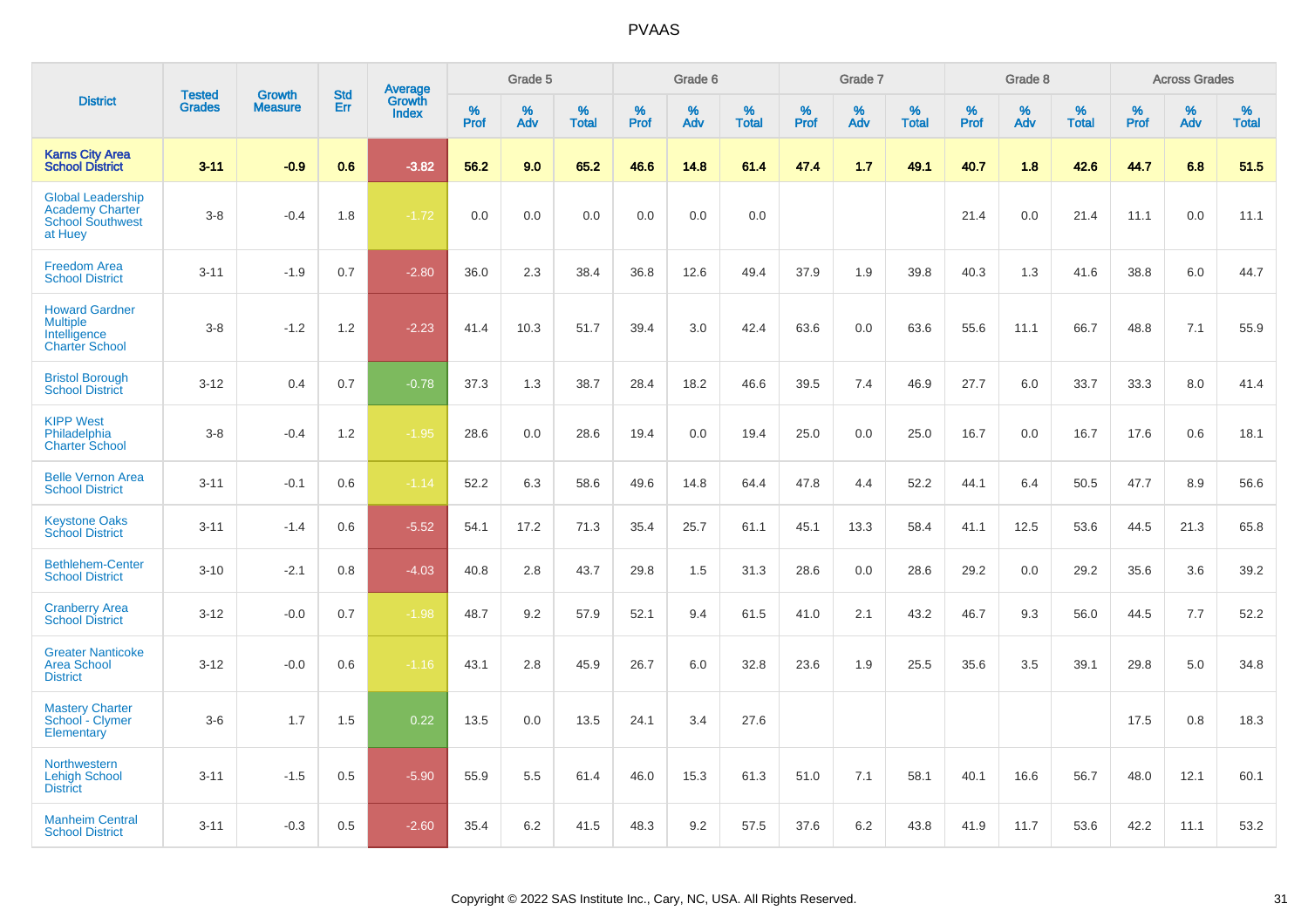|                                                                    | <b>Tested</b> | <b>Growth</b>  | <b>Std</b> |                                          |              | Grade 5  |                   |           | Grade 6  |                   |           | Grade 7  |                   |           | Grade 8  |                   |              | <b>Across Grades</b> |                   |
|--------------------------------------------------------------------|---------------|----------------|------------|------------------------------------------|--------------|----------|-------------------|-----------|----------|-------------------|-----------|----------|-------------------|-----------|----------|-------------------|--------------|----------------------|-------------------|
| <b>District</b>                                                    | <b>Grades</b> | <b>Measure</b> | <b>Err</b> | <b>Average</b><br>Growth<br><b>Index</b> | $\%$<br>Prof | %<br>Adv | %<br><b>Total</b> | %<br>Prof | %<br>Adv | %<br><b>Total</b> | %<br>Prof | %<br>Adv | %<br><b>Total</b> | %<br>Prof | %<br>Adv | %<br><b>Total</b> | $\%$<br>Prof | %<br>Adv             | %<br><b>Total</b> |
| <b>Karns City Area</b><br><b>School District</b>                   | $3 - 11$      | $-0.9$         | 0.6        | $-3.82$                                  | 56.2         | 9.0      | 65.2              | 46.6      | 14.8     | 61.4              | 47.4      | 1.7      | 49.1              | 40.7      | 1.8      | 42.6              | 44.7         | 6.8                  | 51.5              |
| <b>Bloomsburg Area</b><br><b>School District</b>                   | $3 - 10$      | $-0.8$         | 0.7        | $-2.19$                                  | 49.4         | 4.4      | 53.8              | 43.3      | 15.6     | 58.9              | 36.3      | 7.8      | 44.1              | 50.0      | 6.0      | 56.0              | 46.3         | 11.7                 | 57.9              |
| <b>Mars Area School</b><br><b>District</b>                         | $3 - 10$      | $-1.1$         | 0.4        | $-3.43$                                  | 66.5         | 10.4     | 76.9              | 45.1      | 33.8     | 79.0              | 51.6      | 17.4     | 69.0              | 56.1      | 9.4      | 65.6              | 51.3         | 23.7                 | 75.1              |
| <b>Keystone</b><br><b>Academy Charter</b><br>School                | $3 - 8$       | 0.9            | 0.8        | $-0.53$                                  | 42.1         | 3.5      | 45.6              | 38.7      | 19.4     | 58.1              | 47.4      | 3.5      | 50.9              | 40.7      | 8.5      | 49.2              | 40.7         | 7.4                  | 48.1              |
| Shanksville-<br><b>Stonycreek School</b><br><b>District</b>        | $3 - 10$      | 0.6            | 1.4        | $-1.55$                                  | 28.6         | 0.0      | 28.6              | 41.7      | 16.7     | 58.3              | 45.0      | 5.0      | 50.0              | 44.4      | 5.6      | 50.0              | 49.2         | 8.5                  | 57.6              |
| <b>Uniontown Area</b><br><b>School District</b>                    | $3 - 11$      | 0.5            | 0.6        | $-0.49$                                  | 40.6         | 9.4      | 50.0              | 40.7      | 14.8     | 55.6              | 37.3      | 3.6      | 40.9              | 42.4      | 3.3      | 45.6              | 39.1         | 11.0                 | 50.1              |
| <b>Ligonier Valley</b><br><b>School District</b>                   | $3 - 11$      | $-0.8$         | 0.7        | $-1.79$                                  | 43.8         | $7.5\,$  | 51.2              | 46.0      | 16.0     | 62.0              | 40.5      | 2.7      | 43.2              | 45.9      | 10.2     | 56.1              | 44.7         | 12.8                 | 57.6              |
| <b>Mount Pleasant</b><br><b>Area School</b><br><b>District</b>     | $3 - 11$      | $-2.9$         | 0.6        | $-5.11$                                  | 45.9         | 0.0      | 45.9              | 41.6      | 12.0     | 53.6              | 42.2      | 2.8      | 45.1              | 38.7      | 6.4      | 45.2              | 42.0         | 8.5                  | 50.5              |
| <b>Forest City</b><br><b>Regional School</b><br><b>District</b>    | $3 - 12$      | $-2.2$         | 0.9        | $-3.41$                                  | 55.6         | 4.4      | 60.0              | 36.7      | 6.1      | 42.9              | 39.5      | 5.3      | 44.7              | 52.1      | 8.3      | 60.4              | 44.0         | 8.8                  | 52.8              |
| <b>Hazleton Area</b><br><b>School District</b>                     | $3 - 11$      | 0.5            | 0.4        | 0.09                                     | 30.2         | 2.3      | 32.5              | 24.8      | 4.8      | 29.6              | 24.8      | 2.8      | 27.5              | 26.1      | 6.5      | 32.6              | 28.6         | 4.0                  | 32.6              |
| <b>Wilkes-Barre Area</b><br><b>School District</b>                 | $3 - 11$      | $-1.0$         | 0.5        | $-3.12$                                  | 28.0         | 0.8      | 28.8              | 32.4      | 8.7      | 41.1              | 27.6      | 1.8      | 29.4              | 24.7      | 3.7      | 28.4              | 27.8         | 4.6                  | 32.3              |
| <b>Upper Adams</b><br><b>School District</b>                       | $3 - 11$      | 0.7            | 0.6        | $-0.01$                                  | 47.3         | 3.8      | 51.2              | 40.2      | 16.2     | 56.4              | 37.7      | 6.6      | 44.3              | 51.5      | 0.0      | 51.5              | 43.6         | 8.8                  | 52.4              |
| <b>Shippensburg Area</b><br><b>School District</b>                 | $3 - 11$      | $-1.6$         | 0.4        | $-5.27$                                  | 40.8         | 9.2      | 50.0              | 30.4      | 12.9     | 43.3              | 40.6      | 5.9      | 46.5              | 47.0      | 10.1     | 57.1              | 41.0         | 11.2                 | 52.2              |
| <b>Wallingford-</b><br><b>Swarthmore</b><br><b>School District</b> | $3 - 10$      | $-1.1$         | 0.4        | $-2.53$                                  | 52.6         | 26.1     | 78.7              | 42.2      | 32.8     | 75.0              | 46.2      | 21.9     | 68.0              | 47.0      | 22.8     | 69.8              | 44.7         | 32.4                 | 77.2              |
| <b>Pittsburgh School</b><br><b>District</b>                        | $3 - 11$      | $-1.6$         | 0.2        | $-13.03$                                 | 29.0         | 3.9      | 32.8              | 27.7      | 11.6     | 39.2              | 33.3      | 6.0      | 39.3              | 30.7      | 7.3      | 38.0              | 29.7         | 7.6                  | 37.3              |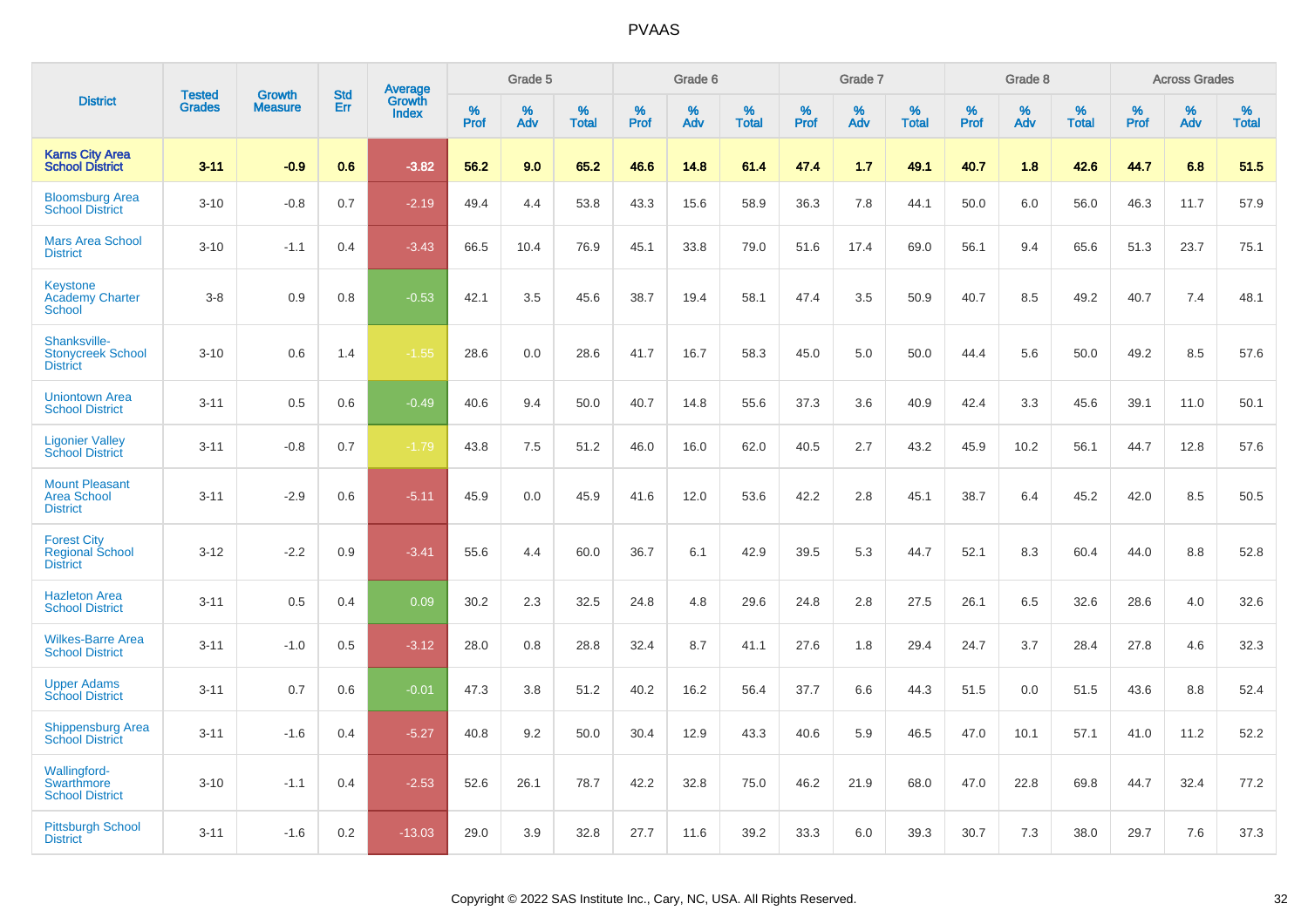|                                                                     | <b>Tested</b> | <b>Growth</b>  | <b>Std</b> | <b>Average</b>         |           | Grade 5  |                   |           | Grade 6  |                   |           | Grade 7  |                   |           | Grade 8  |                   |              | <b>Across Grades</b> |                   |
|---------------------------------------------------------------------|---------------|----------------|------------|------------------------|-----------|----------|-------------------|-----------|----------|-------------------|-----------|----------|-------------------|-----------|----------|-------------------|--------------|----------------------|-------------------|
| <b>District</b>                                                     | <b>Grades</b> | <b>Measure</b> | Err        | Growth<br><b>Index</b> | %<br>Prof | %<br>Adv | %<br><b>Total</b> | %<br>Prof | %<br>Adv | %<br><b>Total</b> | %<br>Prof | %<br>Adv | %<br><b>Total</b> | %<br>Prof | %<br>Adv | %<br><b>Total</b> | $\%$<br>Prof | %<br>Adv             | %<br><b>Total</b> |
| <b>Karns City Area</b><br><b>School District</b>                    | $3 - 11$      | $-0.9$         | 0.6        | $-3.82$                | 56.2      | 9.0      | 65.2              | 46.6      | 14.8     | 61.4              | 47.4      | 1.7      | 49.1              | 40.7      | 1.8      | 42.6              | 44.7         | 6.8                  | 51.5              |
| <b>West Mifflin Area</b><br><b>School District</b>                  | $3 - 12$      | $-3.0$         | 0.5        | $-8.43$                | 35.9      | 4.2      | 40.1              | 37.4      | 5.4      | 42.9              | 38.9      | 1.0      | 39.8              | 35.2      | 4.4      | 39.6              | 37.4         | 4.4                  | 41.8              |
| <b>Abington Heights</b><br><b>School District</b>                   | $3 - 11$      | $-0.6$         | 0.5        | $-3.50$                | 57.0      | 8.7      | 65.6              | 50.7      | 19.1     | 69.8              | 63.6      | 10.7     | 74.3              |           |          |                   | 52.3         | 18.0                 | 70.3              |
| <b>Global Leadership</b><br><b>Academy Charter</b><br><b>School</b> | $3 - 8$       | 0.6            | 1.9        | $-0.38$                | 21.4      | 0.0      | 21.4              |           |          |                   | 14.3      | 0.0      | 14.3              | 25.0      | 0.0      | 25.0              | 13.4         | 0.0                  | 13.4              |
| <b>Infinity Charter</b><br><b>School</b>                            | $3-8$         | $-0.5$         | 1.3        | $-1.47$                | 72.7      | 22.7     | 95.4              | 50.0      | 38.5     | 88.5              | 62.5      | 25.0     | 87.5              | 68.2      | 18.2     | 86.4              | 56.6         | 31.5                 | 88.1              |
| <b>Frazier School</b><br><b>District</b>                            | $3 - 11$      | $-1.8$         | 0.8        | $-3.66$                | 49.0      | 3.9      | 52.9              | 48.8      | 17.5     | 66.2              | 43.0      | 12.8     | 55.8              | 20.4      | 3.7      | 24.1              | 40.8         | 10.9                 | 51.7              |
| <b>Shade-Central City</b><br><b>School District</b>                 | $3 - 11$      | $-2.8$         | 1.4        | $-2.71$                | 43.8      | 0.0      | 43.8              | 44.4      | 14.8     | 59.3              | 25.0      | 0.0      | 25.0              | 29.2      | 0.0      | 29.2              | 35.1         | 6.0                  | 41.0              |
| <b>Mastery Charter</b><br>School John Wister<br>Elementary          | $3-5$         | 2.7            | 2.5        | 1.08                   | 8.3       | 0.0      | 8.3               |           |          |                   |           |          |                   |           |          |                   | 10.8         | 0.0                  | 10.8              |
| <b>Carbondale Area</b><br><b>School District</b>                    | $3 - 10$      | $-1.3$         | 0.7        | $-2.95$                | 34.5      | 0.0      | 34.5              | 23.1      | 2.2      | 25.3              | 29.4      | 3.5      | 32.9              | 42.4      | 5.7      | 48.1              | 30.0         | 3.2                  | 33.3              |
| <b>Forest Area School</b><br><b>District</b>                        | $3 - 11$      | $-1.6$         | 1.2        | $-2.10$                | 45.8      | 0.0      | 45.8              | 37.5      | 4.2      | 41.7              | 24.2      | 12.1     | 36.4              | 28.1      | 3.1      | 31.2              | 40.8         | 6.6                  | 47.4              |
| <b>Burrell School</b><br><b>District</b>                            | $3 - 11$      | $-3.3$         | 0.7        | $-4.68$                | 50.0      | 0.9      | 50.9              | 46.2      | 7.7      | 53.8              | 46.8      | 6.5      | 53.2              | 41.0      | 4.9      | 45.9              | 45.9         | 7.5                  | 53.4              |
| <b>Shikellamy School</b><br><b>District</b>                         | $3 - 10$      | $-2.8$         | 0.5        | $-7.15$                | 47.9      | 5.7      | 53.6              | 29.1      | 9.8      | 38.9              | 41.5      | 8.5      | 50.0              | 35.8      | 7.4      | 43.2              | 38.2         | 9.0                  | 47.3              |
| <b>Trinity Area School</b><br><b>District</b>                       | $3 - 11$      | $-0.1$         | 0.4        | $-3.05$                | 55.8      | 12.7     | 68.5              | 43.1      | 14.7     | 57.8              | 48.7      | 9.2      | 58.0              | 48.2      | 13.5     | 61.6              | 46.8         | 15.3                 | 62.1              |
| <b>Propel Charter</b><br>School - Braddock<br><b>Hills</b>          | $3 - 11$      | $-3.7$         | 0.8        | $-5.22$                | 19.6      | 1.8      | 21.4              | 15.8      | 3.5      | 19.3              | 19.0      | 0.0      | 19.0              | 14.5      | 2.9      | 17.4              | 15.6         | 1.9                  | 17.5              |
| <b>Vision Academy</b><br><b>Charter School</b>                      | $3 - 8$       | $-0.9$         | 1.2        | $-2.67$                | 35.7      | 0.0      | 35.7              | 36.0      | 0.0      | 36.0              | 37.1      | 2.9      | 40.0              | 28.6      | 0.0      | 28.6              | 32.1         | 1.1                  | 33.2              |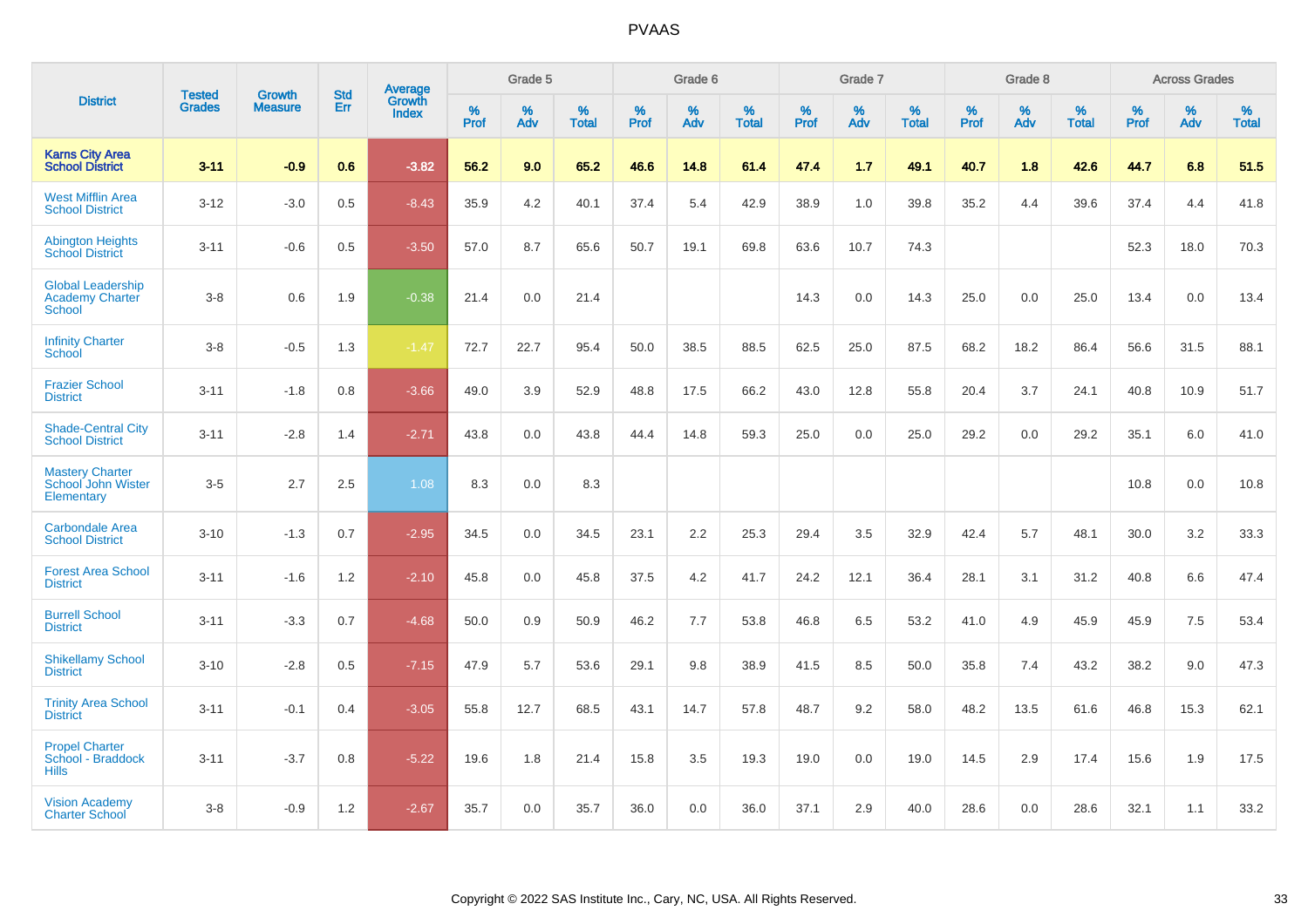|                                                           | <b>Tested</b> | <b>Growth</b>  | <b>Std</b> | Average                |              | Grade 5     |                      |              | Grade 6     |                      |              | Grade 7     |                      |              | Grade 8     |                   |                     | <b>Across Grades</b> |                      |
|-----------------------------------------------------------|---------------|----------------|------------|------------------------|--------------|-------------|----------------------|--------------|-------------|----------------------|--------------|-------------|----------------------|--------------|-------------|-------------------|---------------------|----------------------|----------------------|
| <b>District</b>                                           | <b>Grades</b> | <b>Measure</b> | Err        | Growth<br><b>Index</b> | $\%$<br>Prof | $\%$<br>Adv | $\%$<br><b>Total</b> | $\%$<br>Prof | $\%$<br>Adv | $\%$<br><b>Total</b> | $\%$<br>Prof | $\%$<br>Adv | $\%$<br><b>Total</b> | $\%$<br>Prof | $\%$<br>Adv | %<br><b>Total</b> | $\%$<br><b>Prof</b> | $\%$<br>Adv          | $\%$<br><b>Total</b> |
| <b>Karns City Area</b><br><b>School District</b>          | $3 - 11$      | $-0.9$         | 0.6        | $-3.82$                | 56.2         | 9.0         | 65.2                 | 46.6         | 14.8        | 61.4                 | 47.4         | 1.7         | 49.1                 | 40.7         | 1.8         | 42.6              | 44.7                | 6.8                  | 51.5                 |
| <b>Insight PA Cyber</b><br><b>Charter School</b>          | $3 - 11$      | $-1.0$         | 1.6        | $-1.68$                | 29.4         | 0.0         | 29.4                 | 31.6         | 5.3         | 36.8                 | 37.0         | 11.1        | 48.2                 | 48.2         | 11.1        | 59.3              | 41.5                | 9.2                  | 50.8                 |
| <b>Fleetwood Area</b><br><b>School District</b>           | $3 - 10$      | $-1.3$         | 0.5        | $-3.53$                | 44.8         | 6.0         | 50.8                 | 37.4         | 6.4         | 43.9                 | 37.0         | 6.2         | 43.2                 | 45.1         | 8.0         | 53.1              | 42.1                | 7.7                  | 49.9                 |
| <b>Valley Grove</b><br><b>School District</b>             | $3 - 10$      | 0.6            | 0.8        | $-0.07$                | 56.2         | 8.3         | 64.6                 | 55.9         | 8.5         | 64.4                 | 43.4         | 9.4         | 52.8                 | 53.7         | 7.4         | 61.1              | 48.3                | 9.3                  | 57.6                 |
| Muhlenberg<br><b>School District</b>                      | $3 - 10$      | $-2.8$         | 0.4        | $-7.00$                | 35.9         | 1.4         | 37.2                 | 23.8         | 0.9         | 24.7                 | 27.7         | 2.0         | 29.6                 | 26.4         | 1.4         | 27.8              | 28.8                | 3.0                  | 31.8                 |
| <b>Harmony Area</b><br><b>School District</b>             | $3 - 10$      | 0.8            | 1.8        | $-0.67$                | 43.8         | 0.0         | 43.8                 | 54.2         | 12.5        | 66.7                 | 33.3         | 0.0         | 33.3                 |              |             |                   | 43.6                | 6.4                  | 50.0                 |
| Northern Lebanon<br><b>School District</b>                | $3 - 11$      | $-3.3$         | 0.5        | $-6.34$                | 51.7         | 3.4         | 55.2                 | 43.1         | 9.2         | 52.3                 | 35.3         | 1.3         | 36.6                 | 32.3         | 2.6         | 34.8              | 41.8                | 7.5                  | 49.3                 |
| <b>Central Valley</b><br><b>School District</b>           | $3 - 10$      | $-2.0$         | 0.5        | $-4.47$                | 44.1         | 4.2         | 48.2                 | 39.3         | 25.0        | 64.3                 | 50.3         | 9.2         | 59.5                 | 41.9         | 8.8         | 50.7              | 46.3                | 13.9                 | 60.2                 |
| <b>Freeport Area</b><br><b>School District</b>            | $3 - 10$      | 0.2            | 0.6        | $-0.91$                | 65.4         | 10.0        | 75.4                 | 35.8         | 23.6        | 59.4                 | 57.0         | 14.1        | 71.1                 | 53.5         | 20.2        | 73.6              | 52.5                | 17.7                 | 70.1                 |
| <b>Oswayo Valley</b><br>School District                   | $3 - 12$      | $-0.7$         | 1.2        | $-2.92$                | 62.1         | 13.8        | 75.9                 | 40.7         | 18.5        | 59.3                 | 48.2         | 0.0         | 48.2                 | 51.6         | 6.4         | 58.1              | 54.7                | 11.8                 | 66.5                 |
| <b>Hempfield Area</b><br><b>School District</b>           | $3 - 12$      | $-0.3$         | 0.3        | $-3.43$                | 55.2         | 8.7         | 63.9                 | 41.4         | 20.3        | 61.6                 | 52.8         | 14.0        | 66.8                 | 50.0         | 12.4        | 62.4              | 48.7                | 16.2                 | 64.9                 |
| Northern Lehigh<br><b>School District</b>                 | $3 - 12$      | $-0.6$         | 0.7        | $-1.20$                | 52.1         | 2.1         | 54.2                 | 44.4         | 6.2         | 50.6                 | 36.7         | 4.2         | 40.8                 | 41.7         | 5.6         | 47.2              | 42.1                | 5.6                  | 47.7                 |
| <b>Union Area School</b><br><b>District</b>               | $3 - 11$      | $-1.4$         | 0.9        | $-1.79$                | 66.7         | 7.7         | 74.4                 | 41.4         | 15.5        | 56.9                 | 43.9         | 5.3         | 49.1                 | 55.6         | 8.9         | 64.4              | 47.6                | 12.4                 | 60.1                 |
| <b>Lower Dauphin</b><br><b>School District</b>            | $3 - 11$      | $-0.9$         | 0.4        | $-4.32$                | 52.7         | 13.3        | 66.0                 | 42.7         | 15.9        | 58.6                 | 48.9         | 8.1         | 57.0                 | 32.9         | 10.8        | 43.7              | 44.6                | 14.8                 | 59.4                 |
| Susquehanna<br><b>Community School</b><br><b>District</b> | $3 - 11$      | 0.1            | 0.9        | $-1.03$                | 47.1         | 7.8         | 54.9                 | 43.1         | 12.1        | 55.2                 | 43.5         | 6.5         | 50.0                 | 36.7         | 2.0         | 38.8              | 40.9                | 10.7                 | 51.6                 |
| <b>Crestwood School</b><br><b>District</b>                | $3 - 11$      | $-0.8$         | 0.5        | $-2.05$                | 50.0         | 6.1         | 56.1                 | 48.2         | 26.2        | 74.4                 | 51.1         | 5.0         | 56.1                 | 47.9         | 13.2        | 61.1              | 48.5                | 14.6                 | 63.2                 |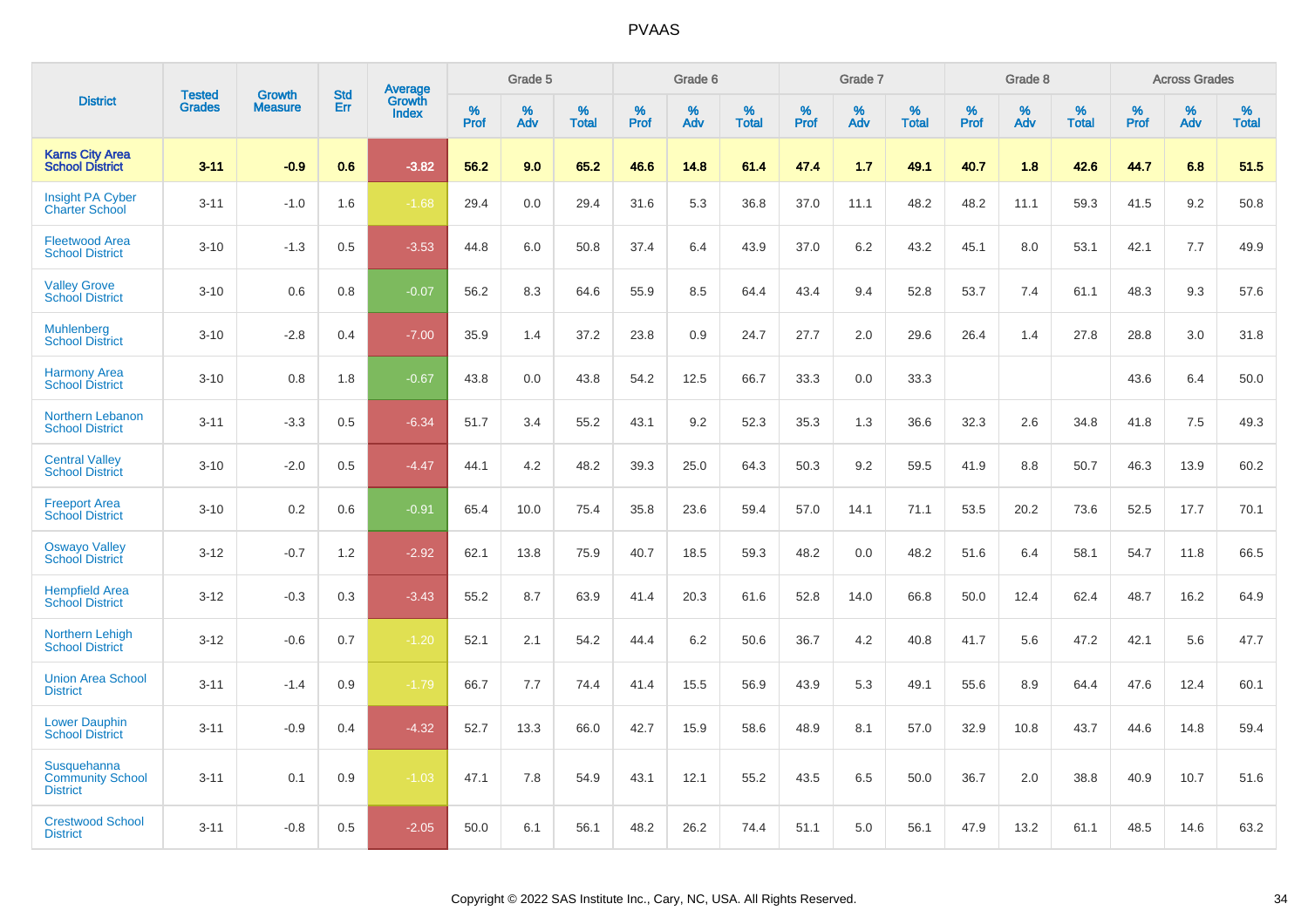|                                                                  | <b>Tested</b> | <b>Growth</b>  | <b>Std</b> | <b>Average</b>         |           | Grade 5  |                   |           | Grade 6  |                   |           | Grade 7  |                   |           | Grade 8  |                   |           | <b>Across Grades</b> |                   |
|------------------------------------------------------------------|---------------|----------------|------------|------------------------|-----------|----------|-------------------|-----------|----------|-------------------|-----------|----------|-------------------|-----------|----------|-------------------|-----------|----------------------|-------------------|
| <b>District</b>                                                  | <b>Grades</b> | <b>Measure</b> | Err        | Growth<br><b>Index</b> | %<br>Prof | %<br>Adv | %<br><b>Total</b> | %<br>Prof | %<br>Adv | %<br><b>Total</b> | %<br>Prof | %<br>Adv | %<br><b>Total</b> | %<br>Prof | %<br>Adv | %<br><b>Total</b> | %<br>Prof | %<br>Adv             | %<br><b>Total</b> |
| <b>Karns City Area</b><br><b>School District</b>                 | $3 - 11$      | $-0.9$         | 0.6        | $-3.82$                | 56.2      | 9.0      | 65.2              | 46.6      | 14.8     | 61.4              | 47.4      | 1.7      | 49.1              | 40.7      | 1.8      | 42.6              | 44.7      | 6.8                  | 51.5              |
| <b>Saint Clair Area</b><br><b>School District</b>                | $3-8$         | $-1.8$         | 0.9        | $-2.93$                | 43.4      | 1.9      | 45.3              | 58.0      | 6.0      | 64.0              | 36.5      | 7.7      | 44.2              | 41.5      | 2.4      | 43.9              | 43.9      | 4.7                  | 48.6              |
| Catasauqua Area<br><b>School District</b>                        | $3 - 12$      | $-1.3$         | 0.7        | $-4.82$                | 30.1      | 0.0      | 30.1              | 55.4      | 9.5      | 64.9              | 33.3      | 2.9      | 36.3              | 24.4      | 7.8      | 32.2              | 36.9      | 5.3                  | 42.2              |
| <b>Young Scholars</b><br><b>Charter School</b>                   | $6 - 8$       | 0.5            | 0.9        | $-0.06$                |           |          |                   | 23.2      | 5.4      | 28.6              | 14.3      | 5.7      | 20.0              | 13.0      | 0.0      | 13.0              | 16.3      | 3.4                  | 19.7              |
| <b>Central Greene</b><br><b>School District</b>                  | $3 - 11$      | $-1.8$         | 0.6        | $-3.71$                | 35.0      | 0.0      | 35.0              | 40.0      | 9.5      | 49.5              | 33.3      | 5.0      | 38.3              | 31.5      | 1.8      | 33.3              | 35.2      | $5.2\,$              | 40.3              |
| <b>Lincoln Charter</b><br><b>School</b>                          | $3-5$         | 1.2            | 1.4        | 0.81                   | 17.7      | 0.0      | 17.7              |           |          |                   |           |          |                   |           |          |                   | 14.5      | 1.2                  | 15.7              |
| Community<br>Academy Of<br>Philadelphia<br><b>Charter School</b> | $3 - 11$      | $-4.1$         | 1.0        | $-4.18$                | 22.5      | 0.0      | 22.5              | 27.3      | 0.0      | 27.3              | 33.3      | 2.8      | 36.1              | 12.2      | 0.0      | 12.2              | 24.9      | 1.4                  | 26.3              |
| <b>Lehigh Valley Dual</b><br>Language Charter<br>School          | $3 - 8$       | $-0.8$         | 2.5        | $-1.32$                | 8.3       | 0.0      | 8.3               | 58.3      | 0.0      | 58.3              |           |          |                   |           |          |                   | 34.3      | 0.0                  | 34.3              |
| <b>Montgomery Area</b><br><b>School District</b>                 | $3 - 11$      | $-2.0$         | 0.8        | $-5.29$                | 56.8      | 6.8      | 63.5              | 43.6      | 19.4     | 62.9              | 34.7      | 4.2      | 38.9              | 50.0      | 6.9      | 56.9              | 42.9      | 11.7                 | 54.6              |
| <b>Sullivan County</b><br><b>School District</b>                 | $3 - 10$      | $-3.1$         | 1.0        | $-3.25$                | 23.8      | 2.4      | 26.2              | 62.0      | 6.0      | 68.0              | 41.2      | 5.9      | 47.1              | 40.0      | 2.9      | 42.9              | 40.0      | 6.0                  | 46.0              |
| <b>Montoursville Area</b><br><b>School District</b>              | $3 - 12$      | $-1.3$         | 0.5        | $-4.72$                | 54.2      | 10.7     | 64.9              | 55.2      | 16.8     | 72.0              | 51.1      | 7.5      | 58.6              | 45.4      | 10.6     | 56.0              | 48.5      | 14.2                 | 62.6              |
| <b>Harbor Creek</b><br><b>School District</b>                    | $3 - 11$      | $-2.4$         | 0.5        | $-6.75$                | 61.7      | 20.8     | 82.5              | 37.4      | 36.3     | 73.7              | 55.9      | 13.3     | 69.2              | 45.4      | 12.3     | 57.8              | 48.7      | 24.9                 | 73.6              |
| <b>Panther Valley</b><br><b>School District</b>                  | $3 - 12$      | 0.1            | 0.6        | $-1.12$                | 26.7      | 1.0      | 27.6              | 33.1      | 1.6      | 34.7              | 34.6      | 2.7      | 37.3              | 32.7      | 4.7      | 37.4              | 31.1      | 4.0                  | 35.1              |
| <b>West Shore School</b><br><b>District</b>                      | $3 - 12$      | $-0.2$         | 0.3        | $-2.49$                | 46.3      | 8.2      | 54.5              | 44.4      | 15.0     | 59.4              | 44.4      | 8.2      | 52.7              | 42.8      | 11.8     | 54.6              | 42.7      | 13.2                 | 55.9              |
| <b>Norwin School</b><br><b>District</b>                          | $3 - 11$      | $-0.6$         | 0.3        | $-3.90$                | 59.5      | 18.6     | 78.1              | 40.9      | 36.6     | 77.4              | 60.2      | 18.0     | 78.3              | 52.5      | 13.8     | 66.4              | 51.8      | 24.9                 | 76.7              |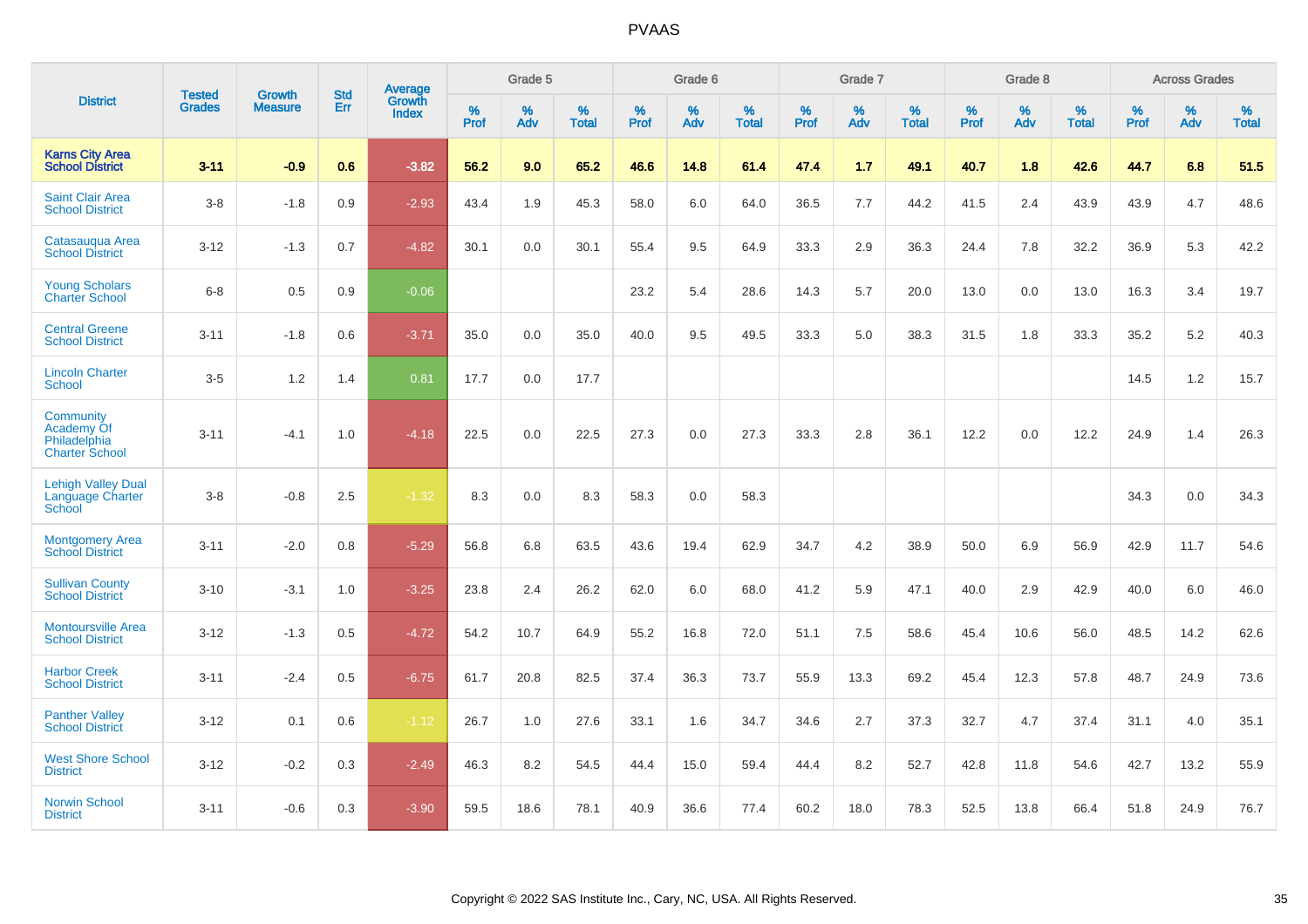|                                                                    |                                |                                 | <b>Std</b> |                                          |                     | Grade 5  |                   |           | Grade 6  |                   |           | Grade 7  |                   |           | Grade 8  |                   |           | <b>Across Grades</b> |                   |
|--------------------------------------------------------------------|--------------------------------|---------------------------------|------------|------------------------------------------|---------------------|----------|-------------------|-----------|----------|-------------------|-----------|----------|-------------------|-----------|----------|-------------------|-----------|----------------------|-------------------|
| <b>District</b>                                                    | <b>Tested</b><br><b>Grades</b> | <b>Growth</b><br><b>Measure</b> | Err        | <b>Average</b><br>Growth<br><b>Index</b> | $\%$<br><b>Prof</b> | %<br>Adv | %<br><b>Total</b> | %<br>Prof | %<br>Adv | %<br><b>Total</b> | %<br>Prof | %<br>Adv | %<br><b>Total</b> | %<br>Prof | %<br>Adv | %<br><b>Total</b> | %<br>Prof | %<br>Adv             | %<br><b>Total</b> |
| <b>Karns City Area</b><br><b>School District</b>                   | $3 - 11$                       | $-0.9$                          | 0.6        | $-3.82$                                  | 56.2                | 9.0      | 65.2              | 46.6      | 14.8     | 61.4              | 47.4      | 1.7      | 49.1              | 40.7      | 1.8      | 42.6              | 44.7      | 6.8                  | 51.5              |
| <b>Erie Rise</b><br>Leadership<br><b>Academy Charter</b><br>School | $3-8$                          | 0.0                             | 1.2        | $-0.41$                                  | 17.9                | 0.0      | 17.9              | 6.9       | 0.0      | 6.9               | 4.8       | 2.4      | 7.1               | 0.0       | 0.0      | 0.0               | 7.8       | 0.5                  | 8.3               |
| <b>Pine-Richland</b><br><b>School District</b>                     | $3 - 11$                       | $-3.0$                          | 0.3        | $-8.46$                                  | 58.0                | 19.8     | 77.8              | 55.8      | 26.4     | 82.2              | 57.0      | 18.5     | 75.6              | 56.2      | 27.0     | 83.3              | 52.7      | 28.2                 | 80.9              |
| <b>Monessen City</b><br><b>School District</b>                     | $3 - 10$                       | $-3.2$                          | 1.2        | $-2.75$                                  | 20.0                | 0.0      | 20.0              | 18.0      | 2.6      | 20.5              | 13.3      | 0.0      | 13.3              | 4.8       | 0.0      | 4.8               | 15.2      | 0.6                  | 15.8              |
| <b>Kiski Area School</b><br><b>District</b>                        | $3 - 11$                       | $-2.3$                          | 0.4        | $-5.07$                                  | 50.9                | 4.2      | 55.2              | 41.3      | 18.4     | 59.6              | 53.8      | 7.5      | 61.3              | 45.8      | 5.0      | 50.8              | 47.0      | 13.3                 | 60.4              |
| Steelton-Highspire<br><b>School District</b>                       | $3 - 11$                       | $-1.9$                          | 0.7        | $-3.25$                                  | 21.9                | 0.0      | 21.9              | 11.5      | 0.0      | 11.5              | 3.8       | 0.0      | 3.8               | 5.9       | 0.0      | 5.9               | 9.0       | 0.0                  | 9.0               |
| Quakertown<br><b>Community School</b><br><b>District</b>           | $3 - 12$                       | $-1.6$                          | 0.4        | $-7.86$                                  | 50.0                | 4.9      | 54.9              | 40.2      | 19.3     | 59.5              | 40.4      | 7.5      | 47.8              | 42.6      | 17.3     | 59.9              | 42.5      | 12.6                 | 55.1              |
| <b>Propel Charter</b><br>School-Hazelwood                          | $3-8$                          | $-0.7$                          | 1.2        | $-1.40$                                  | 6.7                 | 0.0      | 6.7               | 14.3      | 0.0      | 14.3              | 14.3      | 4.8      | 19.0              | 16.0      | 0.0      | 16.0              | 10.2      | 0.6                  | 10.8              |
| <b>Upper Dauphin</b><br><b>Area School</b><br><b>District</b>      | $3 - 11$                       | $-1.6$                          | 0.8        | $-4.84$                                  | 40.3                | 1.6      | 41.9              | 41.7      | 16.7     | 58.3              | 48.6      | 8.1      | 56.8              | 41.4      | 8.6      | 50.0              | 42.4      | 12.8                 | 55.2              |
| <b>Wilmington Area</b><br><b>School District</b>                   | $3 - 11$                       | $-0.8$                          | 0.8        | $-1.48$                                  | 60.3                | 13.8     | 74.1              | 43.3      | 11.7     | 55.0              | 33.3      | 11.8     | 45.1              | 32.2      | 10.2     | 42.4              | 43.2      | 13.4                 | 56.6              |
| <b>Alliance For</b><br><b>Progress Charter</b><br>School           | $3-8$                          | $-1.1$                          | 1.2        | $-3.25$                                  | 12.5                | 0.0      | 12.5              | 32.0      | 0.0      | 32.0              | 26.9      | 0.0      | 26.9              | 3.4       | 0.0      | 3.4               | 19.4      | 0.0                  | 19.4              |
| <b>Steel Valley</b><br><b>School District</b>                      | $3 - 11$                       | $-2.9$                          | 0.7        | $-6.65$                                  | 38.4                | 1.2      | 39.5              | 37.1      | 14.5     | 51.6              | 26.5      | 3.6      | 30.1              | 26.7      | 6.7      | 33.3              | 35.3      | 10.2                 | 45.5              |
| <b>Austin Area School</b><br><b>District</b>                       | $3 - 11$                       | $-0.5$                          | 1.7        | $-1.08$                                  | 38.5                | 7.7      | 46.2              | 61.5      | 0.0      | 61.5              | 26.7      | 0.0      | 26.7              | 56.2      | 6.2      | 62.5              | 40.5      | 4.0                  | 44.6              |
| <b>Clearfield Area</b><br><b>School District</b>                   | $3 - 10$                       | $-0.5$                          | 0.5        | $-1.87$                                  | 37.9                | 3.2      | 41.1              | 35.8      | 5.8      | 41.6              | 39.0      | 1.5      | 40.4              | 32.4      | 4.1      | 36.6              | 35.2      | 5.8                  | 41.0              |
| <b>Morrisville Borough</b><br><b>School District</b>               | $3 - 11$                       | $-0.9$                          | 0.9        | $-1.54$                                  | 28.3                | 3.3      | 31.7              | 19.2      | 1.9      | 21.2              | 32.7      | 0.0      | 32.7              | 27.9      | 0.0      | 27.9              | 27.6      | 1.9                  | 29.5              |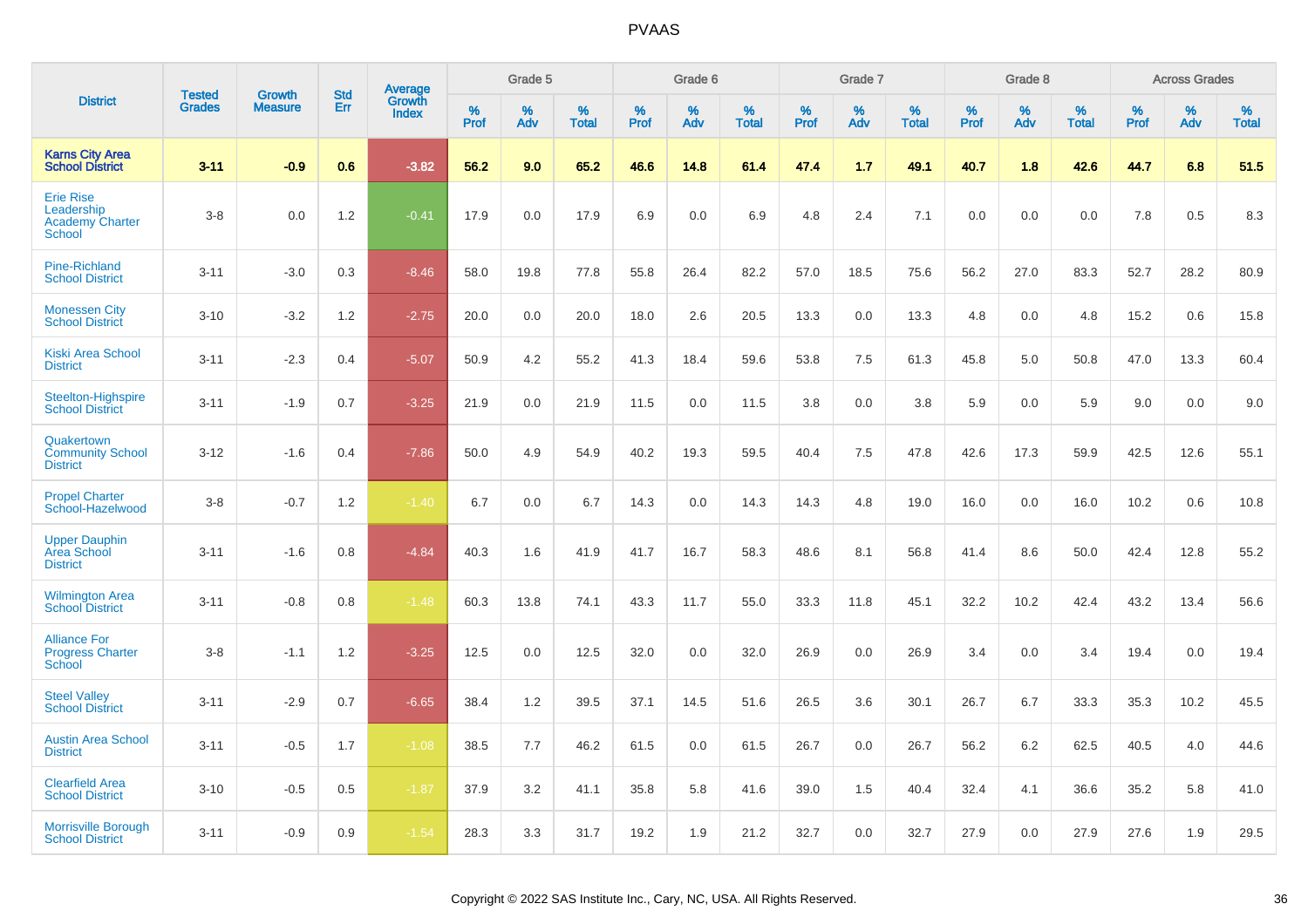|                                                                                       |                                | <b>Growth</b>  | <b>Std</b> | Average                |              | Grade 5  |                   |           | Grade 6  |                   |           | Grade 7  |                   |           | Grade 8  |                   |           | <b>Across Grades</b> |                   |
|---------------------------------------------------------------------------------------|--------------------------------|----------------|------------|------------------------|--------------|----------|-------------------|-----------|----------|-------------------|-----------|----------|-------------------|-----------|----------|-------------------|-----------|----------------------|-------------------|
| <b>District</b>                                                                       | <b>Tested</b><br><b>Grades</b> | <b>Measure</b> | <b>Err</b> | Growth<br><b>Index</b> | $\%$<br>Prof | %<br>Adv | %<br><b>Total</b> | %<br>Prof | %<br>Adv | %<br><b>Total</b> | %<br>Prof | %<br>Adv | %<br><b>Total</b> | %<br>Prof | %<br>Adv | %<br><b>Total</b> | %<br>Prof | %<br>Adv             | %<br><b>Total</b> |
| <b>Karns City Area</b><br><b>School District</b>                                      | $3 - 11$                       | $-0.9$         | 0.6        | $-3.82$                | 56.2         | 9.0      | 65.2              | 46.6      | 14.8     | 61.4              | 47.4      | 1.7      | 49.1              | 40.7      | 1.8      | 42.6              | 44.7      | 6.8                  | 51.5              |
| Cornwall-Lebanon<br><b>School District</b>                                            | $3 - 11$                       | $-0.8$         | 0.3        | $-2.72$                | 46.8         | 6.1      | 52.9              | 45.0      | 15.9     | 60.9              | 48.6      | 7.2      | 55.8              | 49.4      | 12.2     | 61.6              | 44.4      | 12.6                 | 57.0              |
| <b>Young Scholars of</b><br><b>Greater Allegheny</b><br><b>Charter School</b>         | $3 - 8$                        | $-1.6$         | 1.7        | $-1.89$                | 26.3         | 0.0      | 26.3              | 40.0      | 0.0      | 40.0              | 35.0      | 0.0      | 35.0              |           |          |                   | 29.9      | $0.8\,$              | 30.8              |
| <b>Reach Cyber</b><br><b>Charter School</b>                                           | $3 - 11$                       | $-2.6$         | 0.9        | $-2.78$                | 52.4         | 4.8      | 57.1              | 52.2      | 8.7      | 60.9              | 38.5      | 1.9      | 40.4              | 47.5      | 5.1      | 52.5              | 46.8      | 5.5                  | 52.3              |
| <b>Mariana Bracetti</b><br><b>Academy Charter</b><br>School                           | $3 - 10$                       | 0.4            | 0.9        | $-0.00$                | 33.9         | 1.7      | 35.6              | 17.8      | 0.0      | 17.8              | 38.2      | 1.8      | 40.0              | 12.1      | 3.0      | 15.2              | 26.5      | 2.0                  | 28.5              |
| <b>North Hills School</b><br><b>District</b>                                          | $3 - 11$                       | $-1.2$         | 0.4        | $-3.31$                | 59.2         | 11.6     | 70.8              | 45.2      | 26.0     | 71.2              | 51.8      | 20.0     | 71.8              | 48.3      | 18.4     | 66.7              | 50.2      | 22.0                 | 72.3              |
| <b>Kutztown Area</b><br><b>School District</b>                                        | $3 - 12$                       | $-0.3$         | 0.8        | $-0.89$                | 59.7         | 6.0      | 65.7              | 46.0      | 17.5     | 63.5              | 37.5      | 17.5     | 55.0              | 50.0      | 10.3     | 60.3              | 48.4      | 17.0                 | 65.5              |
| <b>Iroquois School</b><br><b>District</b>                                             | $3 - 11$                       | $-0.1$         | 0.7        | $-0.86$                | 55.1         | 9.0      | 64.1              | 39.5      | 19.8     | 59.3              | 38.8      | 6.1      | 44.9              | 44.0      | 10.0     | 54.0              | 42.6      | 12.8                 | 55.4              |
| <b>Blackhawk School</b><br><b>District</b>                                            | $3 - 11$                       | $-3.2$         | 0.5        | $-6.30$                | 58.7         | 1.4      | 60.1              | 43.4      | 16.4     | 59.8              | 52.8      | 4.9      | 57.7              | 39.7      | 6.7      | 46.4              | 48.1      | 10.9                 | 59.0              |
| <b>Lehighton Area</b><br><b>School District</b>                                       | $3 - 11$                       | $-1.0$         | 0.5        | $-3.70$                | 45.3         | 1.3      | 46.7              | 40.8      | 8.3      | 49.2              | 42.3      | 5.7      | 48.0              | 34.2      | 9.8      | 43.9              | 41.8      | 8.6                  | 50.4              |
| <b>Center For Student</b><br><b>Learning Charter</b><br>School At<br><b>Pennsbury</b> | $6 - 12$                       | 1.9            | 3.5        | 0.54                   |              |          |                   |           |          |                   |           |          |                   | 25.0      | 8.3      | 33.3              | 26.9      | 3.8                  | 30.8              |
| <b>Burgettstown Area</b><br><b>School District</b>                                    | $3 - 11$                       | $-3.6$         | 0.7        | $-4.89$                | 35.1         | 6.5      | 41.6              | 58.5      | 7.7      | 66.2              | 32.9      | 2.4      | 35.4              | 35.6      | 5.5      | 41.1              | 40.5      | 8.8                  | 49.3              |
| <b>Esperanza Cyber</b><br><b>Charter School</b>                                       | $3 - 11$                       | $-2.3$         | 1.3        | $-2.35$                | 11.8         | 0.0      | 11.8              | 8.7       | 0.0      | 8.7               | 12.8      | 0.0      | 12.8              | 9.1       | 0.0      | 9.1               | 9.4       | 0.8                  | 10.2              |
| <b>Williams Valley</b><br><b>School District</b>                                      | $3 - 11$                       | 0.3            | 0.8        | $-0.19$                | 38.6         | 0.0      | 38.6              | 41.4      | 6.9      | 48.3              | 35.1      | 2.6      | 37.7              | 42.2      | 9.4      | 51.6              | 39.1      | 4.9                  | 44.0              |
| <b>Hanover Area</b><br><b>School District</b>                                         | $3 - 11$                       | $-2.1$         | 0.9        | $-2.93$                | 29.8         | 0.0      | 29.8              | 14.6      | 9.1      | 23.6              | 15.5      | 0.0      | 15.5              | 14.3      | 2.4      | 16.7              | 20.2      | 2.3                  | 22.5              |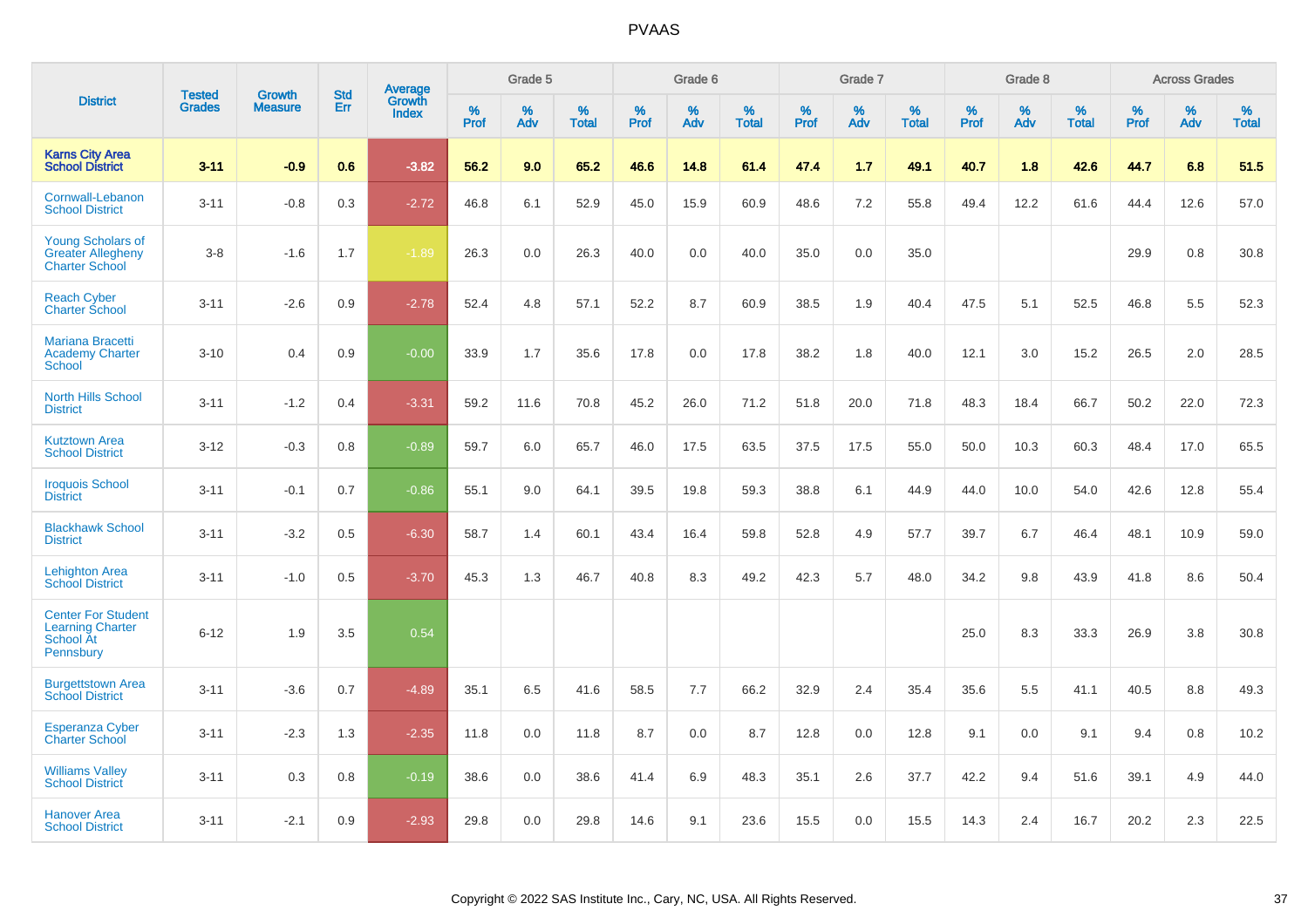|                                                              | <b>Tested</b> | <b>Growth</b>  | <b>Std</b> | Average<br>Growth |              | Grade 5  |                   |           | Grade 6  |                   |           | Grade 7  |                   |           | Grade 8  |                   |           | <b>Across Grades</b> |                   |
|--------------------------------------------------------------|---------------|----------------|------------|-------------------|--------------|----------|-------------------|-----------|----------|-------------------|-----------|----------|-------------------|-----------|----------|-------------------|-----------|----------------------|-------------------|
| <b>District</b>                                              | <b>Grades</b> | <b>Measure</b> | <b>Err</b> | <b>Index</b>      | $\%$<br>Prof | %<br>Adv | %<br><b>Total</b> | %<br>Prof | %<br>Adv | %<br><b>Total</b> | %<br>Prof | %<br>Adv | %<br><b>Total</b> | %<br>Prof | %<br>Adv | %<br><b>Total</b> | %<br>Prof | %<br>Adv             | %<br><b>Total</b> |
| <b>Karns City Area</b><br><b>School District</b>             | $3 - 11$      | $-0.9$         | 0.6        | $-3.82$           | 56.2         | 9.0      | 65.2              | 46.6      | 14.8     | 61.4              | 47.4      | 1.7      | 49.1              | 40.7      | 1.8      | 42.6              | 44.7      | 6.8                  | 51.5              |
| <b>Tri-Valley School</b><br><b>District</b>                  | $3 - 10$      | $-2.4$         | 0.9        | $-3.85$           | 40.0         | 5.9      | 45.9              | 36.7      | 6.1      | 42.9              | 36.7      | 0.0      | 36.7              | 40.5      | 9.5      | 50.0              | 41.3      | 8.0                  | 49.3              |
| Eugenio Maria De<br><b>Hostos Charter</b><br><b>School</b>   | $3 - 8$       | $-0.5$         | 1.4        | $-1.78$           | 45.8         | 0.0      | 45.8              | 16.7      | 16.7     | 33.3              | 18.2      | 9.1      | 27.3              | 46.7      | 0.0      | 46.7              | 35.0      | 6.7                  | 41.7              |
| <b>Connellsville Area</b><br><b>School District</b>          | $3 - 11$      | $-2.2$         | 0.4        | $-5.74$           | 34.7         | 3.7      | 38.4              | 32.7      | 6.4      | 39.1              | 27.4      | 5.1      | 32.4              | 33.8      | 3.6      | 37.4              | 33.6      | 5.9                  | 39.6              |
| <b>Springfield School</b><br><b>District</b>                 | $3 - 11$      | $-0.9$         | 0.4        | $-2.85$           | 58.3         | 23.8     | 82.1              | 53.6      | 25.6     | 79.2              | 58.6      | 20.9     | 79.5              | 51.5      | 18.2     | 69.7              | 52.1      | 26.9                 | 78.9              |
| <b>Shaler Area</b><br><b>School District</b>                 | $3 - 11$      | $-4.5$         | 0.4        | $-13.13$          | 52.7         | 5.4      | 58.1              | 39.8      | 10.6     | 50.4              | 50.0      | 7.8      | 57.8              | 46.9      | 12.9     | 59.8              | 46.7      | 13.0                 | 59.7              |
| <b>Purchase Line</b><br><b>School District</b>               | $3 - 12$      | $-1.5$         | 0.8        | $-2.85$           | 37.2         | 5.9      | 43.1              | 40.9      | 6.1      | 47.0              | 39.4      | 3.0      | 42.4              | 30.9      | 3.6      | 34.6              | 39.8      | 6.3                  | 46.1              |
| <b>Franklin Towne</b><br>Charter<br><b>Elementary School</b> | $3-8$         | $-3.1$         | 1.2        | $-3.10$           | 46.4         | 7.1      | 53.6              | 48.2      | 7.4      | 55.6              | 53.6      | 7.1      | 60.7              | 59.1      | 0.0      | 59.1              | 50.6      | 6.8                  | 57.4              |
| <b>MaST Community</b><br>Charter School II                   | $3 - 10$      | $-4.6$         | 0.7        | $-6.45$           | 41.0         | 3.0      | 44.0              | 38.7      | 4.3      | 43.0              | 50.0      | 5.9      | 55.9              |           |          |                   | 44.5      | 7.0                  | 51.5              |
| Northgate School<br><b>District</b>                          | $3 - 11$      | $-1.4$         | 0.8        | $-4.26$           | 60.8         | 3.9      | 64.7              | 59.0      | 11.5     | 70.5              | 36.1      | 9.8      | 45.9              | 37.5      | 17.9     | 55.4              | 45.5      | 12.8                 | 58.3              |
| Washington<br><b>School District</b>                         | $3 - 11$      | $-1.7$         | 0.7        | $-3.97$           | 44.7         | 0.0      | 44.7              | 39.6      | 6.2      | 45.8              | 28.0      | 1.2      | 29.3              | 23.5      | 1.5      | 25.0              | 35.4      | 3.1                  | 38.6              |
| <b>Arts Academy</b><br>Elementary<br><b>Charter School</b>   | $3-5$         | 0.9            | 2.0        | 0.44              | 31.6         | 0.0      | 31.6              |           |          |                   |           |          |                   |           |          |                   | 31.8      | 2.3                  | 34.1              |
| <b>Laurel Highlands</b><br><b>School District</b>            | $3 - 11$      | $-1.7$         | 0.5        | $-3.99$           | 43.1         | 4.4      | 47.5              | 39.4      | 11.6     | 51.0              | 35.7      | 2.9      | 38.6              | 37.8      | 5.5      | 43.3              | 39.8      | 9.6                  | 49.4              |
| <b>Coatesville Area</b><br><b>School District</b>            | $3 - 11$      | $-0.4$         | 0.4        | $-1.48$           | 28.2         | 1.6      | 29.8              | 30.3      | 2.8      | 33.1              | 30.8      | 4.4      | 35.2              | 26.3      | 2.9      | 29.3              | 28.5      | 3.0                  | 31.5              |
| <b>Blacklick Valley</b><br><b>School District</b>            | $3 - 11$      | $-0.1$         | 1.0        | $-0.87$           | 29.6         | 0.0      | 29.6              | 52.6      | 7.9      | 60.5              | 35.4      | 0.0      | 35.4              | 34.2      | 0.0      | 34.2              | 43.2      | 3.7                  | 46.9              |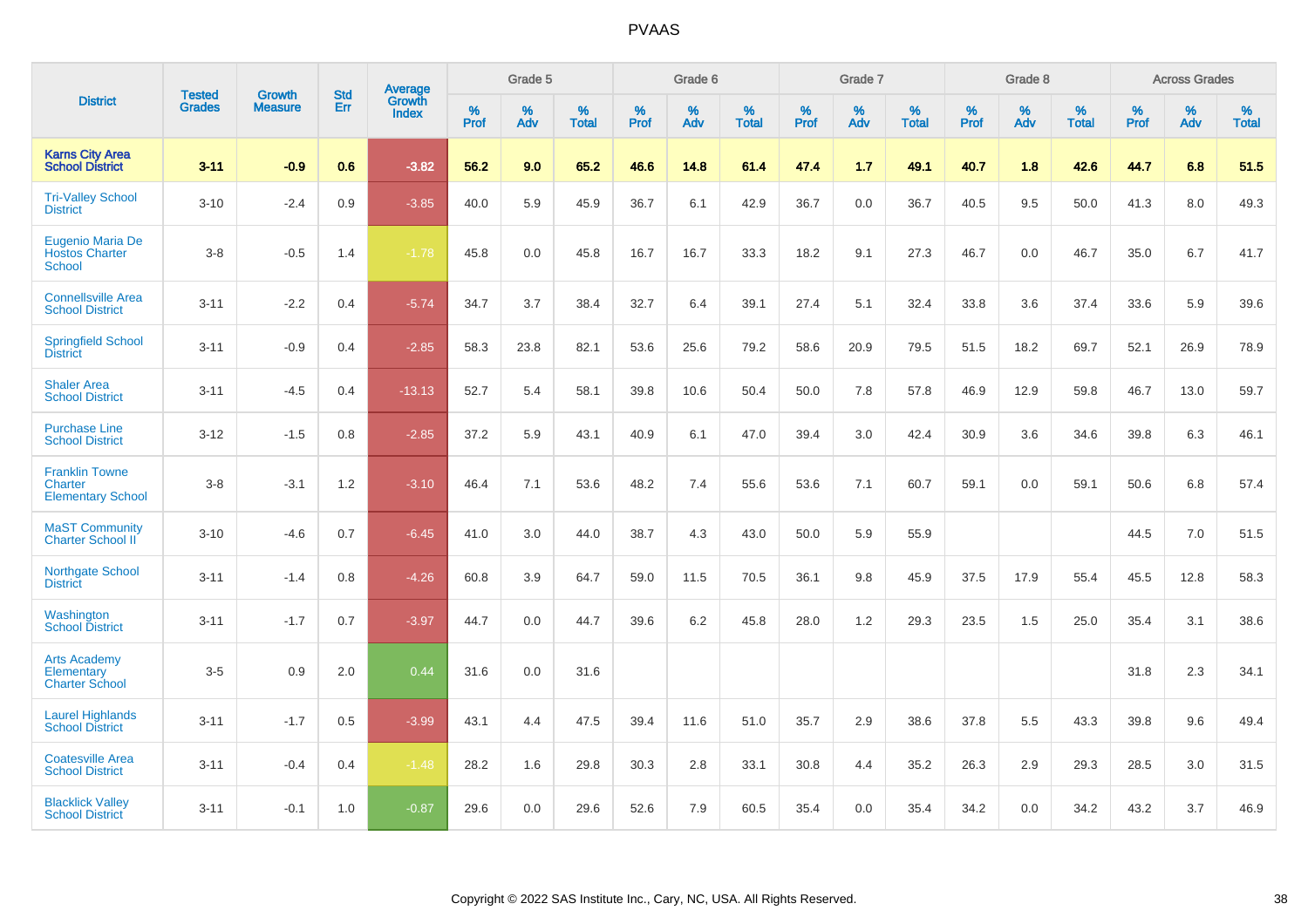|                                                                       | <b>Tested</b> | <b>Growth</b>  | <b>Std</b> | Average                |                     | Grade 5  |                   |              | Grade 6  |                   |              | Grade 7  |                   |              | Grade 8  |                   |           | <b>Across Grades</b> |                   |
|-----------------------------------------------------------------------|---------------|----------------|------------|------------------------|---------------------|----------|-------------------|--------------|----------|-------------------|--------------|----------|-------------------|--------------|----------|-------------------|-----------|----------------------|-------------------|
| <b>District</b>                                                       | <b>Grades</b> | <b>Measure</b> | Err        | Growth<br><b>Index</b> | $\%$<br><b>Prof</b> | %<br>Adv | %<br><b>Total</b> | $\%$<br>Prof | %<br>Adv | %<br><b>Total</b> | $\%$<br>Prof | %<br>Adv | %<br><b>Total</b> | $\%$<br>Prof | %<br>Adv | %<br><b>Total</b> | %<br>Prof | %<br>Adv             | %<br><b>Total</b> |
| <b>Karns City Area</b><br><b>School District</b>                      | $3 - 11$      | $-0.9$         | 0.6        | $-3.82$                | 56.2                | 9.0      | 65.2              | 46.6         | 14.8     | 61.4              | 47.4         | 1.7      | 49.1              | 40.7         | 1.8      | 42.6              | 44.7      | 6.8                  | 51.5              |
| <b>Waynesboro Area</b><br><b>School District</b>                      | $3 - 12$      | $-2.8$         | 0.4        | $-7.51$                | 42.9                | 6.1      | 49.0              | 38.4         | 14.0     | 52.4              | 37.6         | 7.1      | 44.7              | 37.5         | 12.8     | 50.3              | 41.0      | 12.0                 | 52.9              |
| <b>Perseus House</b><br><b>Charter School Of</b><br><b>Excellence</b> | $6 - 11$      | $-0.9$         | 1.2        | $-1.85$                |                     |          |                   | 4.8          | 0.0      | 4.8               | 20.4         | 0.0      | 20.4              | 22.7         | 1.5      | 24.2              | 19.2      | 0.7                  | 19.9              |
| <b>Penn Hills Charter</b><br>School of<br>Entrepreneurship            | $3 - 8$       | $-1.5$         | 1.0        | $-3.06$                | 27.3                | 0.0      | 27.3              | 37.1         | 8.6      | 45.7              | 34.2         | 0.0      | 34.2              | 45.4         | 0.0      | 45.4              | 40.8      | 6.4                  | 47.2              |
| <b>Titusville Area</b><br><b>School District</b>                      | $3 - 11$      | $-0.4$         | 0.5        | $-0.96$                | 57.4                | 8.5      | 65.9              | 35.0         | 12.6     | 47.6              | 46.2         | 8.3      | 54.6              | 40.6         | 11.6     | 52.2              | 44.1      | 12.1                 | 56.2              |
| <b>Cameron County</b><br><b>School District</b>                       | $3 - 12$      | $-2.6$         | 1.0        | $-2.51$                | 73.3                | 3.3      | 76.7              | 48.7         | 25.6     | 74.4              | 39.0         | 0.0      | 39.0              | 43.2         | 5.4      | 48.6              | 50.4      | 14.0                 | 64.4              |
| <b>Centre Learning</b><br>Community<br><b>Charter School</b>          | $5 - 8$       | $-1.3$         | 2.1        | $-1.22$                |                     |          |                   |              |          |                   | 37.5         | 12.5     | 50.0              | 47.1         | 11.8     | 58.8              | 51.8      | 16.7                 | 68.5              |
| <b>Windber Area</b><br><b>School District</b>                         | $3 - 11$      | $-1.4$         | 0.7        | $-3.44$                | 49.4                | 13.9     | 63.3              | 49.2         | 14.9     | 64.2              | 49.3         | 9.3      | 58.7              | 57.1         | 10.7     | 67.9              | 49.9      | 11.8                 | 61.7              |
| <b>Moniteau School</b><br><b>District</b>                             | $3 - 11$      | $-1.6$         | 0.7        | $-2.47$                | 43.4                | 7.2      | 50.6              | 33.3         | 19.0     | 52.4              | 32.1         | 6.0      | 38.1              | 44.0         | 1.3      | 45.3              | 40.5      | 10.6                 | 51.1              |
| <b>Carmichaels Area</b><br><b>School District</b>                     | $3 - 10$      | $-2.5$         | 0.8        | $-3.95$                | 35.0                | 1.2      | 36.2              | 25.8         | 7.6      | 33.3              | 33.3         | 1.5      | 34.8              | 35.2         | 1.4      | 36.6              | 32.5      | 3.4                  | 35.9              |
| <b>Springfield</b><br><b>Township School</b><br><b>District</b>       | $3 - 11$      | $-1.2$         | 0.5        | $-2.84$                | 52.0                | 13.4     | 65.4              | 51.4         | 15.0     | 66.5              | 56.3         | 10.8     | 67.1              | 47.3         | 14.0     | 61.3              | 52.1      | 16.5                 | 68.6              |
| <b>Easton Arts</b><br>Academy<br>Elementary<br><b>Charter School</b>  | $3-5$         | 0.7            | 2.6        | 0.29                   | 45.8                | 4.2      | 50.0              |              |          |                   |              |          |                   |              |          |                   | 37.2      | 4.6                  | 41.9              |
| <b>Camp Hill School</b><br><b>District</b>                            | $3 - 12$      | $-2.3$         | 0.7        | $-3.72$                | 65.4                | 17.3     | 82.7              | 53.3         | 8.0      | 61.3              | 63.7         | 5.5      | 69.2              | 49.6         | 15.3     | 64.9              | 52.7      | 18.6                 | 71.3              |
| <b>Avonworth School</b><br><b>District</b>                            | $3 - 10$      | $-0.8$         | 0.5        | $-1.38$                | 49.6                | 18.0     | 67.6              | 49.6         | 25.6     | 75.2              | 62.3         | 7.7      | 70.0              | 61.0         | 16.1     | 77.1              | 52.4      | 20.5                 | 72.8              |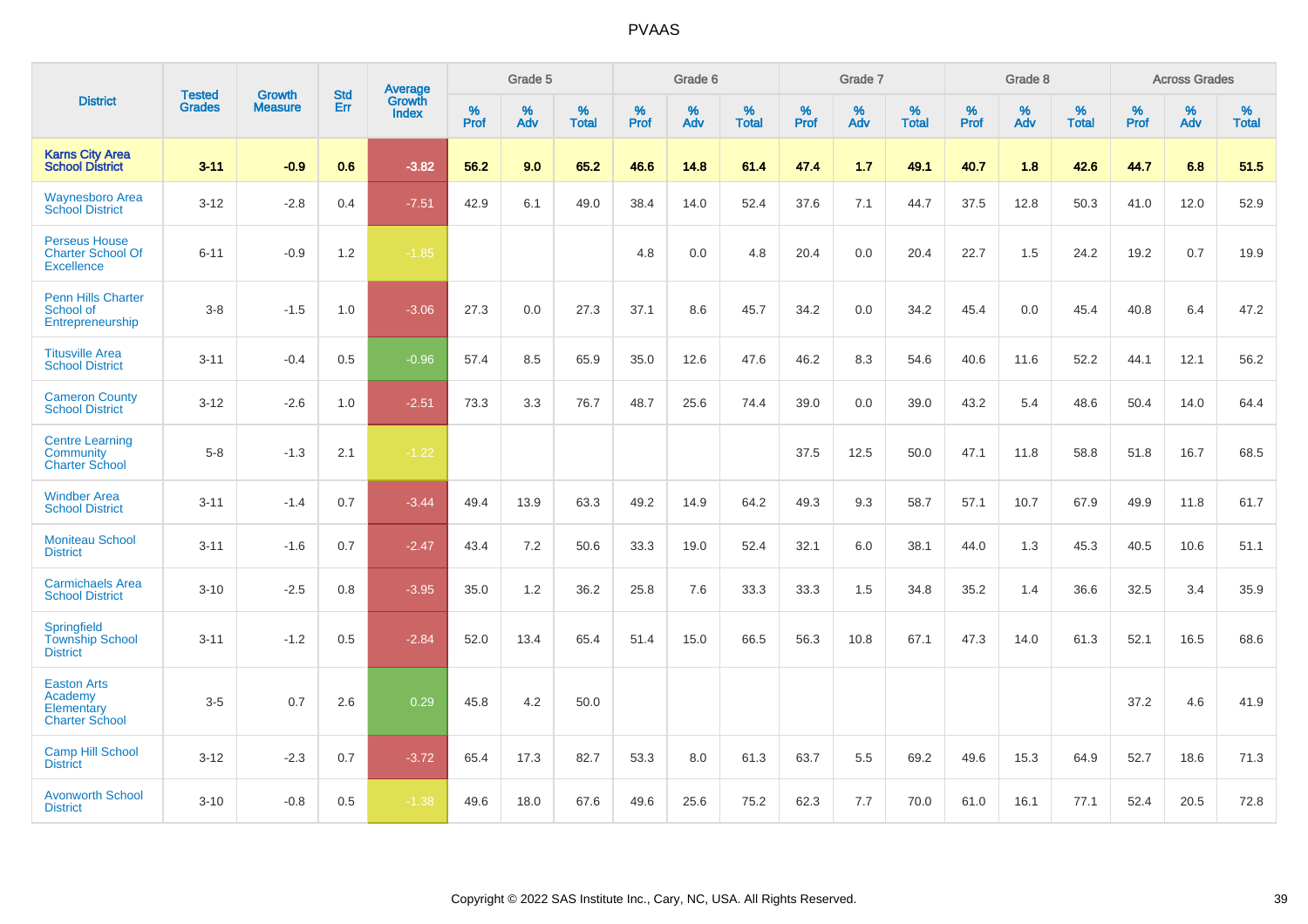|                                                                     | <b>Tested</b> | <b>Growth</b>  | <b>Std</b> | Average                       |           | Grade 5  |                   |           | Grade 6  |                   |           | Grade 7  |                   |           | Grade 8  |                   |           | <b>Across Grades</b> |                   |
|---------------------------------------------------------------------|---------------|----------------|------------|-------------------------------|-----------|----------|-------------------|-----------|----------|-------------------|-----------|----------|-------------------|-----------|----------|-------------------|-----------|----------------------|-------------------|
| <b>District</b>                                                     | <b>Grades</b> | <b>Measure</b> | Err        | <b>Growth</b><br><b>Index</b> | %<br>Prof | %<br>Adv | %<br><b>Total</b> | %<br>Prof | %<br>Adv | %<br><b>Total</b> | %<br>Prof | %<br>Adv | %<br><b>Total</b> | %<br>Prof | %<br>Adv | %<br><b>Total</b> | %<br>Prof | %<br>Adv             | %<br><b>Total</b> |
| <b>Karns City Area</b><br><b>School District</b>                    | $3 - 11$      | $-0.9$         | 0.6        | $-3.82$                       | 56.2      | 9.0      | 65.2              | 46.6      | 14.8     | 61.4              | 47.4      | 1.7      | 49.1              | 40.7      | 1.8      | 42.6              | 44.7      | 6.8                  | 51.5              |
| Independence<br><b>Charter School</b><br>West                       | $3 - 7$       | $-3.2$         | 1.8        | $-2.35$                       | 14.3      | 0.0      | 14.3              | 15.4      | 7.7      | 23.1              | 15.8      | 0.0      | 15.8              |           |          |                   | 15.0      | 2.6                  | 17.7              |
| <b>Keystone</b><br><b>Education Center</b><br><b>Charter School</b> | $3 - 12$      | 0.7            | 3.3        | 0.20                          |           |          |                   |           |          |                   |           |          |                   | 0.0       | 0.0      | 0.0               | 0.0       | 0.0                  | 0.0               |
| <b>Westmont Hilltop</b><br><b>School District</b>                   | $3 - 11$      | $-4.1$         | 0.7        | $-7.50$                       | 40.6      | 3.0      | 43.6              | 36.4      | 12.1     | 48.5              | 47.1      | 1.2      | 48.2              | 56.4      | 4.3      | 60.6              | 41.9      | 9.4                  | 51.2              |
| <b>Greensburg Salem</b><br><b>School District</b>                   | $3 - 11$      | $-1.6$         | 0.5        | $-3.24$                       | 49.7      | 7.2      | 56.9              | 40.1      | 13.8     | 53.9              | 44.0      | 5.5      | 49.4              | 48.3      | 7.2      | 55.6              | 42.8      | 11.4                 | 54.2              |
| Southmoreland<br><b>School District</b>                             | $3 - 11$      | $-3.9$         | 0.6        | $-6.43$                       | 39.6      | 2.1      | 41.7              | 41.4      | 8.1      | 49.6              | 43.1      | 4.6      | 47.7              | 49.5      | 4.8      | 54.4              | 44.6      | 6.8                  | 51.3              |
| <b>Chichester School</b><br><b>District</b>                         | $3 - 11$      | $-4.0$         | 0.7        | $-5.95$                       | 27.3      | 1.1      | 28.4              | 37.2      | 9.0      | 46.2              | 31.2      | 6.2      | 37.5              | 41.1      | 0.0      | 41.1              | 36.7      | 5.7                  | 42.4              |
| Environmental<br><b>Charter School At</b><br><b>Frick Park</b>      | $3-9$         | $-2.5$         | 0.7        | $-4.24$                       | 46.0      | 5.3      | 51.3              | 41.5      | 10.6     | 52.1              | 46.6      | 13.6     | 60.2              | 25.4      | 11.9     | 37.3              | 43.3      | 14.6                 | 57.9              |
| <b>Urban Pathways 6-</b><br>12 Charter School                       | $6 - 11$      | $-0.2$         | 2.1        | $-0.24$                       |           |          |                   |           |          |                   | 22.2      | 0.0      | 22.2              | 0.0       | 0.0      | 0.0               | 15.9      | 0.0                  | 15.9              |
| <b>Commodore Perry</b><br><b>School District</b>                    | $3 - 11$      | $-0.7$         | 1.1        | $-0.81$                       | 64.5      | 12.9     | 77.4              | 41.9      | 6.4      | 48.4              | 48.6      | 8.1      | 56.8              | 37.0      | 25.9     | 63.0              | 48.6      | 13.1                 | 61.8              |
| <b>Fairfield Area</b><br><b>School District</b>                     | $3 - 11$      | $-1.0$         | 0.8        | $-2.16$                       | 50.8      | 3.3      | 54.1              | 44.3      | 6.6      | 50.8              | 45.4      | 1.8      | 47.3              | 37.0      | 5.6      | 42.6              | 45.1      | 9.6                  | 54.6              |
| <b>Ambridge Area</b><br><b>School District</b>                      | $3 - 12$      | $-0.9$         | 0.6        | $-2.18$                       | 40.2      | 8.2      | 48.4              | 36.9      | 12.6     | 49.5              | 36.2      | 8.7      | 44.9              | 37.1      | 6.4      | 43.6              | 37.5      | 12.2                 | 49.7              |
| <b>21st Century Cyber</b><br><b>Charter School</b>                  | $6 - 12$      | $-2.2$         | 0.7        | $-4.36$                       |           |          |                   | 48.2      | 16.7     | 64.9              | 54.9      | 10.5     | 65.4              | 58.0      | 6.7      | 64.7              | 54.2      | 10.8                 | 65.0              |
| <b>Dunmore School</b><br><b>District</b>                            | $3 - 11$      | $-2.2$         | 0.7        | $-4.01$                       | 47.2      | 8.3      | 55.6              | 48.9      | 14.1     | 63.0              | 45.9      | 1.8      | 47.7              | 34.5      | 6.0      | 40.5              | 44.8      | 9.4                  | 54.2              |
| <b>South Park School</b><br><b>District</b>                         | $3 - 11$      | $-0.8$         | 0.6        | $-2.28$                       | 61.4      | 2.4      | 63.9              | 40.6      | 13.2     | 53.8              | 47.5      | 12.5     | 60.0              | 55.8      | 7.7      | 63.5              | 50.5      | 13.2                 | 63.8              |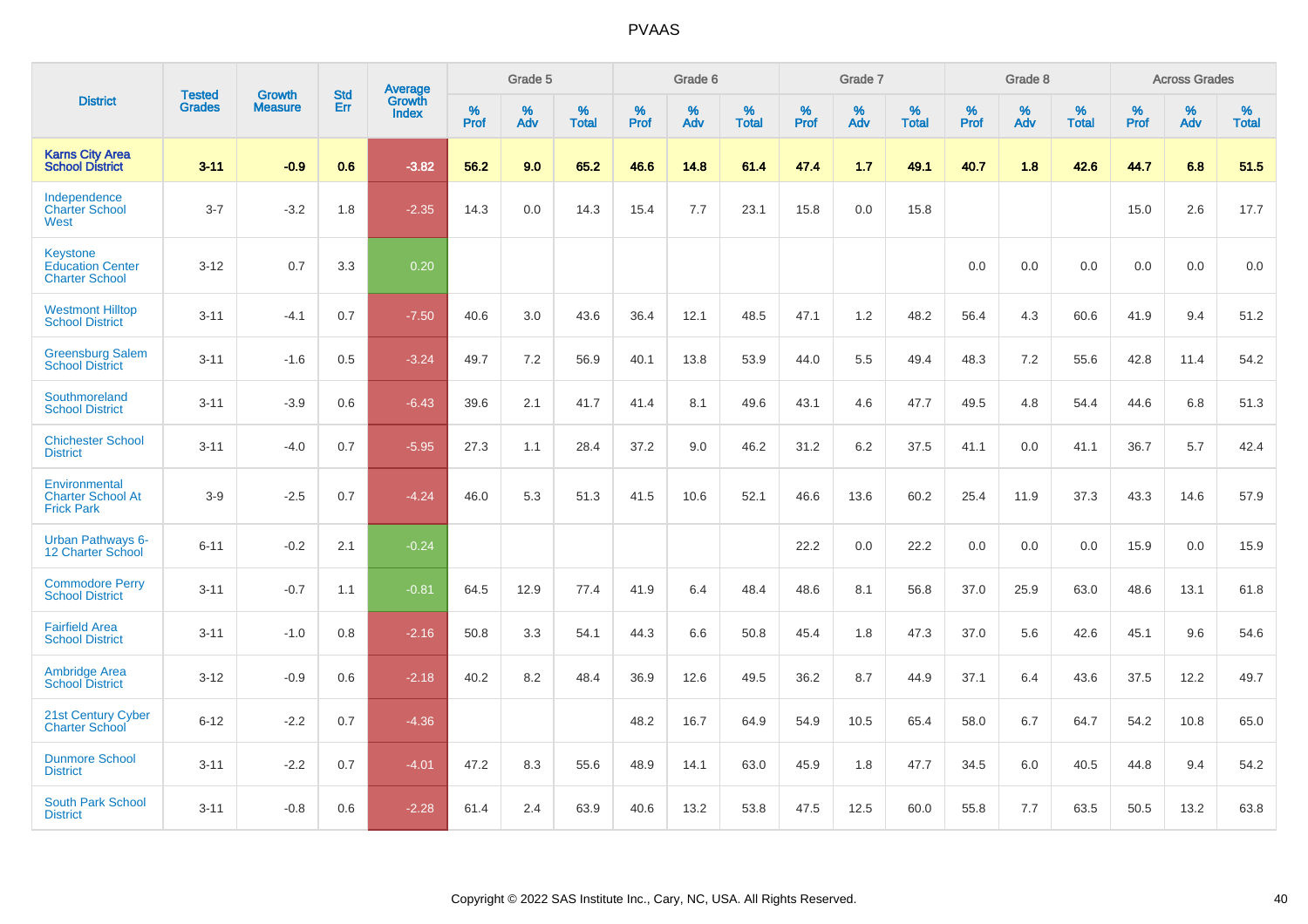|                                                                               |                                |                          | <b>Std</b> | <b>Average</b>         |           | Grade 5  |                   |           | Grade 6  |                   |           | Grade 7  |                   |           | Grade 8  |                   |           | <b>Across Grades</b> |                   |
|-------------------------------------------------------------------------------|--------------------------------|--------------------------|------------|------------------------|-----------|----------|-------------------|-----------|----------|-------------------|-----------|----------|-------------------|-----------|----------|-------------------|-----------|----------------------|-------------------|
| <b>District</b>                                                               | <b>Tested</b><br><b>Grades</b> | Growth<br><b>Measure</b> | Err        | <b>Growth</b><br>Index | %<br>Prof | %<br>Adv | %<br><b>Total</b> | %<br>Prof | %<br>Adv | %<br><b>Total</b> | %<br>Prof | %<br>Adv | %<br><b>Total</b> | %<br>Prof | %<br>Adv | %<br><b>Total</b> | %<br>Prof | %<br>Adv             | %<br><b>Total</b> |
| <b>Karns City Area</b><br><b>School District</b>                              | $3 - 11$                       | $-0.9$                   | 0.6        | $-3.82$                | 56.2      | 9.0      | 65.2              | 46.6      | 14.8     | 61.4              | 47.4      | 1.7      | 49.1              | 40.7      | 1.8      | 42.6              | 44.7      | 6.8                  | 51.5              |
| <b>Ridley School</b><br><b>District</b>                                       | $3 - 12$                       | $-0.9$                   | 0.4        | $-3.09$                | 49.2      | 5.6      | 54.8              | 38.5      | 12.4     | 50.9              | 39.6      | 5.9      | 45.6              | 41.1      | 7.5      | 48.6              | 42.4      | 10.0                 | 52.4              |
| <b>Nazareth Area</b><br><b>School District</b>                                | $3 - 11$                       | $-2.5$                   | 0.4        | $-6.40$                | 49.2      | 5.5      | 54.7              | 43.3      | 23.0     | 66.3              | 56.0      | 8.6      | 64.7              | 51.9      | 8.5      | 60.5              | 48.6      | 14.4                 | 63.0              |
| Philipsburg-<br>Osceola Area<br><b>School District</b>                        | $3 - 11$                       | $-4.8$                   | 0.6        | $-8.12$                | 45.5      | 6.5      | 52.0              | 41.3      | 11.9     | 53.2              | 35.2      | 2.4      | 37.6              | 33.0      | 6.2      | 39.2              | 40.7      | 11.1                 | 51.8              |
| <b>New Kensington-</b><br><b>Arnold School</b><br><b>District</b>             | $3 - 11$                       | $-1.0$                   | 0.7        | $-1.97$                | 22.5      | 0.9      | 23.4              | 20.6      | 10.3     | 30.8              | 27.0      | 0.0      | 27.0              | 26.4      | 3.4      | 29.9              | 27.1      | 4.2                  | 31.3              |
| <b>Roberto Clemente</b><br><b>Charter School</b>                              | $3 - 12$                       | $-5.1$                   | 1.0        | $-5.25$                | 19.4      | 0.0      | 19.4              | 23.1      | 5.1      | 28.2              | 11.6      | 0.0      | 11.6              | 12.2      | 0.0      | 12.2              | 15.5      | 1.7                  | 17.2              |
| Widener<br>Partnership<br><b>Charter School</b>                               | $3 - 7$                        | $-1.6$                   | 1.1        | $-2.26$                | 4.6       | 0.0      | 4.6               | 15.8      | 2.6      | 18.4              | 14.0      | 0.0      | 14.0              |           |          |                   | 9.6       | 1.4                  | 11.0              |
| <b>West York Area</b><br><b>School District</b>                               | $3-12$                         | $-1.4$                   | 0.5        | $-2.97$                | 36.0      | 4.4      | 40.4              | 38.5      | 9.3      | 47.8              | 35.9      | 5.3      | 41.2              | 41.2      | 5.2      | 46.4              | 37.8      | 8.4                  | 46.2              |
| <b>Mastery Charter</b><br>School-Francis D.<br><b>Pastorius</b><br>Elementary | $3 - 8$                        | $-1.7$                   | 1.5        | $-1.76$                | 3.8       | 0.0      | 3.8               | 28.6      | 3.6      | 32.1              | 22.7      | 0.0      | 22.7              |           |          |                   | 14.3      | 0.8                  | 15.1              |
| <b>Deep Roots</b><br><b>Charter School</b>                                    | $3-6$                          | $-2.5$                   | 1.4        | $-2.18$                | 18.2      | 0.0      | 18.2              | 19.0      | 2.4      | 21.4              |           |          |                   |           |          |                   | 19.2      | 0.7                  | 19.9              |
| <b>Arts Academy</b><br><b>Charter School</b>                                  | $5 - 8$                        | $-3.5$                   | 1.1        | $-3.11$                | 41.2      | 0.0      | 41.2              | 46.7      | 2.2      | 48.9              | 49.1      | 1.9      | 50.9              | 45.2      | 3.2      | 48.4              | 46.6      | 2.0                  | 48.6              |
| <b>Council Rock</b><br><b>School District</b>                                 | $3 - 11$                       | $-2.3$                   | 0.2        | $-9.78$                | 58.1      | 8.8      | 66.9              | 49.7      | 26.1     | 75.9              | 52.3      | 13.9     | 66.2              | 46.6      | 14.5     | 61.1              | 50.8      | 17.6                 | 68.4              |
| <b>Propel Charter</b><br>School-Montour                                       | $3 - 10$                       | $-1.8$                   | 0.8        | $-2.37$                | 18.0      | 0.0      | 18.0              | 22.7      | 3.0      | 25.8              | 21.5      | 0.0      | 21.5              | 23.4      | 3.1      | 26.6              | 21.5      | 3.2                  | 24.7              |
| <b>Mastery Charter</b><br>School-Mann<br>Campus                               | $3-6$                          | $-2.7$                   | 1.7        | $-1.86$                | 16.7      | 0.0      | 16.7              | 27.8      | 0.0      | 27.8              |           |          |                   |           |          |                   | 18.4      | 0.0                  | 18.4              |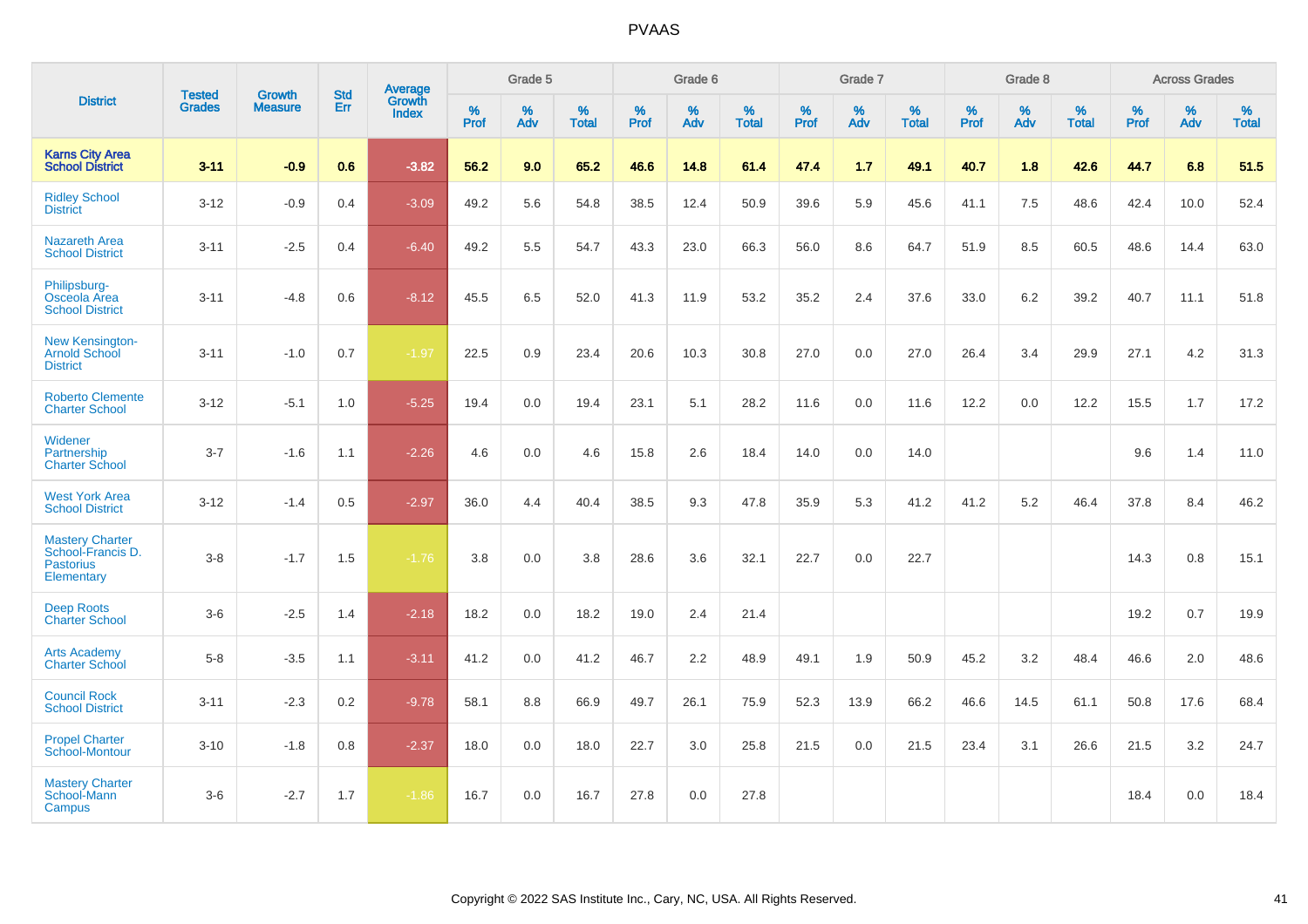|                                                                 | <b>Tested</b> | <b>Growth</b>  | <b>Std</b> | Average                |                     | Grade 5  |                   |              | Grade 6  |                   |              | Grade 7  |                   |           | Grade 8  |                   |           | <b>Across Grades</b> |                   |
|-----------------------------------------------------------------|---------------|----------------|------------|------------------------|---------------------|----------|-------------------|--------------|----------|-------------------|--------------|----------|-------------------|-----------|----------|-------------------|-----------|----------------------|-------------------|
| <b>District</b>                                                 | <b>Grades</b> | <b>Measure</b> | Err        | Growth<br><b>Index</b> | $\%$<br><b>Prof</b> | %<br>Adv | %<br><b>Total</b> | $\%$<br>Prof | %<br>Adv | %<br><b>Total</b> | $\%$<br>Prof | %<br>Adv | %<br><b>Total</b> | %<br>Prof | %<br>Adv | %<br><b>Total</b> | %<br>Prof | %<br>Adv             | %<br><b>Total</b> |
| <b>Karns City Area</b><br><b>School District</b>                | $3 - 11$      | $-0.9$         | 0.6        | $-3.82$                | 56.2                | 9.0      | 65.2              | 46.6         | 14.8     | 61.4              | 47.4         | 1.7      | 49.1              | 40.7      | 1.8      | 42.6              | 44.7      | 6.8                  | 51.5              |
| <b>Dover Area School</b><br><b>District</b>                     | $3 - 12$      | $-1.0$         | 0.4        | $-2.38$                | 48.0                | 4.8      | 52.8              | 41.4         | 17.1     | 58.6              | 48.6         | 7.1      | 55.7              | 44.7      | 5.7      | 50.4              | 44.8      | 10.8                 | 55.6              |
| Pennsylvania<br><b>Leadership Charter</b><br>School             | $3 - 11$      | $-1.6$         | 0.5        | $-3.16$                | 59.1                | 11.7     | 70.8              | 51.3         | 16.2     | 67.5              | 43.2         | 14.2     | 57.4              | 48.7      | 11.8     | 60.5              | 49.6      | 15.0                 | 64.6              |
| <b>Mount Carmel</b><br><b>Area School</b><br><b>District</b>    | $3 - 11$      | $-2.5$         | 0.6        | $-4.10$                | 36.9                | 1.8      | 38.7              | 31.3         | 7.8      | 39.1              | 30.6         | 0.0      | 30.6              | 29.0      | 2.6      | 31.6              | 32.7      | 4.4                  | 37.2              |
| <b>MaST Community</b><br><b>Charter School III</b>              | $3-6$         | $-0.7$         | 0.8        | $-0.88$                | 25.8                | 0.8      | 26.5              | 30.0         | 6.9      | 36.9              |              |          |                   |           |          |                   | 28.3      | 6.5                  | 34.8              |
| Independence<br><b>Charter School</b>                           | $3 - 8$       | $-2.1$         | 0.7        | $-3.23$                | 28.8                | 9.6      | 38.4              | 39.0         | 18.3     | 57.3              | 38.3         | 11.1     | 49.4              | 50.9      | 7.0      | 57.9              | 35.6      | 11.9                 | 47.5              |
| Lampeter-<br><b>Strasburg School</b><br><b>District</b>         | $3 - 12$      | $-1.0$         | 0.5        | $-2.99$                | 56.5                | 14.9     | 71.4              | 48.5         | 27.4     | 76.0              | 56.6         | 10.1     | 66.7              | 49.5      | 10.0     | 59.5              | 50.0      | 20.6                 | 70.5              |
| <b>Neshannock</b><br><b>Township School</b><br><b>District</b>  | $3 - 10$      | $-3.2$         | 0.7        | $-4.59$                | 56.7                | 8.9      | 65.6              | 57.4         | 20.6     | 77.9              | 62.0         | 14.0     | 76.0              | 51.3      | 6.4      | 57.7              | 55.4      | 13.5                 | 68.9              |
| <b>Baden Academy</b><br><b>Charter School</b>                   | $3-6$         | $-1.3$         | 1.1        | $-1.32$                | 47.6                | 1.6      | 49.2              | 46.6         | 10.3     | 56.9              |              |          |                   |           |          |                   | 42.3      | 7.1                  | 49.4              |
| <b>Lakeview School</b><br><b>District</b>                       | $3 - 11$      | $-3.2$         | 0.8        | $-3.93$                | 63.3                | 10.2     | 73.5              | 46.5         | 16.9     | 63.4              | 37.1         | 8.1      | 45.2              | 43.1      | 9.2      | 52.3              | 45.7      | 15.4                 | 61.1              |
| <b>Cocalico School</b><br><b>District</b>                       | $3 - 11$      | $-2.5$         | 0.4        | $-5.75$                | 50.2                | 11.9     | 62.2              | 46.0         | 22.6     | 68.5              | 50.7         | 7.0      | 57.6              | 35.9      | 14.1     | 50.0              | 44.9      | 15.8                 | 60.7              |
| La Academia<br>Partnership<br><b>Charter School</b>             | $6 - 11$      | $-4.8$         | 1.8        | $-2.67$                |                     |          |                   | 14.3         | 0.0      | 14.3              | 4.2          | $0.0\,$  | 4.2               | 0.0       | 0.0      | 0.0               | 5.6       | $0.0\,$              | 5.6               |
| <b>Forest Hills School</b><br><b>District</b>                   | $3 - 11$      | $-4.9$         | 0.6        | $-9.70$                | 53.0                | 4.5      | 57.5              | 48.3         | 6.7      | 55.0              | 30.9         | 3.2      | 34.2              | 22.3      | 2.5      | 24.8              | 39.3      | 7.6                  | 46.9              |
| Commonwealth<br><b>Charter Academy</b><br><b>Charter School</b> | $3 - 10$      | $-3.1$         | 0.9        | $-3.75$                | 49.2                | 1.7      | 50.8              | 56.0         | 12.0     | 68.0              | 49.1         | 8.8      | 57.9              | 39.6      | 4.2      | 43.8              | 45.3      | 10.1                 | 55.4              |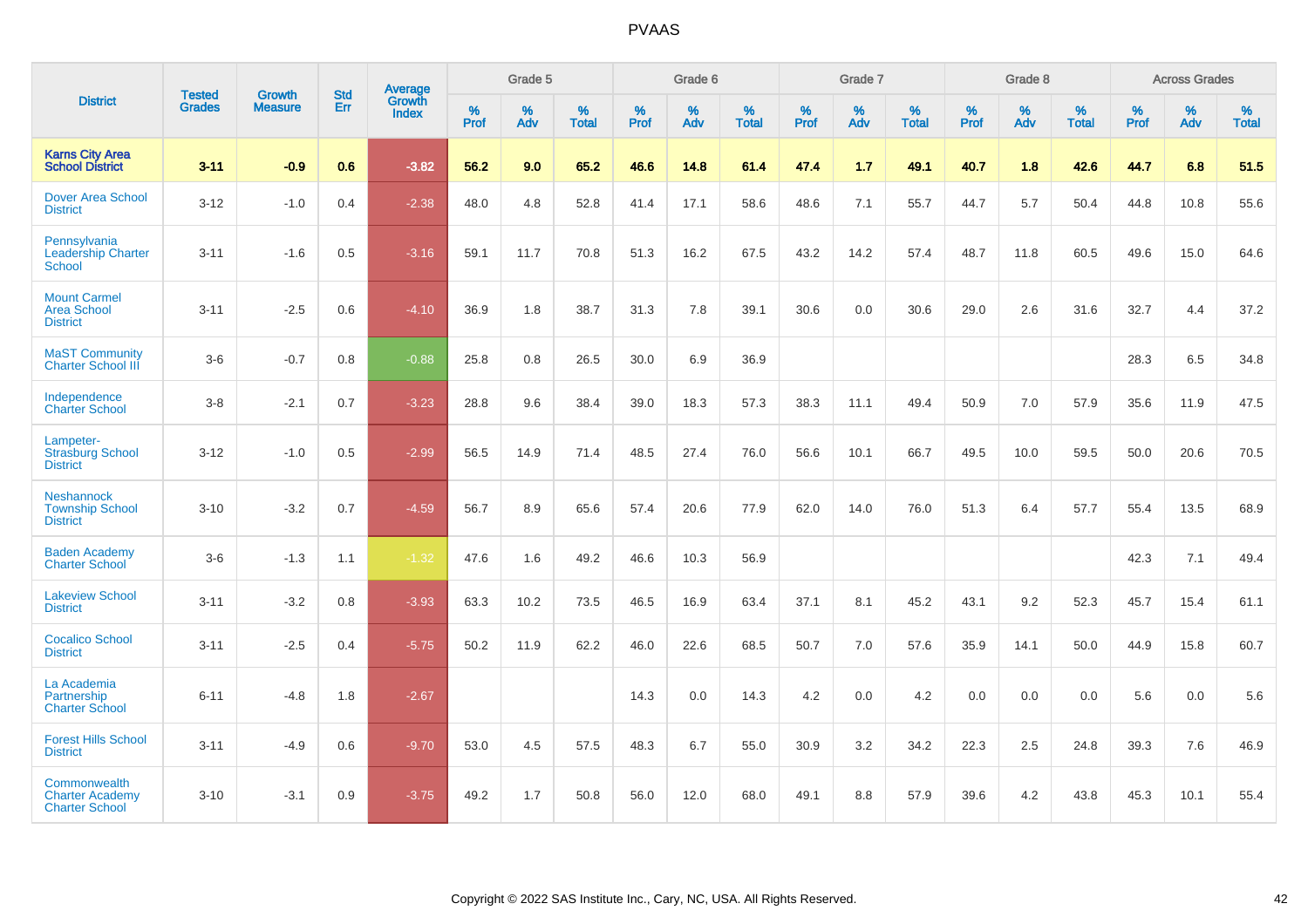|                                                              |                                |                          | <b>Std</b> | Average                |           | Grade 5  |                   |           | Grade 6  |                   |           | Grade 7  |                   |           | Grade 8  |                   |           | <b>Across Grades</b> |                   |
|--------------------------------------------------------------|--------------------------------|--------------------------|------------|------------------------|-----------|----------|-------------------|-----------|----------|-------------------|-----------|----------|-------------------|-----------|----------|-------------------|-----------|----------------------|-------------------|
| <b>District</b>                                              | <b>Tested</b><br><b>Grades</b> | Growth<br><b>Measure</b> | Err        | Growth<br><b>Index</b> | %<br>Prof | %<br>Adv | %<br><b>Total</b> | %<br>Prof | %<br>Adv | %<br><b>Total</b> | %<br>Prof | %<br>Adv | %<br><b>Total</b> | %<br>Prof | %<br>Adv | %<br><b>Total</b> | %<br>Prof | %<br>Adv             | %<br><b>Total</b> |
| <b>Karns City Area</b><br><b>School District</b>             | $3 - 11$                       | $-0.9$                   | 0.6        | $-3.82$                | 56.2      | 9.0      | 65.2              | 46.6      | 14.8     | 61.4              | 47.4      | 1.7      | 49.1              | 40.7      | 1.8      | 42.6              | 44.7      | 6.8                  | 51.5              |
| <b>Dallas School</b><br><b>District</b>                      | $3 - 11$                       | $-5.2$                   | 0.5        | $-9.60$                | 58.5      | 8.8      | 67.3              | 50.7      | 12.7     | 63.4              | 49.2      | 3.2      | 52.4              | 48.7      | 14.3     | 63.0              | 50.5      | 13.7                 | 64.2              |
| <b>New Day Charter</b><br><b>School</b>                      | $7 - 11$                       | $-1.7$                   | 3.2        | $-0.53$                |           |          |                   |           |          |                   |           |          |                   | 11.1      | 0.0      | 11.1              | 11.1      | 0.0                  | 11.1              |
| <b>Woodland Hills</b><br><b>School District</b>              | $3 - 12$                       | $-3.0$                   | 0.5        | $-6.16$                | 34.1      | 0.6      | 34.7              | 13.8      | 3.4      | 17.2              | 32.5      | 2.6      | 35.0              | 24.8      | 2.0      | 26.7              | 26.7      | 3.7                  | 30.4              |
| <b>Brentwood</b><br><b>Borough School</b><br><b>District</b> | $3 - 11$                       | $-2.1$                   | 0.7        | $-2.85$                | 53.5      | 7.0      | 60.5              | 36.1      | 12.0     | 48.2              | 33.3      | 4.6      | 37.9              | 48.0      | 6.8      | 54.8              | 40.9      | 9.4                  | 50.3              |
| Achievement<br><b>House Charter</b><br><b>School</b>         | $7 - 11$                       | $-3.1$                   | 1.6        | $-1.91$                |           |          |                   |           |          |                   | 52.0      | 0.0      | 52.0              | 48.8      | 7.0      | 55.8              | 50.0      | 4.4                  | 54.4              |
| Southeastern<br><b>Greene School</b><br><b>District</b>      | $3 - 10$                       | $-4.6$                   | 1.0        | $-4.40$                | 44.8      | 17.2     | 62.1              | 42.4      | 12.1     | 54.6              | 36.7      | 6.1      | 42.9              | 48.8      | 2.3      | 51.2              | 41.1      | 14.3                 | 55.4              |
| <b>Wilson School</b><br><b>District</b>                      | $3 - 12$                       | $-3.7$                   | 0.5        | $-7.41$                | 49.3      | 4.2      | 53.5              | 52.1      | 11.6     | 63.7              | 47.6      | 8.4      | 56.0              | 47.8      | 11.1     | 58.9              | 47.0      | 13.2                 | 60.1              |
| <b>Whitehall-Coplay</b><br><b>School District</b>            | $3 - 11$                       | $-1.0$                   | 0.4        | $-2.56$                | 47.1      | 4.6      | 51.7              | 43.0      | 11.2     | 54.1              | 41.3      | 7.8      | 49.1              | 38.2      | 7.1      | 45.4              | 42.6      | 8.9                  | 51.5              |
| <b>Central Cambria</b><br><b>School District</b>             | $3 - 11$                       | $-3.0$                   | 0.6        | $-5.07$                | 59.8      | 11.1     | 70.9              | 33.6      | 13.3     | 46.9              | 48.2      | 4.4      | 52.6              | 38.9      | 4.8      | 43.6              | 44.9      | 10.7                 | 55.6              |
| Octorara Area<br><b>School District</b>                      | $3 - 11$                       | $-3.9$                   | 0.6        | $-6.74$                | 44.6      | 9.1      | 53.6              | 53.3      | 8.3      | 61.7              | 28.9      | 5.2      | 34.1              | 40.5      | 6.0      | 46.6              | 42.6      | 9.0                  | 51.6              |
| Agora Cyber<br><b>Charter School</b>                         | $3 - 11$                       | $-2.5$                   | 0.6        | $-4.31$                | 31.7      | 1.0      | 32.7              | 30.1      | 7.0      | 37.1              | 29.0      | 2.8      | 31.7              | 28.3      | 2.0      | 30.3              | 30.7      | 4.8                  | 35.5              |
| <b>Northwest Area</b><br><b>School District</b>              | $3 - 10$                       | $-2.3$                   | 0.9        | $-2.59$                | 38.6      | 0.0      | 38.6              | 26.7      | 8.3      | 35.0              | 28.0      | 0.0      | 28.0              | 37.0      | 3.7      | 40.7              | 32.5      | 3.1                  | 35.6              |
| <b>Tunkhannock Area</b><br><b>School District</b>            | $3 - 11$                       | $-3.4$                   | 0.5        | $-6.81$                | 29.2      | 2.9      | 32.1              | 35.9      | 12.5     | 48.4              | 33.3      | 3.1      | 36.4              | 40.1      | 8.2      | 48.3              | 36.3      | 6.8                  | 43.0              |
| <b>Bensalem</b><br><b>Township School</b><br><b>District</b> | $3 - 11$                       | $-1.5$                   | 0.3        | $-4.35$                | 24.4      | 3.4      | 27.7              | 32.6      | 7.6      | 40.2              | 29.8      | 4.8      | 34.6              | 31.8      | 6.9      | 38.7              | 28.8      | 6.0                  | 34.8              |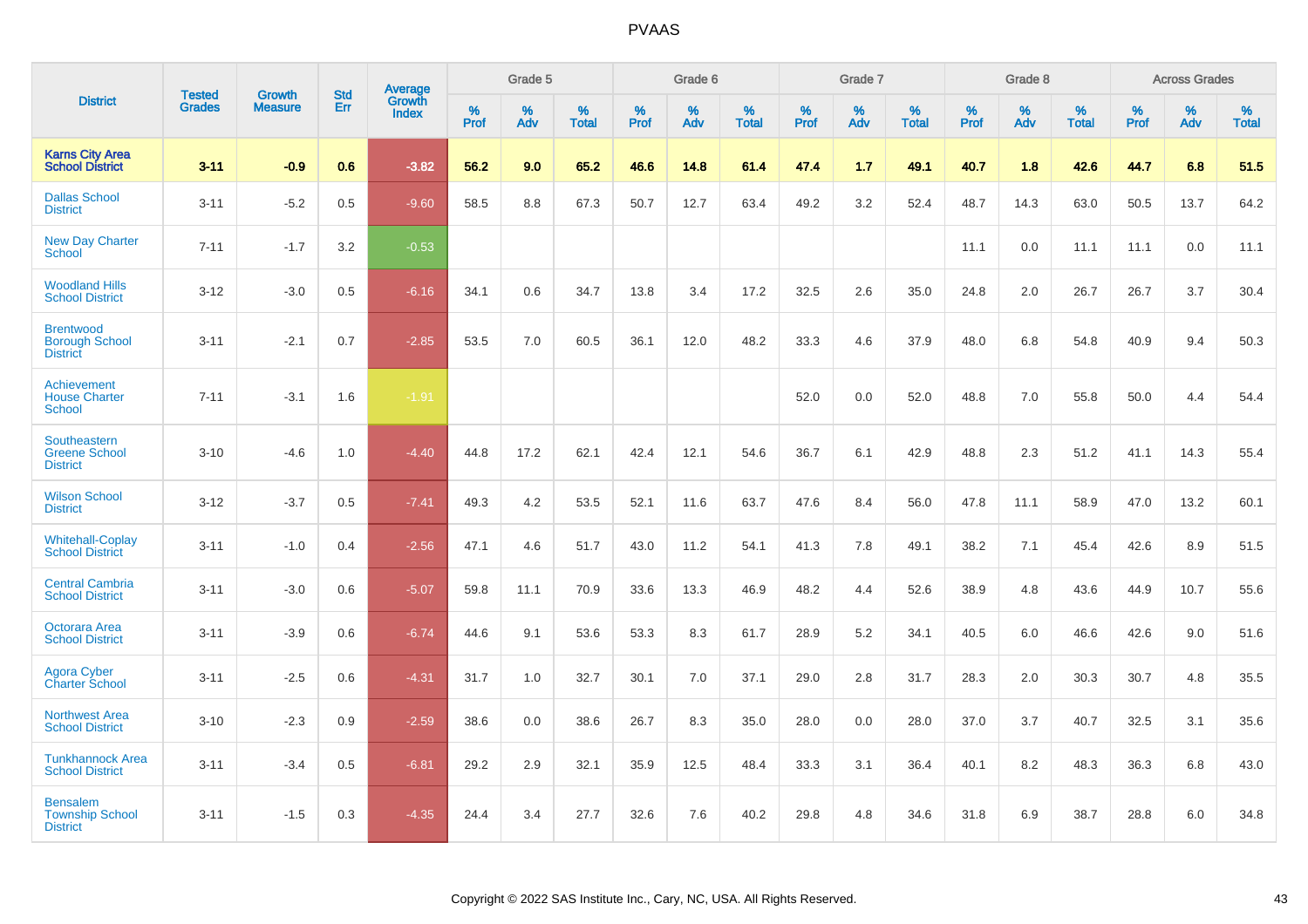|                                                                                 | <b>Tested</b> | <b>Growth</b>  | <b>Std</b> | Average         |           | Grade 5  |                   |           | Grade 6  |                   |           | Grade 7  |                   |           | Grade 8  |                   |           | <b>Across Grades</b> |                   |
|---------------------------------------------------------------------------------|---------------|----------------|------------|-----------------|-----------|----------|-------------------|-----------|----------|-------------------|-----------|----------|-------------------|-----------|----------|-------------------|-----------|----------------------|-------------------|
| <b>District</b>                                                                 | <b>Grades</b> | <b>Measure</b> | Err        | Growth<br>Index | %<br>Prof | %<br>Adv | %<br><b>Total</b> | %<br>Prof | %<br>Adv | %<br><b>Total</b> | %<br>Prof | %<br>Adv | %<br><b>Total</b> | %<br>Prof | %<br>Adv | %<br><b>Total</b> | %<br>Prof | %<br>Adv             | %<br><b>Total</b> |
| <b>Karns City Area</b><br><b>School District</b>                                | $3 - 11$      | $-0.9$         | 0.6        | $-3.82$         | 56.2      | 9.0      | 65.2              | 46.6      | 14.8     | 61.4              | 47.4      | 1.7      | 49.1              | 40.7      | 1.8      | 42.6              | 44.7      | 6.8                  | 51.5              |
| <b>Universal Bluford</b><br><b>Charter School</b>                               | $3-6$         | $-2.8$         | 1.2        | $-2.37$         | 19.0      | 0.0      | 19.0              | 23.3      | 0.0      | 23.3              |           |          |                   |           |          |                   | 22.3      | 1.8                  | 24.1              |
| <b>Northampton Area</b><br><b>School District</b>                               | $3 - 11$      | $-4.3$         | 0.7        | $-6.25$         | 39.1      | 8.6      | 47.7              | 34.2      | 19.3     | 53.5              | 27.4      | 6.8      | 34.2              | 40.0      | 5.0      | 45.0              | 42.3      | 12.8                 | 55.1              |
| <b>Brookville Area</b><br><b>School District</b>                                | $3 - 11$      | $-3.3$         | 0.6        | $-5.82$         | 41.6      | 5.9      | 47.5              | 37.1      | 12.4     | 49.4              | 34.4      | 0.8      | 35.2              | 45.0      | 7.3      | 52.3              | 40.4      | 8.7                  | 49.1              |
| <b>Propel Charter</b><br>School-Pitcairn                                        | $3 - 8$       | $-5.3$         | 1.2        | $-4.63$         | 12.1      | 0.0      | 12.1              | 29.6      | 11.1     | 40.7              | 18.2      | 0.0      | 18.2              | 16.7      | 0.0      | 16.7              | 17.3      | 2.5                  | 19.8              |
| Lackawanna Trail<br><b>School District</b>                                      | $3 - 10$      | $-3.9$         | 0.8        | $-5.05$         | 50.9      | 3.6      | 54.6              | 38.8      | 14.9     | 53.7              | 45.1      | 5.6      | 50.7              | 31.2      | 3.9      | 35.1              | 43.8      | 10.0                 | 53.8              |
| Salisbury-Elk Lick<br><b>School District</b>                                    | $3 - 11$      | $-3.9$         | 1.3        | $-2.93$         | 50.0      | 8.3      | 58.3              | 50.0      | 0.0      | 50.0              | 30.0      | 0.0      | 30.0              | 28.6      | 4.8      | 33.3              | 42.2      | 3.3                  | 45.4              |
| <b>Perkiomen Valley</b><br><b>School District</b>                               | $3 - 11$      | $-3.7$         | 0.3        | $-11.07$        | 53.1      | 15.9     | 69.0              | 52.5      | 21.5     | 74.0              | 51.0      | 12.6     | 63.6              | 48.7      | 12.2     | 60.9              | 51.1      | 18.7                 | 69.8              |
| <b>Yough School</b><br><b>District</b>                                          | $3 - 10$      | $-4.7$         | 0.6        | $-9.77$         | 37.9      | 1.5      | 39.4              | 39.6      | 15.7     | 55.2              | 42.3      | 8.2      | 50.5              | 36.7      | 5.8      | 42.5              | 41.9      | 9.2                  | 51.1              |
| <b>Mastery Charter</b><br>School - Smedley<br>Campus                            | $3-6$         | $-4.0$         | 1.3        | $-3.20$         | 19.2      | 1.9      | 21.2              | 31.0      | 1.7      | 32.8              |           |          |                   |           |          |                   | 21.4      | 2.2                  | 23.6              |
| <b>Executive</b><br><b>Education</b><br><b>Academy Charter</b><br><b>School</b> | $3 - 10$      | $-5.5$         | 1.6        | $-3.40$         | 10.0      | 0.0      | 10.0              | 12.5      | 6.2      | 18.8              |           |          |                   | 38.1      | 0.0      | 38.1              | 31.4      | 2.9                  | 34.3              |
| <b>East Allegheny</b><br><b>School District</b>                                 | $3 - 11$      | $-3.0$         | 0.7        | $-4.43$         | 41.6      | 3.4      | 44.9              | 25.9      | 7.1      | 32.9              | 30.8      | 2.6      | 33.3              | 22.3      | 3.9      | 26.2              | 26.8      | 4.0                  | 30.9              |
| <b>First Philadelphia</b><br>Preparatory<br><b>Charter School</b>               | $3-8$         | $-3.5$         | 0.7        | $-5.28$         | 13.7      | 1.0      | 14.7              | 22.8      | 1.1      | 23.9              | 7.6       | 0.0      | 7.6               | 18.9      | 4.0      | 23.0              | 16.4      | 1.6                  | 17.9              |
| <b>East Stroudsburg</b><br><b>Area School</b><br><b>District</b>                | $3 - 11$      | $-4.1$         | 0.5        | $-9.10$         | 43.7      | 1.9      | 45.6              | 40.8      | 9.4      | 50.3              | 41.9      | 3.5      | 45.4              | 32.3      | 5.1      | 37.3              | 36.5      | 7.4                  | 43.9              |
| <b>Garnet Valley</b><br><b>School District</b>                                  | $3 - 10$      | $-3.6$         | 0.4        | $-9.46$         | 53.3      | 14.4     | 67.6              | 51.3      | 23.0     | 74.4              | 53.8      | 10.5     | 64.3              | 53.4      | 12.2     | 65.6              | 51.6      | 17.8                 | 69.4              |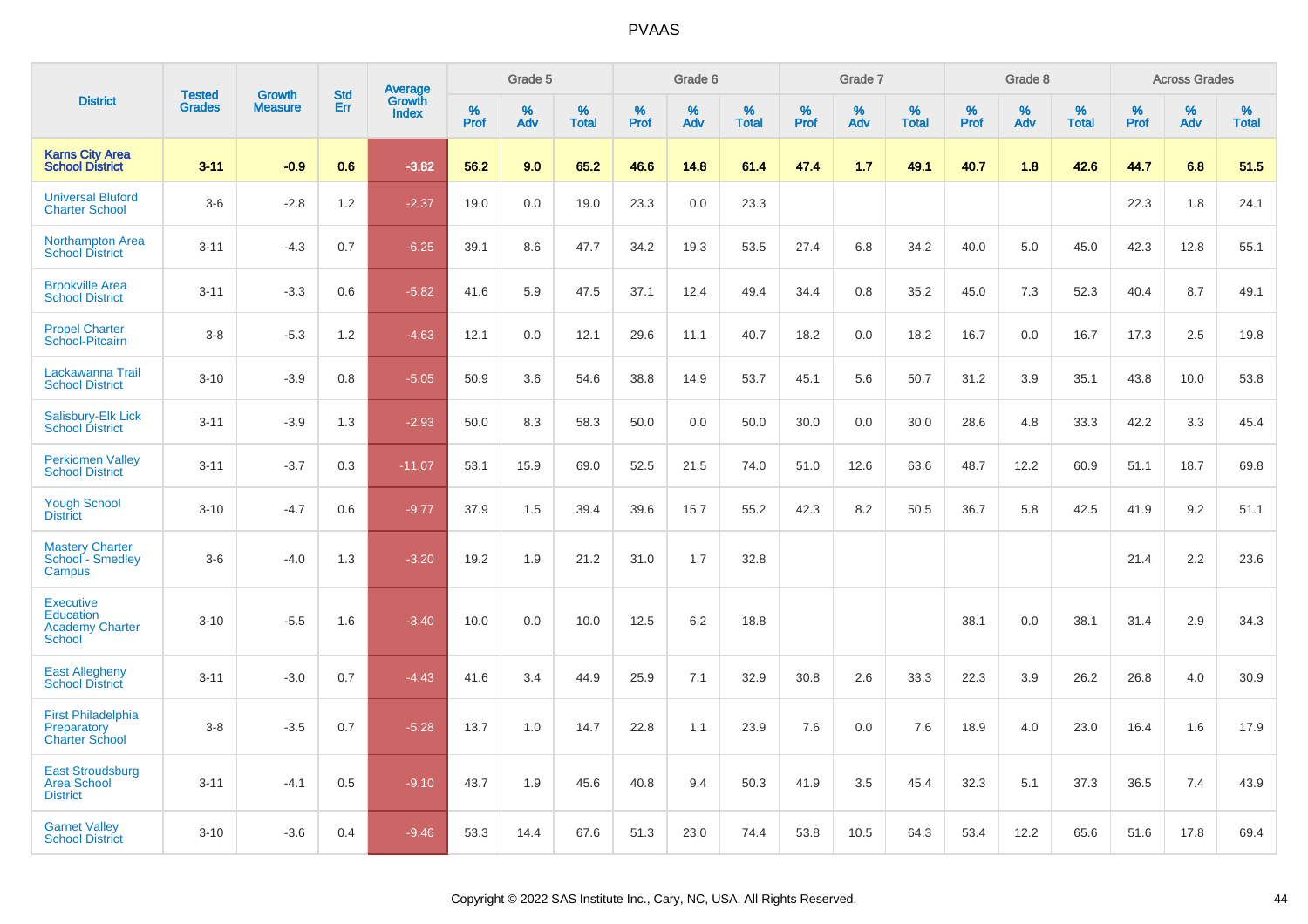|                                                                        |                                | <b>Growth</b>  | <b>Std</b> | <b>Average</b><br>Growth |              | Grade 5  |                      |              | Grade 6     |                      |              | Grade 7  |                      |              | Grade 8     |                      |              | <b>Across Grades</b> |                      |
|------------------------------------------------------------------------|--------------------------------|----------------|------------|--------------------------|--------------|----------|----------------------|--------------|-------------|----------------------|--------------|----------|----------------------|--------------|-------------|----------------------|--------------|----------------------|----------------------|
| <b>District</b>                                                        | <b>Tested</b><br><b>Grades</b> | <b>Measure</b> | Err        | <b>Index</b>             | $\%$<br>Prof | %<br>Adv | $\%$<br><b>Total</b> | $\%$<br>Prof | $\%$<br>Adv | $\%$<br><b>Total</b> | $\%$<br>Prof | %<br>Adv | $\%$<br><b>Total</b> | $\%$<br>Prof | $\%$<br>Adv | $\%$<br><b>Total</b> | $\%$<br>Prof | $\%$<br>Adv          | $\%$<br><b>Total</b> |
| <b>Karns City Area</b><br><b>School District</b>                       | $3 - 11$                       | $-0.9$         | 0.6        | $-3.82$                  | 56.2         | 9.0      | 65.2                 | 46.6         | 14.8        | 61.4                 | 47.4         | 1.7      | 49.1                 | 40.7         | 1.8         | 42.6                 | 44.7         | 6.8                  | 51.5                 |
| <b>Parkland School</b><br><b>District</b>                              | $3 - 11$                       | $-2.9$         | 0.3        | $-10.53$                 | 55.6         | 16.6     | 72.1                 | 42.4         | 30.0        | 72.4                 | 50.3         | 17.5     | 67.8                 | 46.6         | 14.9        | 61.4                 | 47.1         | 23.4                 | 70.5                 |
| <b>Penn Hills School</b><br><b>District</b>                            | $3 - 11$                       | $-4.6$         | 0.5        | $-9.21$                  | 22.2         | 0.0      | 22.2                 | 17.0         | 6.1         | 23.1                 | 13.6         | 1.6      | 15.2                 | 20.7         | 4.3         | 25.0                 | 20.9         | 2.9                  | 23.8                 |
| Cheltenham<br><b>School District</b>                                   | $3 - 11$                       | $-2.6$         | 0.6        | $-4.40$                  | 43.9         | 13.0     | 56.9                 | 49.5         | 17.8        | 67.3                 | 48.3         | 9.4      | 57.7                 | 35.2         | 7.7         | 42.9                 | 44.0         | 14.8                 | 58.8                 |
| <b>Collegium Charter</b><br>School                                     | $3 - 10$                       | $-4.5$         | 0.5        | $-9.56$                  | 32.0         | 1.0      | 33.0                 | 26.2         | 4.2         | 30.4                 | 26.3         | 1.1      | 27.4                 | 25.0         | 3.4         | 28.4                 | 31.5         | 3.2                  | 34.7                 |
| <b>Wyoming Area</b><br><b>School District</b>                          | $3 - 10$                       | $-4.1$         | 0.6        | $-6.56$                  | 58.6         | 6.0      | 64.7                 | 38.8         | 2.9         | 41.8                 | 49.5         | 3.2      | 52.7                 | 35.8         | 9.4         | 45.3                 | 43.5         | 7.5                  | 51.1                 |
| Northwestern<br><b>School District</b>                                 | $3 - 11$                       | $-4.4$         | 0.6        | $-6.84$                  | 50.0         | 2.1      | 52.1                 | 41.4         | 16.1        | 57.5                 | 42.4         | 1.9      | 44.3                 | 36.4         | 6.4         | 42.7                 | 40.4         | 8.1                  | 48.5                 |
| <b>Chartiers Valley</b><br><b>School District</b>                      | $3 - 11$                       | $-3.4$         | 0.4        | $-8.00$                  | 51.3         | 6.5      | 57.8                 | 45.9         | 15.3        | 61.2                 | 46.3         | 8.7      | 55.0                 | 42.9         | 7.6         | 50.5                 | 47.3         | 10.0                 | 57.4                 |
| <b>Great Valley</b><br><b>School District</b>                          | $3 - 11$                       | $-2.0$         | 0.4        | $-5.13$                  | 57.8         | 13.0     | 70.8                 | 43.6         | 32.2        | 75.8                 | 53.2         | 16.6     | 69.8                 | 56.6         | 18.4        | 75.0                 | 50.6         | 21.7                 | 72.3                 |
| <b>Ringgold School</b><br><b>District</b>                              | $3 - 11$                       | $-6.9$         | 0.5        | $-14.33$                 | 22.7         | 1.2      | 23.9                 | 29.5         | 0.6         | 30.1                 | 21.8         | 3.5      | 25.3                 | 31.7         | 4.3         | 36.0                 | 32.2         | 4.3                  | 36.4                 |
| South Allegheny<br><b>School District</b>                              | $3 - 11$                       | $-5.4$         | 0.9        | $-5.76$                  | 43.1         | 0.0      | 43.1                 | 32.6         | 6.1         | 38.8                 | 31.6         | 5.3      | 36.8                 | 41.5         | 12.2        | 53.7                 | 39.4         | 6.6                  | 46.0                 |
| <b>New Brighton Area</b><br><b>School District</b>                     | $3 - 11$                       | $-4.3$         | 0.6        | $-6.67$                  | 37.1         | 4.5      | 41.6                 | 37.0         | 7.0         | 44.0                 | 33.7         | 5.0      | 38.6                 | 27.6         | 3.8         | 31.4                 | 32.4         | 4.8                  | 37.2                 |
| <b>Pottstown School</b><br><b>District</b>                             | $3 - 12$                       | $-5.4$         | 0.5        | $-10.46$                 | 22.5         | 1.2      | 23.7                 | 20.1         | 2.1         | 22.2                 | 16.9         | 0.6      | 17.5                 | 16.5         | 1.6         | 18.1                 | 21.9         | 2.2                  | 24.0                 |
| <b>Jim Thorpe Area</b><br><b>School District</b>                       | $3 - 11$                       | $-3.4$         | 0.6        | $-5.71$                  | 45.4         | 2.0      | 47.5                 | 30.8         | 9.4         | 40.2                 | 37.9         | 6.4      | 44.3                 | 37.6         | 5.6         | 43.2                 | 38.6         | 8.0                  | 46.6                 |
| <b>Lincoln Park</b><br><b>Performing Arts</b><br><b>Charter School</b> | $7 - 11$                       | $-3.9$         | 1.1        | $-3.56$                  |              |          |                      |              |             |                      | 66.1         | 5.4      | 71.4                 | 59.8         | 17.2        | 77.0                 | 62.2         | 12.6                 | 74.8                 |
| <b>Propel Charter</b><br>School-Mckeesport                             | $3 - 8$                        | $-7.2$         | 1.0        | $-7.15$                  | 36.1         | 0.0      | 36.1                 | 32.4         | 0.0         | 32.4                 | 34.2         | 2.6      | 36.8                 | 29.7         | 2.7         | 32.4                 | 32.1         | 1.4                  | 33.5                 |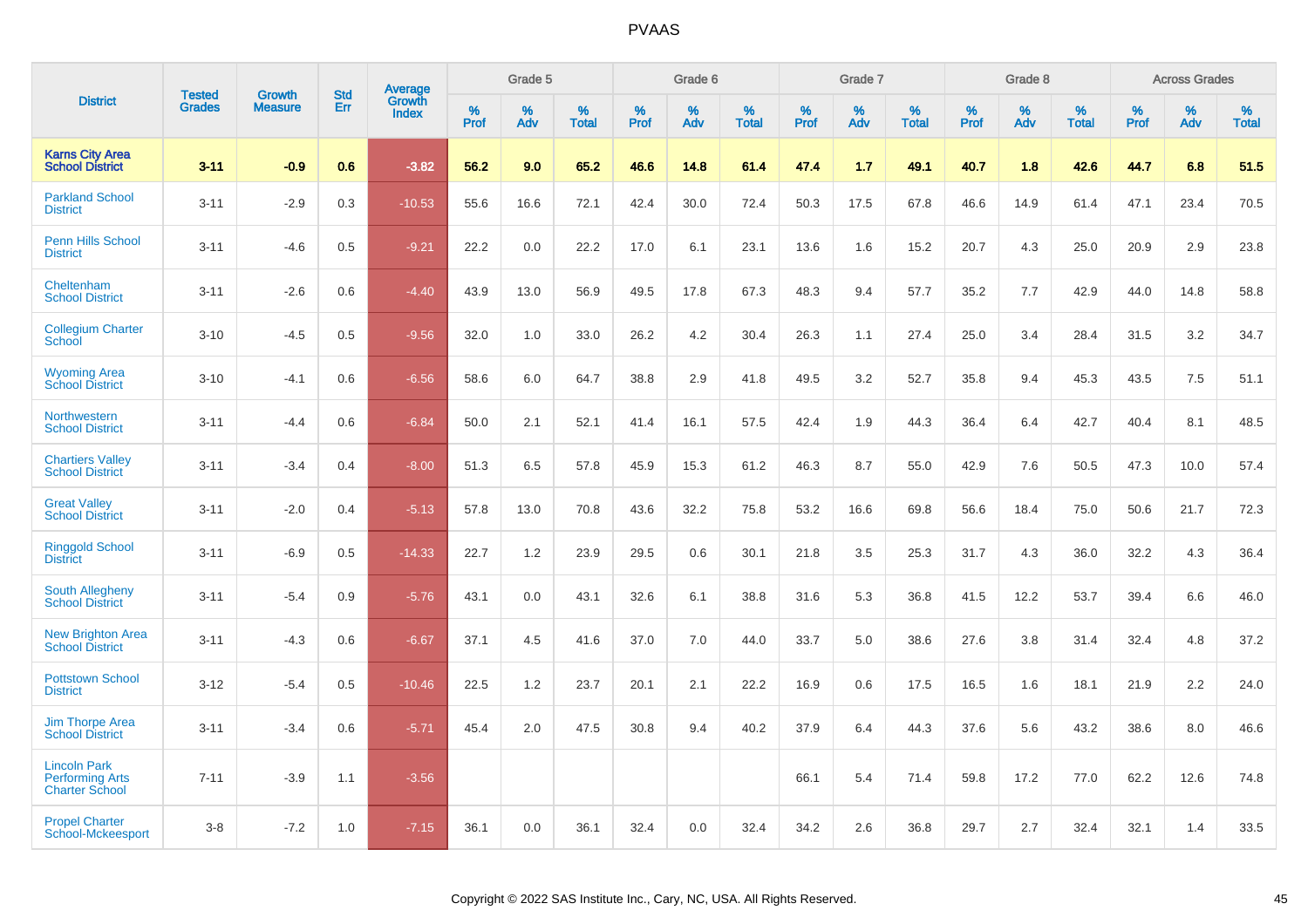|                                                                               | <b>Tested</b> | <b>Growth</b>  | <b>Std</b> | Average                       |              | Grade 5  |                   |           | Grade 6  |                   |           | Grade 7  |                   |           | Grade 8  |                   |           | <b>Across Grades</b> |                   |
|-------------------------------------------------------------------------------|---------------|----------------|------------|-------------------------------|--------------|----------|-------------------|-----------|----------|-------------------|-----------|----------|-------------------|-----------|----------|-------------------|-----------|----------------------|-------------------|
| <b>District</b>                                                               | <b>Grades</b> | <b>Measure</b> | Err        | <b>Growth</b><br><b>Index</b> | $\%$<br>Prof | %<br>Adv | %<br><b>Total</b> | %<br>Prof | %<br>Adv | %<br><b>Total</b> | %<br>Prof | %<br>Adv | %<br><b>Total</b> | %<br>Prof | %<br>Adv | %<br><b>Total</b> | %<br>Prof | %<br>Adv             | %<br><b>Total</b> |
| <b>Karns City Area</b><br><b>School District</b>                              | $3 - 11$      | $-0.9$         | 0.6        | $-3.82$                       | 56.2         | 9.0      | 65.2              | 46.6      | 14.8     | 61.4              | 47.4      | 1.7      | 49.1              | 40.7      | 1.8      | 42.6              | 44.7      | 6.8                  | 51.5              |
| Montessori<br><b>Regional Charter</b><br>School                               | $3-6$         | $-3.8$         | 1.1        | $-3.39$                       | 33.3         | $0.0\,$  | 33.3              | 37.3      | 8.5      | 45.8              |           |          |                   |           |          |                   | 32.2      | 4.5                  | 36.7              |
| <b>Neshaminy School</b><br><b>District</b>                                    | $3 - 11$      | $-2.8$         | 0.3        | $-9.73$                       | 49.1         | 6.0      | 55.1              | 46.0      | 14.0     | 60.0              | 44.0      | 7.6      | 51.6              | 41.9      | 9.1      | 51.0              | 44.7      | 12.5                 | 57.2              |
| <b>Wilson Area</b><br><b>School District</b>                                  | $3 - 11$      | $-5.9$         | 0.5        | $-10.96$                      | 53.6         | 11.6     | 65.2              | 40.2      | 18.0     | 58.2              | 29.2      | 6.8      | 36.0              | 38.6      | 8.3      | 47.0              | 41.0      | 12.4                 | 53.4              |
| <b>Marple Newtown</b><br><b>School District</b>                               | $3 - 11$      | $-4.5$         | 0.5        | $-9.87$                       | 57.0         | 10.9     | 67.8              | 47.9      | 22.8     | 70.6              | 50.8      | 9.4      | 60.2              | 51.2      | 7.2      | 58.4              | 51.2      | 18.8                 | 69.9              |
| <b>Boyertown Area</b><br><b>School District</b>                               | $3 - 11$      | $-3.6$         | 0.4        | $-10.13$                      | 45.9         | 6.0      | 51.9              | 38.5      | 13.6     | 52.1              | 46.4      | 12.8     | 59.3              | 42.2      | 8.4      | 50.6              | 42.6      | 10.7                 | 53.4              |
| <b>Maritime Academy</b><br><b>Charter School</b>                              | $3 - 10$      | $-6.3$         | 0.7        | $-9.48$                       | 16.3         | 0.0      | 16.3              | 18.1      | 2.4      | 20.5              | 24.1      | 3.4      | 27.6              | 22.7      | 0.0      | 22.7              | 19.4      | 1.9                  | 21.3              |
| <b>Manheim</b><br><b>Township School</b><br><b>District</b>                   | $3 - 12$      | $-2.7$         | 0.3        | $-8.26$                       | 48.2         | 17.7     | 65.9              | 40.2      | 34.8     | 75.0              | 50.6      | 15.3     | 65.8              | 42.1      | 17.4     | 59.5              | 45.0      | 24.3                 | 69.3              |
| <b>Erie City School</b><br><b>District</b>                                    | $3 - 12$      | $-2.9$         | 0.3        | $-10.54$                      | 17.9         | 0.9      | 18.8              | 15.4      | 2.7      | 18.1              | 16.6      | 1.6      | 18.2              | 18.4      | 2.3      | 20.7              | 17.5      | 2.2                  | 19.8              |
| <b>Inquiry Charter</b><br>School                                              | $3-5$         | $-7.5$         | 2.2        | $-3.42$                       | 30.3         | 0.0      | 30.3              |           |          |                   |           |          |                   |           |          |                   | 25.9      | 4.6                  | 30.6              |
| <b>Seneca Valley</b><br><b>School District</b>                                | $3 - 11$      | $-3.6$         | 0.3        | $-12.57$                      | 52.6         | 9.8      | 62.4              | 44.4      | 27.6     | 72.0              | 53.0      | 9.8      | 62.9              | 51.1      | 14.5     | 65.6              | 47.2      | 20.2                 | 67.4              |
| <b>Bristol Township</b><br><b>School District</b>                             | $3 - 11$      | $-3.8$         | 0.4        | $-10.35$                      | 23.8         | 0.9      | 24.7              | 30.0      | 5.5      | 35.5              | 30.2      | 2.2      | 32.4              | 24.1      | 2.8      | 26.9              | 26.9      | 2.9                  | 29.8              |
| <b>New Castle Area</b><br><b>School District</b>                              | $3 - 12$      | $-5.0$         | 0.4        | $-11.37$                      | 19.4         | 0.5      | 19.9              | 18.2      | 4.2      | 22.4              | 18.3      | 0.0      | 18.3              | 20.9      | 0.9      | 21.9              | 17.6      | 1.9                  | 19.5              |
| <b>Urban Academy Of</b><br><b>Greater Pittsburgh</b><br><b>Charter School</b> | $3-5$         | $-8.2$         | 1.9        | $-4.39$                       | 21.4         | 2.4      | 23.8              |           |          |                   |           |          |                   |           |          |                   | 20.6      | 1.6                  | 22.2              |
| <b>Pennridge School</b><br><b>District</b>                                    | $3 - 10$      | $-4.2$         | 0.3        | $-14.02$                      | 58.0         | 5.4      | 63.4              | 42.6      | 18.6     | 61.3              | 49.7      | 8.2      | 57.8              | 46.2      | 10.0     | 56.1              | 49.6      | 11.6                 | 61.1              |